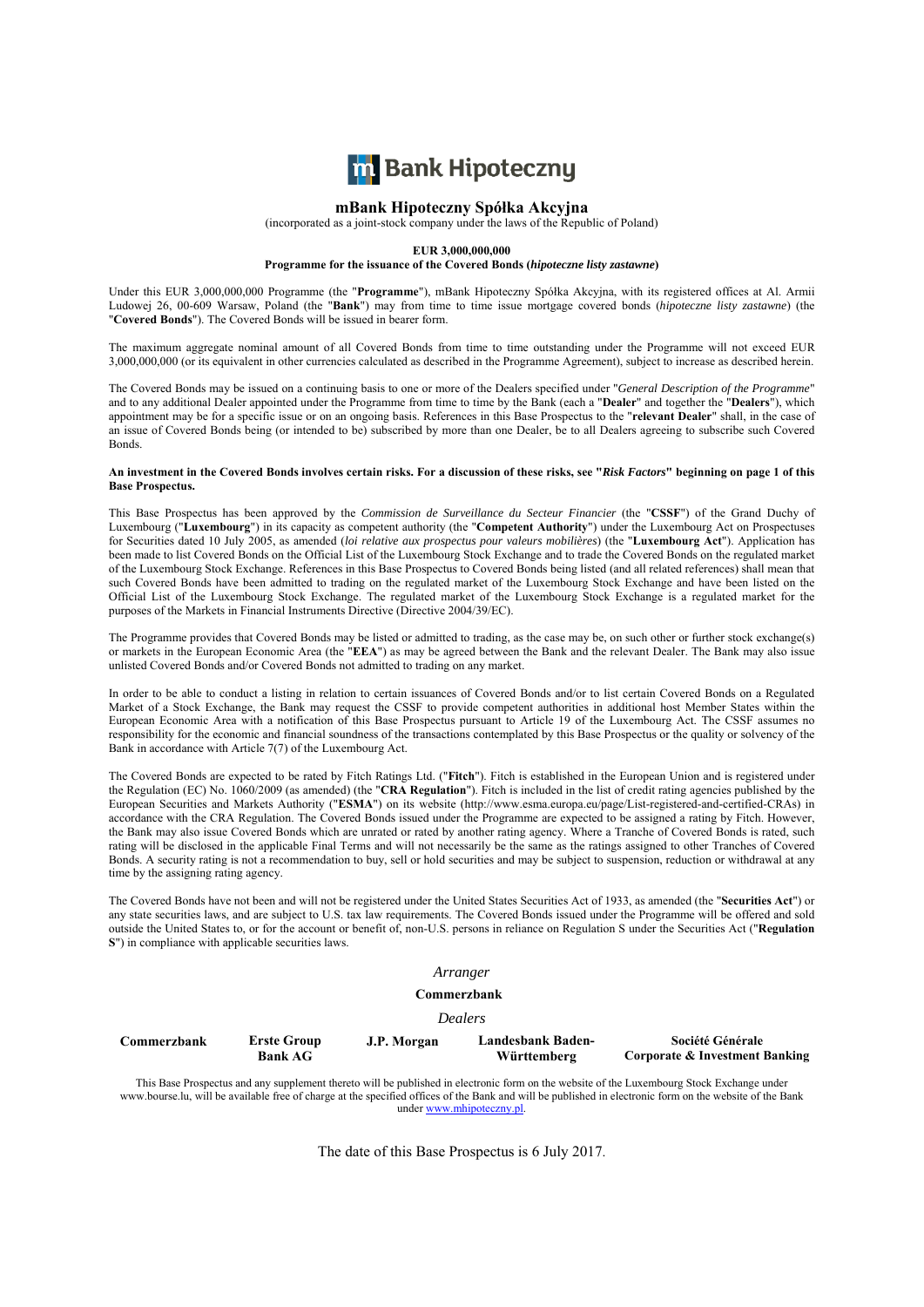#### **IMPORTANT NOTICE**

This document constitutes the base prospectus of mBank Hipoteczny Spółka Akcyjna (the "**Bank**") in respect of Covered Bonds (the "**Base Prospectus**"). This Base Prospectus constitutes a base prospectus for the purposes of Article 5(4) of Directive 2003/71/EC of the European Parliament and of the Council of 4 November 2003, as amended by Directive 2010/73/EU of the European Parliament and of the Council of 24 November 2010 and as further amended from time to time (the "**Prospectus Directive**"). This Base Prospectus should be read and understood in conjunction with any supplement thereto and with the documents incorporated by reference. Full information on the Bank and any Tranche of Covered Bonds is only available on the basis of the combination of this Base Prospectus, including any supplements thereto, and relevant final terms (the "**Final Terms**").

The Bank, with its registered office at Al. Armii Ludowej 26, 00-609 Warsaw, Poland, accepts responsibility for the information in this Base Prospectus and the Final Terms for the Covered Bonds issued under the Programme from time to time. The Bank hereby declares that, having taken all reasonable care to ensure that such is the case, the information contained in this Base Prospectus for which it is responsible, is to the best of its knowledge, in accordance with the facts and contains no omission likely to affect its import.

This Base Prospectus contains selected macroeconomic, industry and statistical data as well as data relating to the mBank group which has been derived from publicly available sources, including official industry sources and other third-party sources, such as financial statements of the mBank group which do not form part of this Base Prospectus. It is hereby confirmed that (a) to the extent that information reproduced herein derives from a third party, such information has been accurately reproduced and (b) insofar as the Bank is aware and is able to ascertain from information derived from a third party, no facts have been omitted which would render the information reproduced inaccurate or misleading. The Bank believes that such data is reliable but cannot guarantee its accuracy and completeness. Such information, data and statistics may be based on a number of assumptions, estimates and may be subject to rounding.

This Base Prospectus is to be read in conjunction with all documents which are deemed to be incorporated herein by reference (see "*Documents Incorporated by Reference*" below). This Base Prospectus shall be read and construed on the basis that such documents are incorporated and form part of this Base Prospectus. This Base Prospectus may only be used for the purposes for which it has been published.

The requirement to publish a prospectus under the Prospectus Directive only applies to Covered Bonds which are to be admitted to trading on a regulated market in the European Economic Area.

Neither Commerzbank Aktiengesellschaft (the "**Arranger**"), nor Erste Group Bank AG, J.P. Morgan Securities plc, Landesbank Baden-Württemberg and Société Générale (together with the Arranger, the "**Dealers**") nor any other person mentioned in this Base Prospectus (other than the Bank), including PricewaterhouseCoopers Sp. z o.o. and Ernst & Young Audyt Polska spółka z ograniczoną odpowiedzialnością sp.k., has independently verified the information contained in this Base Prospectus or any supplement thereof, or any Final Terms or any other document incorporated herein by reference, and accordingly, and to the extent permitted by the laws of any relevant jurisdiction, none of these persons accepts any responsibility for the accuracy and completeness of the information contained or incorporated in this Base Prospectus or any other information provided by the Bank in connection with the Programme.

No person is or has been authorised by the Bank to give any information or to make any representation not contained in or not consistent with this Base Prospectus or any other information supplied in connection with the Programme or the Covered Bonds and, if given or made, such information or representation must not be relied upon as having been authorised by the Bank or any of the Dealers.

Neither this Base Prospectus nor any other information supplied in connection with the Programme or any Covered Bonds (a) is intended to provide the basis of any credit or other evaluation or (b) should be considered as a recommendation by the Bank or any of the Dealers that any recipient of this Base Prospectus or any other information supplied in connection with the Programme or any Covered Bonds should purchase any Covered Bonds. Each investor contemplating purchasing any Covered Bonds should make its own independent investigation of the financial condition and affairs, and its own appraisal of the creditworthiness of the Bank. Neither this Base Prospectus nor any other information supplied in connection with the Programme nor the issue of any Covered Bonds constitutes an offer or invitation by or on behalf of the Bank or any of the Dealers to any person to subscribe for or to purchase any Covered Bonds.

Neither the delivery of this Base Prospectus nor the offering, sale or delivery of any Covered Bonds shall in any circumstances imply that the information contained herein concerning the Bank is correct at any time subsequent to the date hereof or that any other information supplied in connection with the Programme is correct as of any time subsequent to the date indicated in the document containing the same. The Dealers expressly do not undertake to review the financial condition or affairs of the Bank during the life of the Programme or to advise any investor in the Covered Bonds of any information coming to their attention. Investors should review, inter alia, the most recently published documents incorporated by reference into this Base Prospectus when deciding whether or not to purchase any Covered Bonds.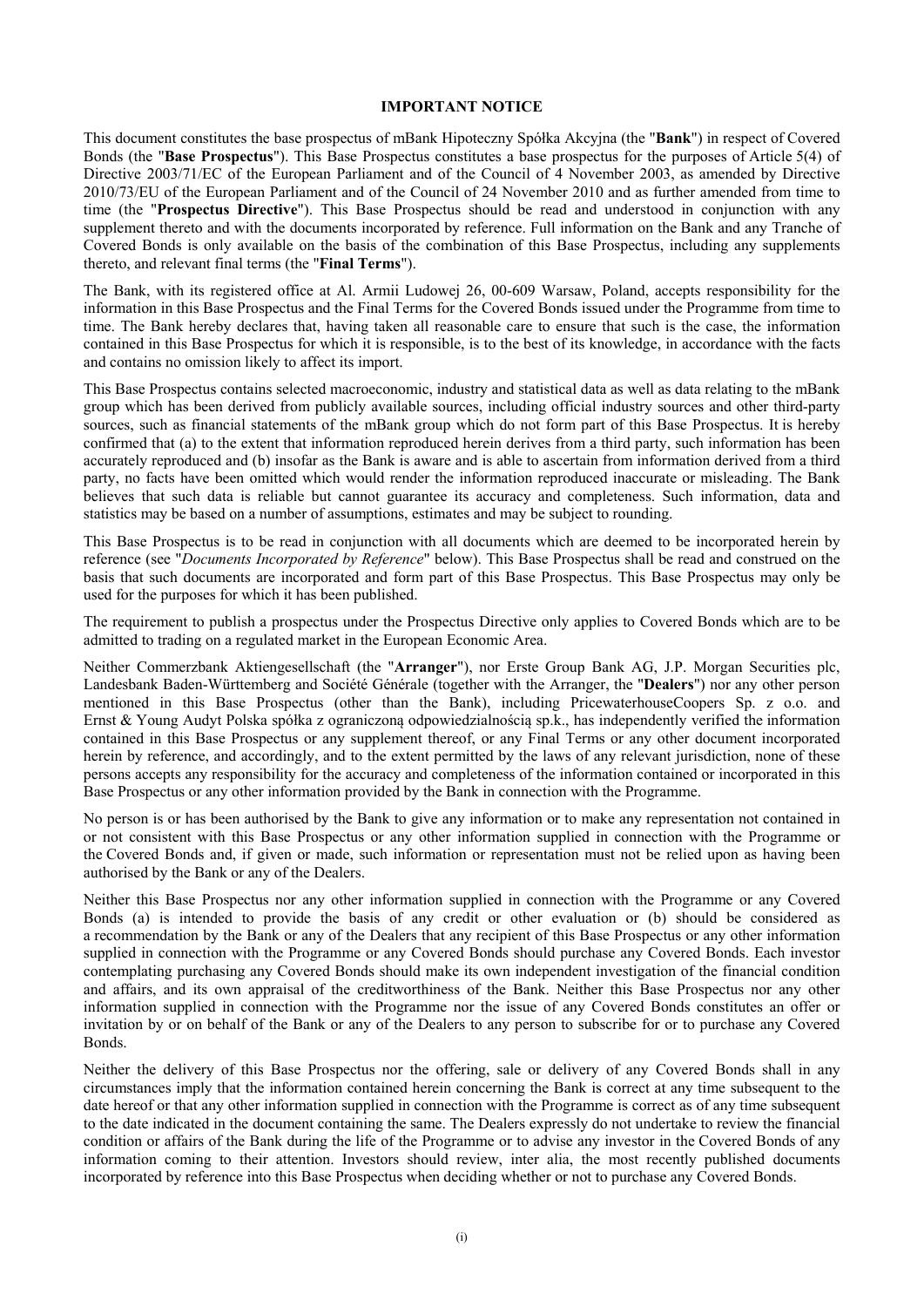## *Restrictions on Distribution*

This Base Prospectus does not constitute an offer to sell or the solicitation of an offer to buy any Covered Bonds in any jurisdiction to any person to whom it is unlawful to make the offer or solicitation in such jurisdiction. The distribution of this Base Prospectus and the offer or sale of Covered Bonds may be restricted by law in certain jurisdictions. The Bank and the Dealers do not represent that this Base Prospectus may be lawfully distributed, or that any Covered Bonds may be lawfully offered, in compliance with any applicable registration or other requirements in any such jurisdiction, or pursuant to an exemption available thereunder, or assume any responsibility for facilitating any such distribution or offering. In particular, no action has been taken by the Bank or the Dealers which would permit a public offering of any Covered Bonds outside the European Economic Area or distribution of this Base Prospectus in any jurisdiction where action for that purpose is required. Accordingly, no Covered Bonds may be offered or sold, directly or indirectly, and neither this Base Prospectus nor any advertisement or other offering material may be distributed or published in any jurisdiction, except under circumstances that will result in compliance with any applicable laws and regulations. Persons into whose possession this Base Prospectus or any Covered Bonds may come must inform themselves about, and observe any such restrictions on the distribution of this Base Prospectus and the offering and sale of Covered Bonds. In particular, there are restrictions on the distribution of this Base Prospectus and the offer or sale of Covered Bonds in the United States, the European Economic Area, the United Kingdom and Poland (see "**Subscription and Sale**").

This Base Prospectus has been prepared on the basis that any offer of Covered Bonds in any Member State of the European Economic Area which has implemented the Prospectus Directive (each, a "**Relevant Member State**") will be made pursuant to an exemption under the Prospectus Directive from the requirement to publish a prospectus for offers of Covered Bonds. Accordingly any person making or intending to make an offer in that Relevant Member State of Covered Bonds which are the subject of an offering contemplated in this Base Prospectus as completed by Final Terms in relation to the offer of those Covered Bonds may only do so in circumstances in which no obligation arises for the Bank or any Dealer to publish a prospectus pursuant to Article 3 of the Prospectus Directive or supplement a prospectus pursuant to Article 16 of the Prospectus Directive, in each case, in relation to such offer. Neither the Bank, nor any Dealer has authorised, nor do they authorise, the making of any offer of Covered Bonds in circumstances in which an obligation arises for the Bank or any Dealer to publish or supplement this Base Prospectus for such offer.

The Covered Bonds have not been and will not be registered under the Securities Act or any state securities laws, and are subject to U.S. tax law requirements. The Covered Bonds issued under the Programme will be offered and sold outside the United States to, or for the account or benefit of, non-U.S. persons in reliance on Regulation S under the Securities Act in compliance with applicable securities laws.

#### *General investment considerations*

The Covered Bonds may not be a suitable investment for all investors. Each potential investor in the Covered Bonds must determine the suitability of that investment in light of its own circumstances. In particular, each potential investor may wish to consider, either on its own or with help of its financial and other professional advisers, whether it:

- (i) has sufficient knowledge and experience to make a meaningful evaluation of the Covered Bonds, the merits and risks of investing in the Covered Bonds and the information contained or incorporated by reference in this Base Prospectus or any applicable supplement to this Base Prospectus;
- (ii) has access to, and knowledge of, the appropriate analytical tools to evaluate, in the context of its particular financial situation, an investment in the Covered Bonds and the impact the Covered Bonds will have on its overall investment portfolio;
- (iii) has sufficient financial resources and liquidity to bear all of the risks of an investment in the Covered Bonds, including Covered Bonds with principal or interest payable in one or more currencies or where the currency for principal or interest payments is different from the potential investor's currency;
- (iv) understands thoroughly the terms of the Covered Bonds and is familiar with the behaviour of any relevant indices and financial markets;
- (v) understands that an investment in the Covered Bonds involves a reliance on the creditworthiness of the Bank only and not that of any other entities; and
- (vi) is able to evaluate (either alone or with the help of a financial adviser) possible scenarios for economic, interest rate and other factors that may affect its investment and its ability to bear the applicable risks.

Legal investment considerations may restrict certain investments. The investment activities of certain investors are subject to legal investment laws and regulations, or review or regulation by certain authorities. Each potential investor should consult its legal advisers to determine whether and to what extent (1) Covered Bonds are legal investments for it, (2) Covered Bonds can be used as collateral for various types of borrowing and (3) other restrictions apply to its purchase or pledge of any Covered Bonds. Financial institutions should consult their legal advisers or the appropriate regulators to determine the appropriate treatment of Covered Bonds under any applicable risk-based capital or similar rules.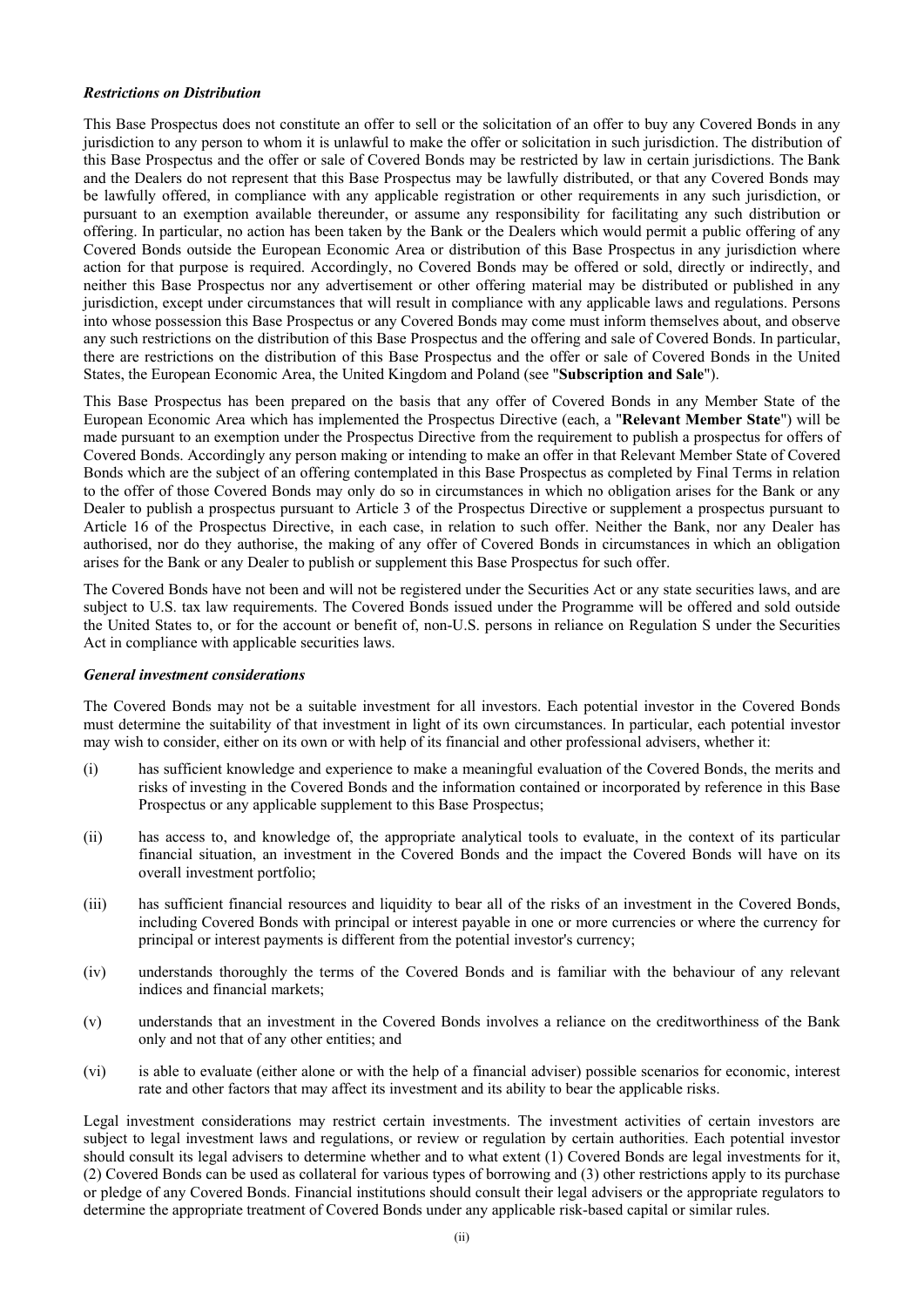## *Certain definitions*

All references in this Base Prospectus to *"U.S. dollars"* or *"USD"* refer to United States dollars, all references to *"PLN"* and *"Zloty"* refer to Polish zloty, all references to *"Sterling"* and *"£"* refer to pounds sterling, all references to *euro*, *"EUR"* and *"€"* refer to the currency introduced at the start of the third stage of European economic and monetary union pursuant to the Treaty on the Functioning of the European Union, as amended from time to time and all references to *"Swiss Francs"* and *"CHF"* refer to the currency of Switzerland.

As of 31 May 2017, the EUR/PLN spot exchange rate published by the National Bank of Poland was euro  $1.00 = PLN 4.1737$ .

Certain figures in this Base Prospectus have been subject to rounding adjustments. Accordingly, amounts shown as totals in tables or elsewhere may not be an arithmetic aggregation of the figures which precede them.

The term "*mortgage covered bond*" as used herein corresponds to the use of the term "*hipoteczny list zastawny*" as used in Polish legislation. Covered Bonds (as so capitalised) means mortgage covered bonds in bearer form.

#### *Stabilisation*

In connection with the issue and distribution of any Tranche of Covered Bonds under the Programme, the Dealer(s) who is/are specified in the relevant Final Terms as the stabilising manager(s) (or persons acting on its/their behalf) may in accordance with applicable laws over-allot Covered Bonds or effect transactions with a view to supporting the market price of the Covered Bonds at a level higher than that which might otherwise prevail. However, there is no assurance that such Dealer(s) (or any person acting on its/their behalf) will undertake stabilisation action. Any stabilisation action may begin at any time after the adequate public disclosure of the Final Terms of the offer of Covered Bonds and, if begun, may be ended at any time, but it must end no later than the earlier of 30 days after the Issue Date and 60 days after the date of the allotment of the Covered Bonds.

Any such stabilisation action so taken will be, in all material respects, permitted by or otherwise in accordance with all relevant requirements applicable to such actions in the jurisdictions where such actions are effected (including rules and other regulatory requirements governing any stock exchange where such Covered Bonds are listed).

#### *Forward-Looking Statements*

This Base Prospectus includes "forward-looking statements". All statements other than statements of historical fact included in this Base Prospectus, including, without limitation, those regarding the Bank's financial position, business strategy, plans and objectives of management for future operations, are forward-looking statements. Such forward-looking statements involve known and unknown risks, uncertainties and other factors which may cause the actual results, performance or achievements of the Bank, or industry results, to be materially different from any future results, performance or achievements expressed or implied by such forward-looking statements. Such forward-looking statements are based on numerous assumptions regarding the Bank's present and future business strategies and the environment in which the Bank will operate in the future. Important factors that could cause the Bank's actual results, performance or achievements to differ materially from those in the forward-looking statements include, but are not limited to, those discussed in the section entitled "*Risk Factors*". These forward-looking statements speak only as of the date of this Base Prospectus or as of such earlier date at which such statements are expressed to be given. Subject to any continuing disclosure obligation under applicable law (including, without limitation, the obligation to prepare a supplement to this Base Prospectus pursuant to Article 16 of the Prospectus Directive), the Bank expressly disclaims any obligation or undertaking to release publicly any updates or revisions to any forward-looking statement contained herein to reflect any change in the Bank's expectations with regard thereto or any change in events, conditions or circumstances on which any such statement is based.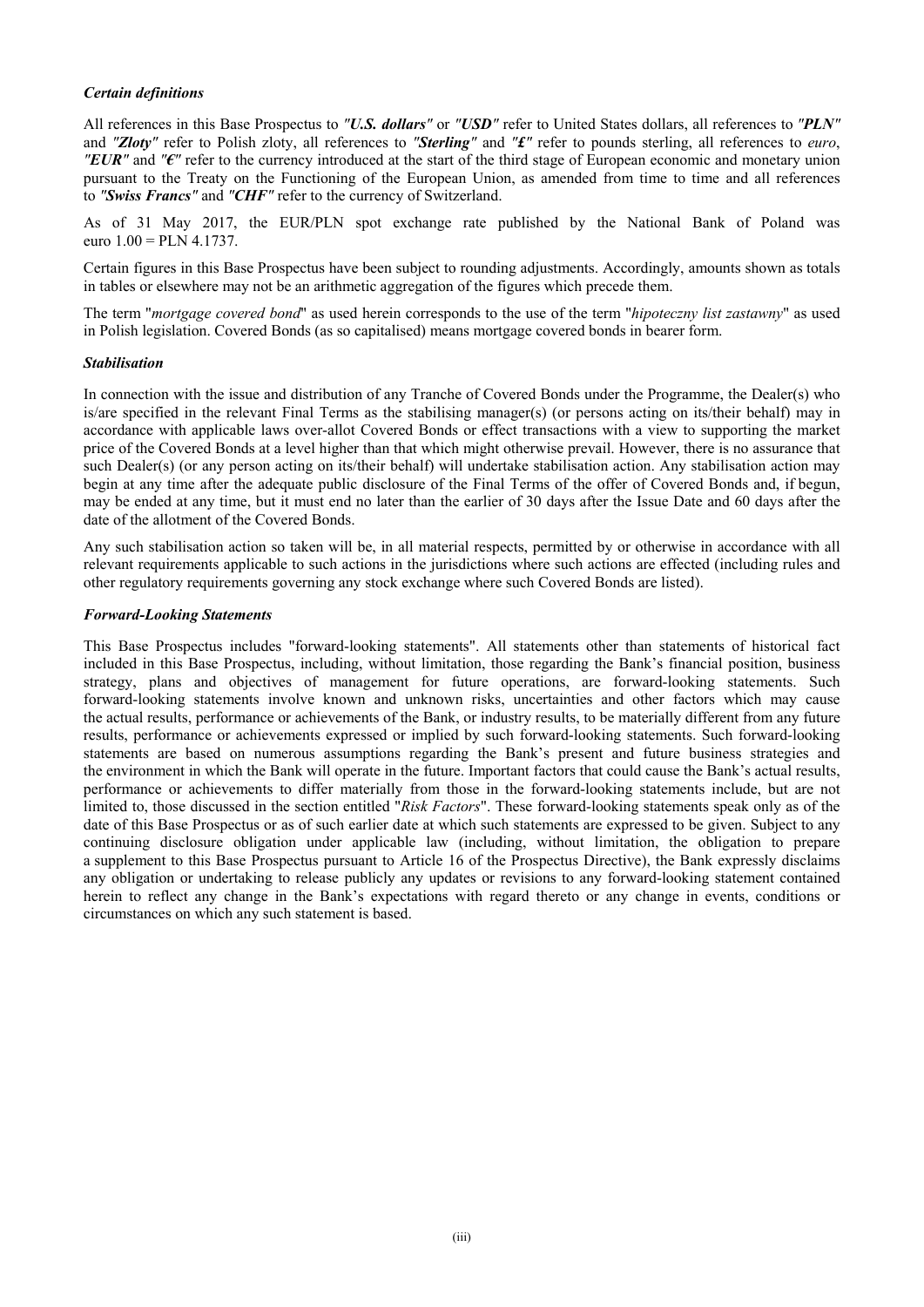# **TABLE OF CONTENTS**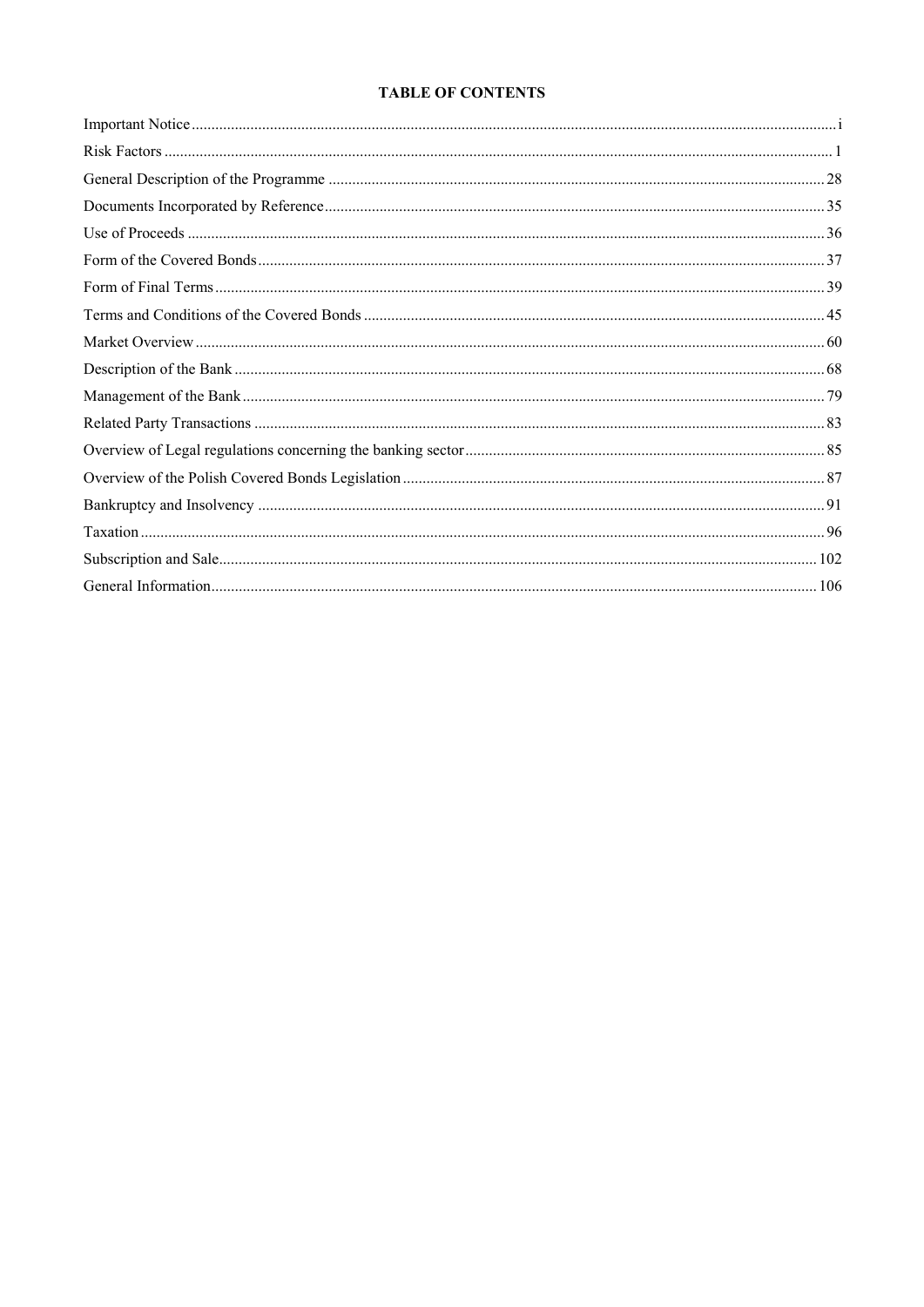#### **RISK FACTORS**

*In purchasing Covered Bonds, prospective investors assume the risk that the Bank may become insolvent or otherwise be unable to make all payments due in respect of the Covered Bonds. There is a wide range of factors which individually or together could result in the Bank becoming unable to make all payments due. It is not possible to identify all such factors or to determine which factors are most likely to occur, as the Bank may not be aware of all relevant factors and certain factors which it currently deems not to be material may become material as a result of the occurrence of events outside the Bank's control. The Bank has identified in this Base Prospectus a number of factors which could materially adversely affect its business and ability to make payments due under the Covered Bonds.* 

*In addition, factors which are material for the purpose of assessing the market risks associated with the Covered Bonds issued under the Programme are also described below.* 

*Prospective investors should also read the detailed information set out elsewhere in this Base Prospectus and reach their own views prior to making any investment decision. Prospective investors should be aware that the risks set forth below are not exhaustive and should carefully consider the following factors in addition to the matters set out elsewhere in this Base Prospectus before investing in the Covered Bonds issued under the Programme.* 

#### **Risk Factors relating to the Bank**

#### *The Bank may fail to meet its strategic objective*

The key business objective defined in the Bank's strategy is to increase the share of long-term funding in its balance sheet via covered bonds issuances. The two main strategic objectives for the Bank in the years 2016-2019 are (i) building the largest possible portfolio of real estate assets in Poland within the scope of applicable risk management strategy, which meet the collateral criteria of covered bonds and (ii) maximise use of covered bonds as a tool for refinancing of long-term mortgages portfolio. This means that the Bank's financial performance and its ability to deliver the stated strategic business objective largely depends on the condition of the residential and commercial mortgage loans market in Poland. Any shifts in the market environment, particularly those with a negative impact on demand for, and margins on, mortgage loans and covered bonds, may adversely affect the Bank's business, results of operations and financial condition. Given the nature of its business, the Bank will have a limited ability to seek alternative sources of funding should it fail to deliver its strategic objective regarding mortgage loans and covered bonds. Such failure to deliver its strategic objective could adversely affect the Bank's business, results of operations and financial condition and ability to meet its obligations under the Covered Bonds.

#### *The Bank is dependent on mBank*

The Bank is a wholly-owned subsidiary of mBank S.A. ("**mBank**"). The Bank is dependent in a number of areas on mBank, which is in turn 69.42 percent owned by Commerzbank AG.

mBank set up the Bank in 1999 to diversify the sources of funding for the mBank group (the "**Group**"). As at the date of this Base Prospectus, the Group perceives the covered bonds to be issued by the Bank as strategic objective to strengthen long term funding for the Group. One tool to implement this objective is to transfer mortgage assets held within the Group to the Bank for refinancing via Covered Bonds. However, it cannot be excluded that the Group's strategy may change and the Group may decide to raise financing for granting of the mortgage loans in ways other than through the issuance of covered bonds by the Bank. Such a change in the Group's strategy may lead to a reduction in the scale of the Bank's business activity.

As the sole shareholder of the Bank, mBank may be required to subscribe for new shares in the Bank's share capital or provide the Bank with capital in a different manner if so required by the applicable capital adequacy requirements. It is possible that mBank may decide that these requirements became too onerous for the Group. This may lead to mBank deciding to reduce the scale of operations of the Bank to avoid making additional capital contributions. For example, financial institutions will have to meet the minimum requirement for own funds and eligible liabilities ("**MREL**"). As at the date of this Base Prospectus, the Bank is exempt from meeting this requirement, but mBank will be obliged to satisfy MREL. It is not certain whether mBank should take into account the Bank when verifying whether the MREL requirement is met at the Group level. If mBank has to also take into account the Bank when calculating MREL, mBank may decide to raise financing in ways other than through the issuance of covered bonds by the Bank or reduce the scale of operations of the Bank.

Additionally, the Bank and mBank cooperate with each other in accordance with the cooperation agreement of 28 August 2013 (with amendments) entered into between the Bank and mBank ("**Cooperation Agreement**"). The above mentioned cooperation sets out the rules under which mBank provides the Bank with comprehensive services related to credit product maintenance and the terms of cooperation of the Bank and mBank in the organization of joint credit sale channels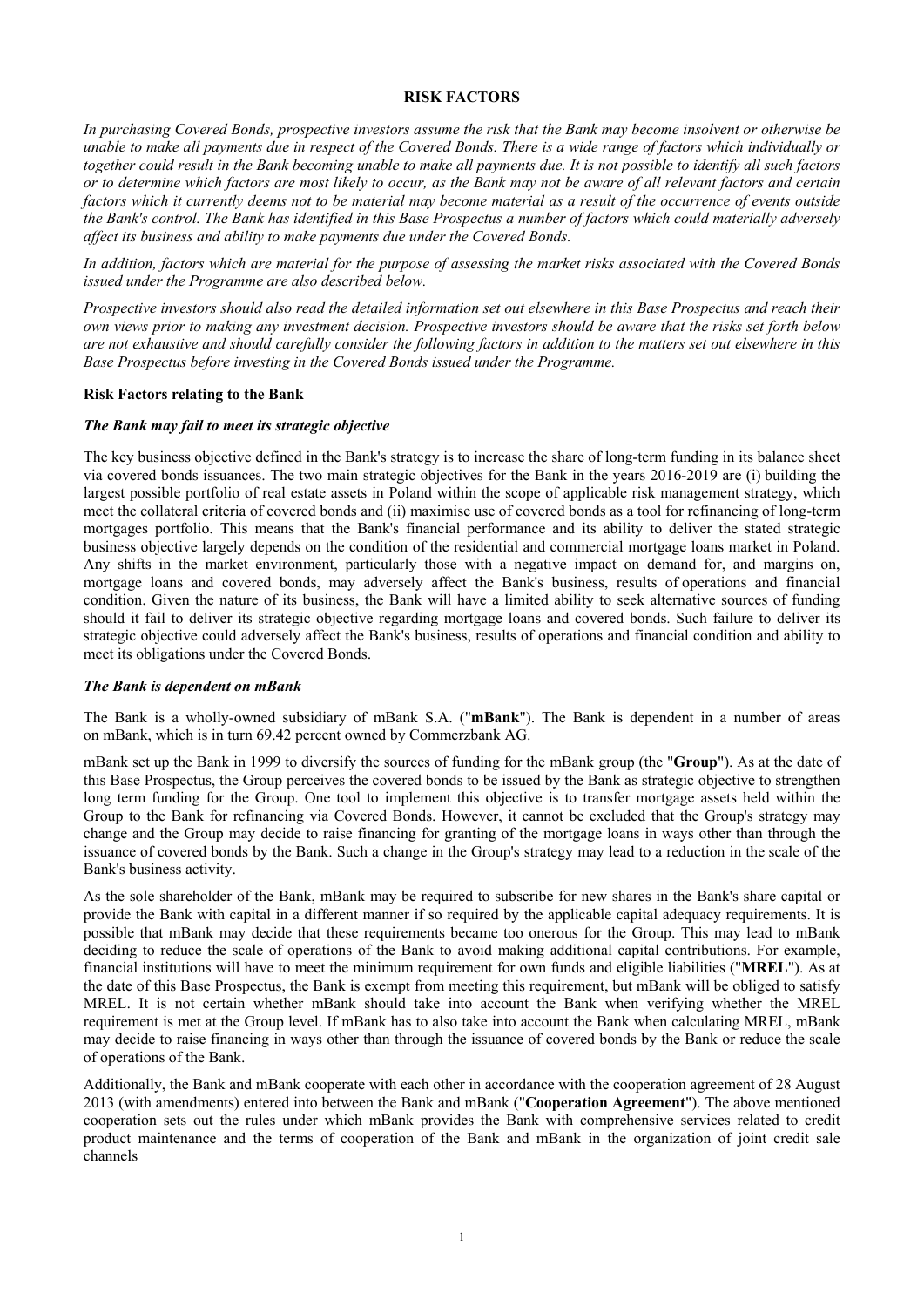In particular, the Cooperation Agreement covers the following activities performed by mBank for the benefit of the Bank:

- (i) providing credit intermediation activities, together with accepting payments from the clients and utilising loans granted by the Bank;
- (ii) monitoring services relating in particular to repayment of loans, establishment and inspection of security interest and contractual conditions of the loans;
- (iii) servicing of credit products;
- (iv) providing customer service, including handling complaints and other services; and
- (v) delivering certain IT and data tools.

For a detailed description please see "Description of the Bank – Business overview of the Bank – Cooperation between the Bank and mBank in mortgage loan origination".

mBank's ability to originate mortgage loans to transfer to the Bank depends on the competitive market position of mBank and the demand for its products. The ability of the Bank to add new mortgage loans to its pool of assets which are the basis for the issuance of mortgage covered bonds by the Bank and are entered into the cover pool register (*rejestr zabezpieczenia listów zastawnych*) created for mortgage covered bonds (the "**Cover Pool**") may be adversely affected if mBank terminates the Cooperation Agreement or if mBank fails to comply with its servicing or other obligations under such agreement.

Any negative future changes affecting m Bank's operations, business model and IT systems, as well as any changes in how mBank brand is perceived, may adversely affect the Bank's business, results of operations and financial condition and the Bank's ability to meet its obligations under the Covered Bonds.

## *Borrowers may fail to duly perform their obligations under mortgage loans*

The Bank is exposed to potential credit-related losses that can occur as a result of borrowers being unable or unwilling to honour their contractual obligations. Like any financial services organisation, the Bank assumes credit risk where it relies on the ability of the borrowers to satisfy their financial obligations to the Bank on a timely basis.

Various factors can influence mortgage delinquency rates, prepayment rates, foreclosure and eviction frequency and the ultimate payment of interest and principal, such as changes in market interest rates, foreign exchange rates, international, national or local economic conditions, regional economic or housing conditions, changes in tax laws, inflation or real estate property values, unemployment, the financial standing of borrowers, the availability of financing, yields on alternative investments, political developments and government policies or factors similar to the foregoing.

Other factors that concern borrowers' personal or financial condition may also affect the borrowers' ability to repay mortgage loans, such as loss of earnings, illness or divorce. In addition, the ability of a borrower to sell a property mortgaged as security for a mortgage loan at a price sufficient to repay the amount outstanding under that loan depends on a number of factors, including the availability of buyers for the property, the value of that property and property values in general at any given time. To the extent the Bank's credit exposure increases, it could have an adverse effect on its business and profitability if material unexpected credit losses occur.

The Bank maintains credit approval and monitoring procedures (see "*Description of the Bank – Business overview of the Bank – Cooperation between the Bank and mBank in mortgage loan origination*") and monitors, among other factors, the borrower's cash flow and ability to repay mortgage loans in an effort to improve the quality of the Bank's mortgage loan portfolio and mitigate future allowances for loan losses and credit impairments. However, there can be no assurance that these credit approval and monitoring procedures will successfully protect the Bank from material credit losses or reduce the amount of provisions for mortgage loans that become non-performing in the future.

## *A high proportion of long-term mortgages in the Bank's loan portfolio makes it difficult for the Bank to adjust its loan margins to market terms whilst any deterioration of residential real estate prices and decrease in value of collateral provided to the Bank may negatively affect the Bank's business, financial condition and/or the results of its operations.*

In accordance with Polish law, the Bank is not able to unilaterally change the terms of granted loans and advances to individuals, including credit margins. As a result, the Bank is limited in its ability to change its credit portfolio margins through the generation of new mortgage loans and advances reflecting current credit margins on the market compared to other financial institutions operating on the Polish market, which have credit portfolios with a larger proportion of shortterm loans. Moreover, the Bank was not able to recover the cost of the Polish Banking Tax (see "*The Bank is subject to additional tax, levied on certain financial institutions (including mortgage banks)*") from its clients with respect to the portfolio of mortgage loans originating before the introduction of the banking tax. This limited ability to re-price its loan portfolio may adversely affect the business, financial condition and results of operations of the Bank.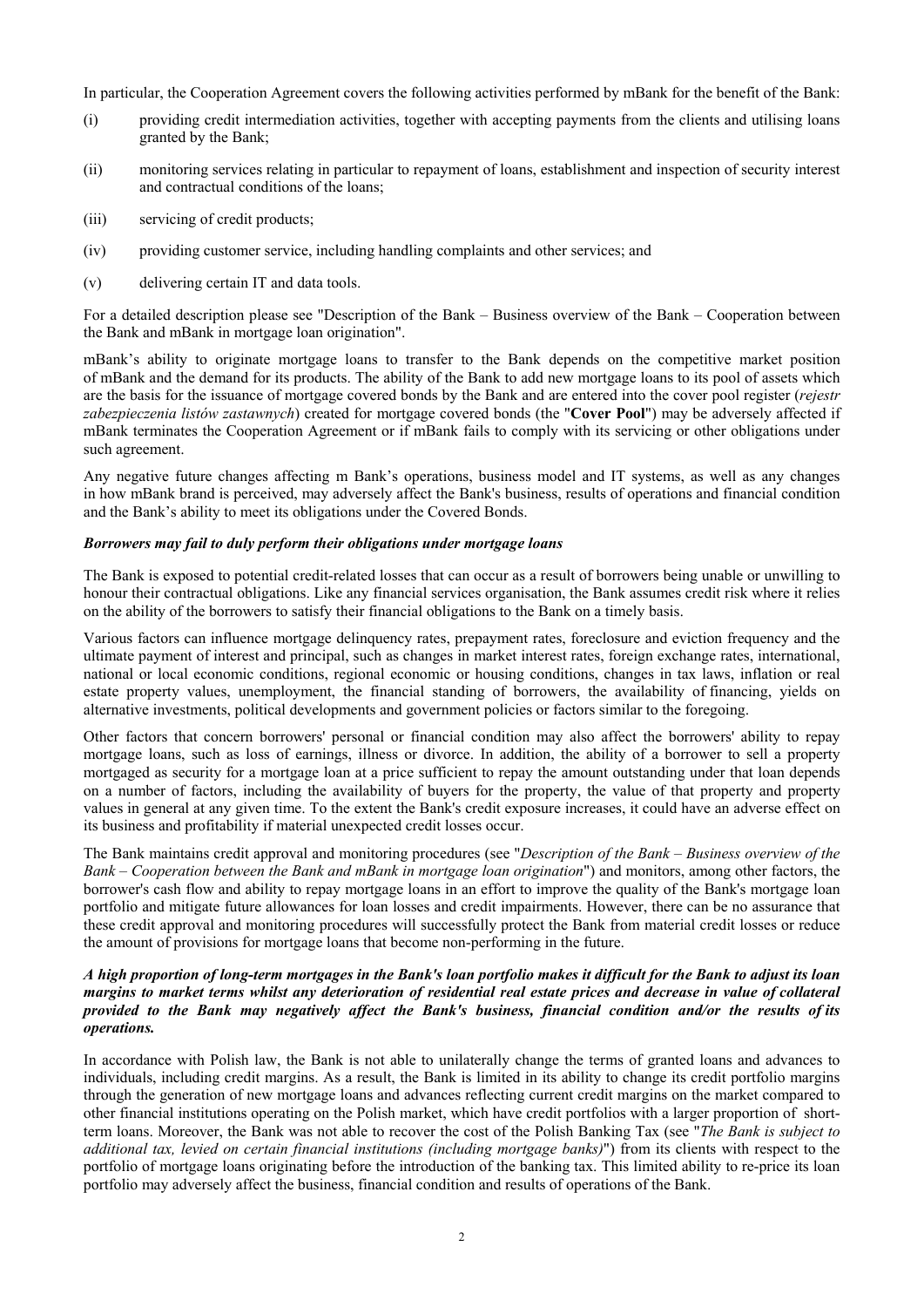When granting mortgage loans and calculating the applicable interest rates, the Bank assumes a certain level of prices of residential real property securing such loans. If sale prices of residential real property in Poland substantially decline for any reason, the value of the Bank's security might be adversely affected and in cases of foreclosure, the Bank may not be able to recover the entire amount of the loan if the borrowers are unable to repay them. In addition, investments in real estate are characterised by low liquidity as compared to other types of investments and such liquidity may further deteriorate in periods of economic downturn. The Bank cannot guarantee that if the residential real estate market in Poland deteriorates significantly, the ability to enforce its security in a timely and effective manner would not deteriorate significantly. This could have an adverse effect on the Bank's business, financial condition and the results of its operation.

#### *Proceeds from enforcement of mortgages may not satisfy the Bank's claims in full*

When borrowers default on mortgage loans, enforcement actions can be taken in order to claim the collateral securing these mortgage loans. However, the Bank's credit risk may be increased when the collateral it holds cannot be enforced or is liquidated at a price not sufficient to recover the full amount due and payable under the relevant mortgage loan. The market value at which real estate properties mortgaged as security for mortgage loans can be sold, and the amount that can be recovered as a result of enforcement action, heavily depends on the current real estate market prices and the legal environment at the time.

The fair market value of real estate that is mortgaged as security for loans may be subject to fluctuations over time, caused in particular by changes in supply and demand, construction deficiencies and delays, land contamination and environmental hazards, leasing status (vacancies) or potential buyers and their financial resources, changes in the general legal framework such as tax treatment, and other factors that are beyond the control of the Bank (such as natural disasters, civil war and terrorist attacks). Such market developments and changes may reduce the value of real estate collateral. A decline in the value of collateral taken by the Bank or the inability of the Bank to obtain additional collateral may require the Bank to reclassify the relevant loans and/or set aside additional provisions for loan losses, and could result in increased reserve and/or capital requirements.

Any failure to recover the expected value of real estate collateral taken by the Bank in the case of enforcement action may expose the Bank to losses, which may have an adverse effect on the Bank's business, results of operations and financial conditions.

#### *Enforcement of mortgages is a lengthy and expensive process*

Enforcement of a mortgage over a property can be a lengthy process and may require the creditor to incur substantial costs, especially in relation to foreclosure sale of property by court enforcement officers. The Bank has not yet developed a comprehensive database on the average time to enforce security over property, however the Bank relies on the Group's solution in this case. This solution may affect the reliability of the Bank's projections concerning the expected duration of an enforcement action.

Prolonged enforcement proceedings requiring significant expenditure can render it difficult for the Bank to recover in full the funds made available by the Bank to borrowers, which could adversely affect the Bank's financial performance and its ability to meet its obligations under the Covered Bonds.

## *Similar to other mortgage banks, the Bank has a special asset-liability structure*

Since the Bank operates as a mortgage bank under stringent legal requirements (see "*Description of the Bank - Business overview of the Bank – Spheres of activity*"), it has a special asset-liability structure which is more conservative as compared with that generally characterising the Polish banking system. The Bank will primarily fund its mortgage lending business by issuing covered bonds. Mortgage loans have long-term maturities and provide for repayments in the form of instalments with principal amounts being subject to amortisation on a periodic basis. Covered bonds, on the other hand, are medium-term obligations of the Bank with bullet repayments. Consequently, financing mortgage loans through the issuance of covered bonds exposes the Bank to (funding) liquidity risks (besides interest rate risks) in particular arising from such maturity mismatches. To the extent that the volume of, or the Bank's ability to access on commercially reasonable terms and/or in a timely manner, the wholesale lending markets become constrained, the Bank may face funding gaps, in particular, in periods of turmoil or in the event of unexpected governmental interventions in the markets where it operates. Difficulties in refinancing may also cause the Bank to dispose of its assets at a loss, increase the rates paid on funding or limit its business activities. A lack of liquidity or refinancing opportunities may, inter alia, result in a limitation of business volume in the financing business, which may, in turn, lead to a reduction of the Bank's interest income and could adversely affect the Bank's business, financial position and results of operations.

#### *The Bank's refinancing costs may increase*

Mortgage loans granted by the Bank usually have maturities beyond the maturity of the corresponding funding, which results in the Bank's dependence on its ability to continuously refinance its maturing debts with new funding. The Bank's funding capacity and ability to raise funding can deteriorate due to a number of factors such as a lower credit rating, large financial losses, rumours, market price changes that affect the size of liquidity reserves, increases in interest rates and/or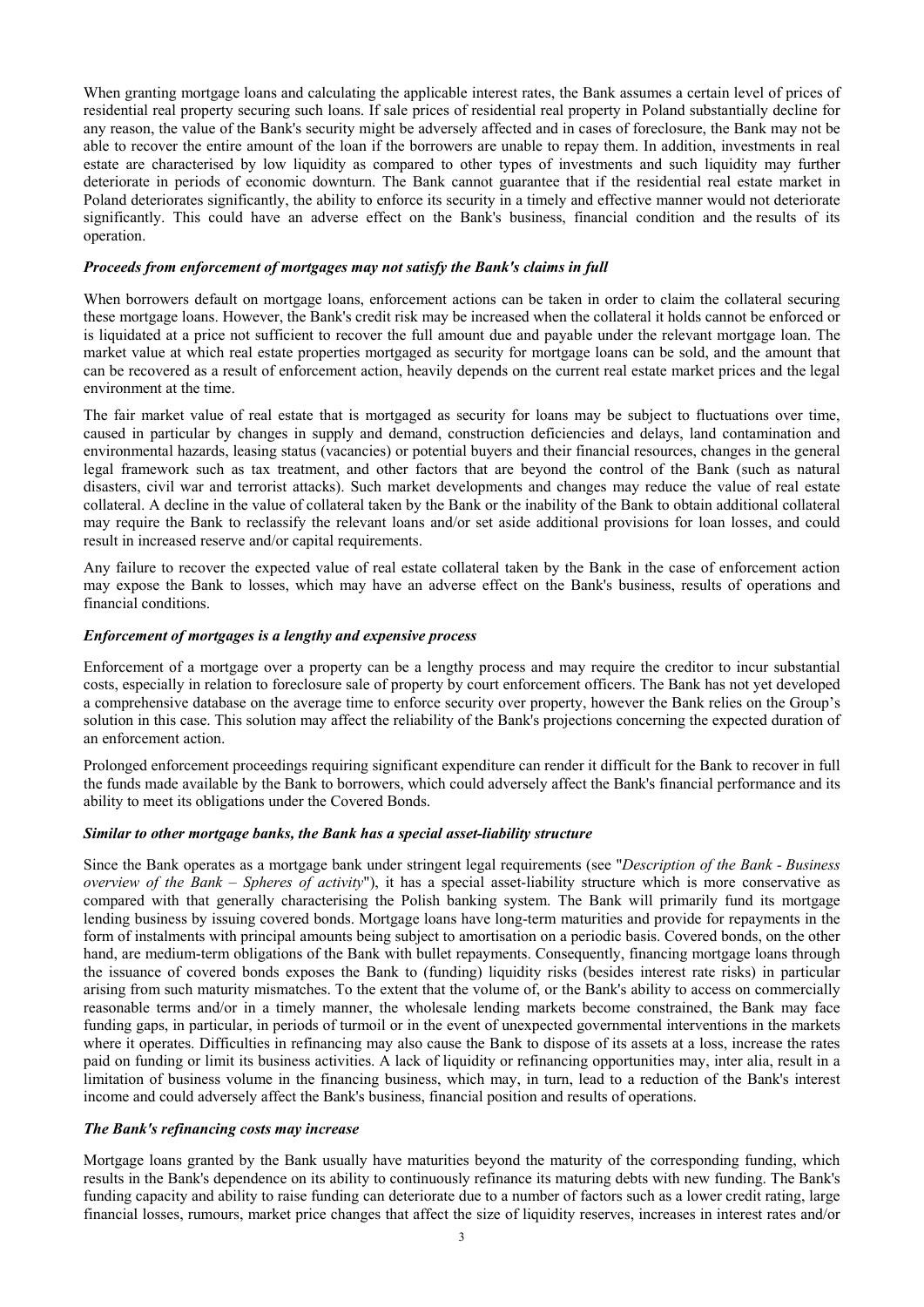a widening of credit spreads. Some of these factors may also increase the Bank's need for funding through, for example, a higher amount of collateral demanded by the counterparties to certain financing transactions.

As a result of turmoil or crises in the financial and capital markets, the Bank may encounter difficulties in obtaining refinancing or may only be able to obtain refinancing at elevated costs. The inability of the Bank to anticipate or provide for unforeseen decreases or changes in funding sources and/or to refinance itself would have a material adverse effect on the Bank's ability to meet its obligations under the Covered Bonds.

#### *The borrowers may prepay mortgage loans*

A borrower may prepay a mortgage loan. Prepayment of a mortgage loan may affect the rate of return achieved by the Bank on its loan portfolio if the repaid loans cannot be replaced with another asset offering a comparable rate of return. This risk is higher for fixed rate loans. Prepayments of mortgage loans may have a material adverse effect on the Bank's ability to meet its obligations under the Covered Bonds.

#### *Changes in interest rates may affect the Bank's income*

Interest rate risk originates primarily from the differences between the structure and/or levels of interest rates applicable in respect of the Bank's asset side and liability side respectively. For example, the Bank may fund its assets with fixed and/or relatively high interest rates, by liabilities obtained at floating and/or lower interest rates, and vice versa. Interest rate risk may also arise when interest rate fixing periods on assets and liabilities do not coincide.

As with all other banks, the Bank earns interest from loans and other assets, and pays interest to its creditors. Interest rates are highly sensitive to many factors beyond the Bank's control, including monetary policies and domestic and international economic and political conditions. As with any bank, changes in market interest rates (including changes in the difference between prevailing short-term and long-term rates) and correlations between changes in interest rates in the reference markets and interest margins could affect the interest rates the Bank charges on its interest-earning assets compared to the interest rates it pays on its interest-bearing liabilities. This difference could reduce the Bank's net interest income.

As a consequence of its distinctive asset-liability structure as a mortgage bank, the Bank earns interest primarily from mortgage loans and pays interest mainly to the holders of covered bonds. An increase in interest rates may reduce the demand for mortgage loans and the Bank's ability to originate such loans. Conversely, a decrease in the general level of interest rates may adversely affect the Bank through, increased prepayments on the Bank's mortgage loan portfolio. Changes in interest rates may also affect the Bank's ability to issue covered bonds.

A mismatch in interest-earning assets and interest-bearing liabilities in any given period, which tends to accompany changes in interest rates, may have a material adverse effect on the financial condition and results of operations of the Bank.

## *Foreign exchange movements may affect the value of the Bank's liabilities*

Given that some of the Bank's assets or liabilities may be denominated in a currency other than the currency in which its equity and liabilities are denominated, foreign exchange movements may decrease the Bank's assets or increase its liabilities, which may have an adverse effect on the Bank's financial standing and ability to perform its obligations under the Covered Bonds.

## *The Bank is exposed to settlement risk*

Settlement risk means the possibility that the Bank has already paid a counterparty (for example, a bank in a securities or foreign exchange transaction) or given an irrevocable instruction for a transfer of securities, but the corresponding delivery of securities or, as the case may be, return payment does not settle at the agreed time as a consequence of default or a failure in the relevant settlement system.

## *The Bank is exposed to counterparty credit risk*

The Bank may routinely execute transactions (including securities or currency trades, repos, swaps, and derivative contracts) with counterparties in the financial services industry, including commercial banks, investment banks, funds, brokers and dealers.

Many of these transactions expose the Bank to the risk of a counterparty defaulting on its obligations prior to maturity when the Bank has an outstanding claim against that counterparty. This counterparty credit risk may also be increased where the collateral held by the Bank cannot be realised or is liquidated at prices not sufficient to recover the full amount of the counterparty exposure. In addition, counterparty credit risk also arises from holding debt instruments as the issuers (including financial institutions, sovereigns, supranational entities and corporations) of such debt instruments may default on their obligations thereunder due to insolvency, political events, lack of liquidity, operational failure or a number of other reasons. Furthermore, the deteriorating solvency of such counterparties may impair the efficacy of the Bank's hedging and other risk management strategies.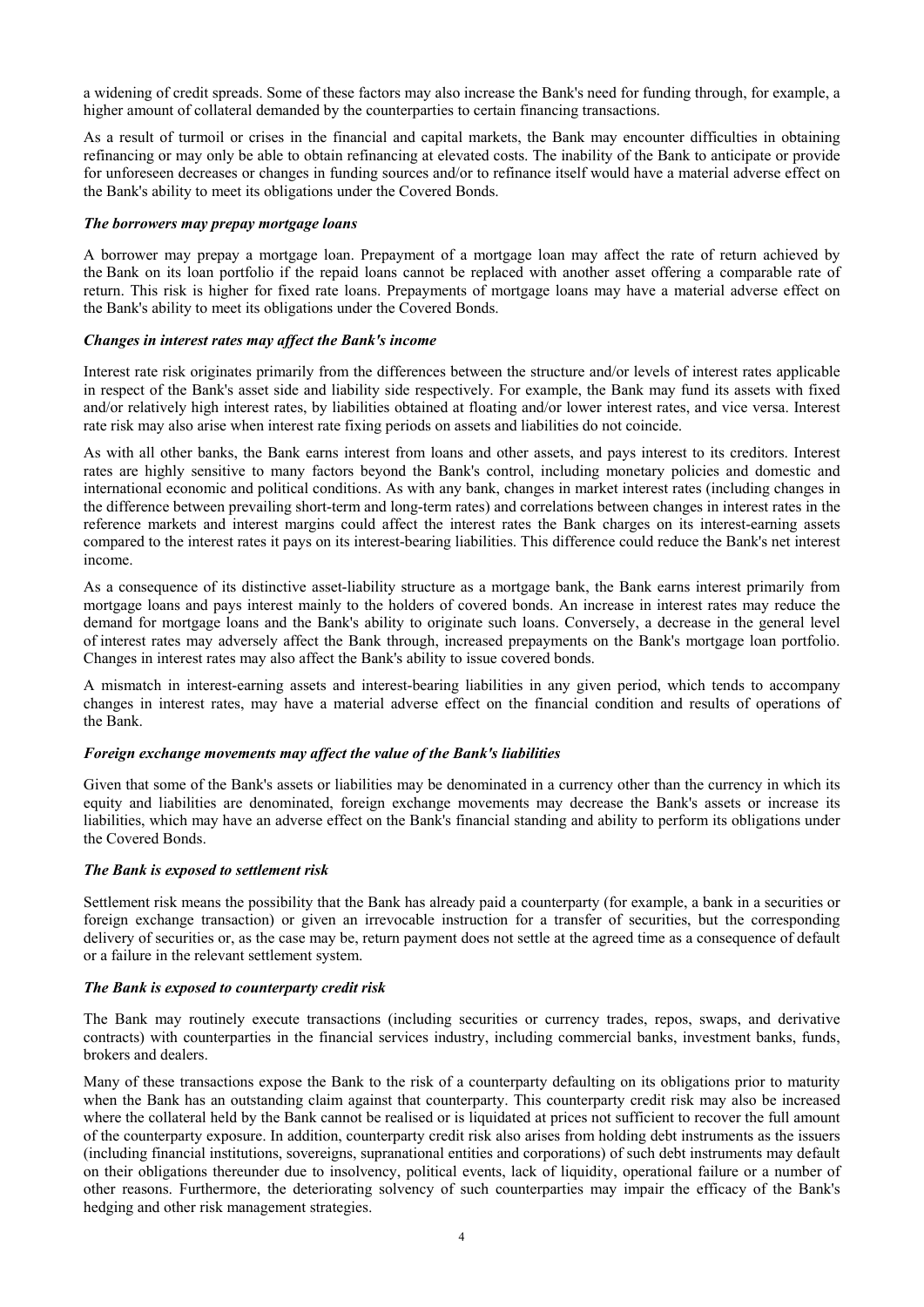Any of the aforementioned events may have a material adverse effect on the Bank's business, financial condition and results of operations.

## *The Bank is exposed to operational risk*

The business operations of the Group are dependent on its ability to process a large number of complex transactions across different markets in many currencies. The Bank is exposed to operational risks related to its operational activities and data security. There might be disruptions in the Bank's day-to-day operations which may even render the Bank temporarily unable to conduct its business. Such disruptions may be caused by a number of factors, including: IT system failures, software bugs, errors by the Bank's staff, crimes to which the Bank may fall victim (such as cyberattacks and other security breaches), improper performance of tasks by the Bank's outsourcing partners, the Bank's internal procedures not being appropriate to its business, or incorrect processing of data or information received by the Bank in the course of its business. Moreover, with the expansion of activity related to sales of retail loans the Bank may expect an increase in number of complaints and claims of natural persons against the Bank and higher number of loan frauds by natural persons. Any disruptions in the Bank's day-to-day operations may have an adverse effect on the Bank's financial standing and ability to perform its obligations under the Covered Bonds.

#### *Risk management systems might not identify all risks*

In its operations, the Bank manages risk through the risk assessment methods and procedures it has implemented, including risk assessment models. These tools support the Bank's decision-making processes. However, they may prove to be insufficient to properly assess future risks due to reliance on historical data, errors made at the stage of development, implementation or incorrect use of the methods and models, etc. This may lead to an incorrect assessment of the risk related to the Bank's recognised assets and liabilities, off-balance sheet items and the Bank's business decisions, which in turn may adversely affect the Bank's financial standing and ability to perform its obligations under the Covered Bonds.

# *The procedure of establishing mortgages is lengthy and formalised*

Loans granted by the Bank are secured by mortgages. A mortgage is created upon its entry in the land and mortgage register by a competent court. Although the Act dated 29 August 1997 on Covered Bonds and Mortgage Banks (*Ustawa z dnia 29 sierpnia 1997 r. o listach zastawnych i bankach hipotecznych*) (the "**Polish Covered Bonds Act**") provides that the registration proceedings should not last longer than one month, this procedure can be lengthy, and its duration can vary significantly in different parts of Poland. Furthermore, the procedure is subject to strict formal requirements and a registration document that does not meet all requirements may cause the court to reject the application to register a mortgage. In addition, banks in Poland disburse funds under mortgage loans either before or after the mortgage is entered in the land and mortgage register. When funds are disbursed before the mortgage is entered in the land and mortgage register, interim security interests (such as bridge insurance) are used and the loan is less effectively secured in the period between the disbursement of funds and the subsequent registration of the mortgage. Delays in registering mortgages and reliance on the interim security interests may affect the Bank's business, results of operations and financial condition and ability to meet its obligations under the Covered Bonds.

## *The borrowers or real properties securing the mortgage loans may be concentrated in certain regions of Poland*

Certain geographic regions of Poland from time to time will experience weaker regional economic conditions and housing markets or be directly or indirectly affected by natural disasters or civil disturbances. Mortgage loans in the Bank's Cover Pool in such areas will experience higher rates of loss and delinquency than mortgage loans in the Bank's Cover Pool generally.

The ability of borrowers to make payments under the mortgage loans in the Cover Pool may also be affected by factors which do not necessarily affect property values, such as adverse economic conditions generally in particular geographic areas or industries, or affecting particular segments of the borrowing community (such as borrowers relying on commission income and self-employed borrowers). Such occurrences may accordingly affect the actual rates of delinquencies, foreclosures and losses with respect to the mortgage loans in the Bank's Cover Pool.

## *A borrower may challenge the transfer of a mortgage loan from mBank to the Bank*

One of the Bank's activities is acquisition of mortgage loans granted by mBank, to the extent permitted by the Polish Covered Bonds Act. In 2016, the Bank took over from mBank the leading role in granting residential mortgages to individuals in Poland. The Bank's business model is based on acquisition of new customers (agency model), as well as systematically taking over the existing residential mortgages portfolio from mBank (acquisition of receivables - pooling model). The acquisition of receivables by the Bank will not require borrowers' consent. Receivables under mortgage loans granted by mBank will have a significant share in the Bank's loan portfolio and will be included in the Cover Pool.

The adopted model for acquiring receivables involves the risk of the borrower challenging, by way of litigation, the effectiveness of the transfer of receivables to the Bank. In connection with such transfer, the Bank also bears the risk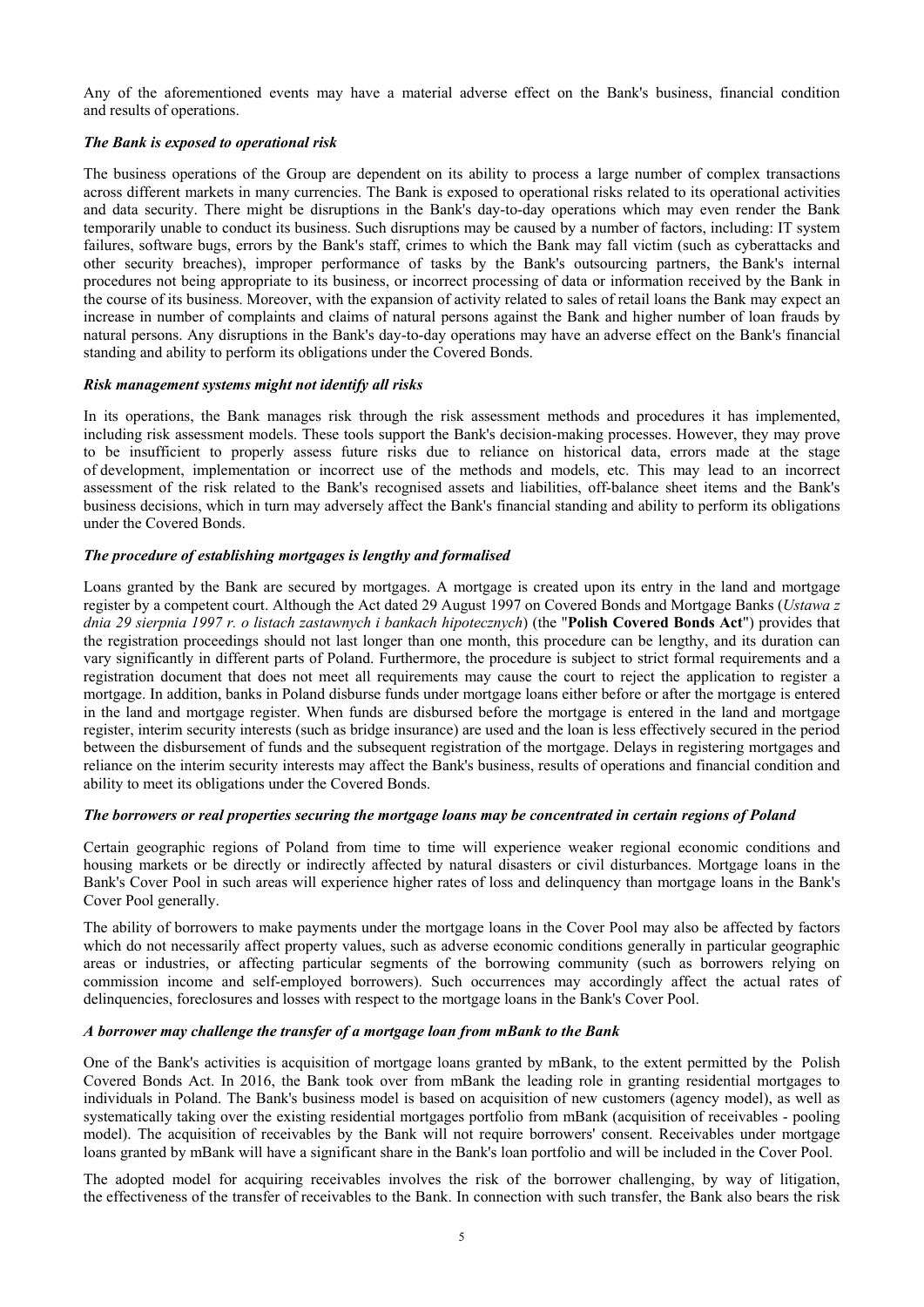of unjustified, in terms of scope and point in time, access to the receivables seller's data covered by banking secrecy. The transfer of receivables also involves exposure to reputational risk and a potential increase in the number of clients' grievances, requests and complaints.

Any such circumstances may involve the Bank, to a significant extent, in disputes and explanatory procedures, leading to costs affecting the Bank's financial performance and ability to perform its obligations under the Covered Bonds.

## *The transfer of mortgage loans from mBank to the Bank may be declared ineffective*

Under Polish law, in principle, the debtor's consent is not required to transfer a receivable. The Bank will not acquire a loan from mBank before the mortgage securing this loan is established. However, the transfer of the mortgage loans to the Bank may be subject to certain generally available remedies which could result in such transfer being declared ineffective by Polish courts.

In case of the bankruptcy of mBank, the transfer of the mortgage loans from mBank to the Bank may be declared ineffective pursuant to certain rules in the Polish Bankruptcy Law dated 28 February 2003 (the "**Polish Bankruptcy**  Law"). Grounds for ineffectiveness include: (i) the transfer of mortgage loans occurred later than 6 months of the bankruptcy of mBank, unless the Bank can show that such transfer was not detrimental to the creditors of mBank; or (ii) if the transfer of mortgage loans was made later than 12 months before the commencement of bankruptcy proceedings, and such transfer was made without remuneration or the remuneration obtained by mBank was grossly disproportionate to the value of the transferred mortgage loans.

If a Polish court declares the transfer of the mortgage loans to the Bank ineffective, mBank will be required to repay to the Bank all amounts received from the Bank in respect of such transfer and the Bank will be required to return the transferred mortgage loans to mBank or, if such return is not possible, to pay to mBank the value of the respective mortgage loans.

## *The Bank may be unable to satisfy its minimum capital adequacy and other regulatory ratios*

As at 31 December 2016 the Bank's total capital ratio was 14.54 per cent. Certain developments could affect the Bank's ability to continue to satisfy the current capital adequacy requirements, including:

- increasing the scale of the Bank's business activities and increasing the Bank's risk-weighted assets;
- the Bank's ability to raise capital:
- the payment of dividends by the Bank to its shareholder;
- losses resulting from a deterioration in the Bank's asset quality, a reduction in income levels, the introduction of new levies or a combination of all of the above;
- changes in accounting rules or in the guidelines regarding the calculation of the capital adequacy ratios of banks; and
- additional capital requirements imposed by the Bank's regulator.

The Bank may also be required to raise additional capital in the future in order to maintain its capital adequacy ratios above the minimum-required levels including the required capital buffers. The Bank's ability to raise additional capital may be limited by numerous factors, including:

- the Bank's future financial condition, results of operations and cash flows;
- any necessary regulatory approvals;
- the Bank's credit rating;
- financial markets disruption;
- general market conditions for capital-raising activities by commercial banks and other financial institutions;
- changes in domestic and international economy; and
- political and other conditions.

Moreover, there can be no assurance that the Bank will be able to comply with potentially more stringent prudential regulations concerning capital adequacy, including further changes to the Directive 2013/36/EU of the European Parliament and of the Council of 26 June 2013 on access to the activity of credit institutions and the prudential supervision of credit institutions and investment firms, amending Directive 2002/87/EC and repealing Directives 2006/48/EC and 2006/49/EC (the "**CRD IV**") and Regulation (EU) No 575/2013 of the European Parliament and of the Council of 26 June 2013 on prudential requirements for credit institutions and investment firms and amending Regulation (EU) No 648/2012 (the "**CRR**") package and the possible introduction of Basel 4.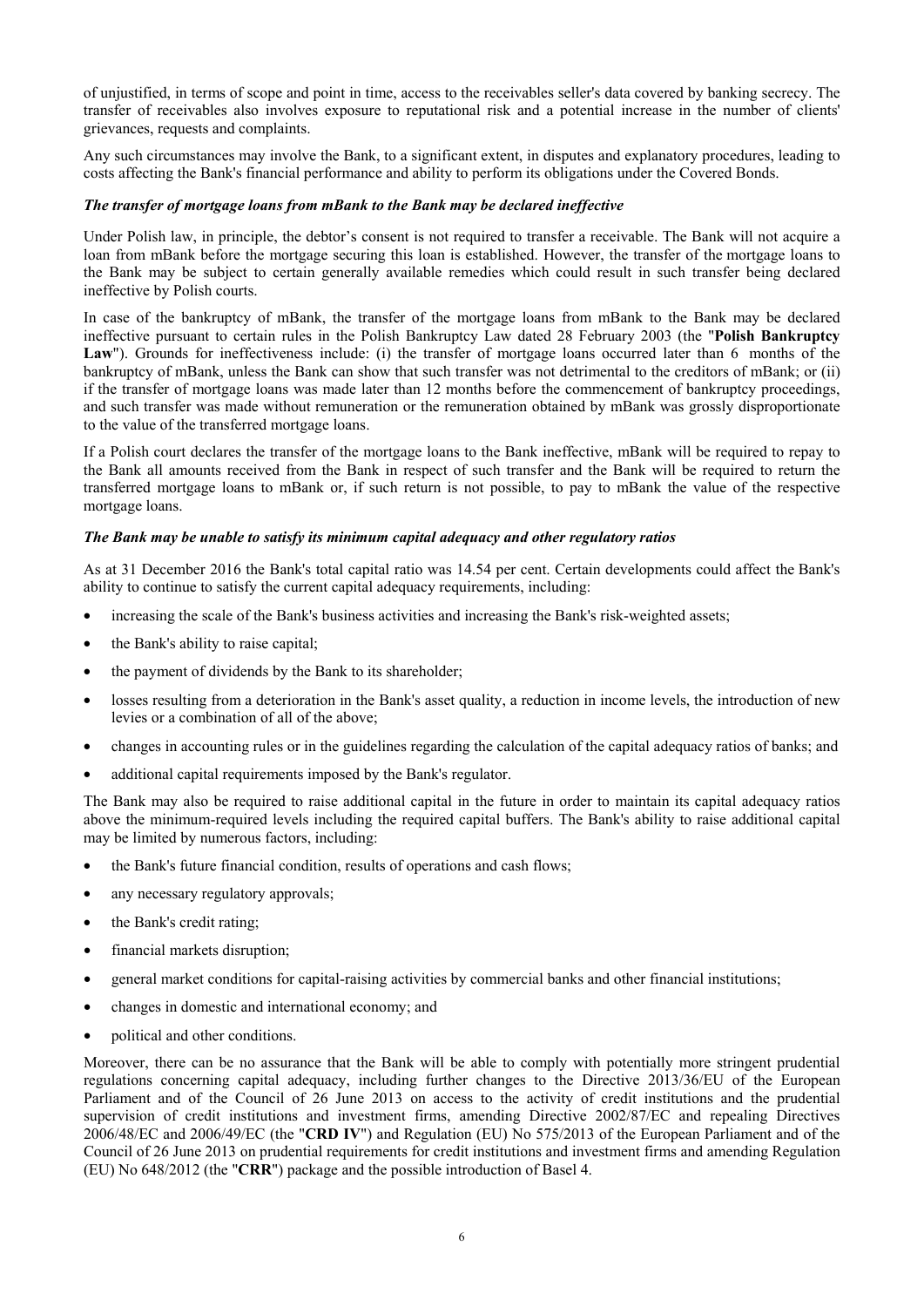Failure to maintain the minimum capital adequacy and other regulatory ratios or to otherwise maintain sufficient levels of capital to conduct the Bank's business may have an adverse effect on the business, financial condition and results of operations of the Bank. Moreover, a breach of laws relating to the minimum capital adequacy and other regulatory ratios may result in the Bank being subject to administrative sanctions or regulatory resolution measures which may result in an increase in the operating costs of the Bank, loss of reputation, and, consequently, an adverse effect on the business, financial condition and results of operations of the Bank.

#### *The Bank may not be able to comply with all regulatory requirements*

Entities operating in the banking sector have to comply with a number of regulatory requirements, including anti-money laundering and anti-terrorist financing laws. The number and complexity of regulatory requirements concerning the banking sector has increased. Although the Bank employs personnel with relevant knowledge and skills and has implemented various policies and procedures, including procedures preventing use of the Bank for money laundering or terrorist financing, it cannot be fully excluded that the Bank may not be able to meet all applicable regulatory requirements or recommendations of the relevant authorities and therefore may be subject to sanctions, fines or penalties. Any such sanctions, fines or penalties, as well as changes to regulatory requirements may have an adverse effect on the business, financial condition and results of operations of the Bank.

## *The Bank faces litigation risk*

The Bank, like all other commercial entities, may from time to time be subject to litigation, whether of a substantive or vexatious nature. Such litigation, if not dismissed at an early stage or if decided contrary to the Bank's best commercial interests, may have an adverse impact on the operations of the Bank. Furthermore, such cases may include claims or actions in which the petitioner or plaintiff has not specifically, or not in whole, quantified the penalties or damages sought. In these circumstances, it may, in particular, be difficult to predict the outcome of a dispute and estimate possible losses in a reliable manner and, therefore, to set aside adequate provisions for such possible losses. Furthermore, the Bank might also be subject to representative actions brought by prosecuting attorneys, empowered bodies or certain civil society organisations in relation to consumer agreements which are entered into pursuant to the Bank's standard forms of contract, where a court might, in certain circumstances, declare its judgment binding with respect to all agreements entered into on the relevant standard terms of the Bank if one or more of them is found unfair. In relation to agreements entered into on the standard terms of the Bank, there is also the risk that an action brought by a customer and/or a judgment rendered in favour of such customer, which would not, in isolation, affect the financial condition of the Bank, may encourage a large number of other customers with similar agreements to bring several actions simultaneously against the Bank. Should such actions be brought against the Bank and be adjudicated contrary to its commercial interest, the combined effect of such judgments together, as a whole, may have a negative effect on the operations of the Bank. In addition, the Bank may settle litigation prior to final judgments or determination of liability with a view to avoiding the cost, management efforts or negative business, regulatory or reputational consequences of continuing to contest liability, even when the Bank believes that it has no liability. This might be also the case where the potential consequences of failing to prevail would be disproportionate to the costs of settlement. Furthermore, the Bank may, for similar reasons, reimburse counterparties for losses even when the Bank does not believe that it is legally compelled to do so.

Any litigation is subject to many uncertainties, and the outcome is not predictable. Failure to manage these risks could adversely affect the Bank's operations and/or reputation.

## *The Bank is challenging an unfavourable tax ruling in the court proceeding relating to withholding tax on income from the Covered Bonds*

Following the changes in the Polish tax law which entered into force on 1 January 2016, non-Polish residents are exempt from tax on interest or discount derived from covered bonds (including withholding tax). For individuals who are Polish tax residents, income tax applies at the rate of 19%. For Polish corporate tax residents, withholding tax does not apply. However, these Polish corporate tax residents are required to include this income in their income tax returns. In order to address any doubts as to who would act as the remitter in these cases, the Bank applied for a tax ruling regarding the withholding tax. The response of the Polish tax authorities, received on 22 March 2017, was unfavourable for the Bank. The tax ruling indicated that, despite the tax exemption on covered bonds for non-Polish residents, the Bank is the ultimate tax remitter and, with respect to interest from the Covered Bonds paid to the Covered Bond Holders, whose identity was not revealed to the Bank, a 20% flat rate tax should be withheld. On 14 June 2017, the Bank filed a complaint addressed to the Voivodship Administrative Court in Warsaw initiating an administrative court proceeding and it is not certain when such proceeding will finally be resolved (it can potentially take up to few years until the final judgment of the National Administrative Court) and what will be its ultimate outcome. Until the matter with the withholding tax on income from the Covered Bonds is finally resolved in favour of the Bank, the Bank expects that all payments on the Covered Bonds will be paid gross, regardless of the residency and type of beneficial owner holding the securities, and that neither the Covered Bond Holders nor the clearing systems will be required to obtain or disclose any information regarding the beneficial owners in order to receive the gross payments. If the Bank is required to deduct withholding tax, it will gross-up the payments of interest so that the Covered Bond Holders will receive the full amount. The outcome of the abovementioned proceeding will not have any direct effect on the Covered Bond Holders. However,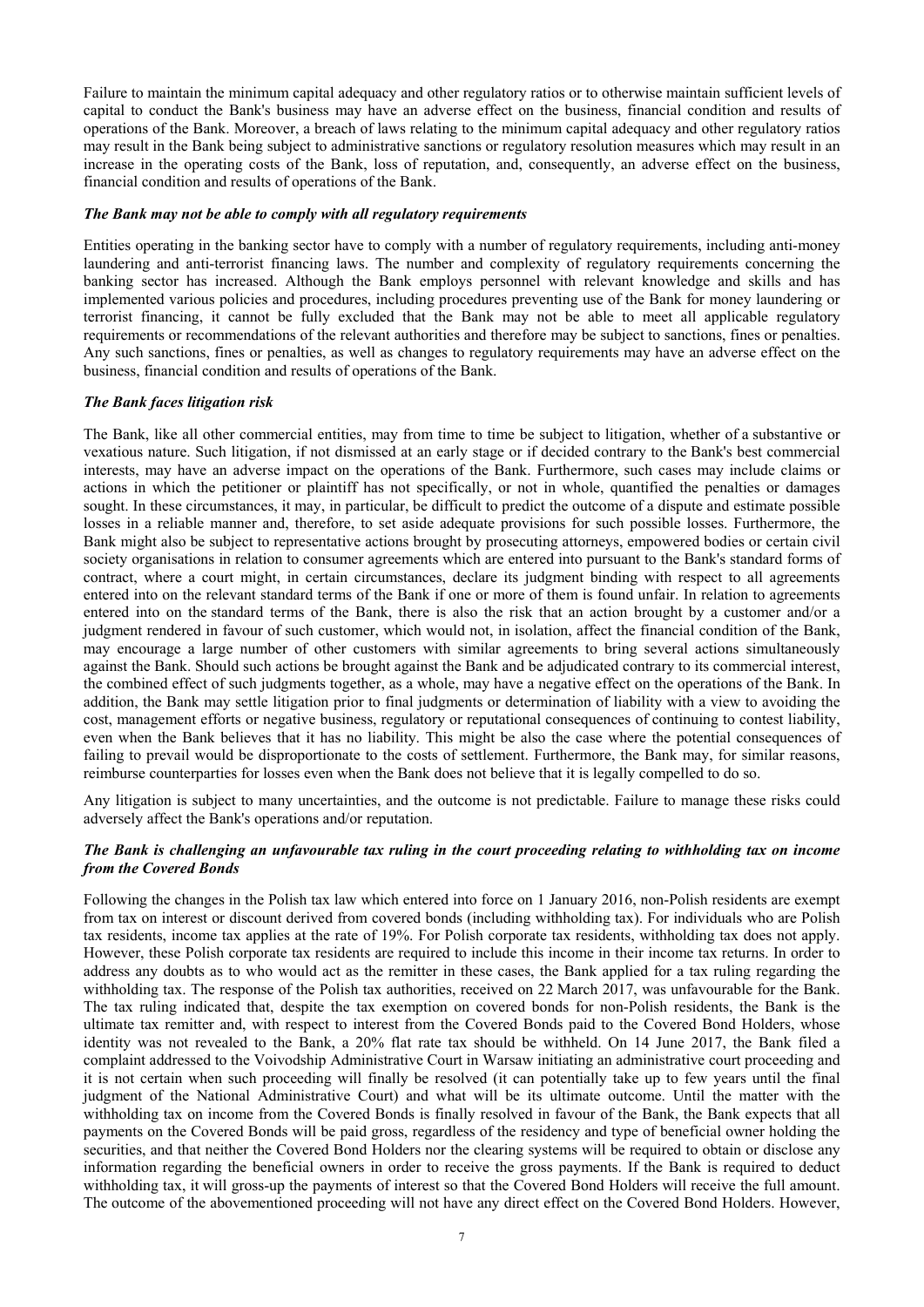this could result in higher financing costs for the Bank, and could, as a consequence, have an adverse effect on the Bank and its business.

## **Risk related to the regulatory, political, economic, operational and competitive environment**

#### *Competition in the Polish banking market may affect the Bank's profitability*

The Bank operates in the Polish banking services market which is subject to growing competition resulting from such market's continuous development. This competition may interfere with the Bank's plans to sell mortgage loans. In this respect, the Bank faces competition from banks controlled and financed by international financial institutions, enjoying a competitive advantage offered by access to larger capital resources. Competition in the Polish banking market, and in particular the possibility that banks will resume the price war over housing loans, may also negatively impact the margins earned by the Bank on mortgage loans. In turn, competition in covered bonds market, both from Polish and international issuers, may have a negative impact on the value of covered bond issuances planned by the Bank and thus on the Bank's ability to finance its lending activity or the costs of such financing. Growing competition could adversely affect the Bank's financial performance and its ability to perform its obligations under the Covered Bonds.

#### *Risks related to the overall political and economic situation*

Global macroeconomic conditions and the behaviour of the financial markets have an impact on the Bank and its performance. The prolonged slowdown of the world economy following the recent global financial crisis has been accompanied by an increase in risk aversion, which resulted in, among other factors, a lack of trust with regard to financial institutions, restricted access to financing on the interbank market and other forms of financing, and decreases in the market valuations of assets. The crisis had an adverse effect on the valuation of assets and capital adequacy situation with respect to many financial institutions globally. The consequences of the deteriorating economic conditions include an increase in credit risk provisions, poorer access to capital and credit markets, and to other available forms of financing. Additionally, there has been a liquidity crisis and the cost of raising financing has significantly increased. Although the world economy has started to recover from the global financial crisis and the market and economic conditions have improved, there is still a threat of economic turbulence, and no assurance may be given that the improvement of the economic conditions will persist. The overall political and military situation in Europe and other regions of the world, including, but not limited to, the most recent events like: (i) the military conflict in Ukraine; (ii) political tension in Turkey following the military putsch; and (iii) the refugee crisis in Europe may negatively impact the Polish economy and, as a consequence, the Bank's business activity. In addition, on 23 June 2016 the United Kingdom (the "**UK**") held a referendum to decide on the UK's membership in the European Union in which the majority of voters decided to leave the European Union. The uncertainty following the UK referendum and the potential departure of the UK from the European Union could have an adverse effect on the Polish economy and on the business of the Bank. In addition, the 2016 presidential elections in the United States may result in significant changes in the global and Polish economies, as well as US international trade policy. In particular, such elections results may increase the risk aversion, cause market fluctuations and result in deterioration in the value of Polish currency.

No assurance can be given that such matters would not adversely affect the ability of the Bank to satisfy its obligations under the Covered Bonds and/or the market value and/or the liquidity of the Covered Bonds in the secondary market. Adverse macroeconomic conditions or negative developments in the financial markets could have an adverse effect on the Bank's business, financial condition and results of operations.

#### *The economic conditions in Central and Eastern Europe and the devaluation of the currencies in these countries could have an adverse effect on the Group's, including the Bank's business, financial condition and results of operations*

There is a perception amongst certain investors that the economic or financial conditions of Central and Eastern European countries influence the economic or financial conditions of Poland, and that financial assets of Central and Eastern European countries may be treated as the same "asset class" by foreign investors. As a result, investors may reduce their investments in Polish financial assets due to deteriorating economic or financial conditions in other countries of Central and Eastern Europe. Specifically, the devaluation or depreciation of any of the currencies in Central and Eastern Europe could impair the strength of the PLN. A depreciation of the PLN against foreign currencies may make it more difficult for the Group's, including the Bank's customers to repay their obligations denominated in a foreign currency, which could also have a material adverse effect on the Bank's business, financial condition and results of operations. The financial problems faced by the Group's, including the Bank's customers could also adversely affect the Bank's business, financial condition and results of operations. Market turmoil and economic deterioration could adversely affect the respective liquidity, businesses and/or financial conditions of the Group's, including the Bank's borrowers, which could in turn impair the Group's, including the Bank's loan portfolio and other financial assets and result in decreased demand for the Group's, including the Bank's products. In an environment of significant market turmoil, economic deterioration and increasing unemployment, coupled with declining consumer spending, the value of assets collateralising the Group's, including the Bank's secured loans could also decline significantly. The occurrence of any of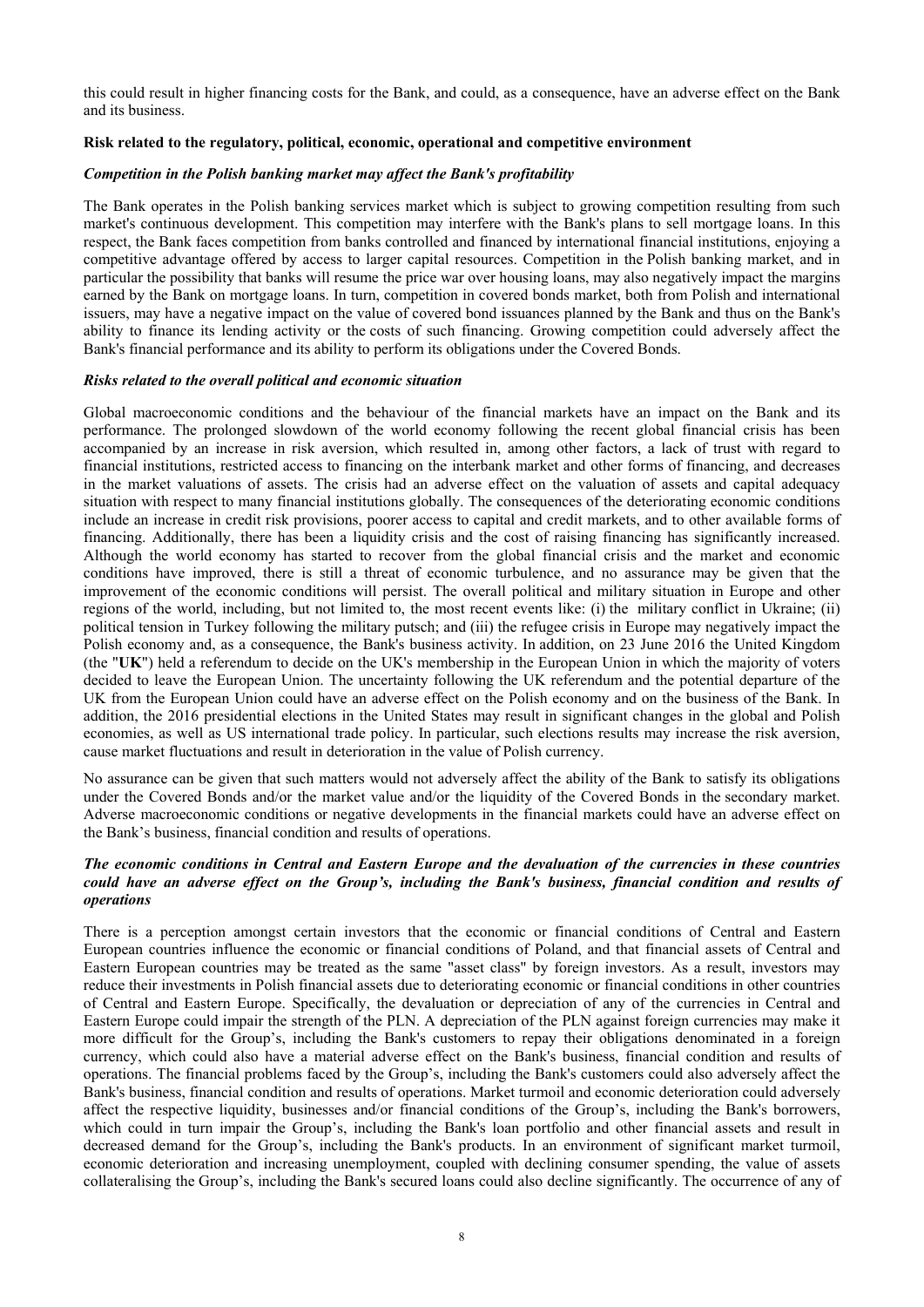these developments could have a material adverse effect on the business, financial condition, results of operations and/or the prospects of the Bank.

## *Poland's economic, political and social conditions have affected and will continue to have an effect on the Bank's business, financial condition and results of operations*

The Bank conducts its operations only in Poland. Therefore, macroeconomic factors relating to Poland, such as GDP, inflation, interest and currency exchange rates, as well as unemployment, personal income and the financial situation of companies, have a material impact on customer demand, loan impairment allowances and margins for the Bank's products and services, which materially affects the Bank's business, financial condition and results of operations.

After economic recovery in Poland in 2010 and 2011, the Polish economy slowed markedly in 2012. Weaknesses in euro area growth spread to Poland's main trading partners, with a negative impact on Polish consumers and business confidence. As a result, international demand was subdued and private investment and consumption weakened. The labour market deteriorated and credit growth trends reduced. Since the second half of 2013, the Polish economy has begun to improve, but in 2014 the economy was hit by a number of negative shocks, including mainly a sharp decline of demand for Polish products among Poland's eastern trade partners, as well as an economic slow-down in the Eurozone. Since 2014, Poland has experienced satisfactory GDP growth.

On 15 January 2016, Standard & Poor's Ratings Services ("**S&P**") lowered Poland's long-term foreign currency sovereign credit rating to BBB+ from A-. The rating outlook was negative. The downgrade reflects S&P's view that Poland's system of institutional checks and balances has been eroded significantly as the independence and effectiveness of key institutions, such as the constitutional court and public broadcasting, is being weakened by various legislative measures initiated since the election. The negative outlook reflected the S&P's view that there is potential for further erosion of the independence, credibility, and effectiveness of key institutions, especially the National Bank of Poland (*Narodowy Bank Polski*) (the "**NBP**"). Moreover, S&P foresaw some reversals in Poland's sound macroeconomic management of the past years, for instance by targeting certain sectors with new taxes. However, on 2 December 2016 S&P revised its outlook for Poland's sovereign credit rating to stable from negative and affirmed the country's long-term foreign currency credit rating at BBB+. S&P believes that near-term concerns over a further weakening of key institutions have abated, while the sovereign's budgetary position has not deteriorated, despite its weaker-than-expected economic growth.

On 12 May 2017, Moody's Investors Service Ltd. ("**Moody's**") changed the outlook on Poland's A2 issuer rating from negative to stable. Moody's decision to change Poland's outlook was based on the following factors: (i) reduced risks of loose fiscal policy, with the headline fiscal balance adhering to the 3% of GDP limit, and public debt stabilizing at or near the current level of 55% of GDP, and (ii) the expectation that uncertainties stemming from government policies will remain contained, easing the downside risks to the business climate and investment flows. Moody's noted that in the first quarter of 2017 the budget deficit was smaller than the one the government projected resulting from higher than expected tax revenues. Moody's assumes that the government will continue to adhere to the 3% of GDP limit on the headline fiscal deficit. Despite certain recently adopted measures such as reducing the retirement age, the government has postponed or cancelled others, including lowering the VAT rate, or providing tax exemptions to small and medium-sized enterprises which positively affected the outlook of Poland's rating. In Moody's view, further economic growth in the medium term will, most likely, remain supportive of the government's fiscal balance on the back of domestic demand, improving export prospects, and a higher utilisation of inflows of EU funds. Moody's also highlighted the fact that uncertainty regarding government policies is being contained and the risks to investment inflows are abating with the government reversing or diluting a number of the measures it announced shortly after the 2015 elections, including cancelling its plan to convert Swiss-franc-denominated mortgages into local currency.

On 13 January 2017, Fitch Ratings ("**Fitch**") re-affirmed Poland's long-term foreign currency sovereign rating at "A-" with a rating outlook of stable. According to Fitch, Poland's 'A-' ratings are supported by its solid macro fundamentals, including a healthy banking system and sound monetary framework. However, Fitch did note that policy predictability and the political climate have deteriorated, adding to downside risks to Fitch's economic and fiscal forecasts. In 2016, the government implemented unorthodox measures, including a tax on banks, a cut in the retirement age (from 4Q 2017) and fiscal relaxation, despite high GDP growth. A number of reforms have led to tensions in the country and criticisms from abroad, including by the European Commission. The most recent example of increased political polarisation was the row over the vote of the 2017 budget in December, which opposition has described as illegal and has triggered large demonstrations. The stable outlook reflects Fitch's assessment that upside and downside risks to the rating are currently balanced. In Fitch's view, the following risk factors could, individually or collectively, trigger negative rating action (i) any sign that the relevance of the 3% of GDP EU deficit criteria weakens as a fiscal anchor, or failure to tighten fiscal policy in order to stabilise the debt-GDP ratio in the medium term, (ii) weaker macro-economic policy framework potentially resulting in a deterioration in the investment climate, macro instability and lower GDP growth. On the other hand, the following factors could individually or collectively, trigger positive rating action: (i) continued high GDP growth that supports income convergence towards the 'A' category median, (ii) continued reduction in external debt ratio supported by stronger current account balances and non-debt capital inflows.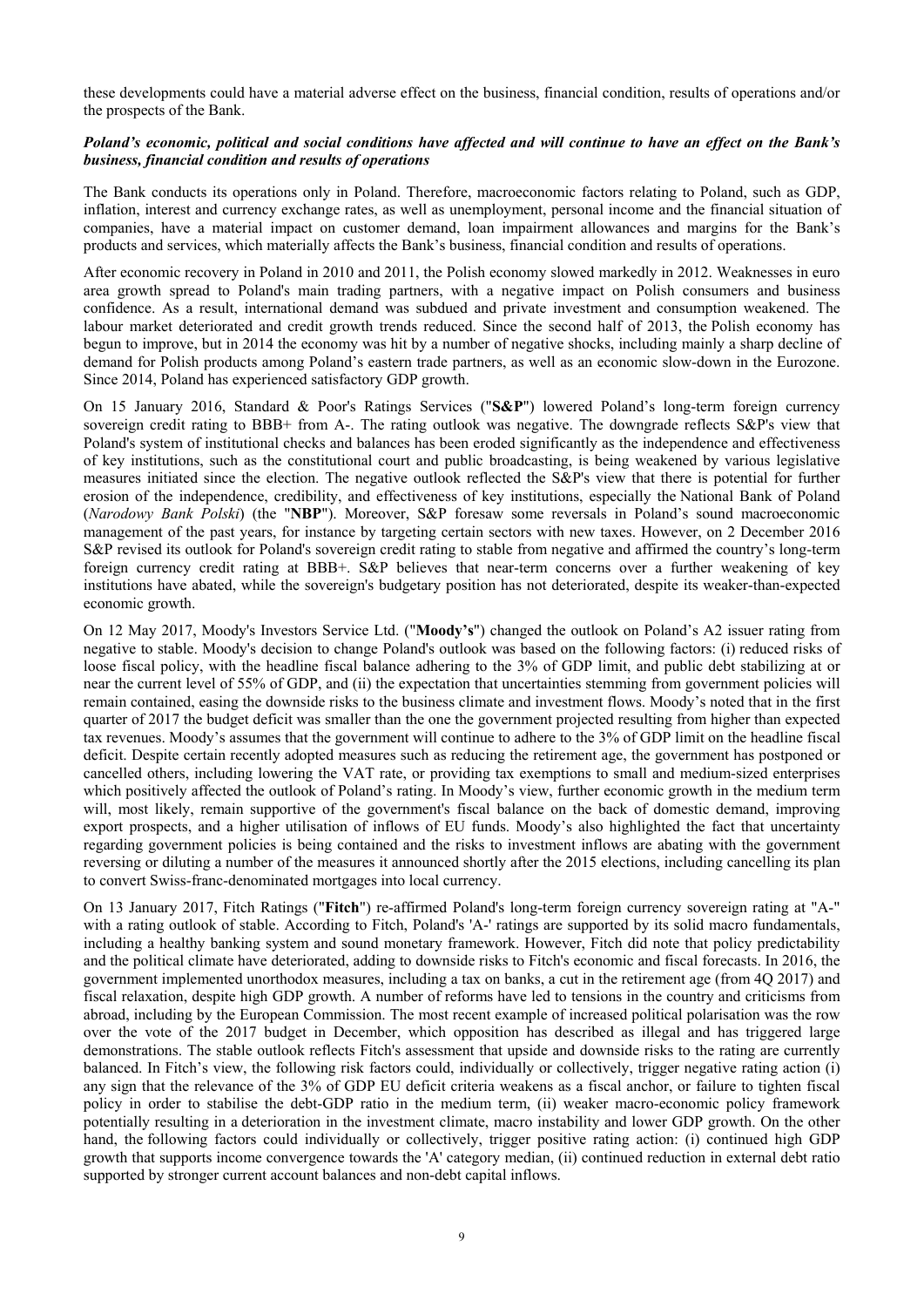The main external threats to the Polish economy include the current political situation in the EU and the impact of "Brexit." The nature of the withdrawal agreement currently being negotiated with the United Kingdom is still uncertain and the lack of a unilateral free trade policy could create an additional burden and costs for exporters. Other external threats to the Polish economy are changes in America's foreign policy towards Poland. The long-term consequences of Donald Trump's election as President of the United States remain difficult to anticipate in light of the protectionist policies of the new administration. On the other hand, a boost in the American economy might attract foreign investors and create an outflow of capital from other countries, including Poland, back to the United States. In addition, current changes of tax policy in certain EU countries, including Slovakia, Hungary, and Romania, could affect Polish competitiveness in the Eastern European region.

Fluctuations in financial markets may adversely affect the financial conditions of the Bank's customers, which could, in turn, impair the quality and volume of the Bank's loan portfolio and result in decreased demand for the Bank's products. The Bank's business, as well as the successful implementation of its strategy, is highly dependent on the financial situation of its customers and their ability to repay existing obligations. The financial situation of Polish households, including the Bank's customers, is highly correlated with the unemployment rate. An increase in the unemployment rate in Poland could cause an increase in the Bank's impairment losses or hinder growth of the Bank's loans and advances portfolio.

Any deterioration of the economic, business, political and social conditions in Poland or the failure of the policy of the Polish government may have a material adverse effect on the business, financial condition and operations of the Bank.

## *Effect of government policy and regulation*

The Bank's business and earnings may be affected by measures of legislative bodies and the fiscal or other policies and other actions of various governmental and regulatory authorities in Poland.

Areas where changes could have an impact include:

- (a) the monetary, interest rate and other policies of the NBP and regulatory authorities in Poland;
- (b) general changes in government or regulatory policy that may significantly influence investor decisions;
- (c) general changes in regulatory requirements, for example prudential rules relating to the capital adequacy framework and rules designed to promote financial stability;
- (d) the costs, effects and outcomes of other regulatory reviews, actions or litigation, including any additional compliance requirements;
- (e) changes in bankruptcy legislation and the consequences thereof;
- (f) initiatives by local, state and national regulatory authorities or legislative bodies to revise the practices, pricing or responsibilities of financial institutions serving the interests of their consumers;
- (g) changes in rules on competition and the pricing environment;
- (h) further developments in the financial reporting environment;
- (i) the expropriation, nationalisation or confiscation of assets;
- (j) any change in legislation, including, but not limited to, taxation (e.g. the introduction of tax on financial institutions and the retail sales tax), banking regulations, foreign exchange control and customer protection rules, in particular, legislative or administrative measures imposing restrictions and limitations on the ability of financial institutions to set their prices or recoup their costs of operation (including the imposition of caps on interest rates, exchange rates, annual percentage rates, asset management and other fees, commissions and/or fixing lending interest rates and/or linking such interest rates to reference rates with predetermined maximum spreads);
- (k) governmental, regulatory or legislative intervention in existing contractual relations (such as, but not limited to, existing loan or deposit agreements), or specifying other commercial or legal terms that must be applied to, or become by operation of law part of, such existing agreements (such as terms under which the provision of loans, settlement of claims, repayment of deposits, repayment of loans or other banking services or operations are required to take place or provisions that give borrowers under existing loan agreements the right to reduce or defer monthly repayments (whether with or without compensation to the lending financial institution) or oblige financial institutions to provide additional lending in relation to such existing loan agreements);
- (l) the possibility that certain aspects of the Bank's business may be determined by the relevant authorities (such as the NBP, the Polish Financial Supervisory Authority (*Komisja Nadzoru Finansowego)* (the "**KNF**") or the Polish Office of Competition and Consumer Protection (*Urząd Ochrony Konkurencji i Konsumentów)* (the "**UOKiK**")), or the courts not to have been conducted in accordance with applicable laws or regulations, or, in the case of the courts, with what is fair and reasonable;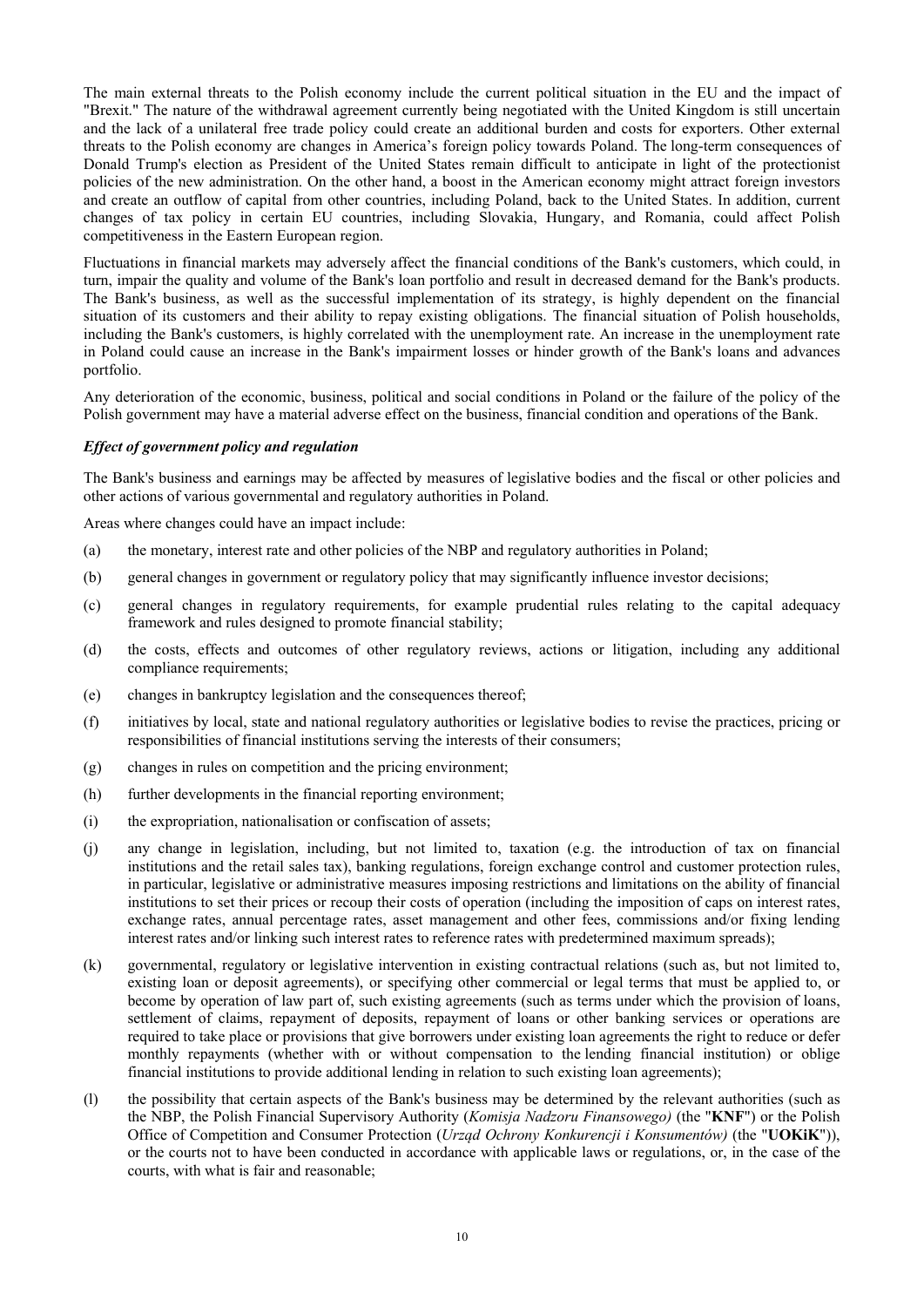- (m) the possibility of alleged misselling of financial products or the mishandling of complaints related to the sale of such products by or attributed to the Bank, resulting in disciplinary action or requirements to amend sales processes, withdraw products, or provide restitution to affected customers, all of which may require additional provisions;
- (n) the high level of scrutiny of the treatment of customers by financial institutions from regulatory bodies, the press and politicians;
- (o) any failure or malfunction of any relevant judicial system, including, but not limited to, the failure of, or substantial delay to, court proceedings and/or in respect of enforcement procedures;
- (p) any circumstance resulting in judgments becoming unenforceable or any substantial delay to the enforcement of judgments rendered by any relevant court, including any courts of arbitration; and
- (q) other unfavourable political developments producing any legal uncertainty which in turn may affect demand for the Bank's products and services.

The evolution of such risks may have an adverse effect on the Bank or on its products and services offered or on the value of its assets. Although the Bank works closely with its regulators and continuously monitors the situation, future changes in regulation, fiscal or other policies can be unpredictable and are beyond the control of the Bank.

The Bank is also subject to financial services laws, regulations and banking supervision and it is widely expected that there may be a substantial increase in government regulation and the supervision of the financial industry. If any violation of such regulations is detected, this may lead to higher scrutiny by the supervising authority and therefore to an increase in administrative expenses. Furthermore, should orders or fines imposed on the Bank by supervisory authorities become publicly known, this may lead to a loss of confidence among clients and business partners which may also have a negative effect on the Bank's financial condition and results of operations.

The Bank faces legal and regulatory risks from the effects of changes in the laws, regulations, policies, voluntary codes of practice and interpretations to which it is subject. This is particularly the case in the current market environment, which is witnessing unprecedented levels of government intervention and changes to the regulatory framework for the banking sector. This is coupled with a number of substantial changes to the current regulatory framework at global and EU levels, including, in particular, capital adequacy, liquidity requirements, financial supervision and bank resolution (as discussed in more detail below). All these matters have, in turn, significantly reduced legal certainty in the financial markets where the Bank operates. Due to the current volatile market environment, future changes to the regulatory framework of the banking sector are difficult to predict, and these changes might have an adverse effect on the Bank's business and/or increase its compliance costs.

## *Statutory intervention regarding CHF mortgage loans*

Prior to the global financial crisis, there was a high demand in Poland for foreign-currency mortgage loans and mortgage loans indexed to foreign currencies (the "**FX Loans**")., especially in CHF, due to the very low prevailing exchange rates of CHF against PLN at the time. After the end of the global financial crisis the exchange rate of CHF against PLN began to rise and on 15 January 2015, as a result of the Swiss National Bank Announcement, CHF appreciated significantly against EUR, and consequently against PLN. This exchange rate movement affected the value and the risk profile of CHF-denominated mortgage loans granted by Polish banks.

As at the date of this Base Prospectus, there has been no statutory intervention in the issue of FX Loans. On 13 January 2017, the Financial Stability Committee (*Komitet Stabilności Finansowej*, the "**KSF**") published its statement and recommendation concerning these loans. The KSF believes that a statutory intervention in the FX Loans issue could threaten the stability of the Polish financial system. According to the KSF, any restructuring of the FX Loans should be conducted on a voluntary basis. At the same time, the KSF recommended that the public authorities supervising the financial system should take actions which would encourage the banks which granted the FX Loans to enter into restructuring arrangements with borrowers under these loans. These recommendations include: increasing the risk weight (from 100 per cent. to 150 per cent.) and the minimal loss given default parameter for exposures collateralised by residential properties, the purchase of which was financed with the FX Loans; modifying the operations of the Borrowers' Support Fund (*Fundusz Wsparcia Kredytobiorców*) to increase the support offered by the fund to borrowers under mortgage loans and enable the fund to support the restructuring of the FX Loans; amending the applicable tax regulations in a manner which would reduce the tax burden on lenders and borrowers participating the voluntary restructuring of the FX Loans; imposing a systemic risk buffer of 3 per cent. applicable to all exposures in Poland; the KNF taking into account risk of FX loans in Supervisory Review and Evaluation Process and Pillar II requirements; the KNF issuing a recommendation on good practices concerning the restructuring of the FX Loans; the Bank Guarantee Fund taking into account the risks associated with the FX Loans in determining the contributions paid by the banks to the fund.

As at the date of this Base Prospectus, it is not certain whether the Polish authorities will adopt any measures concerning the FX Loans, including mandatory conversion of these loans into PLN. Any measures concerning the FX Loans could have a material negative impact on the Polish financial system.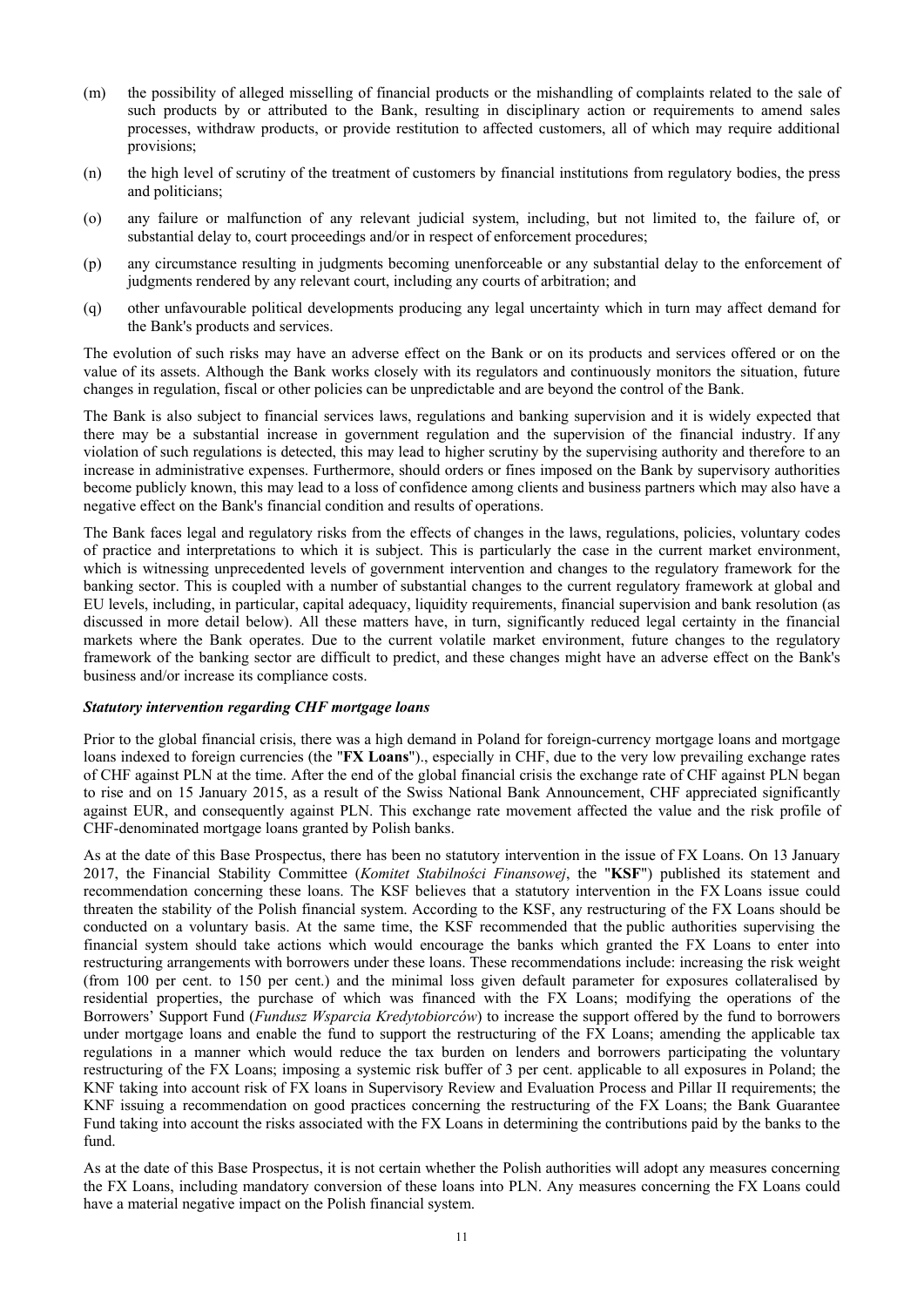The Group has a significant exposure to FX Loans (predominantly retail mortgage loans denominated in CHF). There are no FX Loans denominated in CHF in the Bank's loan portfolio, however they are in mBank's portfolio. As at 31 December 2016, PLN 19.1 billion of the Group's net loans and advances to customers were denominated in CHF (compared to PLN 19.8 billion as at 31 December 2015). The Group's CHF denominated loans and advances to customers constituted 23.3 per cent. of the Group's total net loans and advances to customers as at 31 December 2016 (25.2 per cent. as at 31 December 2015).

The conversion of foreign currency denominated loans may have a negative impact on the Group and the Polish banking sector as a whole and, as a consequence, on the business activity and financial position of mBank. This may adversely affect the Bank's financial standing and its ability to meet obligations under the Covered Bonds.

## *Transfer of pension funds' assets*

In July 2016, the Polish Government announced its intention to transfer 75 per cent. of the assets currently held by the open pension funds to individual pension accounts which would be maintained for each citizen and to transfer the remaining 25 per cent. of the assets to the Demographic Reserve Fund (*Fundusz Rezerwy Demograficznej*). According to the Polish Government's plans, the open pension funds would be transformed into open-ended investment funds managing individual pension accounts. Open pension funds are important investors in debt securities issued in the Polish market. Any changes to the operations of the pension funds which may limit the number of pension funds, the value of assets managed by the pension funds or their investment policies may affect the investors' demand for covered bonds issued by the Bank and therefore may adversely affect the Bank's financial standing and ability to meet its obligations under the Covered Bonds.

## *The 'Apartment+' programme may affect the demand for mortgage loans*

In September 2016, the Polish Government has adopted the 'Apartment+' (*Mieszkanie*+) programme. Under the programme, the Polish Government intends to build apartments for lease which will be available to low- and medium-wage earners, especially multi-child families. The estimated rent would be lower than the average market rate. According to the public announcements, the Polish government intends to reach the existing EU average *per capita* number of apartments (i.e. increase the available number of apartments by 20%) up to 2030. Implementation of the Apartment+ programme may result in a decreased demand for mortgage loans financing the acquisition of new apartments.

## *Any reduction in the credit rating of the Bank and its affiliates could increase its cost of funding and adversely affect its interest margins*

Credit ratings affect the cost and other terms upon which the Group is able to obtain funding. A reduction in the Group companies' credit ratings could increase the costs associated with its interbank and capital market transactions and could adversely affect the Group's liquidity and competitive position, undermine confidence in the Group, increase its borrowing costs and adversely affect its interest margins. Furthermore, should the rating of the Bank be downgraded below investment grade, this could significantly impair the operating business of the Bank, the refinancing costs of the Group and the Bank's eligibility to act as a counterparty to derivative transactions for some market participants.

Rating agencies' assessments are driven by a number of factors, including franchise value, capitalization, profitability, refinancing opportunities and liquidity as well as potential parental support. On 19 May 2015, Fitch downgraded mBank's long-term Issuer Default Rating from A to BBB- as a result of the downgrade of Commerzbank's issuer default rating from A+ to BBB. On 1 March 2016 Fitch confirmed mBank's BBB- long-term Issuer Default Rating due to the solid profitability and greater flexibility of capital, as well as limited changes in the financial data since the last review. On 9 June 2015, Standard & Poor's Ratings Services lowered mBank's long-term counterparty credit rating from BBB+ to BBB as a result of the downgrade of Commerzbank's rating from A- to BBB+. A downgrade of Commerzbank's rating and, in consequence, the Bank's rating by Fitch and Standard & Poor's, resulted from the assessment of the impact of implementation of the BRRD in Germany, which radically re-assessed the likelihood of state support for banks in Germany. On 3 February 2016, Standard & Poor's Ratings Services revised its opinion of country risk in the Polish banking sector to negative from stable. As a result, Standard & Poor's Ratings Services changed the outlook on mBank's credit rating to negative from stable and affirmed the 'BBB/A-2' counterparty credit ratings. On 11 March 2016, Standard & Poor's revised again the rating outlook for mBank from negative to stable, following a similar revision of Commerzbank's rating outlook. On 18 January 2017 Fitch affirmed mBank's long-term Issuer Default Rating at BBB (outlook stable) and assigned corresponding National Long Term Rating at 'AA(pol)' (outlook stable).

In case of the Bank, on 7 March 2016, Fitch upgraded the Bank's long-term Issuer Default Rating from BBB- with positive outlook to BBB with stable outlook as a result of upgrade of Commerzbank's Issuer Default Rating from BBB to BBB+. Furthermore, on 7 March 2016, Fitch upgraded Bank's Covered Bonds to BBB+ from BBB following the recent upgrade of the Bank and on 4 July 2016 Fitch upgraded Covered Bonds to A from BBB+ with the rating outlook to positive from stable. The upgrade was a result of changes in the law on covered bonds and mortgage banks, which entered into force on 1 January 2016. On 18 January 2017 Fitch affirmed the Bank's long-term Issuer Default Rating at BBB (outlook stable) and assigned corresponding National Long Term Rating at 'AA(pol)' (outlook stable).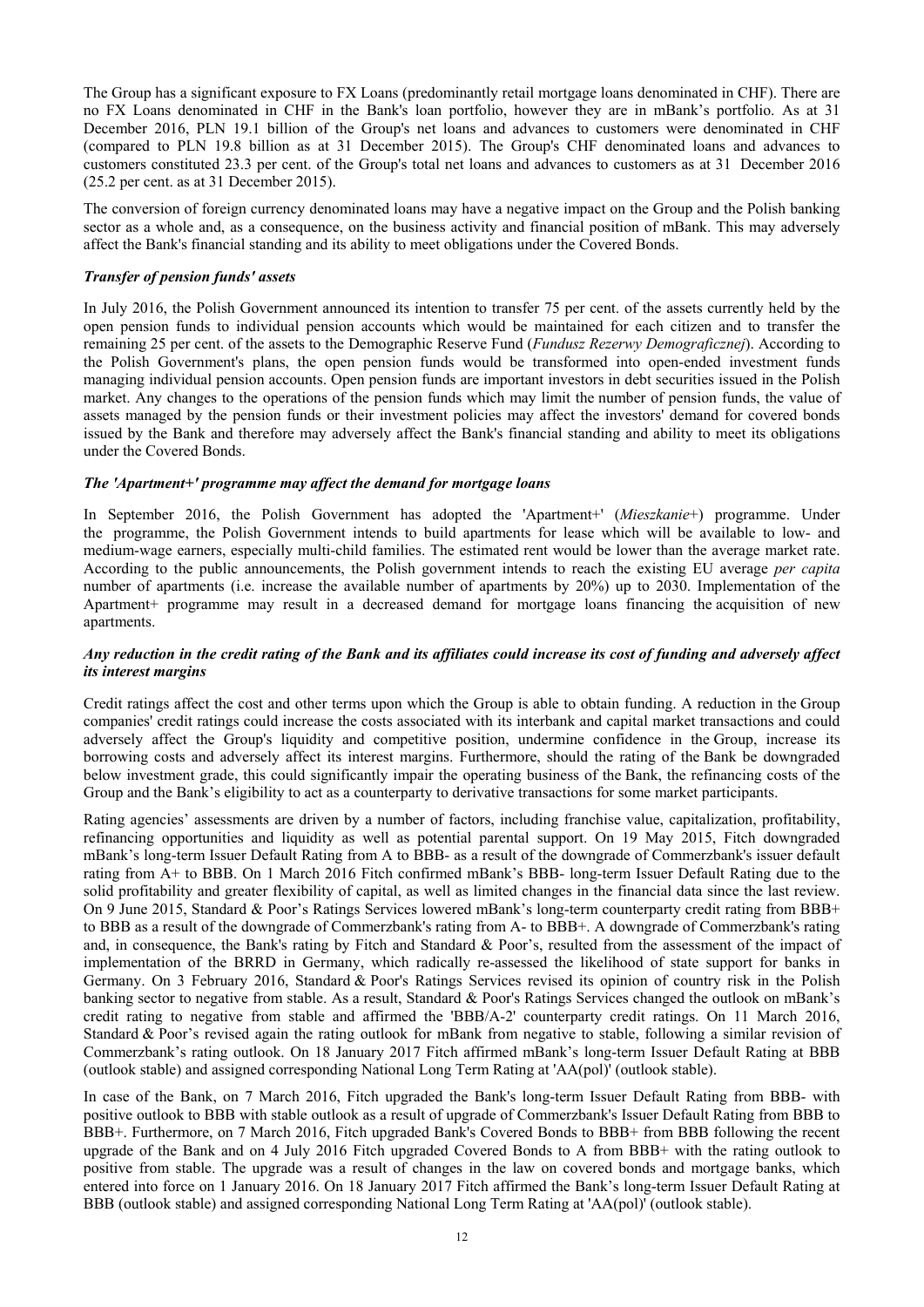A downgrade in the rating of mBank or the Bank could increase the financing costs associated with transactions on the interbank market and could adversely affect the Group's business, financial condition and results of operations.

## *Falling residential and commercial property prices may affect the Bank's financial standing*

The repayment of mortgage loans advanced by the Bank is secured by residential and commercial properties, which is exposed to the risk of losing value. Therefore, a decline in property prices may lead directly to a decrease in the value of security for loans advanced by the Bank. Furthermore, depreciation of property value may have an effect on the mortgage lending value of property calculated by the Bank, which may result in the Bank breaching statutory restrictions on its activities. All such developments may lead to a reduction of the scale of the Bank's operations and adversely affect the Bank's financial standing.

## *Decline in demand for residential and commercial properties will lead to decline in demand for mortgage loans*

A drop in demand for residential and commercial properties may have a direct negative effect on the demand for mortgage loans, translating into lower-than-planned sales of mortgage loans by the Bank or mBank. Lower sales of mortgage loans could adversely affect the Bank's financial performance and ability to perform its obligations under the Covered Bonds.

## *The banking sector is exposed to systemic risks*

Systemic risk may arise in various areas of banking activity. There are four main categories of systemic risks to which the Bank may be exposed:

- risk caused by an (excessively) rapid increase in bank loans and the resultant excessive increase in asset prices excessive borrowing volumes are usually driven by market participants' overly optimistic view of risk changes during a period of economic upturn, making them inclined to borrow heavily to finance investments; extravagant optimism about future profits leads to excessive investments, higher asset prices, capital inflow to the market and an increase in the market value of security (higher relative asset prices), encouraging businesses and households to increase debt and spending and when the actual state of affairs fails to meet such expectations, prices of assets and values of security instruments fall and capital flows out of the market, which brings about a relative increase in debt, limiting market players' ability to service the debt and acquire new credit facilities<sup>.</sup>
- risk relating to excessive asset purchases financed with debt, where even a minor fall in asset prices brings about technical insolvency as the value of assets falls below the value of debt;
- risk relating to insufficient liquidity, which arises when the majority of market players face limited access to financing sources and in such circumstances, the financial sector as a whole lacks sufficient liquidity and financial institutions are unable to quickly generate additional liquidity by, for instance, taking short-term loans on the interbank market; and
- risk relating to large-scale cross-border flows of capital, including loans and borrowings if the cross-border flow of capital is unrestricted, a country may experience dramatic inflows or outflows of capital; in the latter case, the outflow of short-term debt capital might lead to a liquidity crisis in the banking sector, depreciation of the local currency and, consequently, a currency and banking crisis.

Systemic risk has two dimensions:

- the time dimension − the risk grows under sound economic conditions and shrinks at the time of an economic downturn, given banks' tendency towards excessive lending when the market is bullish, and towards reducing risky exposures when the market is bearish, which may give rise to risk accumulation at the time of an economic upturn, rendering the financial sector more susceptible to fluctuations; and
- the sector dimension − an increase in systemic risk may occur on a specific market (e.g. the mortgage loan market) due to the excessive concentration of risk-bearing activities at certain institutions and mutual business relations with other market players, fostering negative repercussions across the banking system.

Thus the systemic risk can adversely affect the Bank's operations and ability to raise funds in scarce liquidity conditions, rendering the Bank unable to perform its obligations under the Covered Bonds.

## *Significant amendments to the Polish Covered Bonds Act entered into force on 1 January 2016 and some of its provisions may be interpreted differently by market participants, public authorities and the courts*

The Polish Covered Bonds Act was significantly amended as of 1 January 2016 and the Polish covered bonds market is relatively undeveloped. This means that market participants, public authorities and the courts in Poland have limited experience in applying the Polish Covered Bonds Act. Additionally, some provisions of the Polish Covered Bonds Act and other acts of law governing the activities of mortgage banks, in particular, the provisions concerning the bankruptcy of a mortgage bank, have not been tested in practice. In particular, there has only been one Polish mortgage bank issuing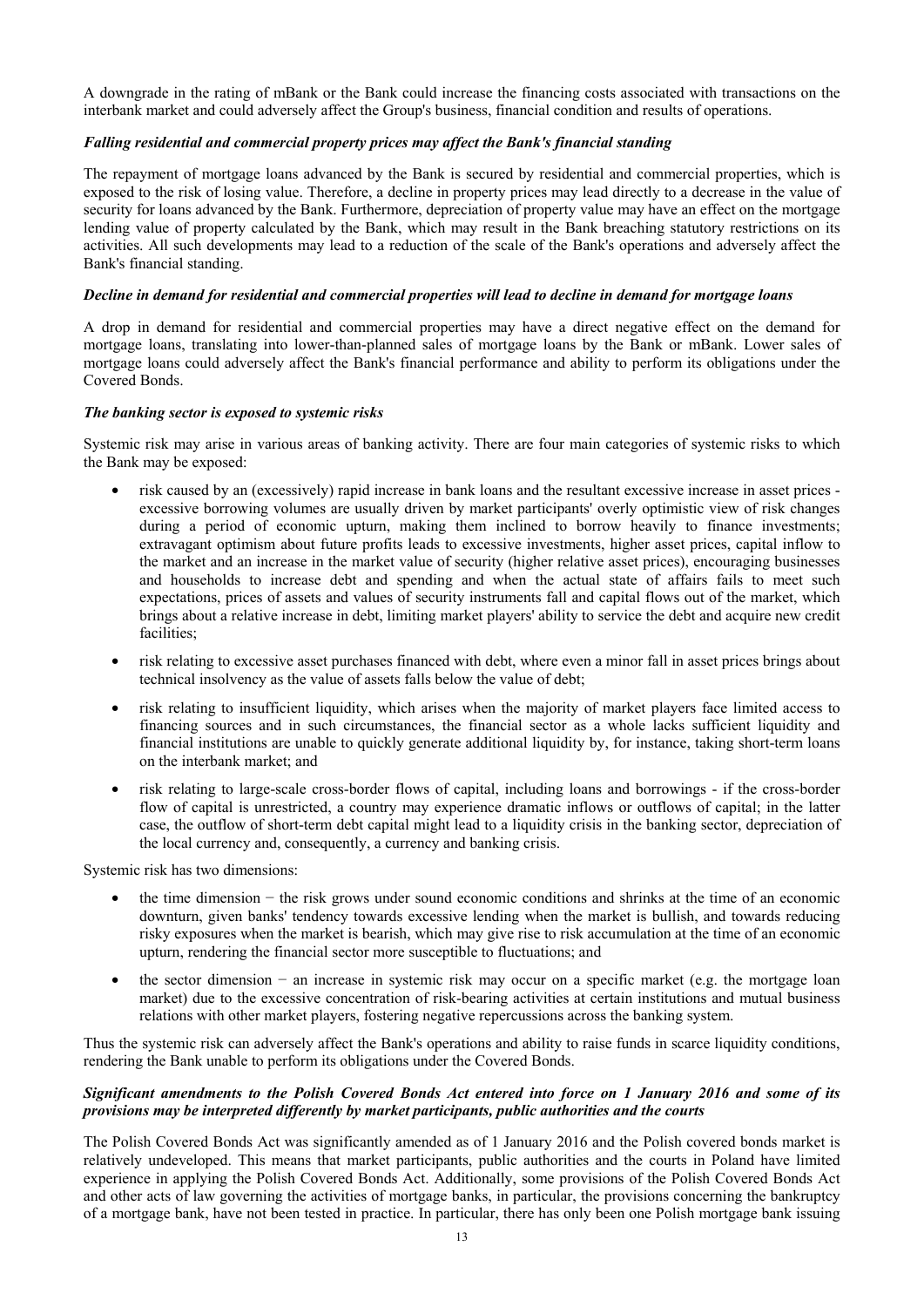covered bonds governed by the Polish Covered Bonds Act on international markets, which means there is no established market practice. There is a risk that the Bank's interpretation of the Polish Covered Bonds Act may differ from the opinion of other market participants, public authorities and the courts. A different interpretation may have an impact on the validity and enforceability of certain rights and obligations under the Covered Bonds. These differences may also result in sanctions imposed by the relevant authorities or disputes which may have unfavourable results for the Bank. Additionally, these differences may require the Bank to change the way it conducts business and these changes may adversely affect the Bank's financial standing and its ability to perform obligations under the Covered Bonds.

## *New legislation in Poland implementing the Mortgage Credit Directive might restrict the Bank's business activity*

On 21 April 2017 the Act on Mortgage Credit and Supervision over Mortgage Credit Intermediaries and Agents (the "**Mortgage Credit Act**") was published in the Journal of Laws. It will come into force on 22 July 2017 the Directive 2014/17/EU of the European Parliament and of the Council of 4 February 2014 on credit agreements for consumers relating to residential immovable property and amending Directives 2008/48/EC and 2013/36/EU and Regulation (EU) No 1093/2010 (the "**Mortgage Credit Directive**") into Polish law.

The Mortgage Credit Act introduces certain restrictions on the Bank's business activity. General purpose of the regulation is to improve the position of borrowers who purchase a real estate. Mortgage Credit Act introduces restrictions on granting mortgage loans such as restrictions on currencies in which a loan may be granted, which depends on the currency of borrower's income. Banks will not also be allowed to tie mortgage loan with its other product except the auxiliary bank account free of charge (which doesn't concern Polish mortgage banks as they are no longer allowed to maintain bank accounts for their clients). It doesn't affect the cross-sell that respects the borrower's right to choose a standalone mortgage loan or other combined offer. The Mortgage Credit Act imposes several mortgage loans information requirements on banks. The first one is advertising information which content is specified in detail and refers to all important loan features. The next is offer information which must be presented in special information sheet and submitted to the customer after getting acquainted with his credit needs. Information sheet is binding for a bank for next 14 days. Bank is also obliged to issue a credit decision within 21 days of the date of loan application and to justify the refusal of granting the loan. The third requirement is loan agreement content, which is also strictly regulated. It includes a customer right to withdraw from the loan agreement within 14 days of the date of signing the agreement. Therefore, these regulations force some changes in the process of originating mortgage loans. The Mortgage Credit Act introduces licensing requirements for brokerage and agent services regarding mortgage loans. Moreover it introduces regular training requirements as a condition of maintaining the license. Banks are also required to conduct regular training of its employees involved in mortgage loan origination processes. The Mortgage Credit Act will adversely affect the Bank's ability to efficiently enforce its claims under the mortgage loans. Especially because it provides a 6-month restraining period from mortgage foreclosure which aims to allow the borrower himself to sell the encumbered property in the market.

## *The Bank may be required to make substantial contributions to the Bank Guarantee Fund and the Borrowers Support Fund*

Pursuant to the provisions of the Polish Act on Bank Guarantee Fund, deposit guarantee scheme and compulsory restructuring dated 10 June 2016 (*Ustawa z dnia 10 czerwca 2016 r. o Bankowym Funduszu Gwarancyjnym, systemie gwarantowania depozytów oraz przymusowej restrukturyzacji*) (the "**Resolution Act**"), members of a mandatory guarantee system are obliged to contribute to a deposit guarantee fund and a resolution fund. If an entity that is a member of the Polish Bank Guarantee Fund (*Bankowy Fundusz Gwarancyjny*) (the "**BFG**") is declared bankrupt, other members may be required to make additional one-off payments to cover the liabilities of such entity.

The Resolution Act sets a new methodology for the calculation of the bank contributions to the BFG. Based on the targeted levels of funds that are stipulated in the Resolution Act, the total financial burden for the sector in 2017 is expected to be only slightly higher than in 2016, assuming no significant pay-outs from the BFG are required. Nevertheless, the new bases cause higher payments to the BFG in the case of banks with a high exposure to retail deposits, while banks that finance their operations to a greater extent with corporate deposits should benefit from these changes. Due to recent amendments to the Polish Covered Bonds Act, the Bank is no longer authorised to maintain any accounts for the clients, which means that it will no longer be required to make a contribution to the BFG, as its amount is dependent on the joint value of the assets guaranteed by the BFG (comprising, in particular, bank deposits and bank securities guaranteed by the BFG). However, currently the Bank is still obliged to make payments to the BFG which are calculated based on the historical value of such assets held by the Bank. Methodology for the calculation of the bank contributions to the BFG may be subject to future changes.

In addition, a Borrowers' Support Fund was established pursuant to the Polish Act on the support of borrowers in financial difficulties who have taken out a housing loan dated 9 October 2015 (*Ustawa z dnia 9 października 2015 r. o wsparciu kredytobiorców znajdujących się w trudnej sytuacji finansowej, którzy zaciągnęli kredyt mieszkaniowy*) in order to support residential borrowers in financial difficulties. This fund is intended to provide support to natural persons who find themselves in difficult financial situations and who are required to repay housing loans which significantly encumber their household budgets. The Borrowers' Support Fund is funded predominantly from contributions made by lenders in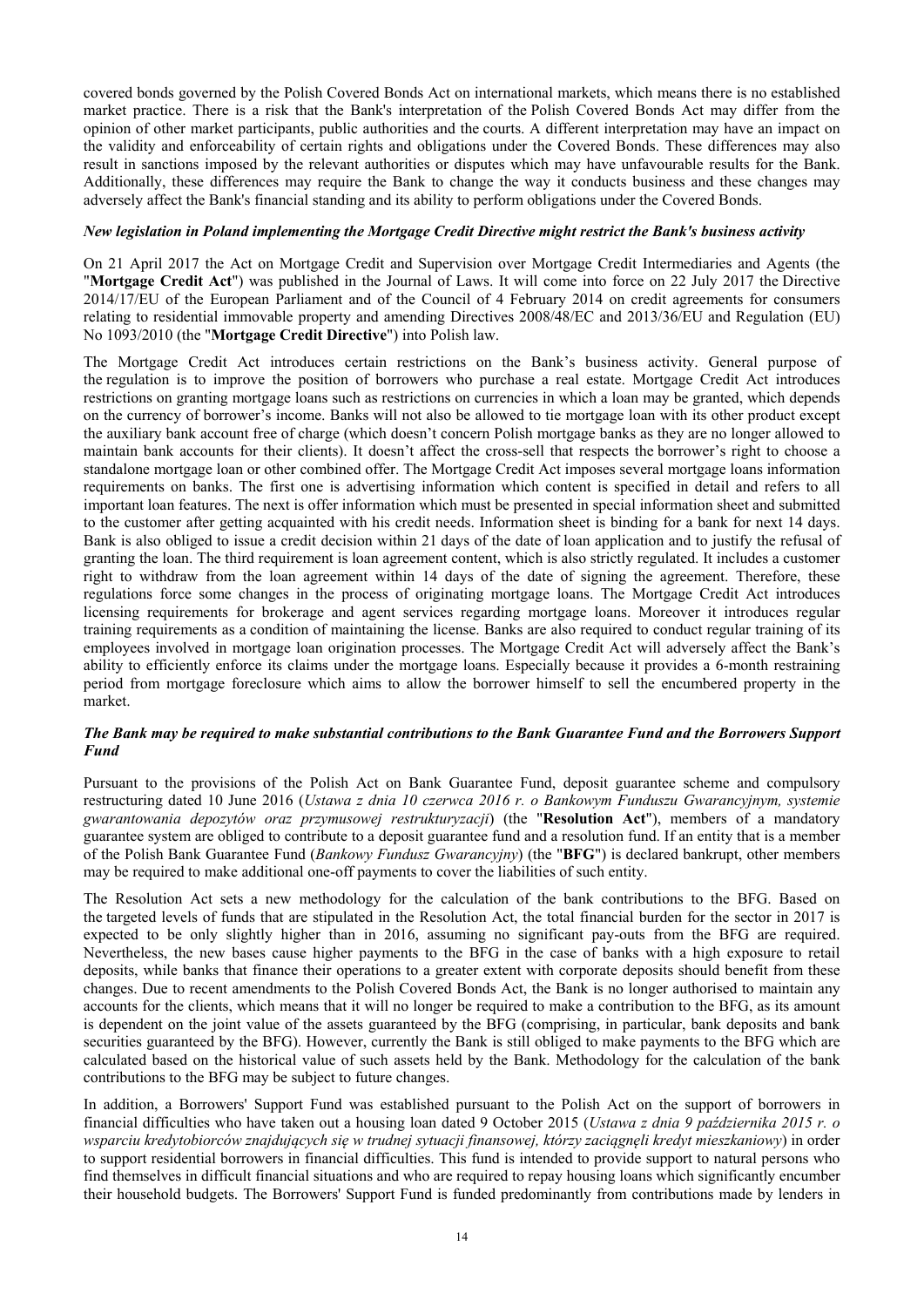proportion to their housing loan portfolio for households, for which the delay in repayment of principal or interest exceeds 90 days.

If the Bank is required to make substantial contributions to the BFG and the Borrowers' Support Fund, it may have a material adverse effect on the Bank Group's strategy, its growth potential and profit margins and, consequently, could have a material adverse effect on the Bank's business, financial condition and results of operations.

## *Bank's supervisory authorities may identify issues during inspections of the Bank in the future which may result in sanctions, fines or other penalties*

In the course of its activities, the Bank may be subject to numerous inspections, reviews, audits and explanatory proceedings conducted by various supervisory authorities which supervise the financial services sector and other areas in which the Bank operates, including the KNF and the UOKiK.

If any irregularities are found by these supervisory authorities and the Bank fails to remedy them (provided that such possibility is given) the Bank may be exposed to sanctions, fines and other penalties. This could affect the business, financial condition and results of operations of the Bank.

#### *Properties securing mortgage loans are exposed to catastrophes and natural disasters*

The Bank generally secures the properties, but there are exceptions for natural disasters. Properties on which loans advanced by the Bank are secured may be destroyed or significantly damaged as a result of natural disasters, such as floods, hurricanes, tornadoes, hailstorms and fires. The frequency and intensity of such phenomena are difficult to predict. Moreover, the growing weather and climate variability observed in recent years creates additional uncertainty over the future occurrence of such disasters. A natural disaster can result in a lower value of property and thus the value of security established for the Bank's benefit, especially if a property is not covered by a valid insurance policy or if bringing the property back to its pre-disaster condition is impossible. In consequence, such natural disasters could adversely affect the Bank's financial standing and ability to perform its obligations under the Covered Bonds.

## *Undeveloped secondary market for mortgage loans*

The secondary market for mortgage loans in Poland has not yet developed and it is difficult to assess whether it will develop in the future. If the Bank decides to dispose of mortgage loans in its portfolio, the Bank may encounter difficulties in finding a purchaser willing to pay the price acceptable to the Bank or the Bank may not find a purchaser at all.

## *Changes in accounting standards*

The Bank's accounting policies and methods are fundamental to how it records and reports its financial condition and results of operations. From time to time amendments are adopted to the applicable financial accounting and reporting standards that govern the preparation of the Bank's financial statements The new standards and interpretations which are already endorsed or waiting for approval by the European Union and which will apply to the Bank's financial reporting consist of in particular: the new standard IFRS 9: Financial Instruments (effective for annual periods beginning on  $1<sup>s</sup>$ January 2018 or after that date) and IFRS 16: Leases (effective for annual periods beginning on 1 st January 2019 or after that date). The Bank believes that the application of the new IFRS 9: will have an impact on the presentation and valuation of financial instruments in the financial statements as well as the calculation of impairment. In relation to the IFRS 16, the new standard will have an impact on the recognition, presentation, valuation and disclosure of assets held under operating leases and the corresponding liabilities in the financial statements of the Bank as a lessee. Any amendments to the IFRS, which will be approved by the European Union in the future, and which will concern the valuation of the balance sheet, off-balance sheet items, disclosures or creating write-downs and provisions, may have a negative impact on the presentation of the financial and economic situation of the Bank and consequently on its ability to perform its obligations under the Covered Bonds.

## *Risk of unpredictable events*

Unpredictable events such as terrorist attacks and epidemics can disrupt the Bank's operations and cause significant losses relating to immovable and movable property, financial assets and key personnel. Unpredictable events can also generate additional operating expenses, such as higher insurance premiums. They can also prevent the Bank from obtaining insurance coverage with respect to certain risks. In consequence, they may adversely affect the Bank's financial standing and ability to perform its obligations under the Covered Bonds.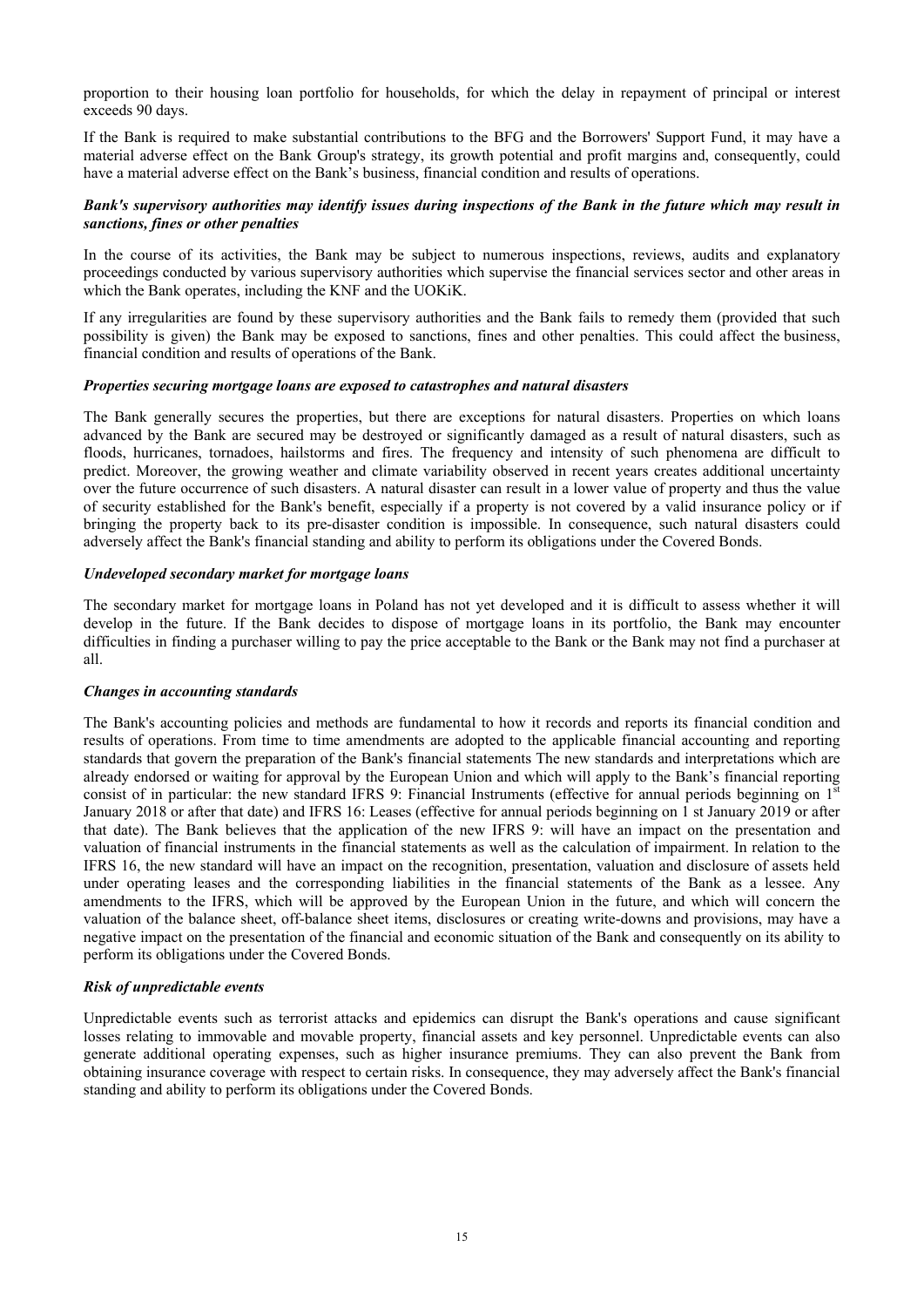## **Risk relating to the Cover Pool**

## *Holders of all mortgage covered bonds issued by the Bank and the counterparties to eligible hedging arrangements share the same Cover Pool*

The Covered Bonds are not guaranteed by any person and constitute direct, unconditional and unsubordinated obligations of the Bank, which will rank *pari passu* among themselves and with all other mortgage covered bonds issued by the Bank and with all other obligations of the Bank that have been provided the same priority as the Covered Bonds (to a swap provider of hedging instruments that form the cover pool). No other security for the Bank's obligations under the Covered Bonds has been established. In particular, the Covered Bond Holders will not have the benefit of any security over the Bank's rights under any transaction document.

The Covered Bonds and any other mortgage covered bonds issued by the Bank, as well as liabilities under the eligible hedging arrangements, will have the benefit of a statutory preference under the Polish Covered Bonds Act over a single shared cover pool maintained by the Bank. The Bank maintains the Cover Pool for all mortgage covered bonds issued by the Bank, including the Covered Bonds. In case of issuance by the Bank of the public covered bonds, the Bank would be required to maintain a separate cover pool for all such public covered bonds.

This means that holders of all mortgage covered bonds issued by the Bank, as well as counterparties to the eligible hedging arrangements, have a claim against the same assets in the Cover Pool. Holders of one type of covered bonds have no claim against the assets in the cover pool maintained for another type of covered bonds, which means that holders of mortgage covered bonds have no claim against the cover pool maintained for public covered bonds and holders of public covered bonds have no claim against the Cover Pool. The Polish Covered Bonds Act does not permit the maintenance of a "variety of pools" for calculation, insolvency or other purposes under Polish law (for example, on issue-by-issue or programme-by-programme basis). As of 31 March 2017 the aggregate principal amount of all mortgage covered bonds issued by the Bank was PLN 5,279.07 million.

Currently, there are no outstanding public covered bonds issued by the Bank and the Bank does not have plans to issue public covered bond in the future. However, the Bank may decide to issue mortgage covered bonds under programmes other than the Programme (including the domestic covered bonds programme) or on a standalone basis and the holders of mortgage covered bonds will have access to the same Cover Pool as the Covered Bond Holders. Such other covered bonds may be issued on different terms to the Covered Bonds (including as to maturity).

## *Holders of the Covered Bonds will have limited information on loans in the Cover Pool*

This Base Prospectus provides basic information on the loans in the Cover Pool as at 31 March 2017. Within three months from the end of each financial year, the Bank will announce in "*Monitor Sądowy i Gospodarcz*y" the aggregate amount of the Bank's receivables in the Cover Pool. Additionally, the Bank publishes quarterly a cover pool report in accordance with Article 129 section 7 of the CRR. The Cover Pool Monitor supervises the proper maintenance of both cover pool registers (separately for mortgage covered bonds and public covered bonds), but the results of this inspection are not publicly available. Therefore, it is possible that after the date of this Base Prospectus the composition of the Cover Pool will change and these changes may have an adverse effect on the Bank's financial position and ability to perform its obligations under the Covered Bonds.

## *Audit of the Cover Pool*

Neither the Bank, nor the Dealers have conducted or commissioned any independent audit of the Cover Pool nor will they undertake any audit of the Cover Pool in connection with an offering of the Covered Bonds.

## *Valuation of properties*

Valuations of the properties securing the mortgage loans are conducted by independent experts (real estate appraisers) and reviewed by internal independent experts from a separate internal unit of the Bank. In the case of loans acquired by the Bank from mBank, the valuations are conducted by internal independent experts from the separate internal unit of the Bank on the basis of information delivered by reputable companies accepted by the Bank's Management Board. Such valuations reflect the individual expert's judgment as to value of the property, based, among others, on the market values of comparable homes sold in the recent past in comparable nearby locations. The final review, which is conducted by an internal independent expert from a separate internal unit of the Bank, is based on an internal database of real estate transaction prices.

No assurance can be given that values of the properties securing the mortgage loans have remained or will remain at the levels which existed on the dates of appraisal (or, where applicable, on the dates of appraisal updates) of the related mortgage loans.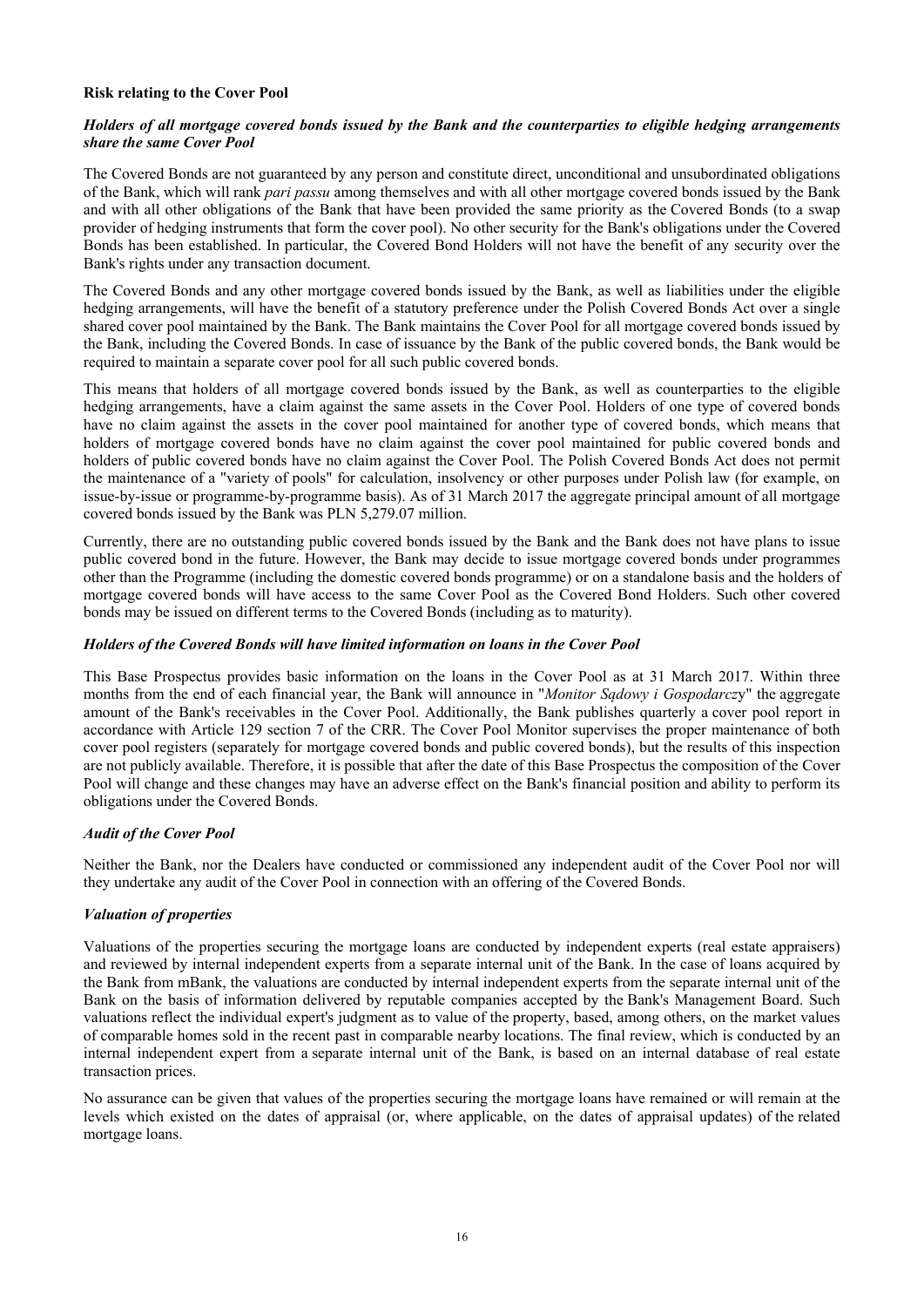#### *The Bank may breach the regulatory requirements concerning the cover pools*

The Bank, its cover pools and issuances of covered bonds by the Bank are subject to a number of regulatory restrictions. If the Bank does not originate or acquire new loans to replace the loans which were included in the cover pools, but were repaid, it is possible that the Bank will not satisfy the statutory overcollateralisation requirements. Additionally, even though the Bank and the Cover Pool Monitor verify whether the loans in the cover pools meet the statutory criteria, it cannot be excluded that particular loans in the cover pools might not satisfy all statutory criteria. In such case the Bank may need to replenish the assets in the cover pools in order to comply with the regulatory requirements concerning the cover pools which can be done through inserting additional eligible loans or by supplying substitute liquid assets. Breach of regulatory requirements concerning the cover pools may also result in disciplinary action from KNF including fines, removal of board members and (in extreme circumstances) commencement of compulsory restructuring.

#### *Termination payments for swaps*

If any of the interest rate swaps or the currency swaps are terminated, the Bank may as a result be obliged to make a termination payment to the relevant swap provider. The amount of the termination payment will be based on the cost of entering into a replacement interest rate swap or currency swap, as the case may be. Any termination payment to be made by the Bank to a swap provider of hedging instruments entered in the Cover Pool will rank *pari passu* with payments due to the Covered Bond Holders.

The term of any interest rate swap or currency swap as applicable entered into by the Bank is unlikely to extend beyond the Extended Maturity Date of the Covered Bonds to which such swap relates. As such, if the relevant Covered Bonds are not redeemed in full by the applicable Extended Maturity Date, such interest rate swap or currency swap as applicable may be terminated and a termination payment may be due to the relevant swap provider. Consequently, the Covered Bond Holders will be exposed to foreign exchange risk after the applicable Extended Maturity Date if the term of the relevant currency swap does not continue past the applicable Extended Maturity Date.

## *Regulatory considerations regarding hedging arrangements*

The European Market Infrastructure Regulation 648/2012 ("**EMIR**") entered into force on 16 August 2012. EMIR aims to increase stability in European over-the-counter ("**OTC**") derivatives markets and includes measures to require the clearing of certain OTC derivatives contracts through central clearing counterparties and to increase the transparency of OTC derivatives transactions. EMIR will apply to OTC derivatives contracts falling within its scope entered into by financial counterparties, regardless of the identity of the other counterparty to the contract. In connection with EMIR, various implementing technical standards have now come into force, but certain critical technical standards remain outstanding, including those addressing which classes of OTC derivative contracts will be subject to the clearing obligation and the scope of collateralisation obligations in respect of OTC derivative contracts which are not cleared. Therefore, the potential impact of the clearing obligation on the types of derivative contracts that are entered into by the Bank is not clear, including whether it will be possible to clear such derivative contracts or whether the derivative contracts will be determined to be too bespoke to be cleared.

The EU regulatory framework and legal regime relating to derivatives is set not only by EMIR but also by the directive and regulation which have been adopted by the European Council and the European Parliament and published in the Official Journal of the European Union on 12 June 2014 which amend the existing Markets in Financial Instruments Directive (together known as "**MiFID II**"). In particular, MiFID II will require sufficiently liquid, standardised derivative trades that are subject to the clearing obligation under EMIR to be executed on a trading venue. In this respect, it is difficult to predict the full impact of these regulatory requirements on the issuer. The application of MiFID II will be postponed and the relevant rules will apply from 3 January 2018 rather than 3 January 2017 as originally envisaged.

The European Parliament and Council have adopted Regulation (EU) No 2015/2365 of 25 November 2015 which was published in the Official Journal of the European Union on 23 December 2015 and took effect as of 12 January 2016 known as the Securities Financing Transactions Regulation ("**SFTR**"). The SFTR introduces certain requirements in respect of OTC derivative contracts applying to financial counterparties ("**SFTR FCPs**"), such as investment firms, credit institutions and insurance companies and certain nonfinancial counterparties ("**SFTR Non-FCPs**"). Such requirements include, amongst other things, the reporting of each "Securities Financing Transaction" that has been concluded between SFTR FCPs and SFTR Non-FCPs, together with any modification or termination of a Securities Financing Transaction, to a trade repository. The definition of Securities Financing Transaction includes a repurchase transaction, securities or commodities lending transaction, a buy-sell back transaction and a margin lending transaction and could potentially include the credit support arrangements. ESMA has been tasked with drafting draft regulatory technical standards to be included in the reports prepared pursuant to the SFTR's reporting obligation. The requirements also include an obligation to disclose certain information before counterparties (including SFTR FCPs and SFTR Non-FCPs) can reuse financial instruments (but not cash) received as collateral from 13 July 2016 (the "**Collateral Reuse Notification Obligation**"). The Collateral Reuse Notification Obligation applies irrespective of whether the transaction is a Securities Financing Transaction.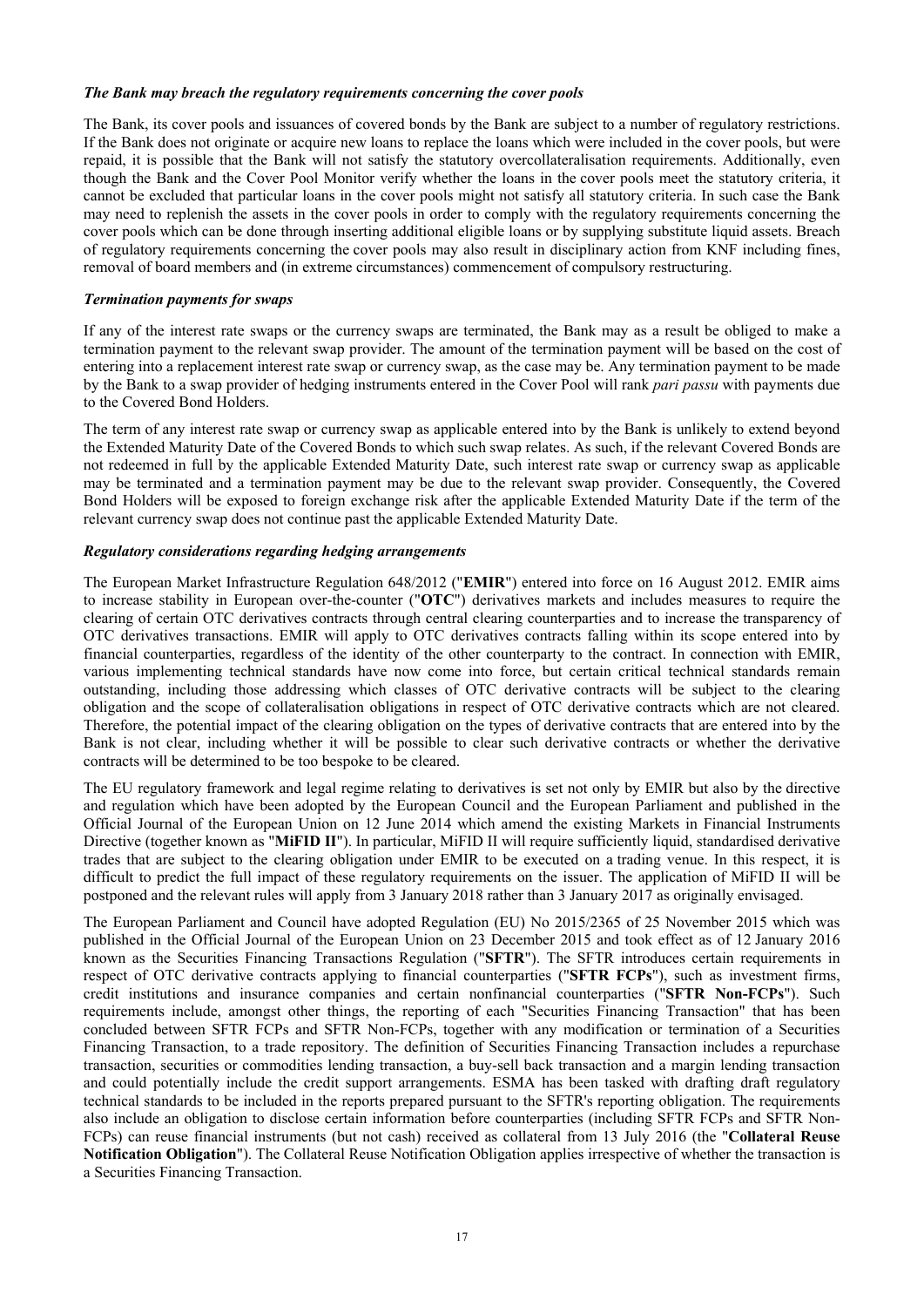Prospective investors should be aware that the regulatory changes arising from EMIR, MiFID II and SFTR may in due course significantly increase the cost to the Bank of entering into derivative contracts and may adversely affect the Bank's ability to engage in derivative contracts.

In addition, Title VII of the U.S. Dodd-Frank Wall Street Reform and Consumer Protection Act, enacted 21 July 2010 (the "**Dodd-Frank Act**"), established a comprehensive new U.S. regulatory regime for a broad range of derivatives contracts (collectively referred to in this risk factor as "covered swaps"). Among other things, Title VII provides the U.S. Commodity Futures Trading Commission ("**CFTC**") and the U.S. Securities and Exchange Commission ("**SEC**") with jurisdiction and regulatory authority over many different types of derivatives that are currently traded over-the-counter, requires the establishment of a comprehensive registration and regulatory framework applicable to covered swap dealers and other major market participants, requires many types of covered swaps to be exchange-traded or executed on swap execution facilities ("**SEFs**") and centrally cleared, and contemplates the imposition of capital requirements and margin requirements for uncleared transactions in covered swaps.

Many of the key regulations implementing Title VII have recently become effective or are in final form. However, in some instances, the interpretation and potential impact of these regulations are not yet entirely clear. Additionally, not all of the regulations, particularly with respect to security-based swaps, have been finalised and made effective. Due to this uncertainty, a complete assessment of the exact effects of Title VII cannot be made at this time.

In particular, the swaps contemplated under the Programme may include agreements that are regulated as covered swaps under Title VII, each of which may be subject to new clearing, execution, capital, margin posting, reporting and recordkeeping requirements under the Dodd-Frank Act that could result in additional regulatory burdens, costs and expenses (including extraordinary, non-recurring expenses of the Bank). Such requirements may disrupt the Bank and its affiliates' ability to hedge their exposure to various transactions, including any obligations it may owe to investors under the Covered Bonds, and may materially and adversely impact a transaction's value or the value of the Covered Bonds. While the Dodd-Frank Act provides for the grandfathering of certain swaps, such grandfathering may not apply to the transactions entered into by the Bank or may only apply to certain transactions. Additionally, the Bank cannot be certain as to how these regulatory developments will impact the treatment of the Covered Bonds.

Given that the full scope and consequences of the enactment of EMIR MiFID II, SFTR and the Dodd-Frank Act and the rules still to be adopted thereunder are not yet known, investors are urged to consult their own advisers regarding the suitability of an investment in any Covered Bonds.

The Covered Bonds are intended to comply with the requirements of Article 129 of the CRR and qualify for a preferential risk weighting in the eligible European jurisdictions however no assurance is provided in relation to (ongoing) compliance with Article 129 of the CRR. However, the requirements of Article 129 of the CRR (in relation to derivative exposures) are unclear in circumstances where derivative counterparties are not credit quality step 1 (for the purposes of the CRR), and in addition the Polish Covered Bonds Act does not provide any restrictions with regard to credit quality of swap counterparties.

In general, investors should consult their own advisers as to the regulatory capital framework relating to the Banks and the Covered Bonds and as to consequences of any changes to the CRD IV/CRR package and the relevant implementing measures. No prediction can be made as to the precise effects of such regulatory matters on any investor.

## **Risk factors in the event of Bankruptcy**

## *Extension of maturity dates in the case of Bank's bankruptcy*

Upon a Bankruptcy Event of the Bank (as defined in Condition  $5(c)$ ), the maturity of all outstanding covered bonds issued by the Bank, including the Covered Bonds, will automatically be extended by 12 months (the "**Extended Maturity Date**"). While interest under all of the Bank's covered bonds (including the Covered Bonds) will continue to be payable in the manner and on the dates indicated in the terms and conditions of the Covered Bonds and the applicable Final Terms, a Bankruptcy Event may affect the timing and amount of principal to be paid to Covered Bond Holders.

On the date of the Bankruptcy Event, the bankruptcy court will appoint a bankruptcy receiver (*syndyk*) who will assume responsibility for the administration of the Bank's assets. Within three months of the Bankruptcy Event, the bankruptcy receiver must conduct, in accordance with the Bankruptcy Law dated 28 February 2003 (*Ustawa z dnia 28 lutego 2003 r. Prawo upadłościowe)* (the "**Bankruptcy Law**"):

- a coverage test (*test równowagi pokrycia*) to determine whether the assets forming the separate bankruptcy asset pool (*osobna masa upadłości*) of the Bank are sufficient to satisfy all of the Bank's obligations towards holders of the outstanding covered bonds (including the Covered Bonds) issued by the Bank; and
- a liquidity test (*test płynności*) to determine whether the assets forming the separate bankruptcy asset pool of the Bank are sufficient to satisfy all of the Bank's obligations towards holders of the outstanding covered bonds issued by the Bank in full taking into account the Extended Maturity Dates of the outstanding covered bonds (including the Covered Bonds) issued by the Bank.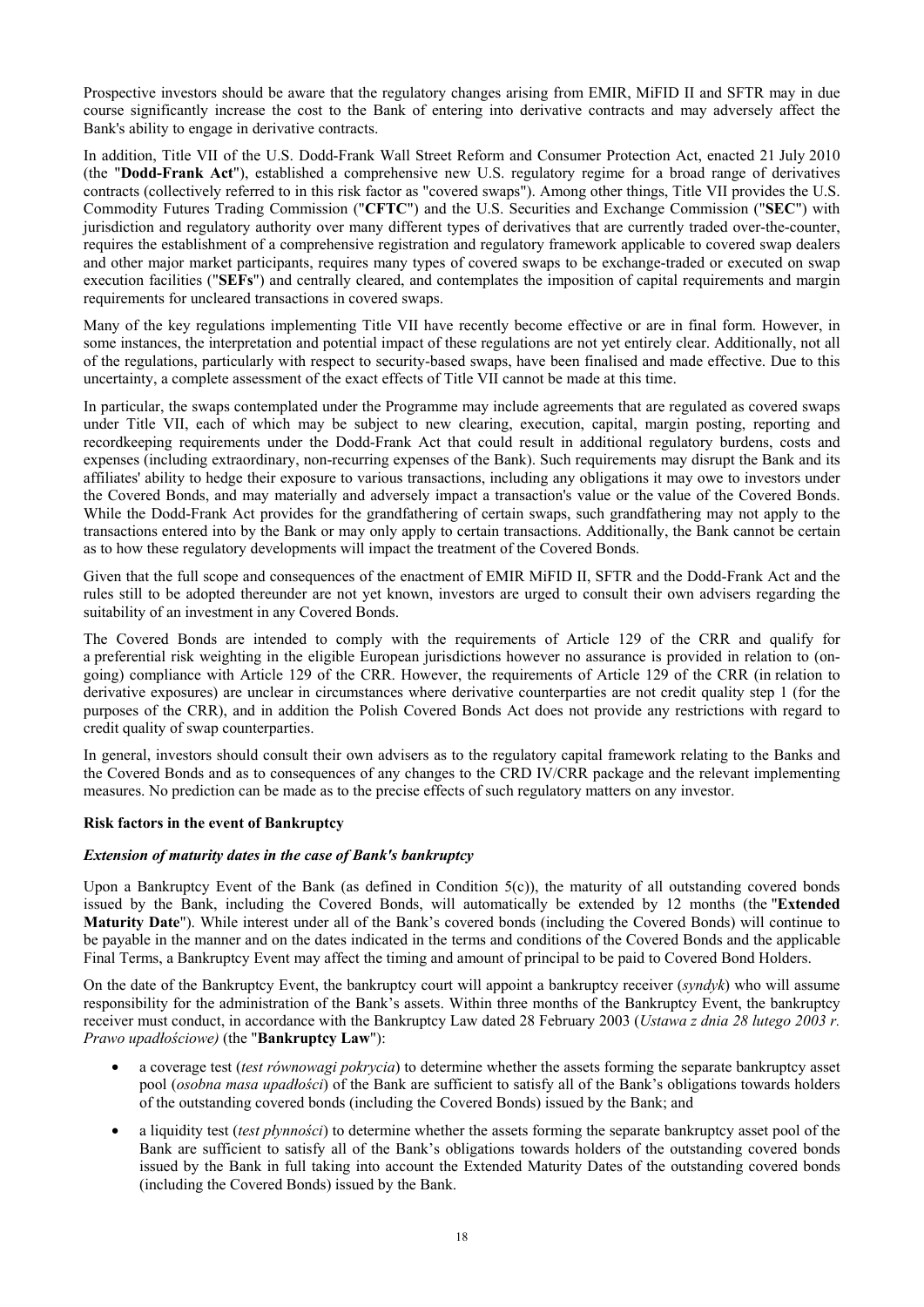Both tests are conducted separately for mortgage covered bonds and public covered bonds. If the results of both the coverage test and the liquidity test are positive, the claims of the Covered Bond Holders for the repayment of principal are to be fulfilled in accordance with the terms and conditions of the Covered Bonds and the applicable Final Terms up to the Extended Maturity Date.

If the result of the coverage test is positive but the result of the liquidity test is negative, or if the result of the coverage test is negative, the maturity of the Covered Bonds will be extended by three years from the latest maturity date of a receivable in the Cover Pool.

In certain circumstances provided by Polish law, the claims of the Covered Bond Holders for the payment of principal may be satisfied sooner than the applicable extended maturity dates pursuant to pass-through procedures from the receivables in the Cover Pool.

In addition, the holders of the outstanding covered bonds issued by the Bank may, by a vote of holders representing two thirds of the aggregate principal amount of outstanding covered bonds, adopt resolutions requesting the bankruptcy receiver to sell the Cover Pool (Condition 5(c) "*Redemption of the Covered Bonds in the event of the Bank's Bankruptcy*").

Other circumstances may affect the timing and amount of principal to be paid to Covered Bond Holders. For further details see Condition 5(c) "Redemption of the Covered Bonds in the event of the Bank's Bankruptcy" of the terms and conditions of the Covered Bonds*.* 

Additionally, filing the motion to declare a mortgage bank bankrupt results in a suspension of the mortgage bank's operations for approximately two months. Suspension of the mortgage bank's operations may further affect the timing of payments to be made to Covered Bond Holders.

## *Meetings of holders of covered bonds in the event of bankruptcy*

According to the Polish Bankruptcy Law, following the declaration of bankruptcy of the Bank the meeting of holders of covered bonds (including the Covered Bonds) may be convened by the judge-commissioner on a motion of holders of covered bonds representing at least 10 per cent of the nominal value of the outstanding covered bonds. Unless the Polish Bankruptcy Law provides otherwise, resolutions of the meeting of holders of covered bonds are adopted regardless of the number of the covered bond holders present, by a majority of votes of those holders who hold no less than 50 percent of the nominal value of the outstanding covered bonds. Consequently, Covered Bond Holders can be bound by the result of a vote that they voted against.

Consent of the abovementioned meeting is required for sale of assets belonging to any cover pool register maintained by the Bank if: (i) they are sold in whole and the proceeds from such sale will not be enough to cover costs of cover pool liquidation and liabilities from covered bonds; or (ii) they are sold in part and below their fair value. Consent to the sale of part of the Bank's banking enterprise, comprising in particular the separate bankruptcy asset pool requires a majority of two-thirds of votes. In such case none of covered bonds (including the Covered Bonds) is subject to such sale and the bankruptcy receiver shall determine the share of the proceeds from the sale of Bank's banking enterprise which will used for covering claims of covered bond holders (including the Covered Bond Holders).

For the pre-declaration of bankruptcy meeting of the Covered Bond Holders please refer to the "*Meetings of Holders of Covered Bonds*" risk factor below.

## **Risks relating to the Group and its relationship with Commerzbank**

## *Commerzbank holds corporate control over mBank and indirectly over the Bank*

As at the date of this Base Prospectus, Commerzbank held 29,352,897 shares, representing 69.42 per cent. of mBank's share capital which gave Commerzbank the right to exercise 69.42 per cent. of the total number of votes at any General Shareholders' Meeting.

Commerzbank is able to exercise corporate control over the mBank, and indirectly over the Bank, due to its share in the capital of mBank and in the total number of votes at the General Meeting of mBank. In particular, Commerzbank has majority voting power at the General Meeting of mBank, and thus has a decisive voice regarding major corporate actions, such as the amendment of the Articles of Association, issuance of new shares of the mBank, decrease of mBank's share capital, issuance of convertible bonds, payment of dividends and other actions which according to the Polish Code of Commercial Companies and Partnerships of 15 September 2000 (as amended) ("**KSH**") require a qualified or simple majority vote at a General Shareholders' Meeting for approval. In addition, Commerzbank holds a sufficient number of votes to appoint a majority of the members of the Supervisory Board, which in turn appoints the members of the Management Board. As a result, Commerzbank has the ability to exercise considerable control over mBank and indirectly over the Bank.

If the interests of Commerzbank and the interests of the Group conflict, this could have an adverse effect on the business, financial condition and results of operations of the Group.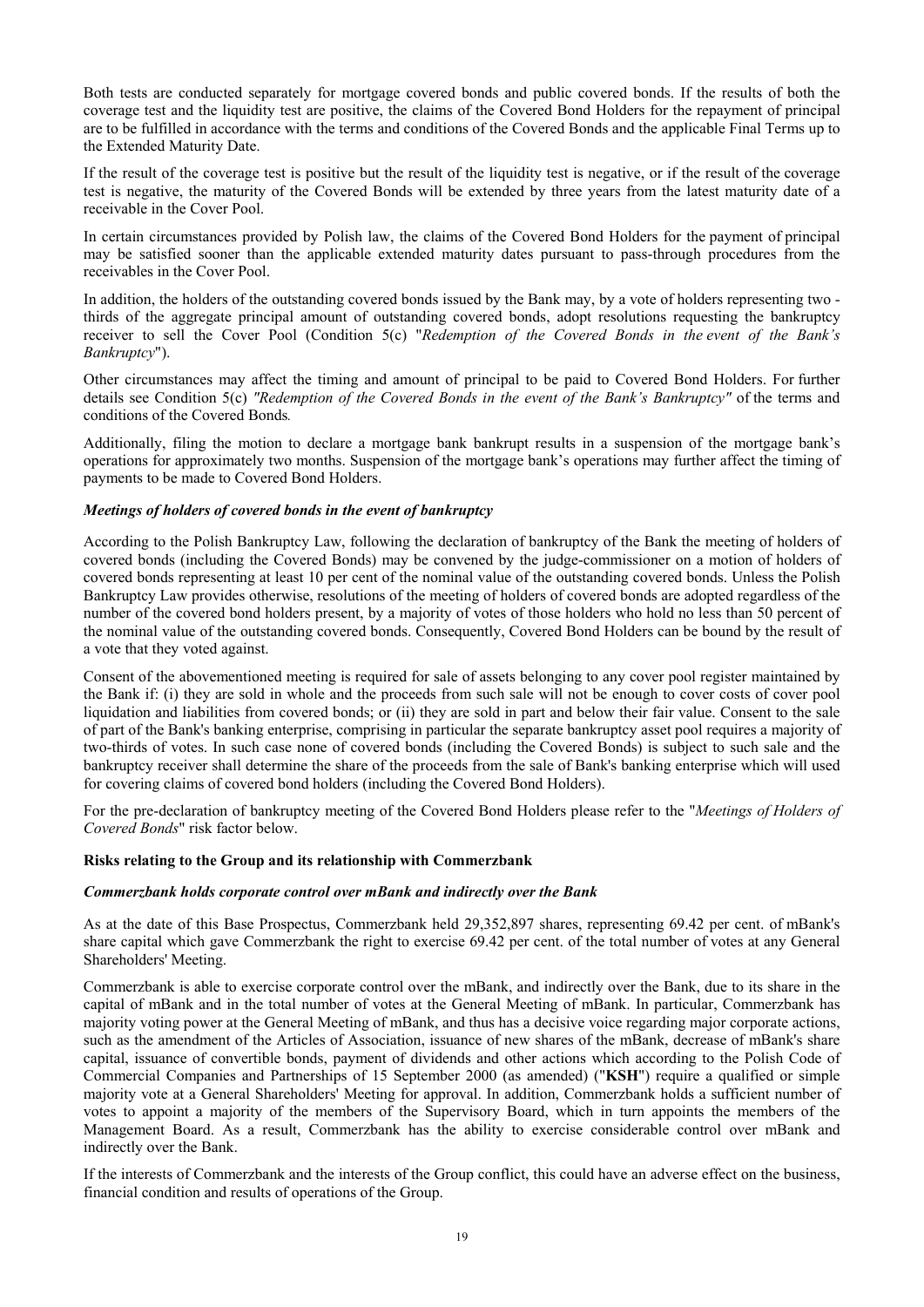## *The Group depends on Commerzbank's funding*

The Group still depends to a large extent on Commerzbank's funding, although in recent years the Group has diversified its funding profile. mBank has been provided with foreign currency denominated senior unsecured funding by Commerzbank and issued subordinated CHF-denominated bonds which have been acquired by Commerzbank. As at 31 December 2016, the total outstanding indebtedness of the Group to the Commerzbank Group, including loans, subordinated liabilities and other liabilities, was the equivalent of PLN 9.3 billion. As at 31 December 2016, the value of subordinated liabilities granted to mBank by Commerzbank was PLN 2.7 billion.

Any sudden or material reduction in Commerzbank's funding to the Group would have a material adverse effect on the Group's business, financial condition and results of operation.

In addition, under its loan agreements with Commerzbank, mBank may be required to repay all outstanding loans with all outstanding interest and associated costs if Commerzbank ceases, directly or indirectly, to own at least 50 per cent. plus one share of the Bank's share capital and/or total number of votes in the Bank. Any reduction in Commerzbank's holding in mBank's share capital and/or total number of votes in mBank resulting in an early repayment obligation would have a material adverse effect on the Group's business, financial condition and results of operations.

The Group diversifies its funding base in order to reduce the volume of funding provided by Commerzbank. It seeks to achieve this by repaying maturing loans and replacing them by increasing the amount of stable deposits (partially swapping deposits with medium and long-term maturity into the required foreign currencies), by issuing senior unsecured bonds and by issuing covered bonds via the Bank.

If the Group is unable to execute its funding strategy, the Group's funding costs may increase and the Group's funding concentration and reliance on Commerzbank would continue.

## *mBank's shareholders are not required to support the mBank or, indirectly, the Bank*

mBank is an independent entity from its principal shareholder (Commerzbank) and, as indicated above, has historically benefited from its support in different areas. Commerzbank's past efforts do not necessarily mean that it is obliged to provide support and finance to the Group in the future, in particular to subscribe for newly-issued shares in any future equity offering of mBank or ensure debt financing for the Group. If mBank needs further equity injections or debt financing and/or a significant decrease of Commerzbank's shareholding in mBank in the future were to occur, a lack of financial support from Commerzbank may have a negative reputational effect on the Group. A loss of control over the mBank by Commerzbank in the future may lead to negative consequences resulting from the agreements based on which the Group obtained debt financing, in particular the potential necessity to repay such debt financing earlier. Moreover, mBank's issuer default ratings by Standard & Poor's and Fitch incorporate uplift driven by parental support, which would be removed if Commerzbank lost control over the mBank.

The occurrence of any of these situations may have a material adverse effect on the Group's business, financial condition or results of operations.

## *mBank is exposed to risk relating to its foreign currency denominated assets*

mBank is exposed to various risks resulting from granting, financing and securing loans denominated in foreign currencies and, in particular, in CHF hence the Group is exposed to regulatory and political risks related to its CHF denominated loans. As at 31 December 2016, PLN 19.1 billion of the Group's net loans and advances to customers were denominated in CHF. The material depreciation of PLN against CHF has caused the value of the collateral securing mBank's CHF denominated mortgage loans to fall below the outstanding value of many of these loans. Any further material depreciation of PLN against CHF will reduce the value of such collateral further and may in turn further increase the loss given the default ratio applicable to mBank's foreign currency portfolio. However CHF denominated assets have never been transferred to the Bank and are not intended to be transferred into the Bank nor into the Cover Pool.

## *Potential conflicts of interest*

The Bank is not aware of any conflicts of interest at the date of this Base Prospectus which would be material for the issue and offering of the Covered Bonds.

Nevertheless the following potential conflicts of interest could exist in connection with any issue of Covered Bonds in the context of this Programme: (i) the Bank is a subsidiary of mBank and is subject to the corporate governance rules of the Group, which aim to ensure that the direct or indirect control of the Bank complies with applicable law. Subject to this provision, it is not excluded that potential conflicts of interest between the Bank and its principal shareholder and indeed Commerzbank as Arranger or Dealer (since both the Bank and mBank are part of the Commerzbank Group) could affect the Covered Bond Holders; and (ii) certain of the Dealers and their affiliates have engaged, and may in the future engage, in investment banking and/or commercial banking transactions and may perform services for the Group in the ordinary course of business.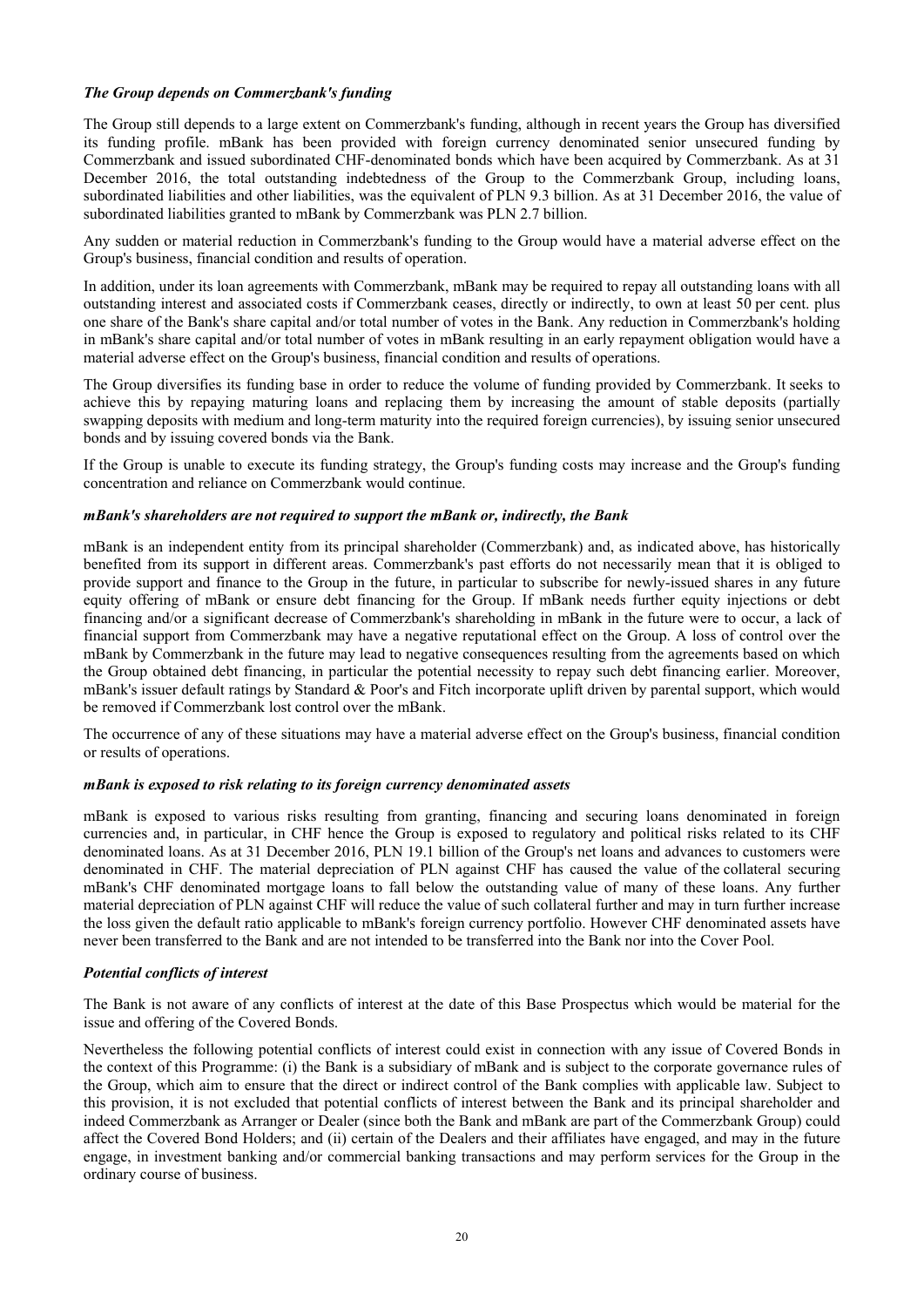#### **Risk factors regarding the Covered Bonds**

#### *The Covered Bonds are obligations of the Bank only*

The Covered Bonds will constitute the obligations of the Bank only. An investment in the Covered Bonds involves a reliance on the creditworthiness of the Bank. The Covered Bonds are not guaranteed by mBank or any other member of the Group. Holders of Covered Bonds have no recourse to any entity other than the Bank.

#### *No events of default*

The Terms and Conditions of the Covered Bonds do not include any events of default relating to the Bank or the Covered Bonds, the occurrence of which would entitle the Holders of the Covered Bonds to accelerate the Covered Bonds. Consequently, the Holders of the Covered Bonds will only be paid the scheduled interest payments under the Covered Bonds as and when they fall due under the Terms and Conditions of the Covered Bonds.

#### *The Covered Bonds can be subject to mandatory redemption in case of non-bankruptcy liquidation, merger, division or transformation under statutory provisions of Polish law*

The applicable Final Terms will indicate that the Covered Bonds Holders are not entitled to request redemption of the Covered Bonds prior to the Maturity Date.

However, under the Polish Act on Bonds dated 15 January 2015 (*Ustawa z dnia 15 stycznia 2015 r. o obligacjach*) (the "**Polish Act on Bonds**"), if the Bank is subject to non-bankruptcy liquidation (*likwidacja*), the Bank shall redeem the Covered Bonds at par on the opening day of such non-bankruptcy liquidation (*likwidacja*) proceedings. If the Bank is subject to a merger (*połączenie*), division (*podział*) or transformation (*przekształcenie formy prawnej*), and the entity that has taken over all or a portion of the Bank's obligations under the Covered Bonds pursuant to such merger (*połączenie*), division (*podział*) or transformation (*przekształcenie formy prawnej*) is not permitted under the Polish Covered Bonds Act to issue covered bonds, the Bank or its successor entity shall redeem such Covered Bonds at par. The terms nonbankruptcy liquidation (*likwidacja*), merger (*połączenie*), division (*podział*) and transformation (*przekształcenie formy prawnej*) in this paragraph shall have the meaning as prescribed under Polish law.

#### *The Covered Bonds can be subject to mandatory bail-in tool*

On 2 July 2014, Directive 2014/59/EU providing for the establishment of an EU-wide framework for the recovery and resolution of credit institutions and investment firms (the "**BRRD**") entered into force. The provisions of BRRD were implemented into Polish law pursuant to the Resolution Act. Under the Resolution Act, the obligations of the Bank under the Covered Bonds may be subject to a compulsory write-down or conversion into equity but only to the extent the value of the Cover Pool is not sufficient to satisfy all claims under the mortgage covered bonds issued by the Bank. Furthermore the Resolution Act permits the BFG to take the following measures: (i) sale of business - which enables BFG to direct the sale of the Bank or the whole or part of its business on commercial terms; (ii) bridge institution - which enables BFG to transfer all or part of the business of the Bank to a "bridge institution" (an entity created for this purpose that is wholly or partially in public control); (iii) asset separation - which enables BFG to transfer impaired or problem assets to one or more publicly owned asset management vehicles to allow them to be managed with a view to maximising their value through eventual sale or orderly wind-down (this can be used together with another resolution tool only).

The resolution measures described above (including the compulsory write-down or conversion) may only be taken by BFG towards the Bank if: (i) the Bank is threatened with bankruptcy, (ii) there is no reasonable that any alternative measures would prevent the failure of the Bank within a reasonable timeframe; and (iii) the public interest requires such action.

#### *Changes in interest rates may affect the investors' return on the Covered Bonds*

Interest rate risk is one of the central risks of interest-bearing securities and, therefore, applies to all Covered Bonds which bear interest. The interest rate level may fluctuate on a daily basis and cause the value of the Covered Bonds to change on a daily basis. Interest rate risk is a result of the uncertainty with respect to future changes of the market interest rate level. In particular, Holders of Fixed Rate Covered Bonds (as defined below) are exposed to an interest rate risk that could result in a decrease in value if the market interest rate level increases. In general, the effects of this risk increase as the market interest rates increase.

## *Currency risk*

The Bank will pay principal and interest on the Covered Bonds in the Specified Currency. This presents certain risks relating to currency conversions if an investor's financial activities are denominated principally in a currency (the "**Investor's Currency**") other than the Specified Currency. These include the risk that exchange rates may significantly change (including changes due to devaluation of the Specified Currency or revaluation of the Investor's Currency) and the risk that authorities with jurisdiction over the Investor's Currency may impose or modify exchange controls. An appreciation in the value of the Investor's Currency relative to the Specified Currency would decrease: (i)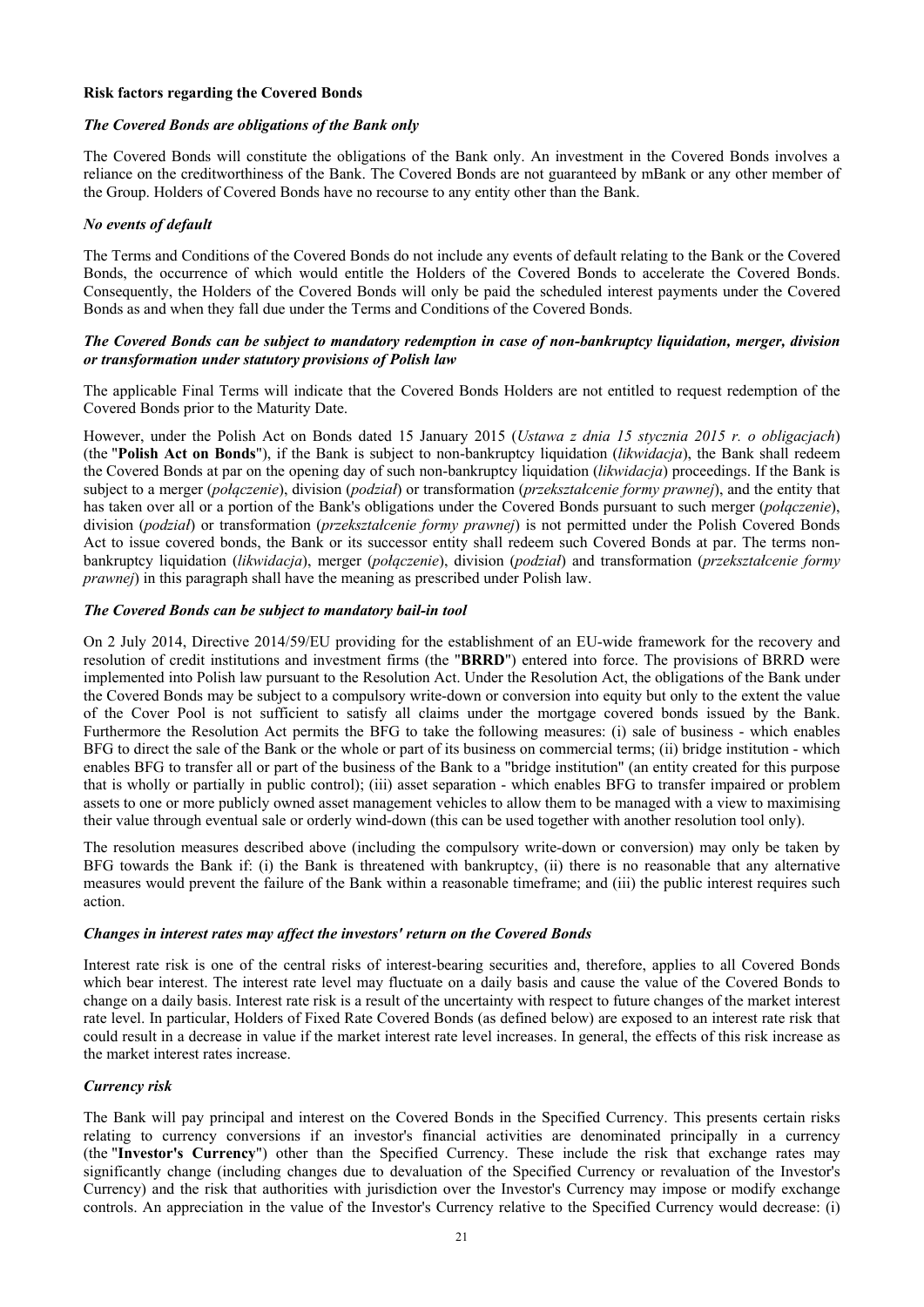the Investor's Currency-equivalent yield on the Covered Bonds; (ii) the Investor's Currency-equivalent value of the principal payable on the Covered Bonds; and (iii) the Investor's Currency-equivalent market value of the Covered Bonds.

Government and monetary authorities may impose (as some have done in the past) exchange controls that could adversely affect an applicable exchange rate or the ability of the Bank to make payments in respect of the Covered Bonds. As a result, investors may receive less interest or principal than expected, or no interest or principal.

Additionally, although the Covered Bonds will be denominated in the Specified Currency, if a judgement in the Polish courts is made in the Specified Currency without explicit indication that the claim can only be fulfilled in the Specified Currency, the enforcement of such judgement would be made in PLN, which means an investor becomes exposed to currency risk as the currency of its investment has changed. If PLN moves against the Specified Currency after judgement and before the judgment is fully enforced, the investor might incur a loss due to currency fluctuation.

Furthermore, in the course of bankruptcy proceedings, in principle the claims of the Bank's creditors denominated in any currency other than PLN will be placed on the list of claims in PLN at the exchange rate of the NBP as at the date of the Bankruptcy Event, and in the absence of such exchange rate - according to the average market price on that day. Entering the claim on the list of claims in PLN does not result in the conversion of the claim denominated in a foreign currency into a claim denominated in PLN, however all payments made as a result of the implementation of the distribution plan prepared based on the list of claims shall be made in PLN. The Bank, after consultation with its advisers, has concluded that in the course of bankruptcy proceedings the abovementioned provisions relating to satisfaction of claims as a result of the implementation of the distribution plan after conversion into PLN should not apply to the Covered Bonds, and consequently all payments under the Covered Bonds should be made in accordance with their respective terms and conditions in the Specified Currency. However, as the relevant provisions of the Polish Bankruptcy Law relating to the bankruptcy of mortgage banks have recently been amended and have not been tested in practice, the Bank cannot exclude the possibility that bankruptcy administrators appointed in the course of bankruptcy proceedings of the Bank might interpret the relevant legislation in a different manner.

## *Inflation risk*

Inflation risk is the risk of future depreciation of money. The real yield from an investment is reduced by inflation. The higher the rate of inflation, the lower the real yield on a Covered Bond. If the inflation rate is equal to or higher than the nominal yield of a Covered Bond, the real yield is zero or even negative.

## *An active secondary market in respect of the Covered Bonds may never be established or may be illiquid and this would adversely affect the value at which an investor could sell his Covered Bonds*

Application may be made to list the Covered Bonds to be issued under the Programme on the Official List of the Luxembourg Stock Exchange (*Bourse de Luxembourg*) and to admit to trading such Covered Bonds on the Regulated Market of the Luxembourg Stock Exchange. In addition, the Programme provides that Covered Bonds may be listed on other or further stock exchanges or may not be listed at all. Regardless of whether the Covered Bonds are listed or not, there can be no assurance that a liquid secondary market for the Covered Bonds will develop or, if it does develop, that it will continue. The fact that the Covered Bonds may be listed does not necessarily lead to greater liquidity than if they were not listed. If the Covered Bonds are not listed on any exchange, pricing information for such Covered Bonds may, however, be more difficult to obtain, which may affect the liquidity of the Covered Bonds adversely. In an illiquid market, an investor might not be able to sell his Covered Bonds at any time at fair market prices. The possibility to sell the Covered Bonds might additionally be restricted due to currency restrictions.

## *Fixed Rate Covered Bonds*

The Holder of a Covered Bond with a fixed rate of interest ("**Fixed Rate Covered Bonds**") is exposed to the risk that the price of such Covered Bond falls as a result of changes in the market interest rate. While the nominal interest rate of a Fixed Rate Covered Bond as specified in the applicable Final Terms is fixed during the life of such Covered Bond, the current interest rate on the capital markets ("**market interest rate**") typically changes on a daily basis. As the market interest rate changes, the price of a Fixed Rate Covered Bond also changes, but in the opposite direction.

If the market interest rate increases, the price of a Fixed Rate Covered Bond typically falls, until the yield of such Covered Bond is approximately equal to the market interest rate.

If the market interest rate falls, the price of a Fixed Rate Covered Bond typically increases, until the yield of such Covered Bond is approximately equal to the market interest rate. If the Holder of a Fixed Rate Covered Bond holds such Covered Bond until maturity, changes in the market interest rate are not relevant to such Holder as the Covered Bond will be redeemed at a specified redemption amount, usually the principal amount of such Covered Bond.

In the case of Fixed Rate Covered Bonds with an interest commencement date not equal to the issue date, such instruments will have a lower yield than Fixed Rate Covered Bonds with an interest commencement date equal to the issue date. In the event that such Fixed Rate Covered Bonds are sold in the secondary market before accrual of interest begins, investors may face a negative yield.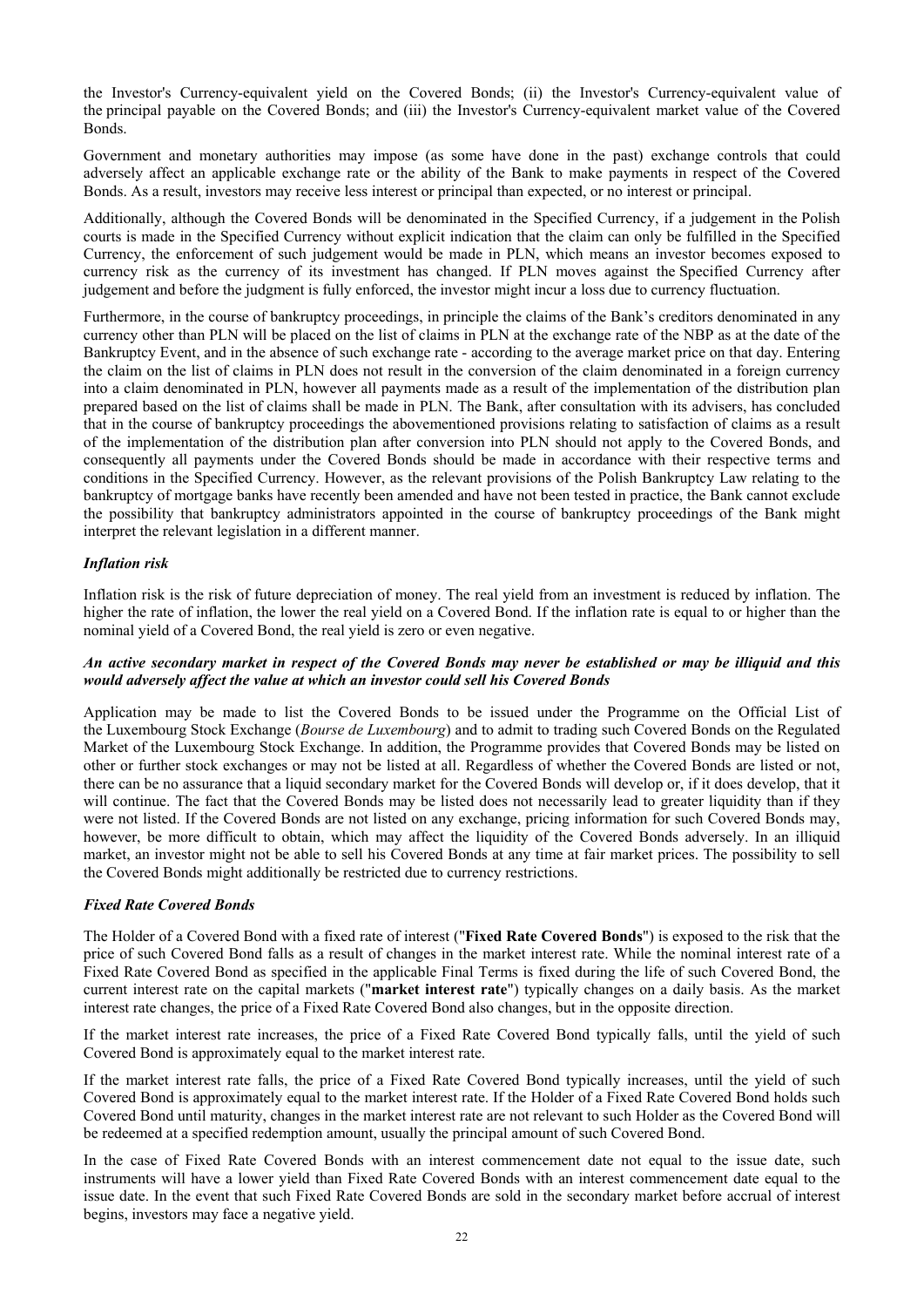Where an investor purchases Covered Bonds at an issue price (including any fees or transaction costs in connection with such purchase) higher than or equal to the sum of the redemption amount of the Covered Bonds and all remaining interest payments on the Covered Bonds until the maturity date, the investor may receive no yield or a negative yield.

# *Floating Rate Covered Bonds*

## *General*

The Holder of a Covered Bond with a floating rate of interest ("**Floating Rate Covered Bonds**") is exposed to the risk of fluctuating reference rates such as the Euro Interbank Offered Rate (EURIBOR), the London Interbank Offered Rate (LIBOR) or the Warsaw Interbank Offered Rate (WIBOR) as applicable and uncertain interest income. Fluctuating reference rate levels make it impossible to determine the yield of Floating Rate Covered Bonds in advance.

Furthermore, where the Floating Rate Covered Bonds do not provide for a minimum rate of interest above zero per cent., investors may not receive any interest payments during one or more interest periods if the applicable reference rate decreases to a certain level.

In case of a low floating rate of interest and where an investor purchases Covered Bonds at an issue price (including any fees or transaction costs in connection with such purchase) higher than or equal to the sum of the redemption amount of the Covered Bonds and all remaining interest payments on the Covered Bonds until the maturity date, the investor may receive no yield or a negative yield.

LIBOR, EURIBOR, WIBOR and other so-called "benchmarks" are the subject of reform measures by a number of international authorities and other bodies. Key international developments for reform of "benchmarks" include IOSCO's Principles for Financial Market Benchmarks (July 2013) and the EU regulation on indices used as benchmarks in financial instruments and financial contracts or to measure the performance of investment funds (the "**Benchmark Regulation**"). The Benchmark Regulation was published in the Official Journal of the EU on 29 June 2016 and entered into force on 30 June 2016. It is directly applicable law across the EU. The majority of its provisions will not, however, apply until 1 January 2018.

Any of the international, national or other measures or proposals for reform or general increased regulatory scrutiny of "benchmarks" could have a material adverse effect on the costs and risks of administering or otherwise participating in the setting of a "benchmark" and complying with any such regulations or requirements. Such factors may have the effect of discouraging market participants from continuing to administer or participate in certain "benchmarks", trigger changes in the rules or methodologies used in certain "benchmarks" or lead to the disappearance of certain "benchmarks". Any of these changes or any other changes could affect the level of the published rate, including to cause it to be lower and/or more volatile than it would otherwise be. Moreover, the administrator of a relevant benchmark will not have any involvement in the Covered Bonds and may take any actions in respect of such benchmark without regard to the effect of such actions on the Covered Bonds.

## *Any of the above or any other significant changes to LIBOR, WIBOR, EURIBOR or any other applicable "benchmark" could have a material adverse effect on the value of, and the amount payable under the relevant Covered Bonds.*

## *Combination of fixed and floating rate Covered Bonds*

The Holder of a Covered Bond issued with a combination of fixed interest rate and a floating interest rate is exposed to both risks relating to Fixed Rate Covered Bonds (see above – "*Fixed Rate Covered Bonds*" and risks relating to Floating Rate Covered Bonds (see above – "*Floating Rate Covered Bonds*").

## *Zero Coupon Covered Bonds*

Zero Coupon Covered Bonds do not pay current interest but are issued at a discount from their nominal value. The difference between the redemption price and the issue price constitutes interest income until maturity and reflects the market interest rate. The Holder of a Zero Coupon Covered Bond is exposed to the risk that the price of such Covered Bond falls as a result of changes in the market interest rate. Prices of Zero Coupon Covered Bonds are more volatile than prices of Fixed Rate Covered Bonds and are likely to fluctuate more in relation to market interest rate changes than interest bearing Covered Bonds with a similar maturity.

## *Covered Bonds with a Cap*

Covered Bonds (except for Fixed Rate Covered Bonds and Zero Coupon Covered Bonds) may be issued with a cap with respect to interest payments. In that case the amount of interest will never rise above and beyond the predetermined cap, so that the Holder will not be able to benefit from any actual favourable development beyond the cap. The yield of these Covered Bonds could therefore be lower than that of similarly structured Covered Bonds without a cap. The market value of such Covered Bonds may decrease or fluctuate over their term to a higher extent than comparable interest structured Covered Bonds without a cap.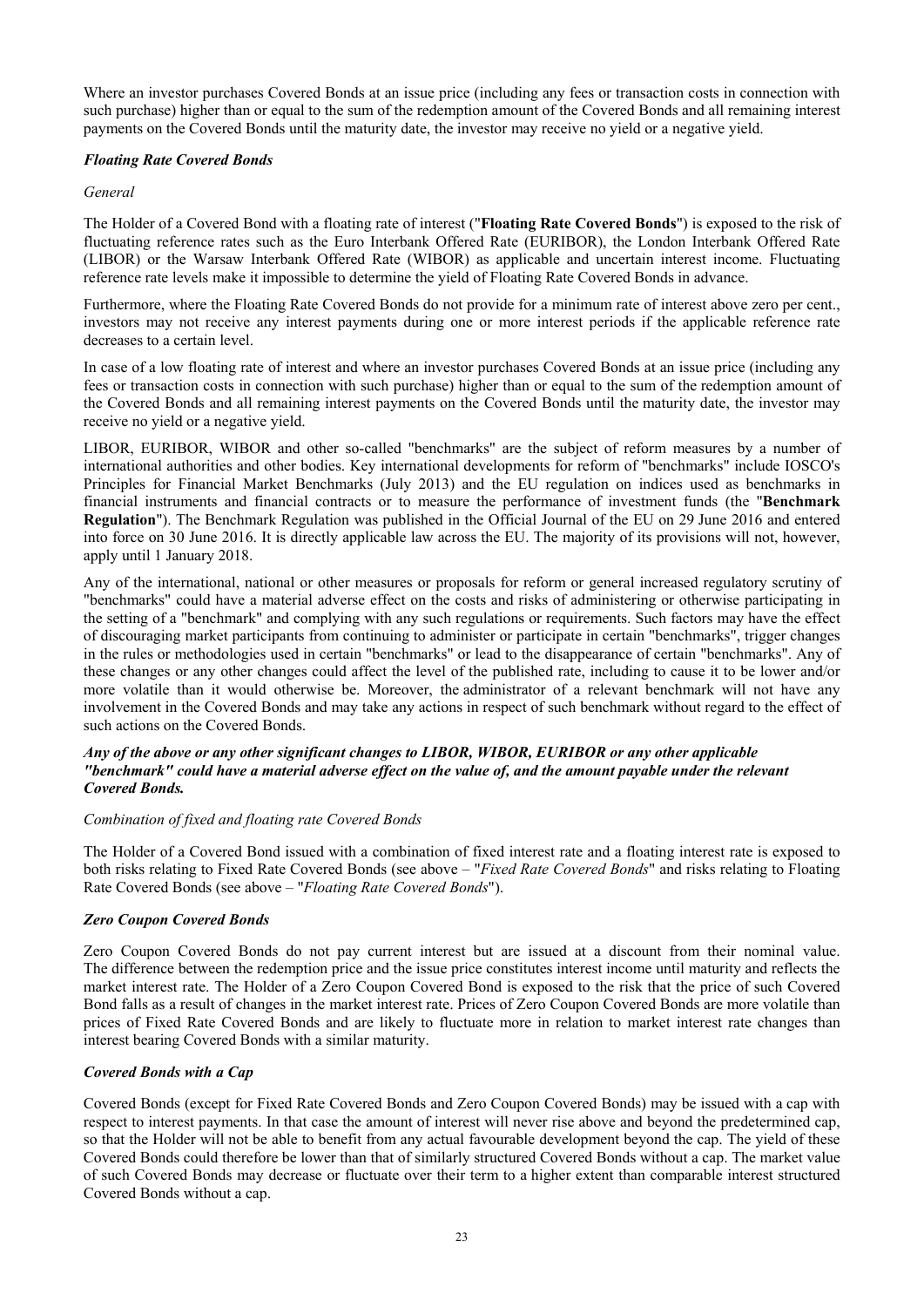# *Legality of Purchase*

Neither the Bank, the Dealers nor any of their respective affiliates has or assumes responsibility for the lawfulness of the acquisition of the Covered Bonds by a prospective purchaser of the Covered Bonds, whether under the laws of the jurisdiction of its incorporation or the jurisdiction in which it operates (if different) or for compliance by that prospective purchaser with any laws, regulation or regulatory policy applicable to it. A prospective purchaser may not rely on the Bank, the Dealers or any of their respective affiliates in connection with its determination as to the legality of its acquisition of the Covered Bonds.

## *Meetings of Holders of Covered Bonds*

The Terms and Conditions of the Covered Bonds contain provisions for calling meetings of their respective Covered Bond Holders to consider matters affecting the interests of such Covered Bond Holders generally. These provisions permit defined majorities to bind all Covered Bond Holders who did not attend and vote at the relevant meeting and Covered Bond Holders who voted in a manner contrary to the majority. As a result, Covered Bond Holders can be bound by the result of a vote that they voted against.

Additionally, under the Polish Act on Bonds, the resolutions of meetings of Holders of listed Covered Bonds amending the provisions of the Conditions or the Final Terms concerning: (i) the amounts payable by the Bank under the Covered Bonds, the manner of determining these amounts , including conditions of payment of interest; (ii) the dates, place and the manner of making payments under the Covered Bonds and the dates on which persons entitled to receive payments under the Covered Bonds are determined; (iii) convening, holding and adopting resolutions by the meeting of Holders; and (iv) lowering the principal amount of the Covered Bonds require consent of all Holders attending the meeting and the consent of the Bank. This means the Bank or a holder of a single Covered Bond may prevent an amendment to the Conditions or the Final Terms which would be beneficial for a majority of Holders of the Covered Bonds.

## *Market value of Covered Bonds*

The market value of Covered Bonds will be affected by the creditworthiness of the Bank and a number of additional factors including, but not limited to, the interest structure of the Covered Bonds (including caps relating to interest payments), market interest and yield rates, market liquidity and the time remaining to the maturity date.

The value of the Covered Bonds, reference rates or an index depends on a number of interrelated factors, including economic, financial and political events in Poland or elsewhere, including factors affecting capital markets generally. The price at which a Holder will be able to sell Covered Bonds prior to maturity may be at a discount, which could be substantial, from the relevant issue price of the Covered Bonds or the purchase price paid by such purchaser. The historical market prices of reference rates or an index should not be taken as an indication of reference rates' or an index's future performance during the term of any Covered Bond.

## *Clearing Systems*

Because the global covered bonds representing the Covered Bonds (each a "**Global Covered Bond**" and, together, the "**Global Covered Bonds**") may be held by or on behalf of Euroclear Bank SA/NV, with registered address at 1 Boulevard du Roi Albert II, 1210 Brussels, Belgium ("**Euroclear**") and/or Clearstream Banking S.A., with its registered address at 42 Avenue Kennedy, L-1855 Luxembourg, Luxembourg ("**Clearstream, Luxembourg**") or Clearstream Banking AG, Frankfurt, with its registered address at Mergenthalerallee 61, 65760 Eschborn Frankfurt am Main, Germany ("**Clearstream, Frankfurt**"), investors will have to rely on their procedures for transfer, payment and communication with the Bank.

Covered Bonds issued under the Programme may be represented by one or more Global Covered Bond(s). Such Global Covered Bond will be deposited on the issue date with a common safekeeper (in the case of Covered Bonds issued in NGCB form) or common depositary (in any other case) for Euroclear, Clearstream, Luxembourg or Clearstream, Frankfurt. Investors will not be entitled to receive definitive Covered Bonds. Euroclear, Clearstream, Luxembourg and Clearstream, Frankfurt will maintain records of the beneficial interests in the Global Covered Bonds. While the Covered Bonds are represented by one or more Global Covered Bond(s), investors will be able to trade their beneficial interests only through Euroclear, Clearstream, Luxembourg and Clearstream, Frankfurt.

While the Covered Bonds are represented by one or more Global Covered Bond(s) the Bank will discharge its payment obligations under the Covered Bonds by making payments to the common depositary or to the common safekeeper (in the case of Covered Bonds issued in NGCB form), as the case may be, for Euroclear, Clearstream, Luxembourg and Clearstream, Frankfurt for distribution to their accountholders. A holder of a beneficial interest in a Global Covered Bond must rely on the procedures of Euroclear, Clearstream, Luxembourg and Clearstream, Frankfurt to receive payments under the relevant Covered Bonds. The Bank has no responsibility or liability for the records relating to, or payments made in respect of, beneficial interests in the Global Covered Bonds.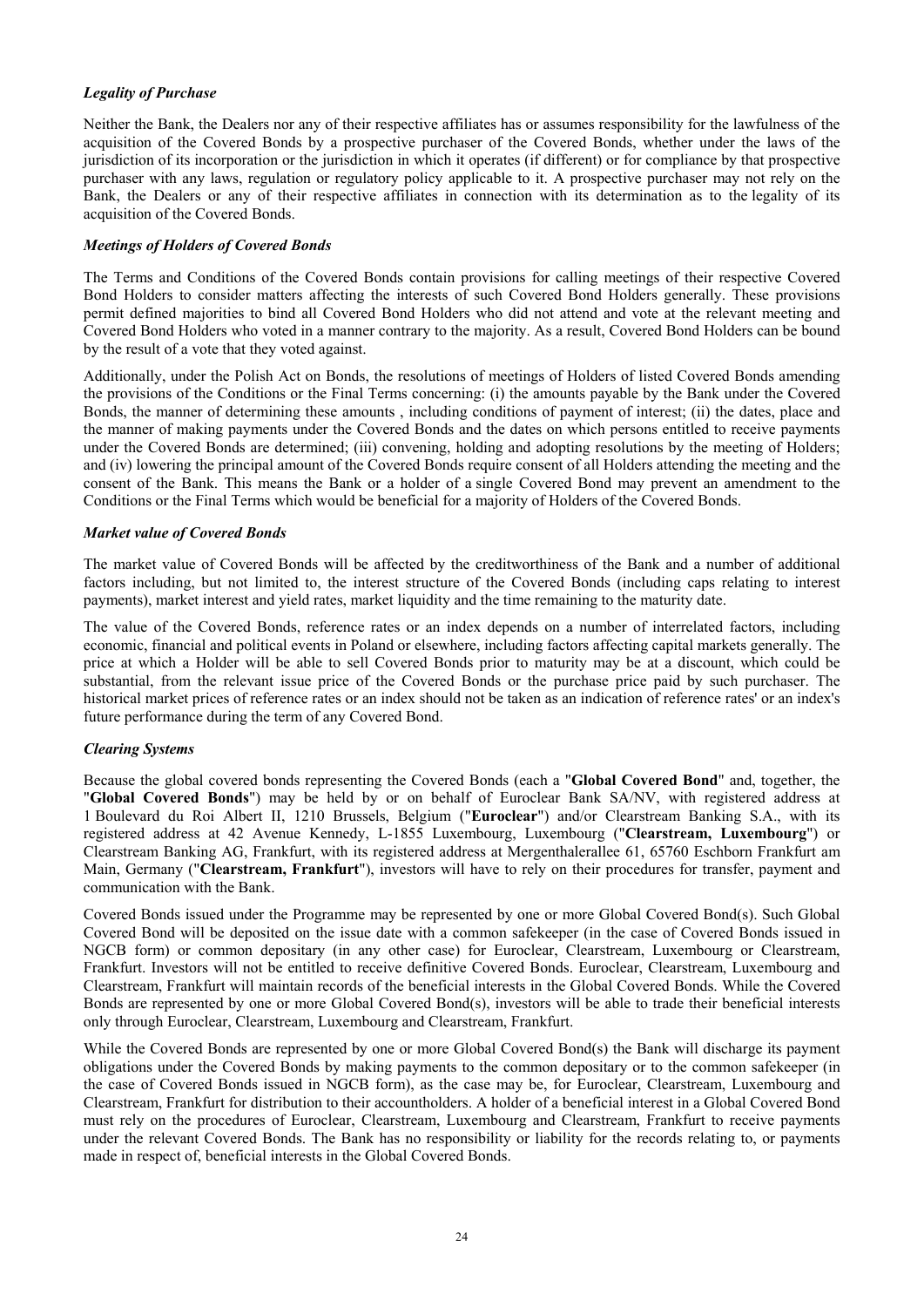Holders of beneficial interests in the Global Covered Bonds will not have a direct right to vote in respect of the relevant Covered Bonds. Instead, such holders will be permitted to act only to the extent that they are enabled by Euroclear, Clearstream, Luxembourg and Clearstream, Frankfurt to appoint appropriate proxies.

## *Credit ratings*

One or more independent credit rating agencies may assign credit ratings to the Bank and/or the Covered Bonds. The ratings may not reflect the potential impact of all risks related to the structure, market or additional factors discussed above, and other factors that may affect the value of the Covered Bonds. A credit rating is not a recommendation to buy, sell or hold securities and may be revised, suspended or withdrawn by the rating agency at any time. A credit rating agency may from time to time alter the methodology employed by it for rating the Covered Bonds, and such modification may affect ratings attributed to the Covered Bonds issued under the Programme. Any rating agency may lower its rating or withdraw its rating if, in the sole judgement of the rating agency, the credit quality of the Covered Bonds has declined or is in question. There is no obligation on the Bank to maintain the credit ratings in respect of any series of the Covered Bonds.

In the event that a credit rating assigned to the Covered Bonds or the Bank is subsequently lowered or withdrawn or qualified for any reason, no other person or entity is obliged to provide any additional support or credit enhancement with respect to the Covered Bonds. The Bank may be adversely affected, the market value of the Covered Bonds is likely to be adversely affected and the ability of the Bank to make payment under the Covered Bonds may be adversely affected.

In general, European regulated investors are restricted under Regulation (EC) No 1060/2009 (as amended, the "**CRA Regulation**") from using credit ratings for regulatory purposes, unless such ratings are issued by a credit rating agency established in the EU and registered under the CRA Regulation (and such registration has not been withdrawn or suspended). Such general restriction will also apply in the case of credit ratings issued by non-EU credit rating agencies, unless the relevant credit ratings are endorsed by an EU-registered credit rating agency or the relevant non-EU rating agency is certified in accordance with the CRA Regulation (and such endorsement action or certification, as the case may be, has not been withdrawn or suspended). The list of registered and certified rating agencies published by the European Securities and Markets Authority ("**ESMA**") on its website in accordance with the CRA Regulation is not conclusive evidence of the status of the relevant rating agency included in such list, as there may be delays between certain supervisory measures being taken against a relevant rating agency and the publication of the updated ESMA list.

# *Eurosystem Eligibility*

The applicable Final Terms will indicate whether the Covered Bonds are intended, or are not intended, to be held in a manner which is recognised as eligible collateral in accordance with Eurosystem's monetary policy and intra-day credit operations either upon issue or while still outstanding. However, such recognition will depend upon satisfying the Eurosystem's eligibility criteria, as applied from time to time by European Central Bank.

## **Taxation**

## *General*

Potential purchasers and sellers of the Covered Bonds should be aware that they may be required to pay taxes or other documentary charges or duties in accordance with the laws and practices of the country where the Covered Bonds are transferred or other jurisdictions. In some jurisdictions, no official statements of the tax authorities or court decisions may be available for innovative financial instruments such as the Covered Bonds. Potential investors are advised not to rely upon the tax summary contained in this document and/or in the Final Terms but instead to ask for their own tax adviser's advice on their individual taxation with respect to the acquisition, sale and redemption of the Covered Bonds. Only these advisers are in a position to duly consider the specific situation of the potential investor. This investment consideration has to be read in connection with the section "*Taxation*" on pages 96 to 101 of this Base Prospectus.

The following risk factors should be read in conjunction with *"Taxation — Poland"* below.

# *Payments under the Covered Bonds may be subject to withholding tax pursuant to FATCA*

Sections 1471 through 1474 of the U.S. Internal Revenue Code of 1986 ("**FATCA**") impose a new reporting regime and, potentially, a 30 per cent. withholding tax with respect to (i) certain payments from sources within the United States, (ii) "foreign passthru payments" made to certain non-U.S. financial institutions ("**foreign financial institutions**", or "**FFIs**" (as defined by FATCA)) that do not comply with this new reporting regime, and (iii) payments to certain investors that do not provide identification information with respect to interests issued by a participating non-U.S. financial institution (the "**Participating FFI**") by entering into agreements with the U.S. Internal Revenue Service ("**IRS**") to provide the IRS with certain information in respect of their account holders and investors or are not otherwise exempt from or in deemed compliance with FATCA, and any investors (unless otherwise exempt from FATCA) that do not provide information sufficient to determine whether they are U.S. persons or should otherwise be treated as holding United States accounts" of an FFI ("**Recalcitrant Holders**"). The Bank is likely to be classified as an FFI.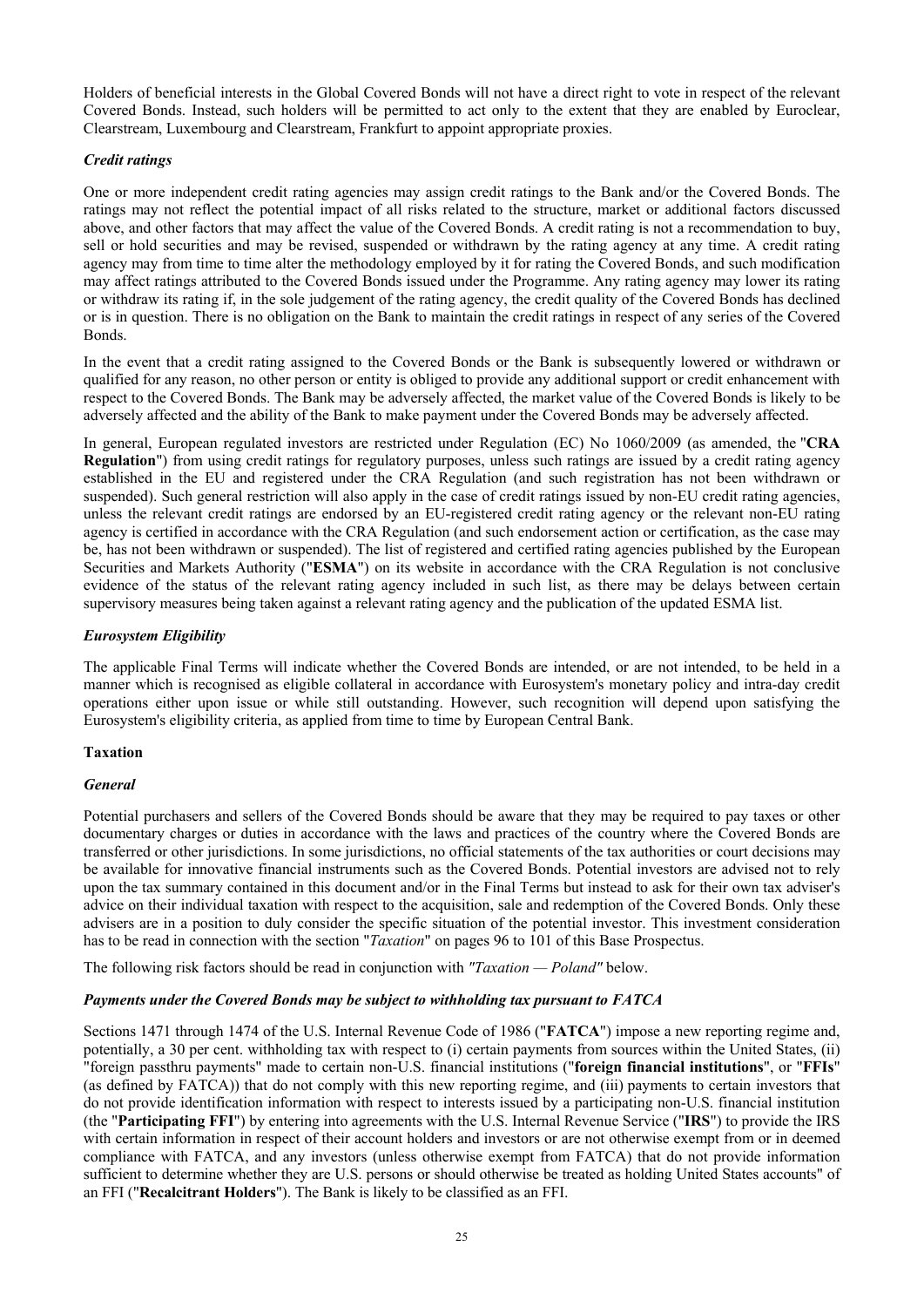The abovementioned withholding regime commenced in 2014 for payments from sources within the United States but will not apply to "foreign passthru payments" until 1 January 2019 at the earliest. This withholding would only potentially apply to payments in respect of the Covered Bonds (assuming that they qualify as debt for U.S. federal income tax purposes – but please see the reservations below) if they are materially modified on or after the "grandfathering date," which is the date that is six months after the date on which final U.S. Treasury regulations defining the term "foreign passthru payment" are filed with the Federal Register.

Whilst the Covered Bonds are in global form and held within Euroclear or Clearstream, Luxembourg (together the "**ICSDs**") or Clearstream, Frankfurt, as the case may be, in all but the most remote circumstances, it is not expected that FATCA will affect the amount of any payment received by the ICSDs or Clearstream, Frankfurt, as the case may be. However, FATCA may affect payments made to custodians or intermediaries in the subsequent payment chain leading to the ultimate investor if any such custodian or intermediary generally is unable to receive payments free of FATCA withholding. It also may affect payment to any ultimate investor that is a financial institution that is not entitled to receive payments free of withholding under FATCA, or an ultimate investor that fails to provide its broker (or other custodian or intermediary from which it receives payment) with any information, forms, other documentation or consents that may be necessary for the payments to be made free of FATCA withholding. Investors should choose the custodians or intermediaries with care (to ensure each is compliant with FATCA or other laws or agreements related to FATCA) and provide each custodian or intermediary with any information, forms, other documentation or consents that may be necessary for such custodian or intermediary to make a payment free of FATCA withholding. Investors should consult their own tax adviser to obtain a more detailed explanation of FATCA and how FATCA may affect them. The Bank's obligations under the Covered Bonds are discharged once the Paying Agent has paid the ICSDs or Clearstream, Frankfurt, as the case may be and the Bank has therefore no responsibility for any amount thereafter transmitted through the ICSDs or Clearstream, Frankfurt, as the case may be and custodians or intermediaries. Further, foreign financial institutions in a jurisdiction which has entered into an intergovernmental agreement with the United States (an "**IGA**") are generally not expected to be required to withhold under FATCA or an IGA (or any law implementing an IGA) from payments they make.

The United States and Poland have entered into an agreement to facilitate the implementation of FATCA (the "**US-Poland IGA**"). Pursuant to FATCA and the US-Poland IGA, the Bank is treated as a "**Reporting FI**" not subject to withholding under FATCA on any payments it receives, and not required to withhold under FATCA or the US-Poland IGA (or any law implementing the US-Poland IGA) (any such withholding being "**FATCA Withholding**") from payments it makes. It would, however, still be required to report certain information in respect of its account holders and investors to the Polish tax authorities or to the IRS. There can be no assurance, however, that the Bank would continue to be treated as Reporting FFI during the entire period ending on the Maturity Date, or that it would in the future not be required to deduct FATCA Withholding from payments it makes. The Bank and financial institutions through which payments on the Covered Bonds are made may be required to withhold FATCA Withholding if (i) any FFI through or to which payment on such Covered Bonds is made is not a Participating FFI, a Reporting FI, or otherwise exempt from or in deemed compliance with FATCA or (ii) an investor is a Recalcitrant Holder.

FATCA is particularly complex and its application is uncertain at this time. Prospective investors should consult their tax advisers on how these rules may apply to the Bank and to payments they may receive in connection with the Covered Bonds.

#### *The Bank is subject to additional tax, levied on certain financial institutions (including mortgage banks)*

On 1 February 2016, the Act on the Tax on Certain Financial Institutions (further called the "**Polish Banking Tax**") entered into force. This bill implemented a completely new tax burden in Poland applicable to the assets of financial institutions (including banks). In case of banks, the Polish Banking Tax is calculated on the total assets of a bank, subject to a tax-free amount of PLN 4 billion. Own funds and treasury bonds are excluded from the Polish Banking Tax. The monthly tax rate is 0.0366 per cent. (0.44 per cent. p.a.). The tax is not deductible from corporate income tax. As the revenues from the Polish Banking Tax in 2016 were lower than the amount assumed in the state budget, it is not excluded that the changes to the Polish Banking Tax will be implemented. Any changes in the Polish Banking Tax, which increase the level of the tax payable by the Bank, may affect the financial results of the Bank and may have adverse effect on its business, financial condition and results of operations.

#### *Polish tax legislation is complex and subject to frequent changes, which might lead to additional tax burdens, increase of existing taxes and disputes with tax or tax audit authorities concerning the application of tax laws and regulations*

Certain Polish tax law provisions are complex and subject to frequent amendments. This gives rise to uncertainty in the application of tax legislation and to the risk of errors or misinterpretations. Under the current Polish tax regime, it frequently happens that taxpayers and tax authorities follow different, and sometimes divergent, interpretations of the same provisions. This can lead to disputes between taxpayers and tax or tax audit authorities over the interpretations followed by the Bank and the Bank's application of tax laws. Adoption by tax authorities of a tax law interpretation different to that adopted by the Bank could adversely affect the Bank's financial standing and its ability to perform obligations under the Covered Bonds. Frequent amendments to tax legislation, including in particular those taking effect without sufficient time between promulgation of the legislation and the time it takes legal effect, could have a material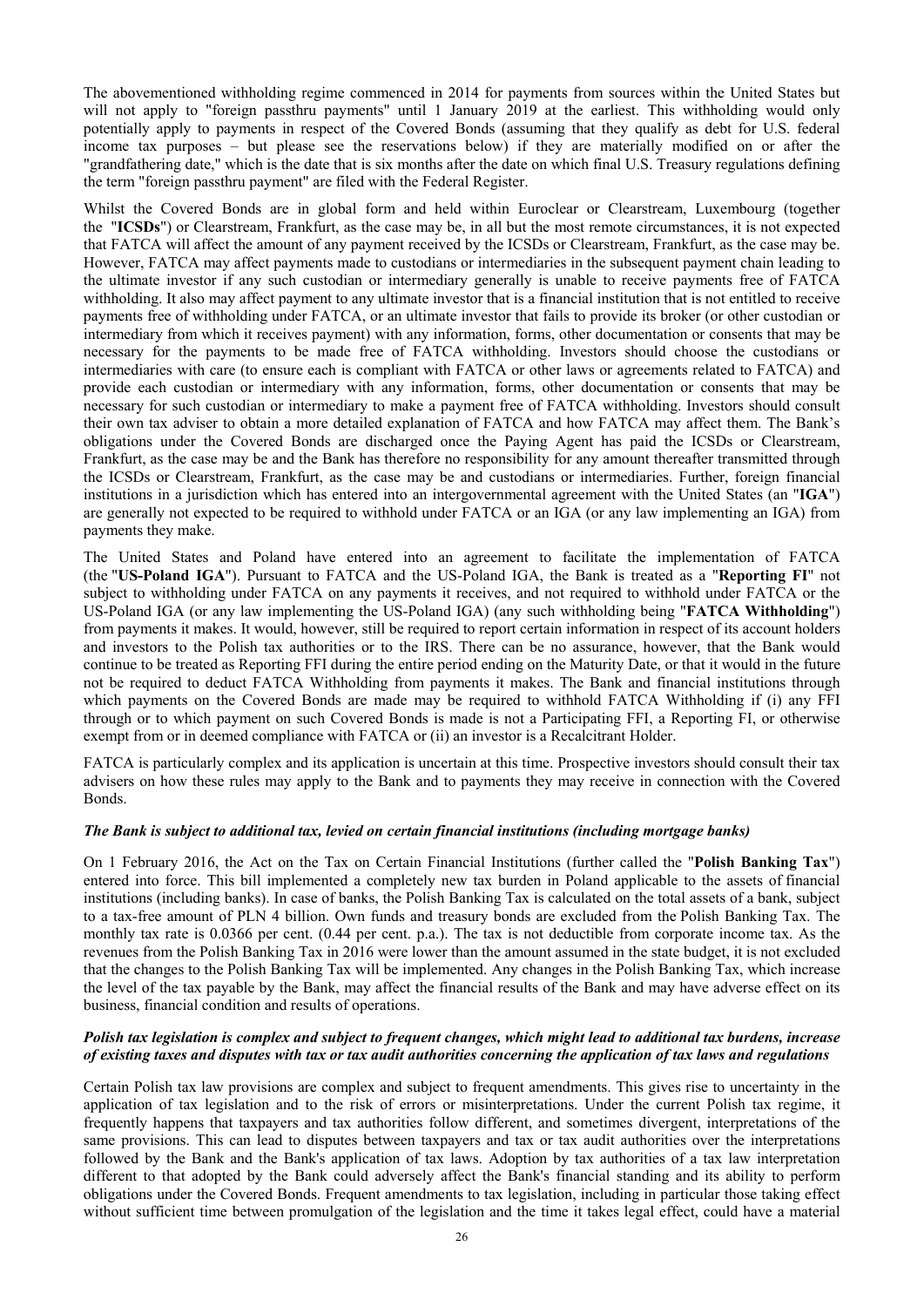adverse effect on the Bank's business and hinder its day-to-day operations. There is a risk that the implementation of new, or amendment of existing, tax laws might result in significant costs due to the need to adapt to such new or amended legislation or costs related to failure to adapt to such new or amended legislation. Additional tax burdens may be imposed on Polish banks or the existing taxes may be increased. Any further changes in tax laws may also have an impact on the business of the Bank and the value of the Covered Bonds.

## *The proposed financial transactions tax ("FTT")*

On 14 February 2013, the European Commission published a proposal (the "**Commission's Proposal**") for a Directive for a common FTT in Belgium, Germany, Estonia, Greece, Spain, France, Italy, Austria, Portugal, Slovenia and Slovakia (the "**participating Member States**"). However, Estonia has since stated that it will not participate.

The Commission's Proposal has very broad scope and could, if introduced, apply to certain dealings in the Covered Bonds (including secondary market transactions) in certain circumstances.

Under the Commission's Proposal the FTT could apply in certain circumstances to persons both within and outside of the participating Member States. Generally, it would apply to certain dealings in the Covered Bonds where at least one party is a financial institution, and at least one party is established in a participating Member State. A financial institution may be, or be deemed to be, "established" in a participating Member State in a broad range of circumstances, including (a) by transacting with a person established in a participating Member State or (b) where the financial instrument which is subject to the dealings is issued in a participating Member State.

However, the FTT proposal remains subject to negotiation between participating Member States. It may therefore be altered prior to any implementation, the timing of which remains unclear. Additional European Union Member States may decide to participate.

Prospective Covered Bond Holders are advised to seek their own professional advice in relation to the FTT. Although the effect of these proposals on the Bank will not be known until the legislation is finalised, the FTT may also adversely affect certain of its business.

## *Independent review and advice*

Each prospective purchaser of Covered Bonds must determine, based on its own independent review and such professional advice as it deems appropriate under the circumstances, that its acquisition of Covered Bonds is fully consistent with its (or if it is acquiring Covered Bonds in a fiduciary capacity, the beneficiary's) financial needs, objectives and condition, that it complies and is fully consistent with all investment policies, guidelines and restrictions applicable to it (whether acquiring the Covered Bonds as principal or in a fiduciary capacity) and that it is a fit, proper and suitable investment for it (or if it is acquiring Covered Bonds in a fiduciary capacity, for the beneficiary), notwithstanding the clear and substantial risks inherent in investing in or holding Covered Bonds.

A prospective purchaser may not rely on the Bank, the Dealer(s) or any of their respective affiliates in connection with its determination as to the legality of its acquisition of Covered Bonds or as to the other matters referred to above.

A prospective purchaser should determine on its own or through consulting its own advisors if he is a Polish tax resident and, in consequence, should determine all relevant tax obligations connected with purchasing the Covered Bonds, including the obligation to pay income tax on the interest/discount derived from the Covered Bonds.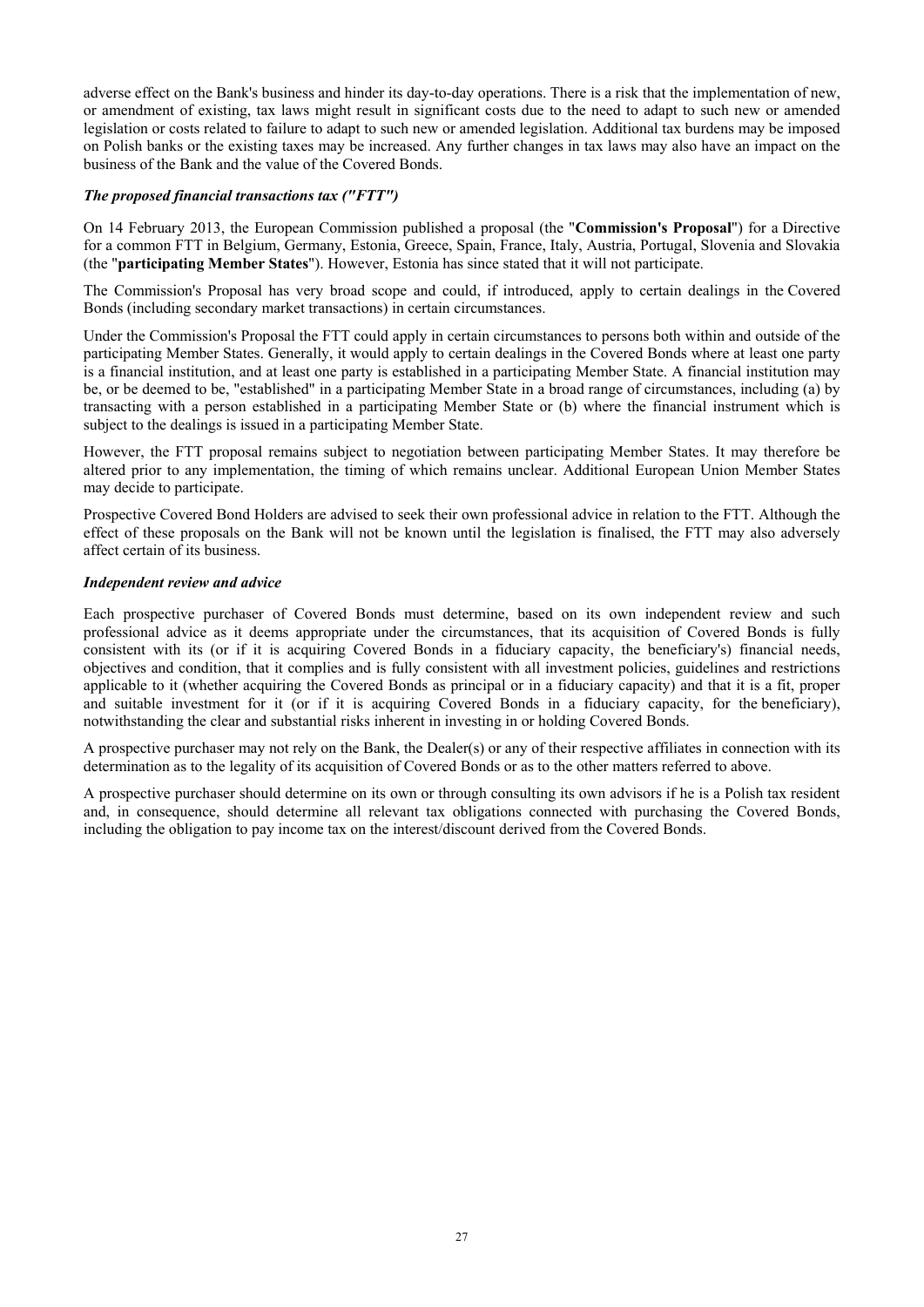# **GENERAL DESCRIPTION OF THE PROGRAMME**

*This section "General Description of the Programme" must be read as an introduction to this Base Prospectus and any decision to invest in any Covered Bonds should be based on a consideration of this Base Prospectus as a whole, including the documents incorporated by reference. The following is qualified in its entirety by the remainder of this Base Prospectus.* 

Words and expressions defined in "*Form of the Covered Bonds*" and "*Terms and Conditions of the Covered Bonds*" shall have the same meanings in this description.

| Issuer:                      | mBank Hipoteczny Spółka Akcyjna, a joint stock company (spółka akcyjna)<br>with its registered office in Warsaw, Poland, at al. Armii Ludowej 26, 00-609<br>Warsaw, entered into the register of entrepreneurs of the National Court<br>Register (Krajowy Rejestr Sądowy) kept by the District Court for Capital City<br>Warsaw in Warsaw, XII Commercial Division of the National Court Register,<br>under KRS number 0000003753, REGON number 014953634 and NIP number<br>5262316250.                                       |
|------------------------------|-------------------------------------------------------------------------------------------------------------------------------------------------------------------------------------------------------------------------------------------------------------------------------------------------------------------------------------------------------------------------------------------------------------------------------------------------------------------------------------------------------------------------------|
| Description:                 | Programme for the issuance of Covered Bonds (hipoteczne listy zastawne).                                                                                                                                                                                                                                                                                                                                                                                                                                                      |
| Arranger:                    | Commerzbank AG                                                                                                                                                                                                                                                                                                                                                                                                                                                                                                                |
| Dealers:                     | Commerzbank AG<br>Erste Group Bank AG<br>J.P. Morgan Securities plc<br>Landesbank Baden-Württemberg<br>Société Générale<br>and any other Dealers appointed in accordance with the Programme Agreement.                                                                                                                                                                                                                                                                                                                        |
| Risk Factors:                | There are certain factors that may affect the Bank's ability to fulfil its obligations<br>under Covered Bonds issued under the Programme. These are set out under<br>"Risk Factors". In addition, there are certain factors which are material for the<br>purpose of assessing the market risks associated with Covered Bonds issued<br>under the Programme. These are set out under "Risk Factors" and include certain<br>risks relating to the structure of particular Series of Covered Bonds and certain<br>market risks. |
| <b>Certain Restrictions:</b> | Each issue of Covered Bonds in respect of which particular laws, guidelines,<br>regulations, restrictions or reporting requirements apply will only be issued in<br>circumstances which comply with such laws, guidelines, regulations, restrictions<br>or reporting requirements from time to time (see "Subscription and Sale")<br>including the following restrictions applicable at the date of this Base<br>Prospectus.                                                                                                  |
|                              | Covered Bonds having a maturity of less than one year                                                                                                                                                                                                                                                                                                                                                                                                                                                                         |
|                              | Covered Bonds having a maturity of less than one year will, if the proceeds of<br>the issue are accepted in the United Kingdom, constitute deposits for the<br>purposes of the prohibition on accepting deposits contained in section 19 of the<br>Financial Services and Markets Act 2000 (FSMA) unless they are issued to a<br>limited class of professional investors and have a denomination of at least<br>£100,000 or its equivalent, see "Subscription and Sale".                                                      |
|                              | Under the Luxembourg Act, prospectuses for the listing of money market<br>instruments having a maturity at issue of less than 12 months and complying<br>also with the definition of securities are not subject to the approval provisions of<br>Part II of such law. Money market instruments having a maturity at issue of less<br>than 12 months will not be issued under this Base Prospectus.                                                                                                                            |
| Principal Paying Agent:      | Deutsche Bank Aktiengesellschaft                                                                                                                                                                                                                                                                                                                                                                                                                                                                                              |
| Programme Size:              | EUR 3,000,000,000 (or its equivalent in other currencies calculated as described<br>under "General Description of the Programme") outstanding at any time. The<br>Bank may increase the amount of the Programme in accordance with the terms<br>of the Programme Agreement.                                                                                                                                                                                                                                                   |
| Distribution:                | Covered Bonds may be distributed by way of private or public placement and in<br>each case on a syndicated or non-syndicated basis and subject to certain<br>restrictions, as described under "Subscription and Sale".                                                                                                                                                                                                                                                                                                        |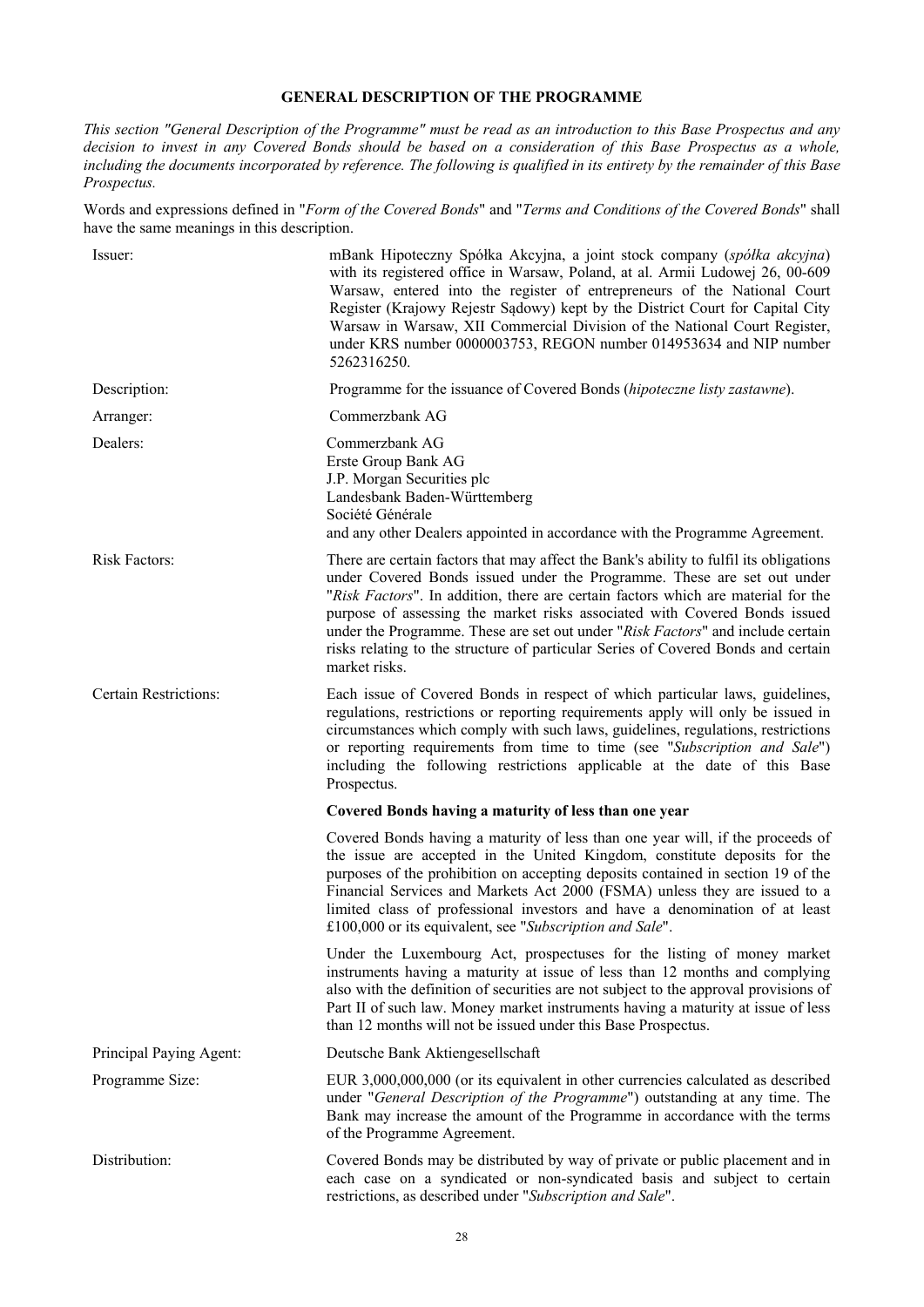| Series and Tranches:             | Covered Bonds will be issued on a continuous basis in Tranches with no<br>minimum issue size, each Tranche consisting of Covered Bonds which are<br>identical in all respects.                                                                                                                                                                                                                                                                                 |  |  |
|----------------------------------|----------------------------------------------------------------------------------------------------------------------------------------------------------------------------------------------------------------------------------------------------------------------------------------------------------------------------------------------------------------------------------------------------------------------------------------------------------------|--|--|
|                                  | One or more Tranches, which are expressed to be consolidated and forming a<br>single series and identical in all respects, but having different issue dates,<br>interest commencement dates, issue prices and dates for first interest payments<br>may form a series ("Series") of Covered Bonds. Further Covered Bonds may be<br>issued as part of an existing Series. The specific terms of each Tranche will be<br>set forth in the applicable Final Terms. |  |  |
| Currencies:                      | Subject to any applicable legal or regulatory restrictions, any currency agreed<br>between the Bank and the relevant Dealer(s).                                                                                                                                                                                                                                                                                                                                |  |  |
| Maturities:                      | Such maturities as may be agreed between the Bank and the relevant Dealer(s),<br>subject to such minimum or maximum maturities as may be allowed or required<br>from time to time by the relevant central bank (or equivalent body) or any laws<br>or regulations applicable to the Bank or the relevant Specified Currency.                                                                                                                                   |  |  |
| Issue Price:                     | Covered Bonds may be issued only on a fully-paid basis and at an issue price<br>which is at their nominal amount or at a discount to, or premium over, their<br>nominal amount.                                                                                                                                                                                                                                                                                |  |  |
| Type of Covered Bonds:           | The Covered Bonds will be issued as mortgage covered bonds (hipoteczne listy<br><i>zastawne</i> )                                                                                                                                                                                                                                                                                                                                                              |  |  |
| Form of Covered Bonds:           | The Covered Bonds will be issued in bearer form as described in "Form of the<br>Covered Bonds".                                                                                                                                                                                                                                                                                                                                                                |  |  |
| <b>Fixed Rate Covered Bonds:</b> | Fixed interest will be payable on such date or dates as may be agreed between<br>the Bank and the relevant Dealer and on redemption and will be calculated on<br>the basis of such Day Count Fraction as may be agreed between the Bank and<br>the relevant Dealer.                                                                                                                                                                                            |  |  |
| Floating Rate Covered Bonds:     | Floating Rate Covered Bonds will bear interest at a rate determined:                                                                                                                                                                                                                                                                                                                                                                                           |  |  |
|                                  | (i)<br>on the same basis as the floating rate under a notional interest rate swap<br>transaction in the relevant Specified Currency governed by an agreement<br>incorporating the 2006 ISDA Definitions (as published by the<br>International Swaps and Derivatives Association, Inc., and as amended<br>and updated as at the Issue Date of the first Tranche of the Covered<br>Bonds of the relevant Series); or                                             |  |  |
|                                  | on the basis of a reference rate appearing on the agreed screen page of a<br>(ii)<br>commercial quotation service; or                                                                                                                                                                                                                                                                                                                                          |  |  |
|                                  | on such other basis as may be agreed between the Bank and the relevant<br>(iii)<br>Dealer.                                                                                                                                                                                                                                                                                                                                                                     |  |  |
|                                  | The margin (if any) relating to such floating rate will be agreed between the<br>Bank and the relevant Dealer for each Series of Floating Rate Covered Bonds.                                                                                                                                                                                                                                                                                                  |  |  |
|                                  | Floating Rate Covered Bonds may also have a maximum interest rate,<br>a minimum interest rate or both.                                                                                                                                                                                                                                                                                                                                                         |  |  |
|                                  | Interest on Floating Rate Covered Bonds in respect of each Interest Period (as<br>defined in the Final Terms), as agreed prior to issue by the Bank and the relevant<br>Dealer, will be payable on such Interest Payment Dates (as defined in the Final<br>Terms), and will be calculated on the basis of such Day Count Fraction (as<br>defined in the Final Terms), as may be agreed between the Bank and the relevant<br>Dealer.                            |  |  |
| Zero Coupon Covered Bonds:       | Zero Coupon Covered Bonds will be offered and sold at a discount to their<br>nominal amount and will not bear interest.                                                                                                                                                                                                                                                                                                                                        |  |  |
| Redemption:                      | The Covered Bonds Holders are not entitled to request redemption of<br>the Covered Bonds prior to the Maturity Date.                                                                                                                                                                                                                                                                                                                                           |  |  |
|                                  | Under the Polish Act on Bonds, if the Bank is subject to non-bankruptcy<br>liquidation (likwidacja), the Bank shall redeem the Covered Bonds at par on the                                                                                                                                                                                                                                                                                                     |  |  |

opening day of such non-bankruptcy liquidation (*likwidacja*) proceedings. If the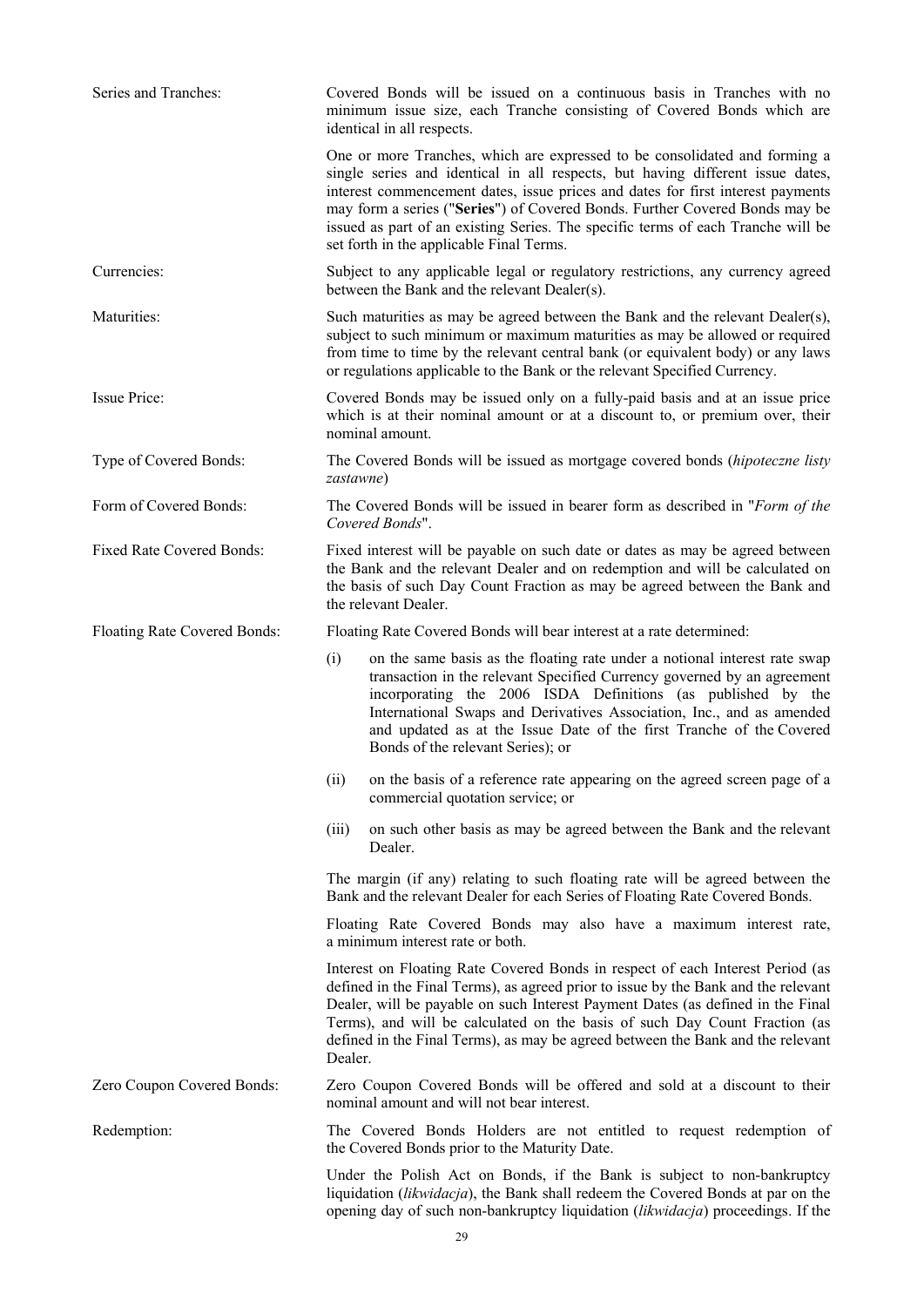Bank is subject to a merger (*połączenie*), division (*podział*) or transformation (*przekształcenie formy prawnej*), and the entity that has taken over all or a portion of the Bank's obligations under the Covered Bonds pursuant to such merger (*połączenie*), division (*podział*) or transformation (*przekształcenie formy prawnej*) is not permitted under the Polish Covered Bonds Act to issue covered bonds, the Bank or its successor entity shall redeem such Covered Bonds at par. The terms non-bankruptcy liquidation (*likwidacja*), merger (*połączenie*), division (*podział*) and transformation (*przekształcenie formy prawnej*) in this paragraph shall have the meaning as prescribed under Polish law.

Unless previously redeemed or purchased and cancelled and subject to Condition 5(c) "*Redemption of the Covered bonds in the event of the Bank's Bankruptcy*", each Covered Bond will be redeemed by the Bank at its Final Redemption Amount (which will be calculated as a percentage of the Calculation Amount specified in the applicable Final Terms, but which shall be at least equal to the nominal value of each Covered Bond) specified in the applicable Final Terms in the relevant Specified Currency on the Maturity Date specified in the applicable Final Terms.

Covered Bonds having a maturity of less than one year may be subject to restrictions on their denomination and distribution, see "*Certain Restrictions*" above.

the Bank's bankruptcy: Upon a Bankruptcy Event of the Bank (as defined in Condition 5(c) of the Conditions), the maturity of all outstanding covered bonds issued by the Bank, including the Covered Bonds, will automatically be extended by 12 months (the "**Extended Maturity Date**"). While interest under all of the Bank's covered bonds (including the Covered Bonds) will continue to be payable in the manner and on the dates indicated in the Terms and Conditions of the Covered Bonds and the applicable Final Terms, a Bankruptcy Event may affect the timing and amount of principal to be paid to Covered Bond Holders and may (depending on the Final Terms) affect the method of interest calculation (including change of fixed interest into floating interest).

> On the date of the Bankruptcy Event, the bankruptcy court appoints a bankruptcy receiver (*syndyk*) who will assume responsibility for the administration of the Bank's assets. Within three months of the Bankruptcy Event, the bankruptcy receiver must conduct, in accordance with the Bankruptcy Law:

- a coverage test (*test równowagi pokrycia*) to determine whether the assets forming the separate bankruptcy asset pool (*osobna masa upadłości*) of the Bank are sufficient to satisfy the Bank's obligations towards holders of the outstanding covered bonds (including the Covered Bonds) issued by the Bank; and
- a liquidity test (*test płynności*) to determine whether the assets forming the separate bankruptcy asset pool of the Bank are sufficient to satisfy all of the Bank's obligations towards holders of the outstanding covered bonds issued by the Bank in full taking into account the Extended Maturity Dates of the outstanding covered bonds (including the Covered Bonds) issued by the Bank.

If the results of both the coverage test and the liquidity test are positive, the claims of the Holders of the Covered Bonds for the repayment of principal are to be fulfilled in accordance with the Terms and Conditions of the Covered Bonds and the applicable Final Terms up to the Extended Maturity Date.

If the result of the coverage test is positive but the result of the liquidity test is negative, or if the result of the coverage test is negative, the maturity of the Covered Bonds will be extended by three years from the latest maturity date of a receivable in the Cover Pool.

In certain circumstances provided by Polish law, the claims of the Holders of the Covered Bonds for the payment of principal may be satisfied sooner than the applicable extended maturity dates pursuant to pass-through procedures from the receivables in the Cover Pool.

Extended maturity in the event of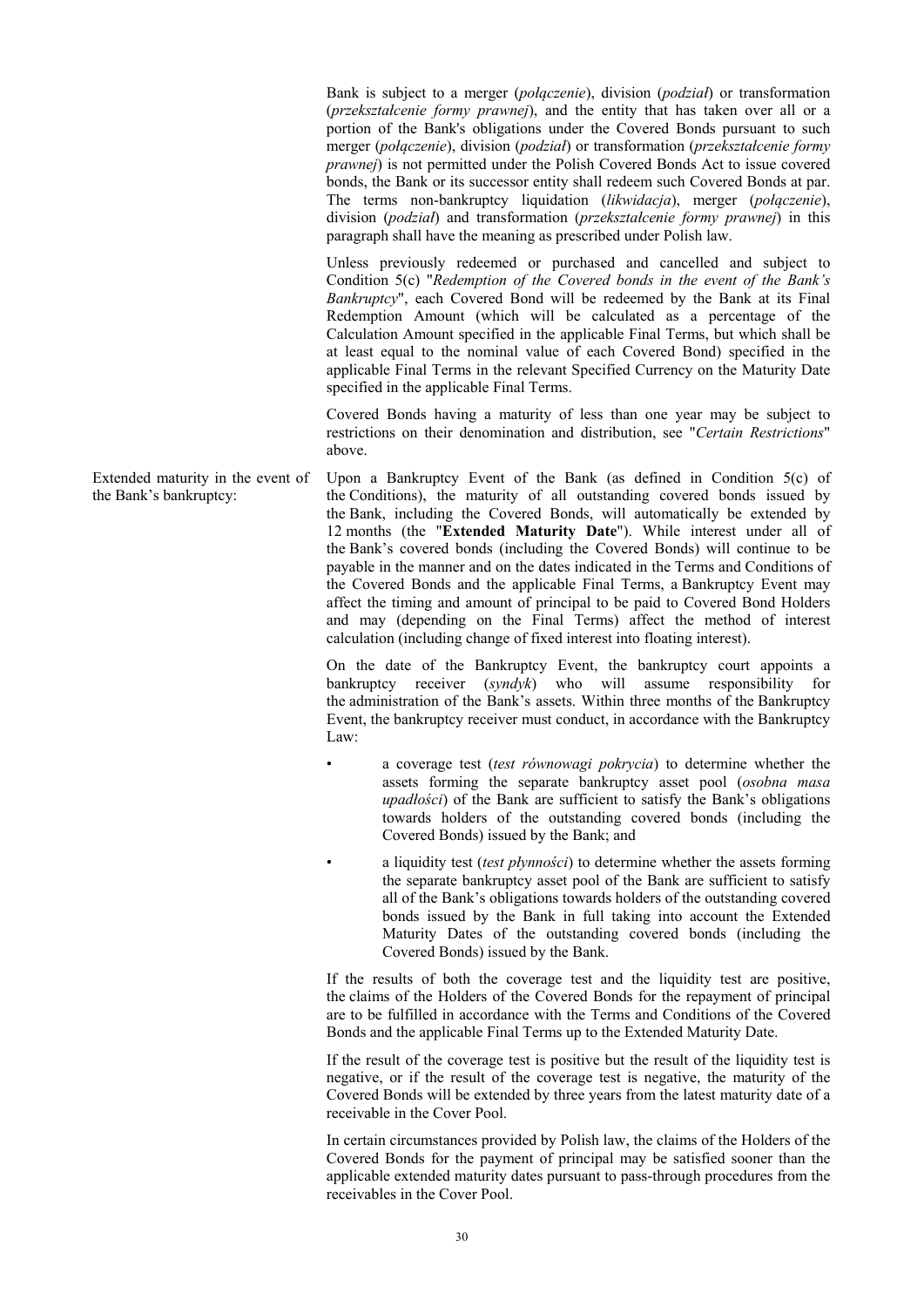|                                                   | In addition, the holders of the outstanding covered bonds issued by the Bank<br>may, by a vote of holders representing two-thirds of the aggregate principal<br>amount of the outstanding covered bonds of the Bank, adopt resolutions<br>requesting the bankruptcy receiver to sell the Cover Pool (Condition $5(c)$ )<br>"Redemption of the Covered Bonds in the event of the Bank's Bankruptcy").                                                                                                                                                                                                                            |
|---------------------------------------------------|---------------------------------------------------------------------------------------------------------------------------------------------------------------------------------------------------------------------------------------------------------------------------------------------------------------------------------------------------------------------------------------------------------------------------------------------------------------------------------------------------------------------------------------------------------------------------------------------------------------------------------|
|                                                   | Other circumstances may affect the timing and amount of principal to be paid to<br>Covered Bond Holders. For further details see Condition 5(c) "Redemption of<br>the Covered Bonds in the event of the Bank's Bankruptcy" of the terms and<br>conditions of the Covered Bonds.                                                                                                                                                                                                                                                                                                                                                 |
| Compulsory write-down or<br>conversion (bail-in): | Pursuant to provisions of the Resolution Act the secured liabilities comprising<br>the separate and secured pool, such as obligations of the Bank under the Covered<br>Bonds, may not be subject to a compulsory write-down or conversion into equity<br>up to the amount which is fully covered. It means however, that such<br>compulsory write-down or conversion to equity may apply to such obligations of<br>the Bank under the Covered Bonds but only to the extent the value of the Cover<br>Pool is not sufficient to satisfy all claims under the Covered Bonds issued by the<br>Bank.                                |
| Denomination of Covered Bonds:                    | Covered Bonds will be issued in such denominations as may be agreed between<br>the Bank and the relevant Dealer save that the minimum denomination of each<br>Covered Bond will be such as may be allowed or required from time to time by<br>the relevant central bank (or equivalent body) or any laws or regulations<br>applicable to the relevant Specified Currency, see "Certain Restrictions" above,<br>and save that the minimum denomination of each Covered Bond will be at least<br>EUR 100,000 (or, if the Covered Bonds are denominated in a currency other<br>than euro, the equivalent amount in such currency). |
| Taxation:                                         | All payments in respect of the Covered Bonds will be made without deduction<br>for or on account of withholding taxes imposed by a Tax Jurisdiction, subject as<br>provided in Condition 6 "Taxation" of the Terms and Conditions of the Covered<br>Bonds unless such deduction is required by law. In the event that any such<br>deduction is made, the Bank will, save in certain limited circumstances provided<br>in Condition 6 "Taxation" of the Terms and Conditions of the Covered Bonds be<br>required to pay additional amounts to cover the amounts so deducted.                                                     |
| Negative Pledge:                                  | The Terms and Conditions of the Covered Bonds will not contain a negative<br>pledge provision.                                                                                                                                                                                                                                                                                                                                                                                                                                                                                                                                  |
| Cross Default:                                    | The Terms and Conditions of the Covered Bonds will not contain a cross default<br>provision.                                                                                                                                                                                                                                                                                                                                                                                                                                                                                                                                    |
| Status of the Covered Bonds:                      | The Covered Bonds are direct, unconditional, unsubordinated obligations of the<br>Bank and rank pari passu among themselves. The Covered Bonds are covered in<br>accordance with the Polish Covered Bonds Act and rank pari passu with all<br>other covered and unsubordinated present and future obligations of the Bank<br>which have the same status as the Covered Bonds under the Polish Covered<br>Bonds Act.                                                                                                                                                                                                             |
| Subordination:                                    | Covered Bonds may not be issued on a subordinated basis.                                                                                                                                                                                                                                                                                                                                                                                                                                                                                                                                                                        |
| Rating:                                           | Covered Bonds issued under the Programme may be rated or unrated. Where a<br>Series of Covered Bonds is rated, such rating will be disclosed in the applicable<br>Final Terms.                                                                                                                                                                                                                                                                                                                                                                                                                                                  |
|                                                   | A security rating is not a recommendation to buy, sell or hold securities and may<br>be subject to suspension, reduction or withdrawal at any time by the assigning<br>rating agency. See "Information relating to Ratings" below.                                                                                                                                                                                                                                                                                                                                                                                              |
| Listing and admission to trading:                 | Application may be made to list Covered Bonds issued under the Programme on<br>the Official List of the Luxembourg Stock Exchange and to admit to trading the<br>Covered Bonds on the Regulated Market of the Luxembourg Stock Exchange.                                                                                                                                                                                                                                                                                                                                                                                        |
|                                                   | The Luxembourg Stock Exchange's Regulated Market is a regulated market for<br>the purposes of the Market and Financial Instruments Directive 2004/39/EC. The<br>Programme provides that Covered Bonds may be listed on further stock<br>exchanges, as may be agreed between the Bank and the relevant Dealer(s) in<br>relation to each Series, as specified in the relevant Final Terms. Covered Bonds                                                                                                                                                                                                                          |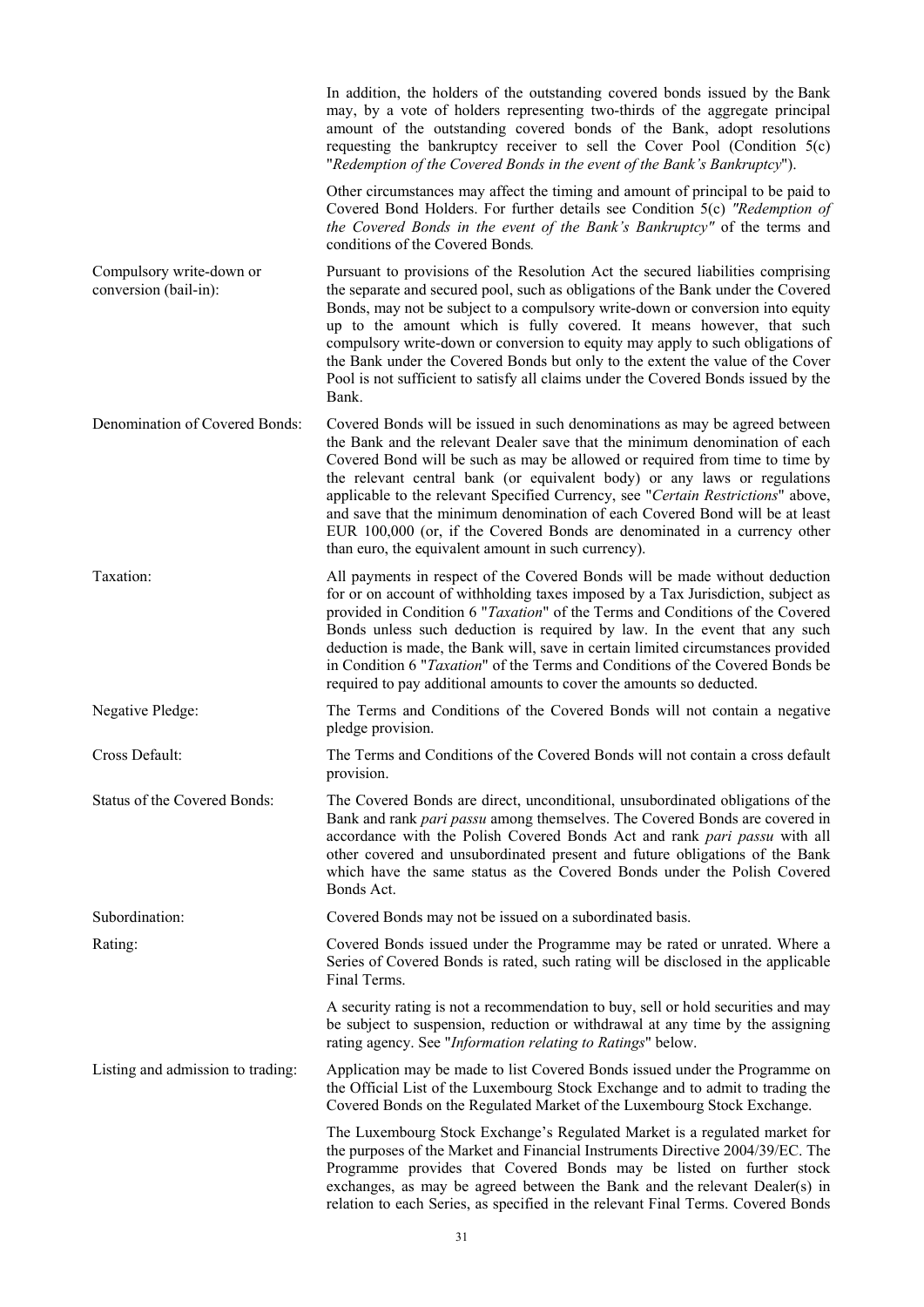which are neither listed nor admitted to trading on any market may also be issued under the Programme. The applicable Final Terms will state whether or not the Covered Bonds are to be listed and/or admitted to trading and, if so, on which stock exchange(s) and/or markets. Clearing: The Covered Bonds have been accepted for clearance through Euroclear and Clearstream, Luxembourg and Clearstream, Frankfurt and any other clearing system as may be specified in the relevant Final Terms. The Common Code and the International Securities Identification Number (ISIN) of each Series of Covered Bonds will be set out in the relevant Final Terms, as more fully described under "*Form of the Covered Bonds*" below. Payments: Payments on Global Covered Bonds will be made to Euroclear or Clearstream, Luxembourg, as relevant, or Clearstream, Frankfurt, or to its order for credit to the relevant accountholders of Euroclear or Clearstream, Luxembourg or Clearstream, Frankfurt, as the case may be. The Bank will be discharged by payment to, or to the order of, Euroclear or Clearstream, Luxembourg, as relevant, or Clearstream, Frankfurt, and each Holder of Covered Bonds represented by a Global Covered Bond held through Euroclear or Clearstream, Luxembourg or Clearstream, Frankfurt must look solely to Euroclear or Clearstream, Luxembourg or Clearstream, Frankfurt for its share of any payments so made by the Bank. Governing Law: The Covered Bonds and any non-contractual obligations arising therefrom or in connection therewith are governed by, and shall be construed in accordance with, Polish law. The Polish common court appropriate for the registered seat of the Bank at the time of making a claim shall have non- exclusive jurisdiction for any action or other legal proceedings arising out of or in connection with the Covered Bonds. The Polish courts shall have exclusive jurisdiction over lost or destroyed Covered Bonds. Selling Restrictions: There are restrictions on the offer, sale and transfer of Covered Bonds in the United States, the European Economic Area, the United Kingdom and Poland and such other restrictions as may be required in connection with the offering and sale of a particular Tranche of Covered Bonds (see "*Subscription and Sale*"). United States Selling Restrictions: The Covered Bonds have not been and will not be registered under the Securities Act or any state securities laws, and are subject to U.S. tax law requirements. Covered Bonds issued under the Programme will be offered and sold outside the United States to, or for the account or benefit of, non-U.S. persons in reliance on Regulation S in compliance with applicable securities laws. The Covered Bonds will be issued in compliance with U.S. Treasury Regulations  $\S1.163-5(c)(2)(i)(D)$  (or any successor U.S. Treasury regulations section, including without limitation, successor regulations issued in accordance with IRS Notice 2012-20 or otherwise in connection with the United States Hiring Incentives to Restore Employment Act of 2010) ("**TEFRA D**") or 1.163-  $5(c)(2)(i)(C)$  (or any successor U.S. Treasury regulations section, including without limitation, successor regulations issued in accordance with IRS Notice 2012-20 or otherwise in connection with the United States Hiring Incentives to Restore Employment Act of 2010) ("**TEFRA C**"), unless the Covered Bonds are issued in circumstances in which the Covered Bonds will not constitute "registration required obligations" for U.S. federal income tax purposes, which circumstances will be referred to in the relevant Final Terms as a transaction to which TEFRA is not applicable.

### **Calculating the PLN equivalent of the Aggregate Nominal Amount**

For the purpose of calculating the PLN equivalent of the aggregate nominal amount of Covered Bonds issued under the Programme from time to time: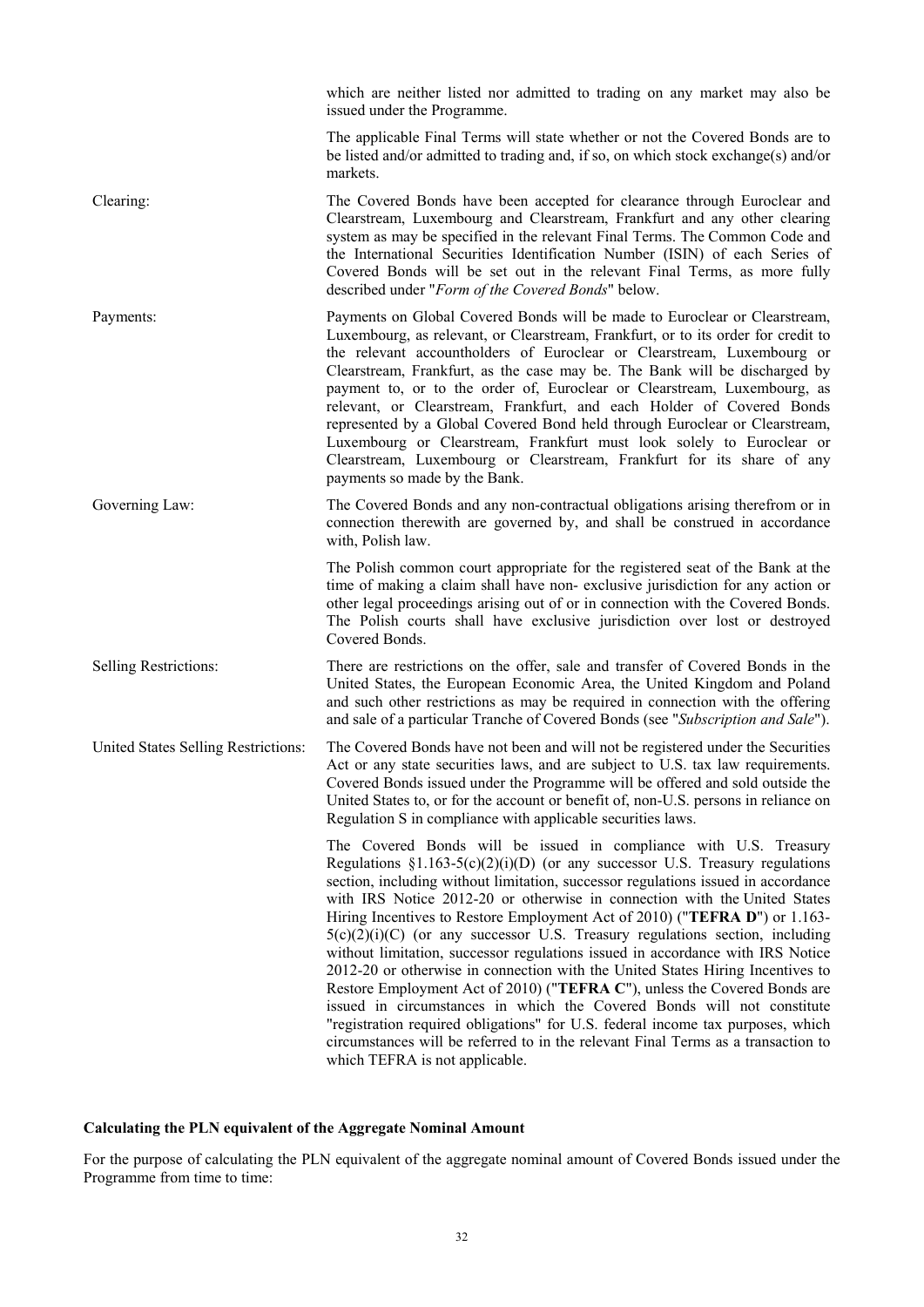- (i) the PLN equivalent of Covered Bonds denominated in another Specified Currency (as specified in the applicable Final Terms in relation to the Covered Bonds, described under "*Form of the Covered Bonds*") shall be determined, at the discretion of the Bank, either as of the date on which agreement is reached for the issue of Covered Bonds or on the preceding day on which commercial banks and foreign exchange markets are open for business in London, in each case on the basis of the spot rate for the sale of the PLN against the purchase of such Specified Currency in the London foreign exchange market quoted by any leading international bank selected by the Bank on the relevant day of calculation; and
- (ii) the PLN equivalent of Zero Coupon Covered Bonds (as specified in the applicable Final Terms in relation to the Covered Bonds, described under "*Form of the Covered Bonds*") and other Covered Bonds issued at a discount or a premium shall be calculated in the manner specified above by reference to the net proceeds received by the Bank for the relevant issue.

### **Issuing and Principal Paying Agent, Paying Agent, Calculation Agent and Luxembourg Listing Agent**

The Programme provides for the following initial agents:

| <b>Issuing and Principal Paying Agent:</b> | Deutsche Bank Aktiengesellschaft |
|--------------------------------------------|----------------------------------|
| <b>Calculation Agent:</b>                  | Deutsche Bank Aktiengesellschaft |
| <b>Luxembourg Listing Agent:</b>           | Deutsche Bank Luxembourg S.A.    |

The Bank may vary or terminate the appointment of the agents and may appoint other or additional agents.

### **Information relating to Ratings**

Covered Bonds issued under the Programme may be rated or unrated. The ratings assigned to the Covered Bonds will be disclosed in the relevant Final Terms within the item "*Rating*".

The risk pertaining to the Bank is described by ratings assigned to the Bank and which may be subject to change over the course of time. Investors should nevertheless keep in mind that a rating does not constitute a recommendation to purchase, sell or hold debt securities issued by the Bank.

Moreover, the ratings assigned by the rating agencies may at any time be suspended, downgraded or withdrawn. Any such suspension, downgrade or withdrawal of the rating assigned to the Bank may have a sustained adverse effect on the market price of the debt securities issued under this Base Prospectus.

Based on the provisions of the CRA Regulation certain institutions as further determined pursuant to Article 4(1) of the CRA Regulation which are established in the European Union (the "**Regulated Institutions**") are subject to certain restrictions with regard to the use of ratings for regulatory purposes. Pursuant to Article 4 (1) of the CRA Regulation, Regulated Institutions may use credit ratings for regulatory purposes only if such credit ratings are issued by credit rating agencies established in the European Union and registered in accordance with the CRA Regulation (or for which the relevant registration procedure is still pending). The Bank is rated by Fitch, which is established in the European Union or have relevant subsidiaries which are established in the European Union and have been registered in accordance with the CRA Regulation.

ESMA publishes on its website (www.esma.europa.eu) a list of credit rating agencies registered in accordance with the CRA Regulation. That list is updated within five working days following the adoption of a decision under Article 16, 17 or 20 of the CRA Regulation. The European Commission shall publish that updated list in the Official Journal of the European Union within 30 days following such update.

The overview provided below shows the ratings assigned to the Bank by Fitch as at the date of this Base Prospectus. The current ratings of the Bank may be found on the Bank's website at: www.mhipoteczny.pl.

#### *Prospectus*

This Base Prospectus and any supplement(s) thereto will be published in electronic form on the website of the Luxembourg Stock Exchange at: www.bourse.lu, will be available free of charge at the specified offices of the Bank (at the request of potential investors) and will be published on the website of the Bank at: www.mhipoteczny.pl.

#### *Final Terms*

In relation to Covered Bonds issued by the Bank which are listed on a Regulated Market on any stock exchange, the relevant Final Terms will be available on the website of the Bank at: www.mhipoteczny.pl and will, if legally required, be published in any other form. Furthermore, in relation to Covered Bonds which are listed on the Official List of the Luxembourg Stock Exchange and admitted to trading on the Regulated Market of the Luxembourg Stock Exchange, the relevant Final Terms will also be available on the website of the Luxembourg Stock Exchange at www.bourse.lu.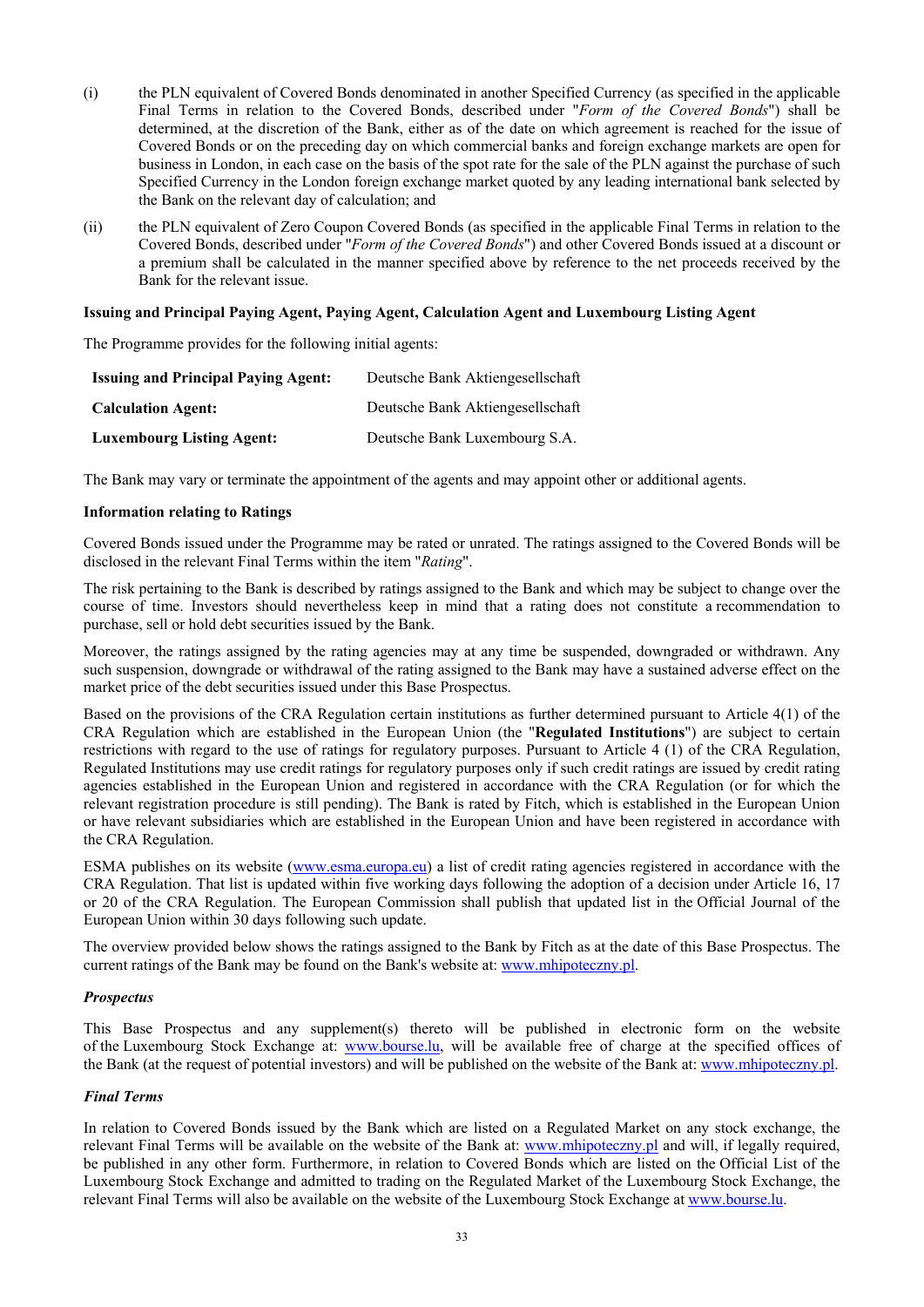### *Cover Pool Monitor*

Monitoring of certain regulatory requirements by the Bank in respect of both cover pools maintained by the Bank, including the Cover Pool relating to the Covered Bonds is carried out by the independent Covered Pool Monitor and Deputy Covered Pool Monitor, appointed by the KNF (see "*The role of the cover pool monitor*").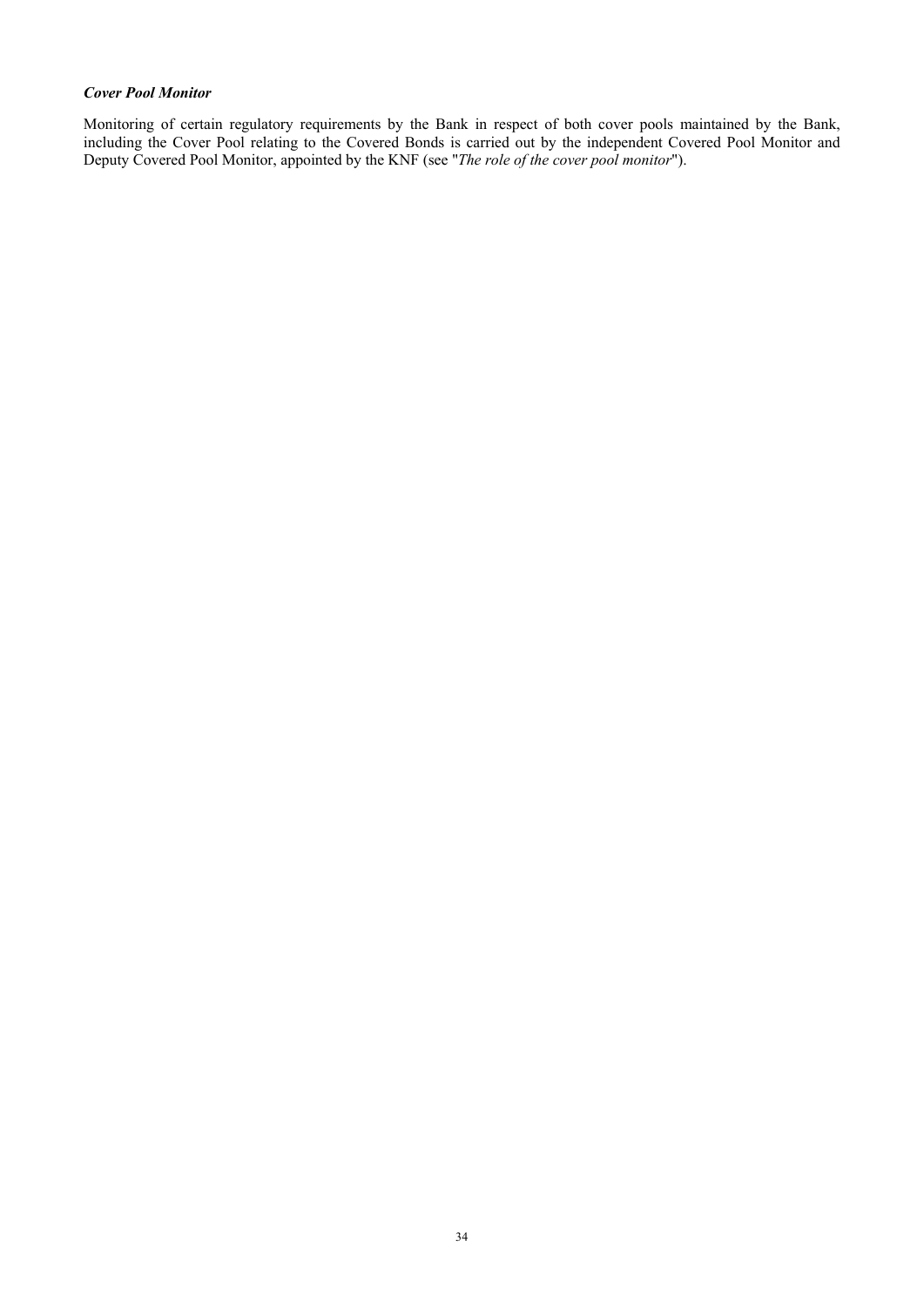### **DOCUMENTS INCORPORATED BY REFERENCE**

The following documents have been filed with the CSSF and shall be incorporated in, and form part of, this Base Prospectus as described below:

- (a) the English translation of the audited financial statements of the Bank as of and for the year ended on 31 December 2015:
	- (i) income statement page 3;
	- (ii) statement of comprehensive income page 4;
	- (iii) statement of financial position page 5;
	- (iv) statement of changes in equity page 6;
	- (v) statement of cash flow page 7; and
	- (vi) explanatory notes to the standalone financial statements pages 8-97;
- (b) the English translation of the audit opinion prepared in connection with the audited financial statements of the Bank as of and for the year ended on 31 December 2015;
- (c) the English translation of the audited financial statements of the Bank as of and for the year ended on 31 December 2016:
	- (i) income statement page 2;
	- (ii) statement of comprehensive income page 3;
	- (iii) statement of financial position page 4;
	- (iv) statement of changes in equity page 5;
	- (v) statement of cash flow page 6; and
	- (vi) explanatory notes to the standalone financial statements pages 7-101; and
- (d) the English translation of the audit opinion prepared in connection with the audited financial statements of the Bank as of and for the year ended on 31 December 2016.

Any information not listed above but included in the documents incorporated by reference is given for information purposes only. The Bank accepts responsibility as to the accuracy and completeness of any translations into English set out in any documents incorporated by reference in this Base Prospectus.

All documents incorporated by reference will be published on the website of the Luxembourg Stock Exchange at: www.bourse.lu. Copies of documents incorporated by reference in this Base Prospectus can be obtained from the registered office of the Bank and from the specified offices of the Paying Agents for the time being in Luxembourg.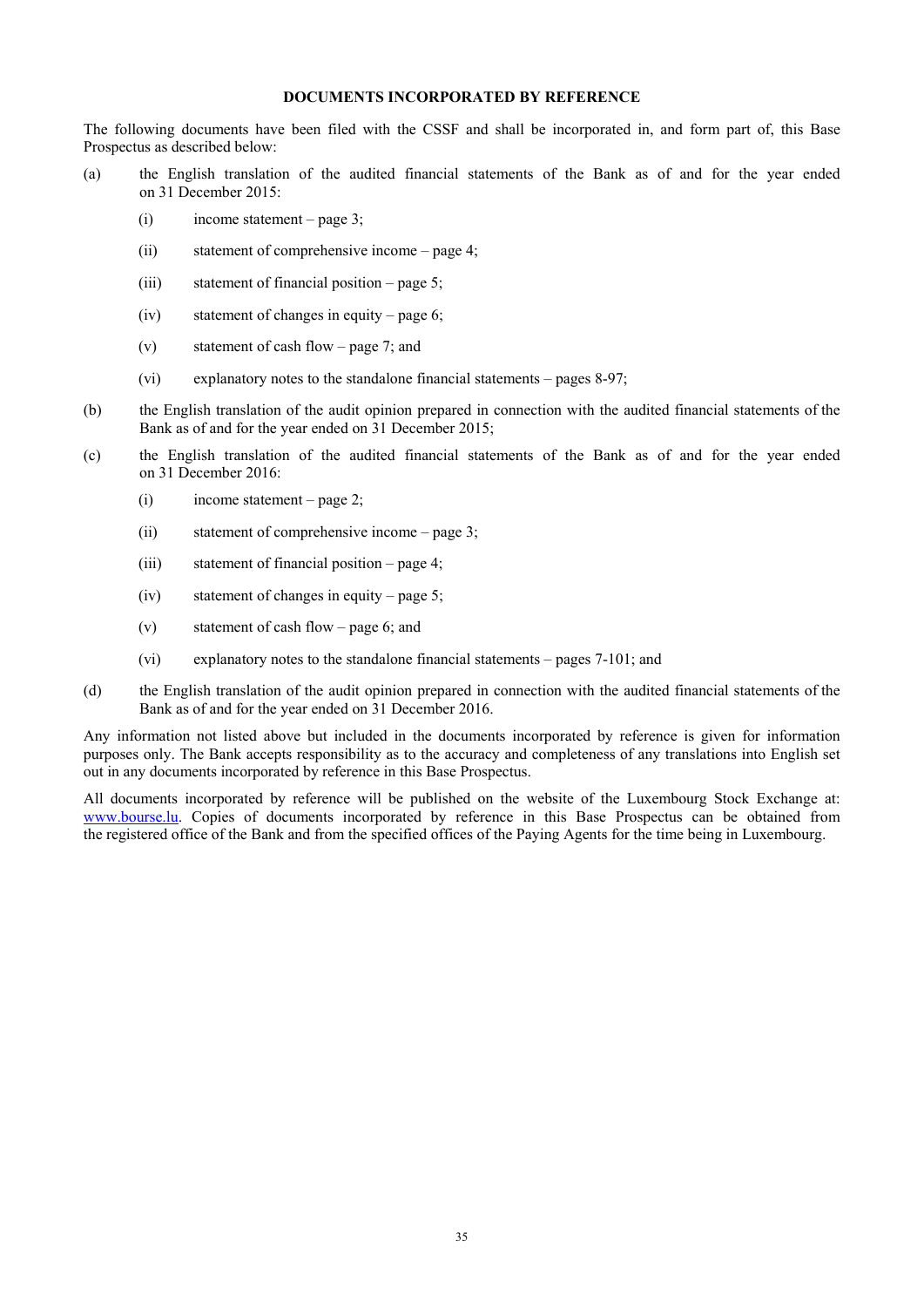# **USE OF PROCEEDS**

The net proceeds from each issue of Covered Bonds will be applied by the Bank for its general corporate purposes.

If, in respect of any particular issue, there is a particular identified use of proceeds other than using the net proceeds for the Bank's general corporate purposes, then this will be stated in the relevant Final Terms.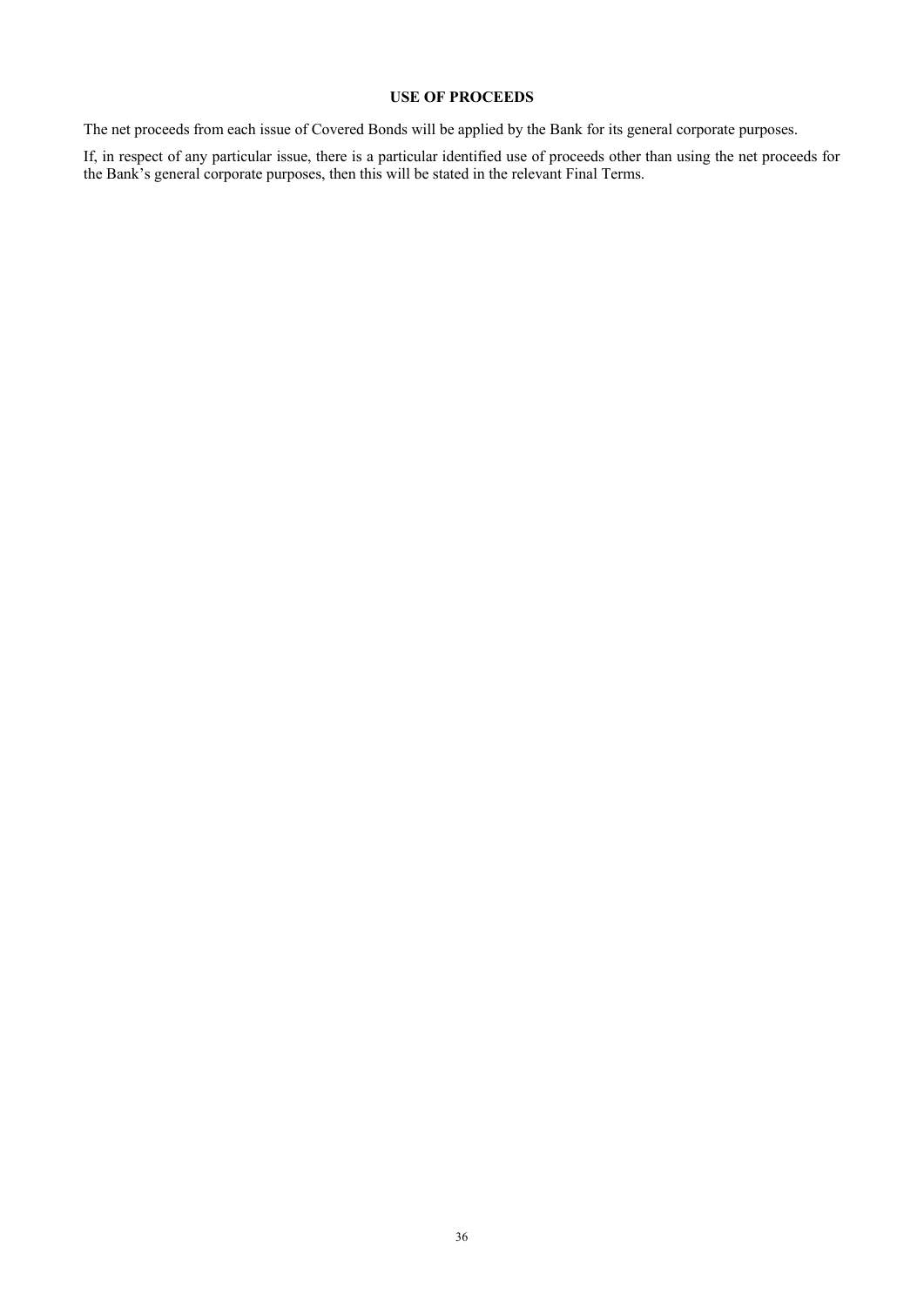### **FORM OF THE COVERED BONDS**

Each Tranche of Covered Bonds will be in bearer form and will be initially issued in the form of a temporary global covered bond (a "**Temporary Global Covered Bond**") or, if so specified in the applicable Final Terms, a permanent global covered bond (a "**Permanent Global Covered Bond**") which, in either case, will:

- (i) if the Global Covered Bonds are intended to be issued in new global covered bond ("**NGCB**") form, as stated in the applicable Final Terms, be delivered on or prior to the Issue Date of the Tranche to a common safekeeper (the "**Common Safekeeper**") for Euroclear and Clearstream, Luxembourg;
- (ii) if the Global Covered Bonds are not intended to be issued in NGCB form, be delivered on or prior to the Issue Date of the Tranche to a common depositary (the "**Common Depositary**") for, Euroclear and Clearstream, Luxembourg; and
- (iii) if the Global Covered Bonds are intended to be delivered on or prior to the Issue Date of the Tranche to Clearstream, Frankfurt or another clearing system specified in the applicable Final Terms.

The applicable Final Terms will also indicate whether such Global Covered Bonds are intended to be held in a manner which would allow Eurosystem eligibility. Any indication that the Global Covered Bonds are to be so held does not necessarily mean that the Covered Bonds of the relevant Tranche will be recognised as eligible collateral for Eurosystem monetary policy and intra-day credit operations by the Eurosystem either upon issue or at any times during their life as such recognition depends upon satisfaction of the Eurosystem eligibility criteria. The Common Safekeeper for NGCBs will either be Euroclear or Clearstream, Luxembourg or another entity approved by Euroclear and Clearstream, Luxembourg, as indicated in the applicable Final Terms. Each Temporary Global Covered Bond (if it will not be exchanged) and/or Permanent Global Covered Bond will be kept in custody by or on behalf of a Common Safekeeper until all obligations of the Bank under the Covered Bonds have been satisfied. Whilst any Covered Bond is represented by a Temporary Global Covered Bond, payments of principal, interest (if any) and any other amount payable in respect of the Covered Bonds due prior to the Exchange Date (as defined below) will be made (against presentation of the Temporary Global Covered Bond if the Temporary Global Covered Bond is not intended to be issued in NGCB form) only to the extent that certification (in a form to be provided) to the effect that the beneficial owners of interests in such Covered Bond are not U.S. persons or persons who have purchased for resale to any U.S. person, as required by U.S. Treasury regulations, has been received by Euroclear and/or Clearstream, Luxembourg or Clearstream, Frankfurt, as the case may be, and Euroclear and/or Clearstream, Luxembourg or Clearstream, Frankfurt, as the case may be, has given a like certification (based on the certifications it has received) to the Agent.

On and after the date (the "**Exchange Date**") which is 40 days after a Temporary Global Covered Bond is issued, interests in such Temporary Global Covered Bond will be exchangeable (free of charge) upon a request as described therein for interests in a Permanent Global Covered Bond of the same Series. The holder of a Temporary Global Covered Bond will not be entitled to collect any payment of interest, principal or other amount due on or after the Exchange Date unless, upon due certification, exchange of the Temporary Global Covered Bond for an interest in a Permanent Global Covered Bond is improperly withheld or refused.

Payments of principal, interest (if any) or any other amounts on a Permanent Global Covered Bond will be made through Euroclear and/or Clearstream, Luxembourg or Clearstream, Frankfurt, as the case may be (against presentation or surrender (as the case may be) of the Permanent Global Covered Bond if the Permanent Global Covered Bond is not intended to be issued in NGCB form) without any requirement for certification.

The applicable Final Terms will specify whether United States Treasury Regulation §1.163-5(c)(2)(i)(C) ("**TEFRA C**") or United States Treasury Regulation §1.163-5(c)(2)(i)(D) ("**TEFRA D**") are applicable in relation to the Covered Bonds or, if the Covered Bonds do not have a maturity of more than 365 days, that neither the TEFRA C Rules nor the TEFRA D Rules are applicable.

Where TEFRA D is specified in the applicable Final Terms, the following legend will appear on the applicable Permanent Global Covered Bond:

"ANY UNITED STATES PERSON WHO HOLDS THIS OBLIGATION WILL BE SUBJECT TO LIMITATIONS UNDER THE UNITED STATES INCOME TAX LAWS, INCLUDING THE LIMITATIONS PROVIDED IN SECTIONS 165(j) AND 1287(a) OF THE INTERNAL REVENUE CODE. "

The sections referred to provide that United States holders, with certain exceptions, will not be entitled to deduct any loss on Covered Bonds and will not be entitled to capital gains treatment in respect of any gain on any sale, disposition, redemption or payment of principal in respect of such Covered Bonds or interest.

Covered Bonds which are represented by a Global Covered Bond will only be transferable in accordance with the rules and procedures for the time being of Euroclear or Clearstream, Luxembourg or Clearstream, Frankfurt, as the case may be.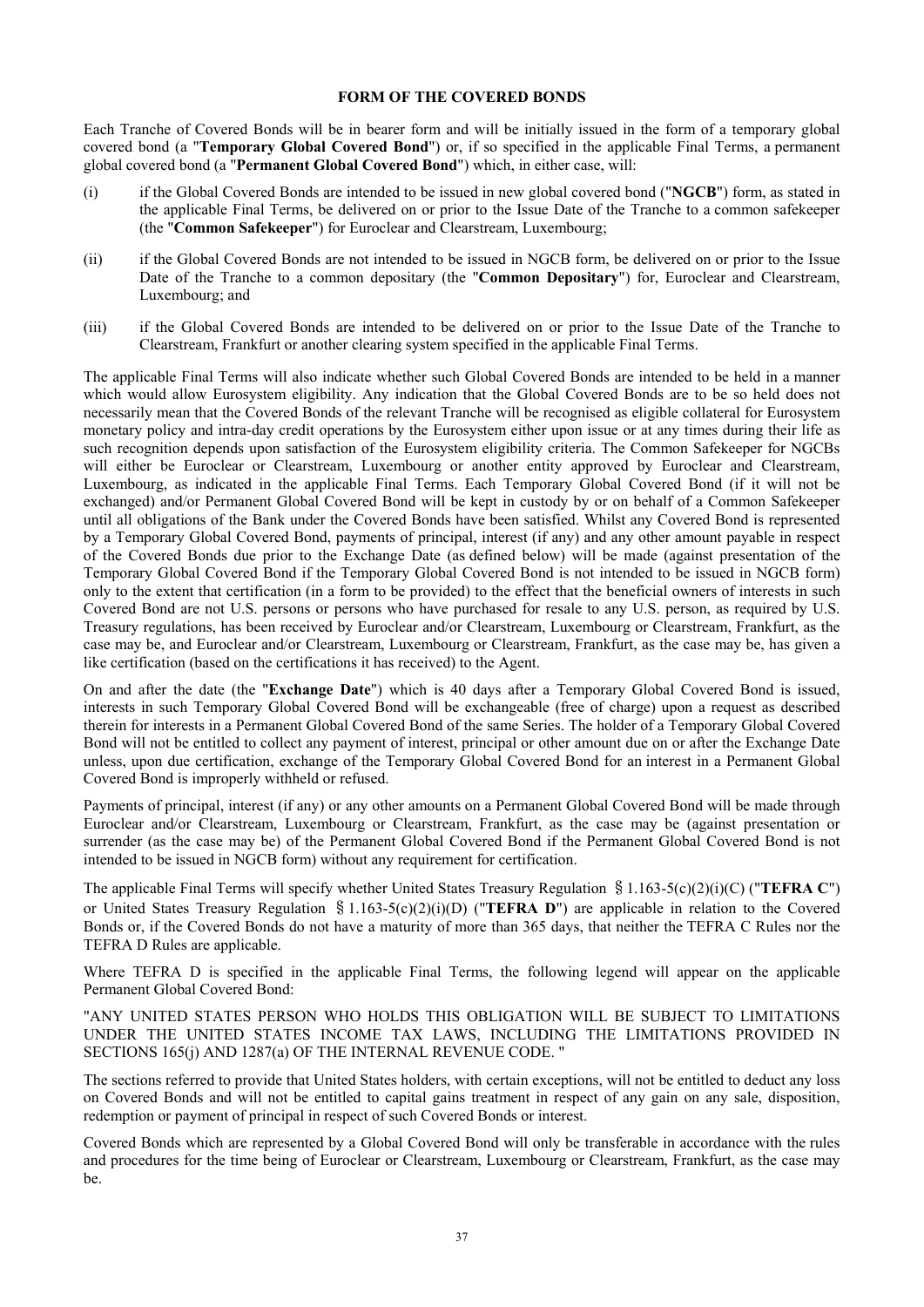Pursuant to the Agency Agreement (as defined under "*Terms and Conditions of the Covered Bonds*"), the Agent (as defined under "*Terms and Conditions of the Covered Bonds*") shall arrange that, where a further Tranche of Covered Bonds is issued which is intended to form a single Series with an existing Tranche of Covered Bonds at a point after the Issue Date of the further Tranche, the Covered Bonds of such further Tranche shall be assigned, if so required, a common code and ISIN which are different from the common code and ISIN assigned to Covered Bonds of any other Tranche of the same Series until such time as the Tranches are consolidated and form a single Series, which shall not be prior to the expiry of the distribution compliance period (as defined in Regulation S under the Securities Act) applicable to the Covered Bonds of such Tranche.

Any reference herein to Euroclear and/or Clearstream, Luxembourg or Clearstream, Frankfurt, as the case may be, shall, whenever the context so permits, be deemed to include a reference to any additional or alternative clearing system specified in the applicable Final Terms.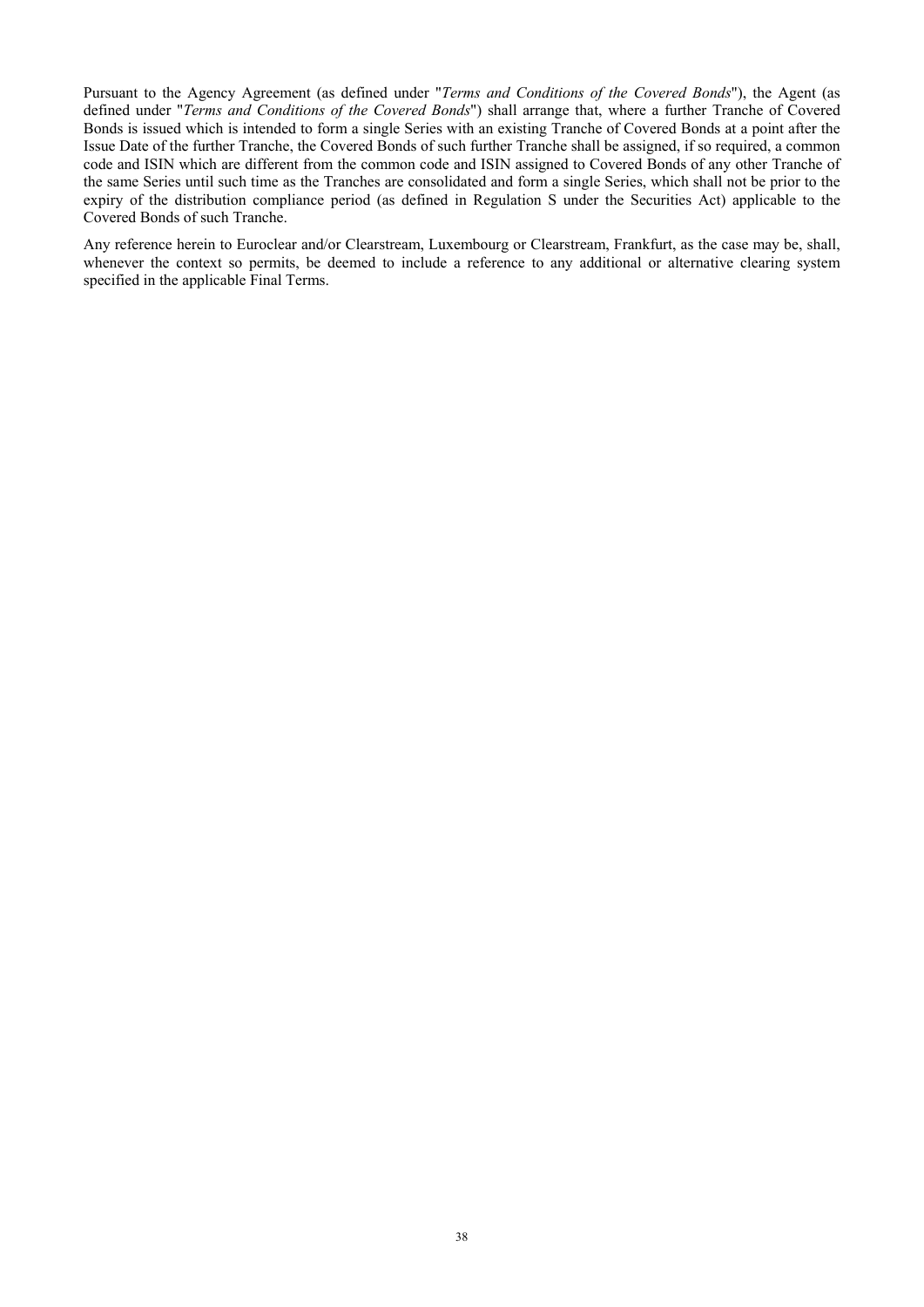#### **FORM OF FINAL TERMS**

*Set out below is the form of Final Terms which will be completed for each Series/Tranche of Covered Bonds issued under the Programme.* 

[Date]

### **mBANK HIPOTECZNY S.A.**

a joint stock company (*spółka akcyjna*) with its registered office in Warsaw, Poland, at al. Armii Ludowej 26, 00-609 Warsaw, entered into the register of entrepreneurs of the National Court Register (*Krajowy Rejestr Sądowy*) kept by the District Court for Capital City Warsaw in Warsaw, XII Commercial Division of the National Court Register, under KRS number 0000003753, REGON number 014953634 and NIP number 5262316250

#### **Issue of [Aggregate Nominal Amount of Tranche] [Title of Covered Bonds]**

### **under the EUR 3,000,000,000**

### **Programme for the issuance of Covered Bonds (***hipoteczne listy zastawne***)**

### **PART A – CONTRACTUAL TERMS**

Terms used herein shall be deemed to be defined as such for the purposes of the Conditions set forth in the Base Prospectus dated 6 July 2017 [and the supplement[s] to it dated **[•**] [and **[•**]], which [together] constitute[s] a base prospectus for the purposes of the Prospectus Directive (Directive 2003/71/EC) (the "**Prospectus Directive**") as amended (which includes the amendments made by Directive 2010/73/EU (the "**2010 PD Amending Directive**") to the extent that such amendments have been implemented in a relevant Member State of the European Economic Area) (the "**Base Prospectus**"). This document constitutes the Final Terms of the Covered Bonds described herein for the purposes of Article 5.4 of the Prospectus Directive and must be read in conjunction with the Base Prospectus. Full information on the Bank and the offer of the Covered Bonds is only available on the basis of the combination of these Final Terms and the Base Prospectus. The Base Prospectus has been published on the Luxembourg Stock Exchange website (www.bourse.lu), on the website of the Bank (www.mhipoteczny.pl), and is available for viewing at and collection from the registered office of mBank Hipoteczny S.A., at al. Armii Ludowej 26, 00-609 Warsaw, Poland and the office of Deutsche Bank Aktiengesellschaft (in its capacity as the Issuing and Principal Paying Agent) at Taunusanlage 12, 60325 Frankfurt am Main, Germany.

| 1. | (a) | Series Number:                                                                       |                                                                                                                                                                                                                                                                                                                                                                                                            |
|----|-----|--------------------------------------------------------------------------------------|------------------------------------------------------------------------------------------------------------------------------------------------------------------------------------------------------------------------------------------------------------------------------------------------------------------------------------------------------------------------------------------------------------|
|    | (b) | Tranche Number:                                                                      |                                                                                                                                                                                                                                                                                                                                                                                                            |
|    | (c) | Date on which the Covered<br>Bonds will be consolidated and<br>form a single Series: | The Covered Bonds will be consolidated and form a single Series<br>with [identify issue amount/ISIN/maturity date/issue date of earlier<br><i>Tranche(s)</i> ] on [the Issue Date/the exchange date of the Temporary<br>Global Covered Bond for interests in the Permanent Global<br>Covered Bond which is expected to occur on or about [date]][Not<br>Applicable]                                        |
|    |     | Specified Currency:                                                                  |                                                                                                                                                                                                                                                                                                                                                                                                            |
| 3. |     | <b>Aggregate Nominal Amount:</b>                                                     |                                                                                                                                                                                                                                                                                                                                                                                                            |
|    | (a) | Series:                                                                              |                                                                                                                                                                                                                                                                                                                                                                                                            |
|    | (b) | Tranche:                                                                             |                                                                                                                                                                                                                                                                                                                                                                                                            |
|    | (c) | Issue Price:                                                                         | ] per cent. of the Aggregate Nominal Amount of the Tranche<br>[plus accrued interest amounting to [insert Specified Currency and<br>amount of accrued interest] for [insert number of days] days for the<br>period from, and including [the Interest Commencement<br>Date][insert date] to, but excluding [the Issue Date] [insert date]]<br>(Zero Coupon Covered Bonds can be issued only at a discount.) |
|    | (a) | Specified Denominations:                                                             | (Covered Bonds of each Series must have only one Specified<br>Denomination with a minimum denomination of $\epsilon$ 100,000 (or<br>equivalent)).                                                                                                                                                                                                                                                          |
|    | (b) | <b>Calculation Amount:</b>                                                           | (Insert the relevant Specified Denomination.)                                                                                                                                                                                                                                                                                                                                                              |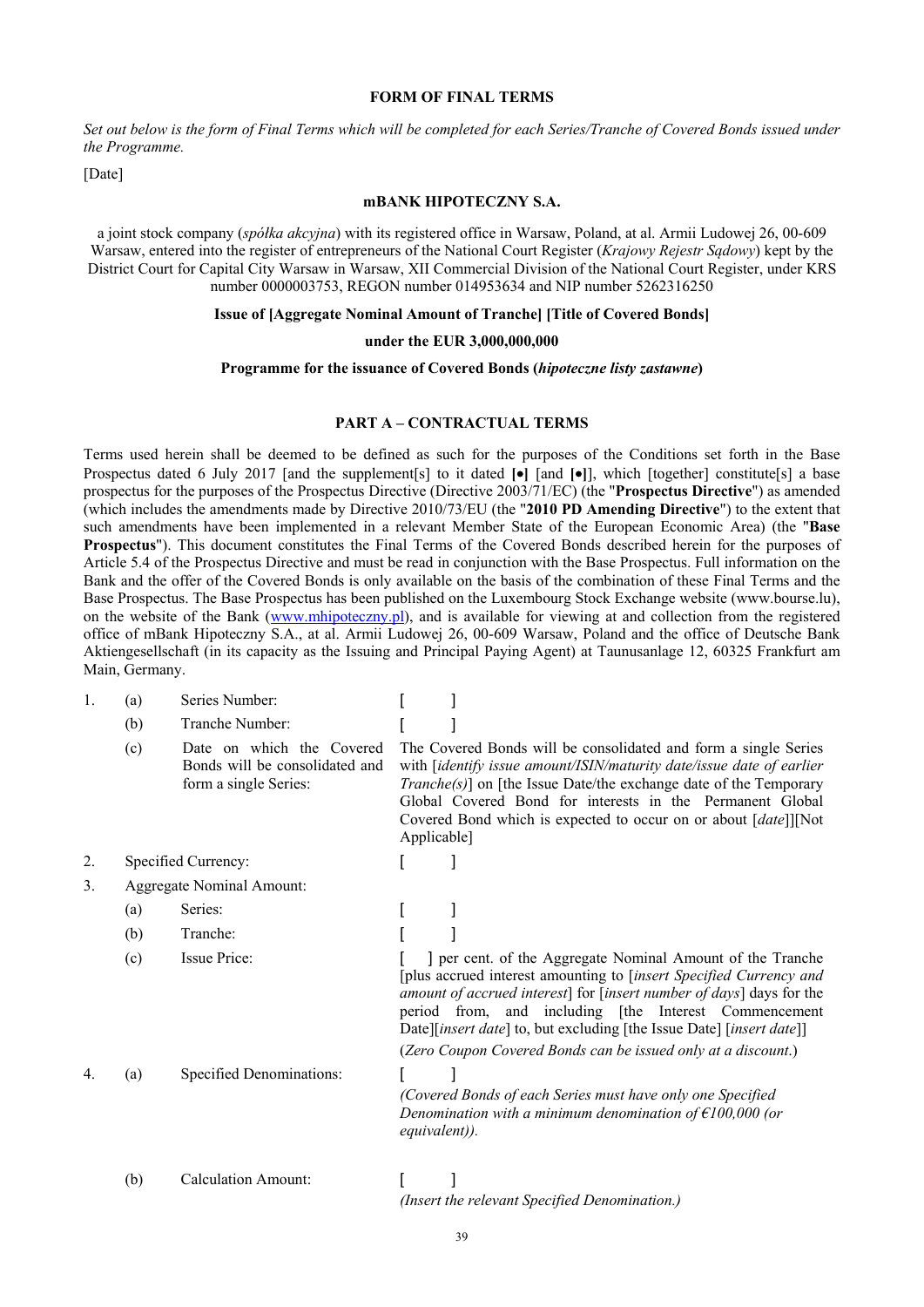| 5. | (a)                                                                                               | Issue Date:                                                                     |                                                                                                                                                                                |                                                                                                                                                                                                                                                                           |  |  |  |
|----|---------------------------------------------------------------------------------------------------|---------------------------------------------------------------------------------|--------------------------------------------------------------------------------------------------------------------------------------------------------------------------------|---------------------------------------------------------------------------------------------------------------------------------------------------------------------------------------------------------------------------------------------------------------------------|--|--|--|
|    | (b)                                                                                               | Interest Commencement Date:                                                     |                                                                                                                                                                                | (An Interest Commencement Date will not be relevant for certain<br>Covered Bonds, for example Zero Coupon Covered Bonds.)                                                                                                                                                 |  |  |  |
|    |                                                                                                   | Period to Maturity Date:                                                        | [Specify/Issue Date/Not Applicable]                                                                                                                                            |                                                                                                                                                                                                                                                                           |  |  |  |
|    | Maturity Date:                                                                                    | Period from Maturity Date to Extended<br>Maturity Date or Additionally Extended | [Specify/Maturity Date/Not Applicable]                                                                                                                                         |                                                                                                                                                                                                                                                                           |  |  |  |
| 6. | Maturity Date:                                                                                    |                                                                                 |                                                                                                                                                                                | [Specify date or for Floating Rate Covered Bonds - Interest<br>Payment Date falling in or nearest to [specify month and year]]                                                                                                                                            |  |  |  |
| 7. | Interest Basis:                                                                                   |                                                                                 |                                                                                                                                                                                |                                                                                                                                                                                                                                                                           |  |  |  |
|    |                                                                                                   | Period to Maturity Date:                                                        |                                                                                                                                                                                | ] per cent. per annum Fixed Rate]<br>$[[[]]$ month [WIBOR/LIBOR/EURIBOR]] +/- $[$<br>l per cent.<br>Floating Rate]<br>[Zero Coupon]<br>(see paragraph $[10]/[11]/[12(a)]$ below)                                                                                          |  |  |  |
|    | Period from Maturity Date to Extended<br>Maturity Date or Additionally Extended<br>Maturity Date: |                                                                                 | ] per cent. per annum Fixed Rate]<br>$[[[]]$ month [WIBOR/LIBOR/EURIBOR]] +/- [<br>l per cent.<br>Floating Rate]<br>[Zero Coupon]<br>(see paragraph $[10]/[11]/[12(a)]$ below) |                                                                                                                                                                                                                                                                           |  |  |  |
| 8. |                                                                                                   | Change of Interest Basis                                                        |                                                                                                                                                                                | [For the period from (and including) the Interest Commencement<br>Date, up to (but excluding) [date] paragraph [10/11] applies and for<br>the period from (and including) [date], up to (and including) the<br>Maturity Date, paragraph [10/11] applies] [Not Applicable] |  |  |  |
| 9. |                                                                                                   | Date of Management Board approval for<br>issuance of Covered Bonds obtained:    |                                                                                                                                                                                | $\int$ [and [<br>], respectively]                                                                                                                                                                                                                                         |  |  |  |

# **PROVISIONS RELATING TO INTEREST (IF ANY) PAYABLE**

| 10. | <b>Fixed Rate Covered Bond Provisions</b> |                                                                    | [Applicable [until/from [ ] to [ ]]/Not Applicable]<br>(If not applicable, delete the remaining subparagraphs of this<br>paragraph)                                                                                                                          |  |  |  |
|-----|-------------------------------------------|--------------------------------------------------------------------|--------------------------------------------------------------------------------------------------------------------------------------------------------------------------------------------------------------------------------------------------------------|--|--|--|
|     | (a)                                       | $Rate(s)$ of Interest:                                             | ] per cent. per annum in arrear on each Interest Payment Date                                                                                                                                                                                                |  |  |  |
|     | (b)                                       | Interest Payment Date(s):                                          | I in each year up to and including the Maturity Date<br>II.<br>(Amend appropriately in the case of irregular coupons)                                                                                                                                        |  |  |  |
|     | (c)                                       | Fixed Coupon Amount(s):                                            | ] per Calculation Amount/Not Applicable]<br>Œ                                                                                                                                                                                                                |  |  |  |
|     | (d)                                       | Broken Amount(s):                                                  | ] per Calculation Amount payable on the Interest Payment<br>ſI<br>Date falling [in/on] [ ]/Not Applicable]                                                                                                                                                   |  |  |  |
|     | (e)                                       | Day Count Fraction:                                                | [Actual/Actual (ICMA)]<br>[30/360]                                                                                                                                                                                                                           |  |  |  |
|     | (f)                                       | Determination Date(s):                                             | ] in each year] [Not Applicable]<br>(Only relevant where Day Count Fraction is Actual/Actual (ICMA).<br>In such a case insert regular interest payment dates, ignoring issue<br>date or maturity date in the case of long or short first or last<br>coupon.) |  |  |  |
|     | (g)                                       | Party<br>responsible<br>for<br>calculating amounts payable:        | [Agent[/if not the Agent, insert details of Calculation Agent]]                                                                                                                                                                                              |  |  |  |
| 11. | Floating Rate Covered Bond Provisions     |                                                                    | [Applicable [until/from [ ] to [ ]]/Not Applicable]<br>(If not applicable, delete the remaining subparagraphs of this<br>paragraph)                                                                                                                          |  |  |  |
|     | (a)                                       | Period(s)/Specified<br>Specified<br><b>Interest Payment Dates:</b> | subject to adjustment in accordance with the Business<br>Day Convention set out in (b) below/, not subject to adjustment, as<br>the Business Day Convention in (b) below is specified to be Not<br>Applicable]                                               |  |  |  |
|     | (b)                                       | <b>Business Day Convention:</b>                                    | Convention/Following<br>[Floating]<br>Rate<br><b>Business</b><br>Day<br>$\overline{A}$                                                                                                                                                                       |  |  |  |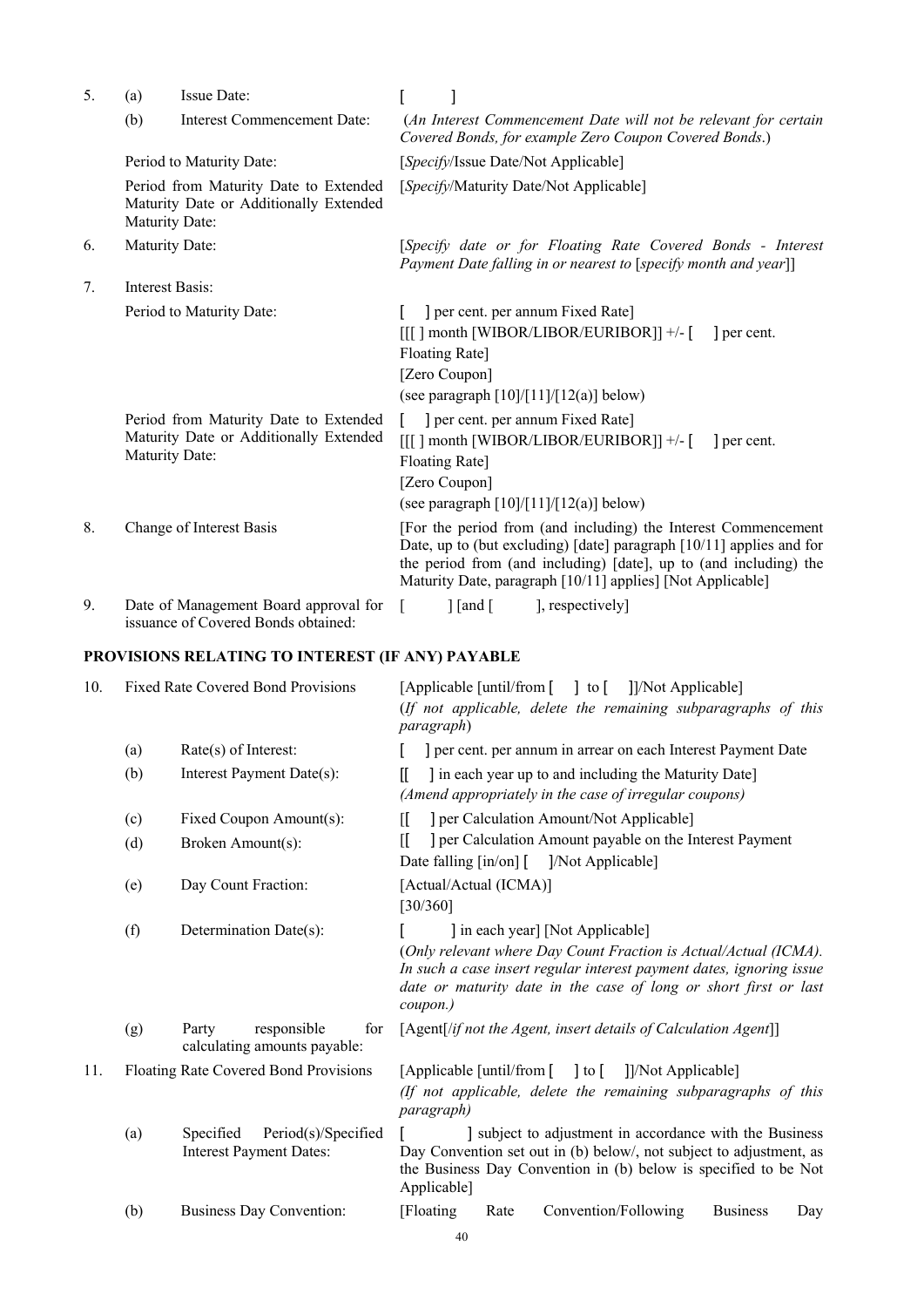|     |     |                                                                                         |              | Convention/Modified<br>Following<br><b>Business</b><br>Day<br>Convention/Preceding Business Day Convention] [Not applicable]                                                                                                                                                                                                                                                                        |
|-----|-----|-----------------------------------------------------------------------------------------|--------------|-----------------------------------------------------------------------------------------------------------------------------------------------------------------------------------------------------------------------------------------------------------------------------------------------------------------------------------------------------------------------------------------------------|
|     | (c) | Relevant Business Centre(s):                                                            |              |                                                                                                                                                                                                                                                                                                                                                                                                     |
|     | (d) | Manner in which the Rate of<br>Interest and Interest Amount is<br>to be determined:     |              | [Screen Rate Determination/ISDA Determination]                                                                                                                                                                                                                                                                                                                                                      |
|     | (e) | responsible<br>Party<br>for<br>calculating the Rate of Interest<br>and Interest Amount: |              | [Agent/[if not Agent, insert details of Calculation Agent]]                                                                                                                                                                                                                                                                                                                                         |
|     | (f) | Screen Rate Determination:                                                              |              |                                                                                                                                                                                                                                                                                                                                                                                                     |
|     |     | Reference Rate:                                                                         | $\mathbf{r}$ | ] month [[WIBOR]/[LIBOR]/[EURIBOR]].                                                                                                                                                                                                                                                                                                                                                                |
|     |     | Determination<br>Interest<br>$Date(s)$ :                                                | $\perp$      | 1                                                                                                                                                                                                                                                                                                                                                                                                   |
|     |     |                                                                                         |              | (Second Warsaw business day prior to the start of each Interest<br>Period if WIBOR, second London business day prior to the start of<br>each Interest Period if LIBOR (other than Sterling or euro LIBOR),<br>first day of each Interest Period if Sterling LIBOR and the second<br>day on which the TARGET2 System is open prior to the start of<br>each Interest Period if EURIBOR or euro LIBOR) |
|     |     | Relevant Screen Page:                                                                   |              | (In the case of EURIBOR, if not Reuters EURIBOR01 ensure it is a<br>page which shows a composite rate)                                                                                                                                                                                                                                                                                              |
|     |     | Reference Banks:                                                                        | I            | 1                                                                                                                                                                                                                                                                                                                                                                                                   |
|     | (g) | ISDA Determination:                                                                     |              |                                                                                                                                                                                                                                                                                                                                                                                                     |
|     |     | Floating Rate Option:                                                                   |              |                                                                                                                                                                                                                                                                                                                                                                                                     |
|     |     | Designated Maturity:                                                                    |              |                                                                                                                                                                                                                                                                                                                                                                                                     |
|     |     | Reset Date:                                                                             |              | (In the case of a LIBOR or EURIBOR based option, the first day of<br>the Interest Period)                                                                                                                                                                                                                                                                                                           |
|     | (h) | Linear Interpolation                                                                    |              | [Not Applicable/Applicable – the Rate of Interest<br>for<br>the [long/short] [first/last] interest Period shall be calculated using<br>Linear Interpolation (specify for each short or long interest period)]                                                                                                                                                                                       |
|     | (i) | $Margin(s)$ :                                                                           | $[+/$ - $]$  | ] per cent. per annum                                                                                                                                                                                                                                                                                                                                                                               |
|     | (i) | Minimum Rate of Interest:                                                               | $\mathbb{I}$ | ] per cent. per annum]/[Not Applicable]                                                                                                                                                                                                                                                                                                                                                             |
|     | (k) | Maximum Rate of Interest:                                                               | Œ            | ] per cent. per annum]/[Not Applicable]                                                                                                                                                                                                                                                                                                                                                             |
|     | (1) | Day Count Fraction:                                                                     | [Actual/360] | [Actual/Actual (ISDA)][Actual/Actual]<br>[Actual/365 [(Fixed)]]<br>[30/360][360/360][Bond Basis]<br>[30E/360][Eurobond Basis]<br>[30E/360 (ISDA)]                                                                                                                                                                                                                                                   |
| 12. |     | Zero Coupon Covered Bond Provisions                                                     | paragraph)   | [Applicable/Not Applicable]<br>(If not applicable, delete the remaining subparagraphs of this                                                                                                                                                                                                                                                                                                       |
|     | (a) | Accrual Yield:                                                                          |              | ] per cent. per annum                                                                                                                                                                                                                                                                                                                                                                               |
|     | (b) | Reference Price:                                                                        | L            | I                                                                                                                                                                                                                                                                                                                                                                                                   |

# **PROVISIONS RELATING TO REDEMPTION**

13. Final Redemption Amount of each Covered Bond:

[ ] per Calculation Amount *(N.B.: the Final Redemption Amount shall be at least equal to the nominal value of each Covered Bond)*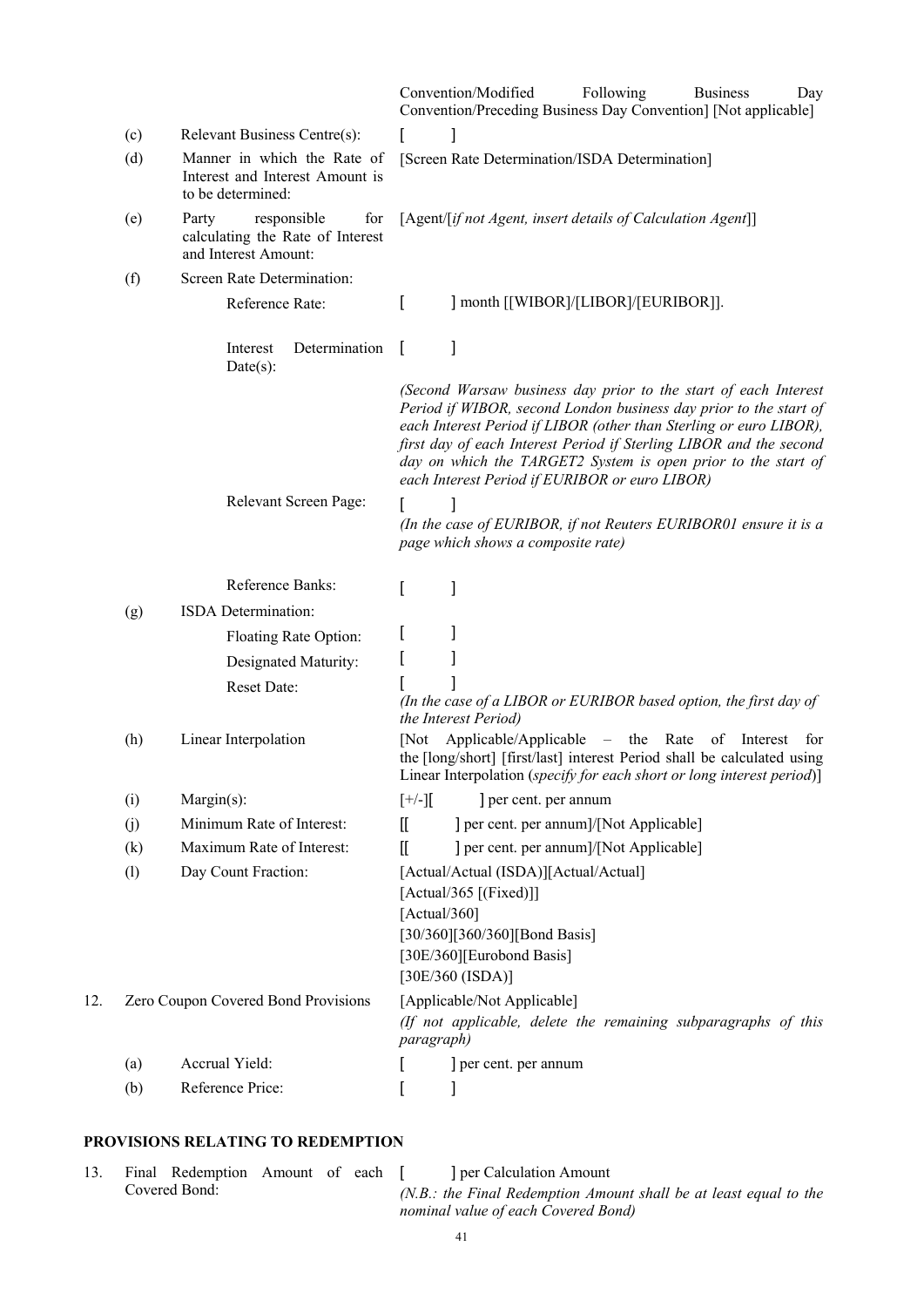# **GENERAL PROVISIONS APPLICABLE TO THE COVERED BONDS**

|        | 14. Relevant Financial Centre(s) or other [Warsaw] / [London] / [Brussels] / [Not Applicable] / [1]       |
|--------|-----------------------------------------------------------------------------------------------------------|
|        | special provisions relating to Payment (Note that this item relates to the date of payment as referred to |
| Dates: | under Condition $4(c)$                                                                                    |

# **MISCELLANEOUS**

15. Form of Covered Bonds:

| (a) | Form:                      | [Temporary Global Covered Bond exchangeable for a Permanent Global]<br>Covered Bond |  |
|-----|----------------------------|-------------------------------------------------------------------------------------|--|
|     |                            | [Permanent Global Covered Bond]                                                     |  |
| (b) | New Global Note<br>(NGCB): | [Yes/No]                                                                            |  |

Signed on behalf of the Bank:

By: By: *Duly authorised Duly authorised*  **MBANK HIPOTECZNY S.A.** 

By:

*Duly authorised* 

**COVER POOL MONITOR OF MBANK HIPOTECZNY S.A.**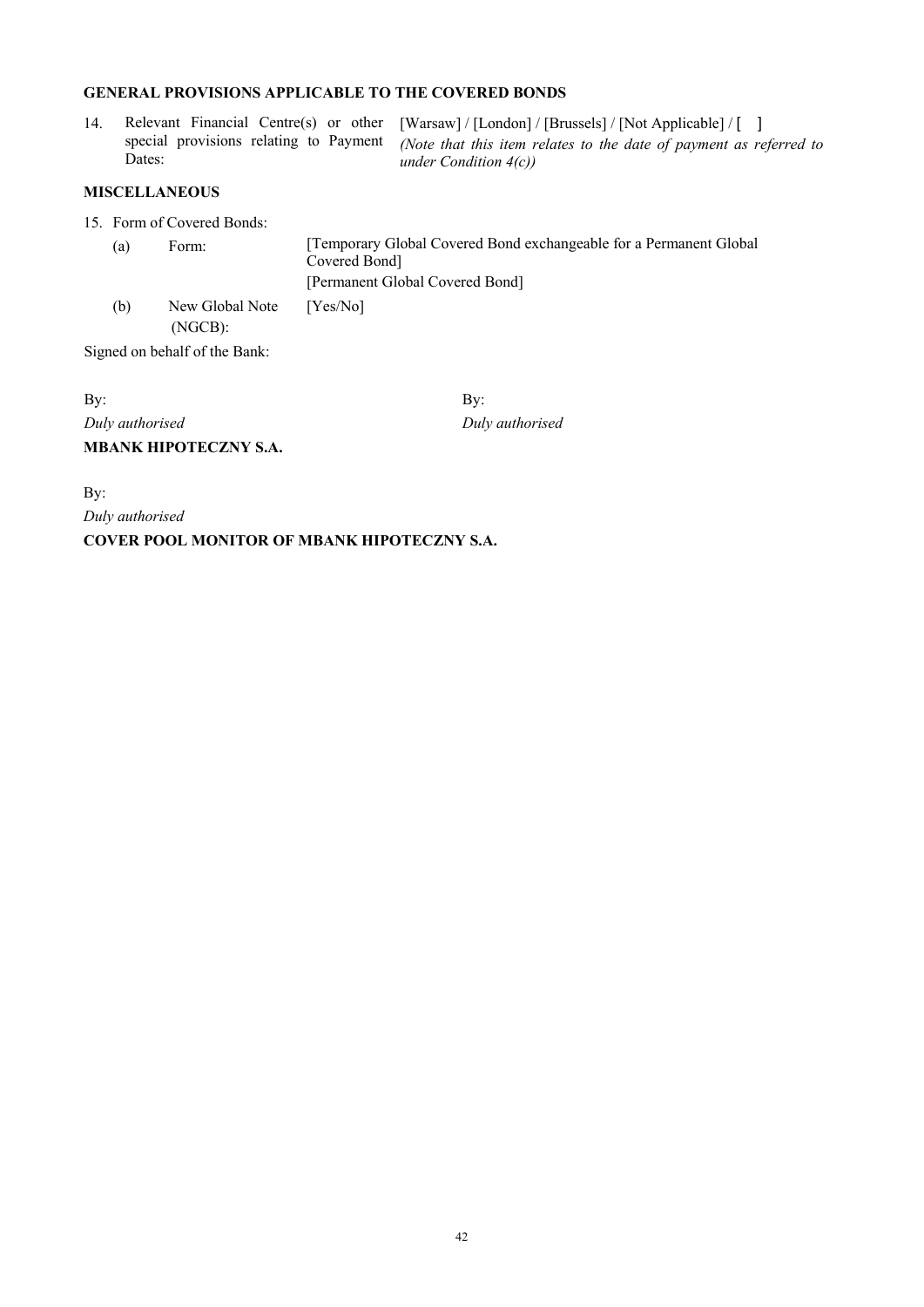### **PART B – OTHER INFORMATION**

# **1. LISTING AND ADMISSION TO TRADING**

|    | (i)            | Listing:              | [Luxembourg / None / specify other]                                                                                                                                                                                                                                                                                                                                                                                                                                                                                                                                                                                                                                                                                                                                                            |
|----|----------------|-----------------------|------------------------------------------------------------------------------------------------------------------------------------------------------------------------------------------------------------------------------------------------------------------------------------------------------------------------------------------------------------------------------------------------------------------------------------------------------------------------------------------------------------------------------------------------------------------------------------------------------------------------------------------------------------------------------------------------------------------------------------------------------------------------------------------------|
|    | (ii)           | Admission to trading: | [Application has been made for the Covered Bonds to be admitted<br>to trading on [the regulated market of the Luxembourg Stock<br>Exchange / [specify other] with effect from [].]/[Not Applicable.]                                                                                                                                                                                                                                                                                                                                                                                                                                                                                                                                                                                           |
| 2. | <b>RATINGS</b> |                       |                                                                                                                                                                                                                                                                                                                                                                                                                                                                                                                                                                                                                                                                                                                                                                                                |
|    | Ratings:       |                       | [The Covered Bonds to be issued [[have been]/[are expected to be]]<br>rated [insert details] by [insert the legal name of the relevant credit<br>rating agency entity(ies) and associated defined terms]. Each of<br>[defined terms] is established in the European Union and is<br>registered under Regulation (EC) No. 1060/2009 (as amended) (the<br>" <b>CRA Regulation</b> "). The list of registered and certified rating<br>agencies is published by the European Securities and Markets<br>Authority on its website (http://www.esma.europa.eu/page/List-<br>registered-and-certified-CRAs) in accordance with the CRA<br>Regulation.]/[Not Applicable.]<br>(The above disclosure should reflect the rating allocated to<br>Covered Ronds of the type being issued under the Programme |

*Covered Bonds of the type being issued under the Programme generally or, where the issue has been specifically rated, that rating.)* 

# **3. INTERESTS OF NATURAL AND LEGAL PERSONS INVOLVED IN THE ISSUES**

[Save for any fees payable to the [Dealers], so far as the Bank is aware, no person involved in the issue of the Covered Bonds has an interest material to the offer.] The [Dealers] and their affiliates have engaged, and may in the future engage, in investment banking and/or commercial banking transactions with, and may perform other services for, the Bank and its affiliates in the ordinary course of business] [*Amend as appropriate if there are other interests*]

*[(When adding any other description, consideration should be given as to whether such matters described constitute* "*significant new factors*" *and consequently trigger the need for a supplement to the Base Prospectus under Article 16 of the Prospectus Directive.)]* 

# **4. EXPENSES RELATING TO ADMISSION TO TRADING**

Estimated expenses relating to the [ ]/[Not Applicable.] admission to trading **5. YIELD (Fixed Rate Covered Bonds only)** 

| э. |                                | YIELD (FIXEG RATE COVETEG BONGS ONLY)                                                                                                                                                                                             |        |                                                          |
|----|--------------------------------|-----------------------------------------------------------------------------------------------------------------------------------------------------------------------------------------------------------------------------------|--------|----------------------------------------------------------|
|    |                                | Indication of yield:                                                                                                                                                                                                              |        |                                                          |
| 6. | <b>OPERATIONAL INFORMATION</b> |                                                                                                                                                                                                                                   |        |                                                          |
|    | (i)                            | <b>ISIN</b> Code:                                                                                                                                                                                                                 |        |                                                          |
|    | (ii)                           | Common Code:                                                                                                                                                                                                                      |        |                                                          |
|    | (iii)                          | Clearing System:                                                                                                                                                                                                                  |        |                                                          |
|    |                                | Any clearing system(s) other<br>than Clearstream, Luxembourg<br>[,/and],<br>Euroclear<br>Bank<br>S.A.N.V.<br>Clearstream,<br><sub>or</sub><br>Frankfurt,<br>the<br>relevant<br>identification<br>number(s)<br>and<br>address(es): |        | [Not Applicable/give name(s), number(s) and address(es)] |
|    |                                | Clearstream, Frankfurt:                                                                                                                                                                                                           |        | [Applicable/Not Applicable]                              |
|    | (iv)                           | Delivery:                                                                                                                                                                                                                         |        | Delivery [free of/against] payment                       |
|    | (v)                            | addresses<br>and<br>of<br>Names<br>additional Paying Agent(s) (if<br>any $)$ :                                                                                                                                                    | $\Box$ | ]/ [Not Applicable]                                      |
|    | (vi)                           | Intended to be held in a manner<br>which would allow Eurosystem<br>eligibility:                                                                                                                                                   |        |                                                          |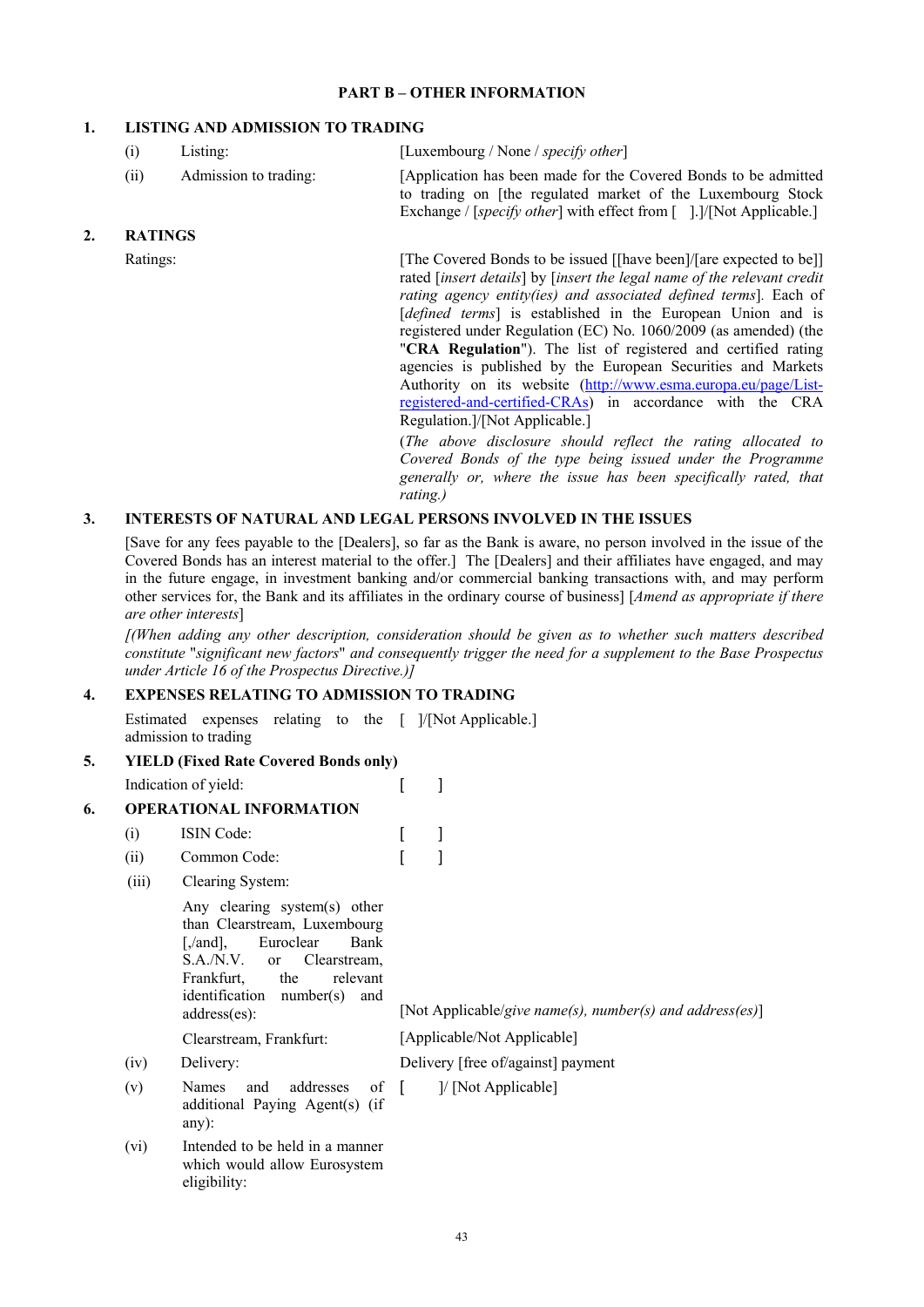In case of a New Global Note (NGCB): [Yes. Note that the designation "yes" simply means that the Covered Bonds are intended upon issue to be deposited with one of the ICSDs or Clearstream, Frankfurt, as the case may be, as common safekeeper and does not necessarily mean that the Covered Bonds will be recognised as eligible collateral for Eurosystem monetary policy and intra-day credit operations by the Eurosystem either upon issue or at any or all times during their life. Such recognition will depend upon the ECB being satisfied that Eurosystem eligibility criteria have been met.]/ [No. Whilst the designation is specified as "no" at the date of these Final Terms, should the Eurosystem eligibility criteria be amended in the future such that the Covered Bonds are capable of meeting them the Covered Bonds may then be deposited with one of the ICSDs or Clearstream, Frankfurt, as the case may be, as common safekeeper. Note that this does not necessarily mean that the Covered Bonds will then be recognised as eligible collateral for Eurosystem monetary policy and intraday credit operations by the Eurosystem at any time during their life. Such recognition will depend upon the ECB being satisfied that Eurosystem eligibility criteria have been met.] / [Not Applicable]

 In case of a Global Note delivered to Clearstream Banking AG, Frankfurt [Yes. Note that the designation "yes" simply means that the Covered Bonds are intended upon issue to be deposited directly

with Clearstream Banking AG, Frankfurt and does not necessarily mean that the Covered Bonds will be recognised as eligible collateral for Eurosystem monetary policy and intra-day credit operations by the Eurosystem either upon issue or at any or all times during their life. Such recognition will depend upon the ECB being satisfied that Eurosystem eligibility criteria have been met.]/ [No. Whilst the designation is specified as "no" at the date of these Final Terms, should the Eurosystem eligibility criteria be amended in the future such that the Covered Bonds are capable of meeting them the Covered Bonds may then be deposited with Clearstream Banking AG, Frankfurt. Note that this does not necessarily mean that the Covered Bonds will then be recognised as eligible collateral for Eurosystem monetary policy and intraday credit operations by the Eurosystem at any time during their life. Such recognition will depend upon the ECB being satisfied that Eurosystem eligibility criteria have been met.] / [Not Applicable]

#### **7. DISTRIBUTION**

| (i)   | Method of distribution:                                                   | [Syndicated/Non-syndicated]                                                            |
|-------|---------------------------------------------------------------------------|----------------------------------------------------------------------------------------|
| (ii)  | syndicated,<br>If<br>of<br>names<br>Managers:                             | [Not Applicable/give names]                                                            |
| (iii) | of<br>Subscription<br>Date<br>Agreement:                                  | [Not Applicable/ <i>insert date</i> ]                                                  |
| (iv)  | (if<br>Stabilisation<br>Manager(s)<br>$any)$ :                            | [Not Applicable/give name and address]                                                 |
| (v)   | If non-syndicated, name of [Not Applicable/give name]<br>relevant Dealer: |                                                                                        |
| (vi)  | U.S. Selling Restrictions:                                                | [[Reg. S Compliance Category $[1/2/3]$ ;<br>TEFRA D/TEFRA<br>$C/TEFRA$ not applicable] |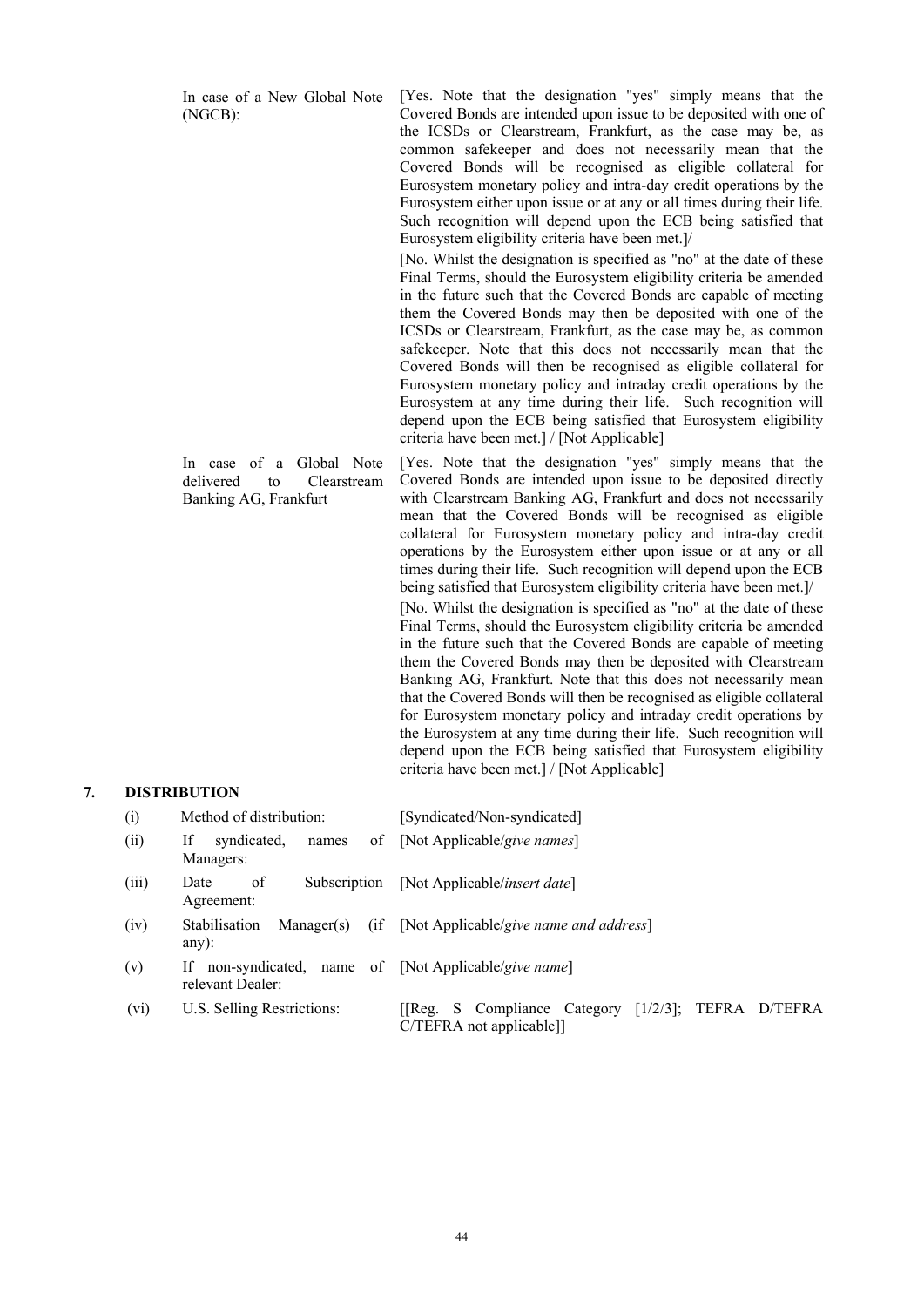### **TERMS AND CONDITIONS OF THE COVERED BONDS**

*The following are the terms and conditions of the Covered Bonds which will be incorporated by reference into, and will form part of, each Global Covered Bond (as defined below). The applicable Final Terms (or the relevant provisions thereof) will be endorsed upon, or attached to, each Global Covered Bond. Reference should be made to "Form of the Covered Bonds" for a description of the content of Final Terms which will specify which of such terms are to apply in relation to the relevant Covered Bonds.* 

The Covered Bonds are mortgage covered bonds (*hipoteczne listy zastawne*) issued by mBank Hipoteczny Spółka Akcyjna, a joint stock company (*spółka akcyjna*) with its registered office in Warsaw, at Al. Armii Ludowej 26, 00-609 Warsaw, Poland registered in the register of entrepreneurs of the National Court Register maintained by the District Court for the Capital City of Warsaw in Warsaw, XII Commercial Division of the National Court Register under KRS number 0000003753, with the share capital of PLN 321,000,000 paid in full, NIP number 5262316250, REGON number 014953634 with the corporate website www.mhipoteczny.pl pursuant to the resolution of the Management Board of the Bank No. 36/2017 dated 20 June 2017 and the Agency Agreement (as defined below) and are issued in accordance with the Polish Act dated 29 August 1997 on Covered Bonds and Mortgage Banks (*Ustawa z dnia 29 sierpnia 1997 r. o listach zastawnych i bankach hipotecznych*), (the "**Polish Covered Bonds Act**") and the Polish Act dated 15 January 2015 on Bonds (*Ustawa z dnia 15 stycznia 2015 r. o obligacjach*) (the "**Polish Act on Bonds**").

The place of issue of the Covered Bonds is Warsaw, Poland.

References herein to the "**Covered Bonds**" shall be references to the Covered Bonds of the relevant Tranche and shall mean:

- (a) in relation to any Covered Bonds represented by a global Covered Bond (a "**Global Covered Bond**"), units of each Specified Denomination in the Specified Currency; and
- (b) any Global Covered Bond.

The Covered Bonds have the benefit of an Agency Agreement (such Agency Agreement as amended and/or supplemented and/or restated from time to time, the "**Agency Agreement**") dated 6 July 2017 and made between the Bank and Deutsche Bank Aktiengesellschaft as issuing and principal paying agent (the "**Agent**", which expression shall include any successor agent) and the other paying agents named therein (together with the Agent, the "**Paying Agents**", which expression shall include any additional or successor paying agents).

The final terms for the Covered Bonds (or the relevant provisions thereof) are set out in the Final Terms attached to or endorsed on the Global Covered Bond pertaining thereto, which complete these terms and conditions of the Covered Bonds (the "**Conditions**"). References to the "**applicable Final Terms**" are to the Final Terms (or the relevant provisions thereof) attached to or endorsed on the Global Covered Bond for the relevant Covered Bonds.

The Global Covered Bonds do not have interest coupons attached on issue.

Any reference to "**Covered Bond Holders**" or "**Holders**" in relation to any Covered Bonds shall mean the holders of the Covered Bonds and shall, in relation to any Covered Bonds represented by a Global Covered Bond, be construed as provided below.

As used herein, "**Tranche**" means Covered Bonds which are identical in all respects (including as to listing and admission to trading) and "**Series**" means a Tranche of Covered Bonds together with any further Tranche or Tranches of Covered Bonds which are (a) expressed to be consolidated and form a single series and (b) identical in all respects (including as to listing and admission to trading) except for their respective Issue Dates, Interest Commencement Dates and/or Issue Prices.

Copies of the Agency Agreement are available for inspection during normal business hours at the specified office of each of the Paying Agents. Copies of the applicable Final Terms are available during regular business hours for viewing at the registered office of the Bank and of the Agent and copies may be obtained from those offices save that, if the Covered Bonds is neither admitted to trading on a regulated market in the European Economic Area nor offered in the European Economic Area in circumstances where a prospectus is required to be published under the Prospectus Directive, the applicable Final Terms will only be obtainable by a Covered Bond Holder holding one or more Covered Bonds and such Covered Bond Holder must produce evidence satisfactory to the Bank and the relevant Paying Agent as to its holding of such Covered Bonds and identity. If the Covered Bonds are to be admitted to trading on the regulated market of the Luxembourg Stock Exchange the applicable Final Terms will be published on the website of the Luxembourg Stock Exchange (www.bourse.lu). Words and expressions used in the applicable Final Terms shall have the same meanings where used in the Conditions unless the context otherwise requires or unless otherwise stated In the Conditions, "**euro**" means the currency introduced at the start of the third stage of European economic and monetary union pursuant to the Treaty on the Functioning of the European Union, as amended from time to time. All references in the Conditions to "U.S. dollars" or "USD" refer to United States dollars, all references to "PLN" and "Zloty" refer to Polish zloty, and all references to euro, "EUR" and "€" refer to the currency introduced at the start of the third stage of European economic and monetary union pursuant to the Treaty on the Functioning of the European Union, as amended from time to time and all references to *"Swiss Francs"* and *"CHF"* refer to the currency of Switzerland.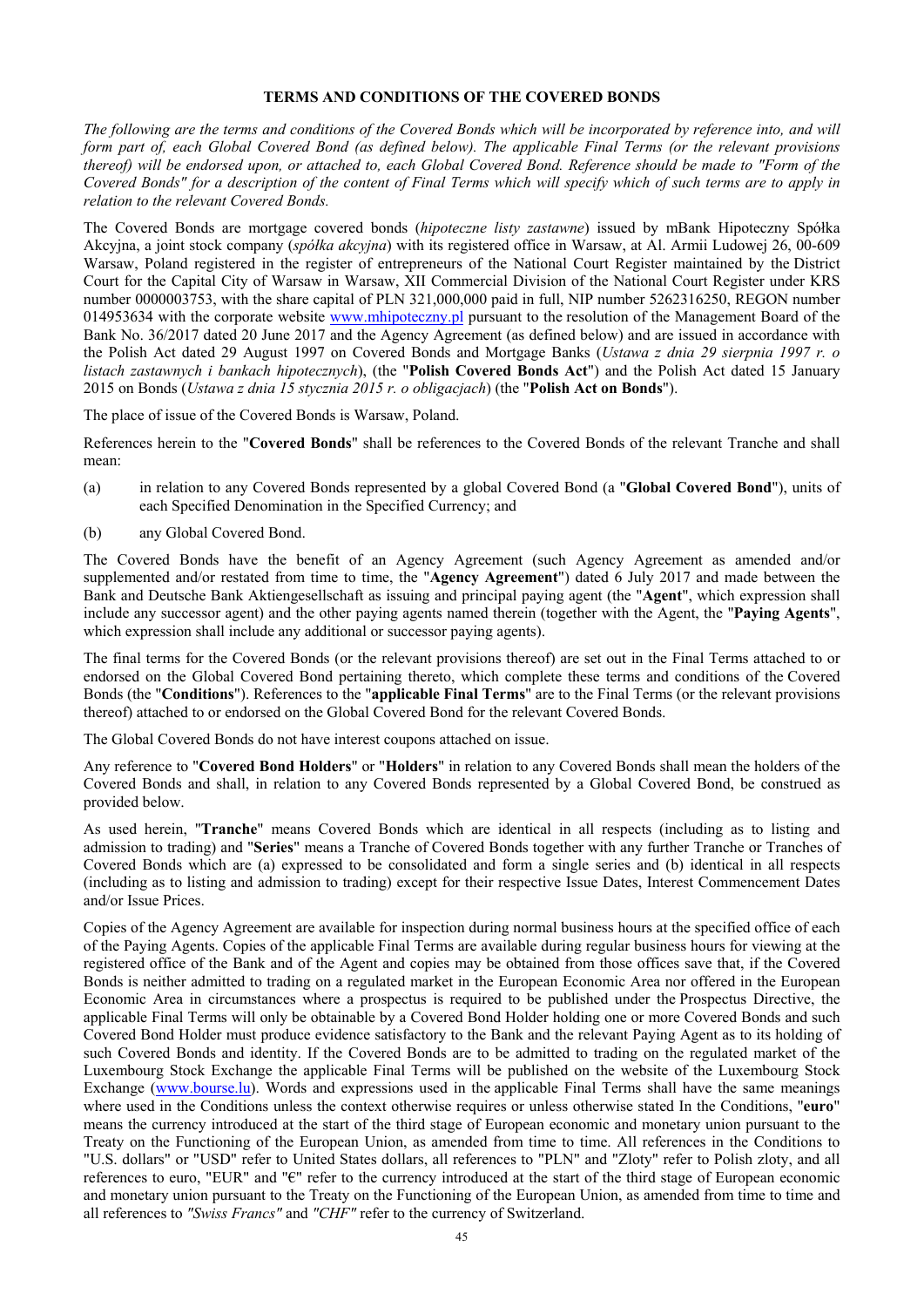### **1. FORM, DENOMINATION AND TITLE**

The Covered Bonds are in bearer form and are serially numbered, in the currency (the "**Specified Currency**") and in the denominations for each Series (the "**Specified Denomination(s)**") specified in the applicable Final Terms. Covered Bonds of one Specified Denomination may not be exchanged for Covered Bonds of another Specified Denomination.

The Covered Bonds may be Fixed Rate Covered Bonds or Floating Rate Covered Bonds or a combination of any of the foregoing, depending upon the Interest Basis and the determination in Change of Interest Basis shown in the applicable Final Terms. Alternatively, the Covered Bonds may be Zero Coupon Covered Bonds depending upon the Interest Basis shown in the applicable Final Terms.

Subject as set out below, title to the Covered Bonds is effected by agreement on the transfer among the relevant parties and by delivery or otherwise in accordance with any applicable laws and regulations including the rules of any relevant Clearing System.

The Bank and the Paying Agents will (except as otherwise required by law) deem and treat the Holder of any Covered Bond as the absolute owner thereof (whether or not overdue and notwithstanding any notice of ownership or writing thereon or notice of any previous loss or theft thereof) for all purposes but without prejudice to the provisions set out in the next succeeding paragraph.

The applicable Final Terms will specify whether the Covered Bonds will be issued in new global note form.

The applicable Final Terms will specify the initial Aggregate Nominal Amount of the relevant Tranche and, in the event of a further Tranche to be consolidated with an existing Tranche or Tranches, the Aggregate Nominal Amount of the relevant Series of Covered Bonds.

The Aggregate Nominal Amount of the relevant Series of Covered Bonds represented by the Temporary Global Covered Bond(s) and the Permanent Global Covered Bond(s) shall be the aggregate nominal amount from time to time entered in the records of Euroclear Bank S.A./N.V. ("**Euroclear**") and/or Clearstream Banking, société anonyme ("**Clearstream, Luxembourg**") or Clearstream Banking AG, Frankfurt am Main ("**Clearstream, Frankfurt**"). The records of Euroclear or Clearstream, Luxembourg or Clearstream, Frankfurt (which expression means the records that of Euroclear or of Clearstream, Luxembourg or Clearstream, Frankfurt, as the case may be, holds for its customers which reflect the amount of such customer's interest in the Covered Bonds) shall be conclusive evidence of the aggregate nominal amount of the Covered Bonds represented by the Temporary Global Covered Bond and the Permanent Global Covered Bond and, for these purposes, a statement issued by a Euroclear or by Clearstream, Luxembourg or Clearstream, Frankfurt, as the case may be, stating the aggregate nominal amount of the Covered Bonds so represented at any time shall be conclusive evidence of the records of Euroclear or of Clearstream, Luxembourg or Clearstream, Frankfurt, as the case may be, at that time.

# **2. STATUS OF THE COVERED BONDS**

The Covered Bonds are direct, unconditional and unsubordinated obligations of the Bank and rank *pari passu* among themselves. The Covered Bonds are covered in accordance with the Polish Covered Bonds Act and rank *pari passu* with all other unsubordinated present and future obligations of the Bank which have the same status as the Covered Bonds under the Polish Covered Bonds Act.

# **3. INTEREST**

The applicable Final Terms determine whether the Covered Bonds of a given Series are Fixed Rate Covered Bonds, Floating Rate Covered Bonds, or any combination thereof (depending upon the Interest Basis and the determination in Change of Interest Basis shown in the applicable Final Terms), or Zero Coupon Covered Bonds.

### (a) *Interest on Fixed Rate Covered Bonds*

Each Fixed Rate Covered Bond bears interest from (and including) the Interest Commencement Date at the rate(s) per annum equal to the Rate(s) of Interest. Interest will be payable in arrear on the Interest Payment Date(s) in each year up to (and including) the Maturity Date, subject to Condition 5(c) (in which case it shall be paid until the Extended Maturity Date or Additionally Extended Maturity Date, as the case may be, unless otherwise specified in the Final Terms).

Except as provided in the applicable Final Terms, the amount of interest payable on each Interest Payment Date in respect of the Fixed Interest Period ending on (but excluding) such date will amount to the Fixed Coupon Amount. Payments of interest on any Interest Payment Date will, if so specified in the applicable Final Terms, amount to the Broken Amount so specified.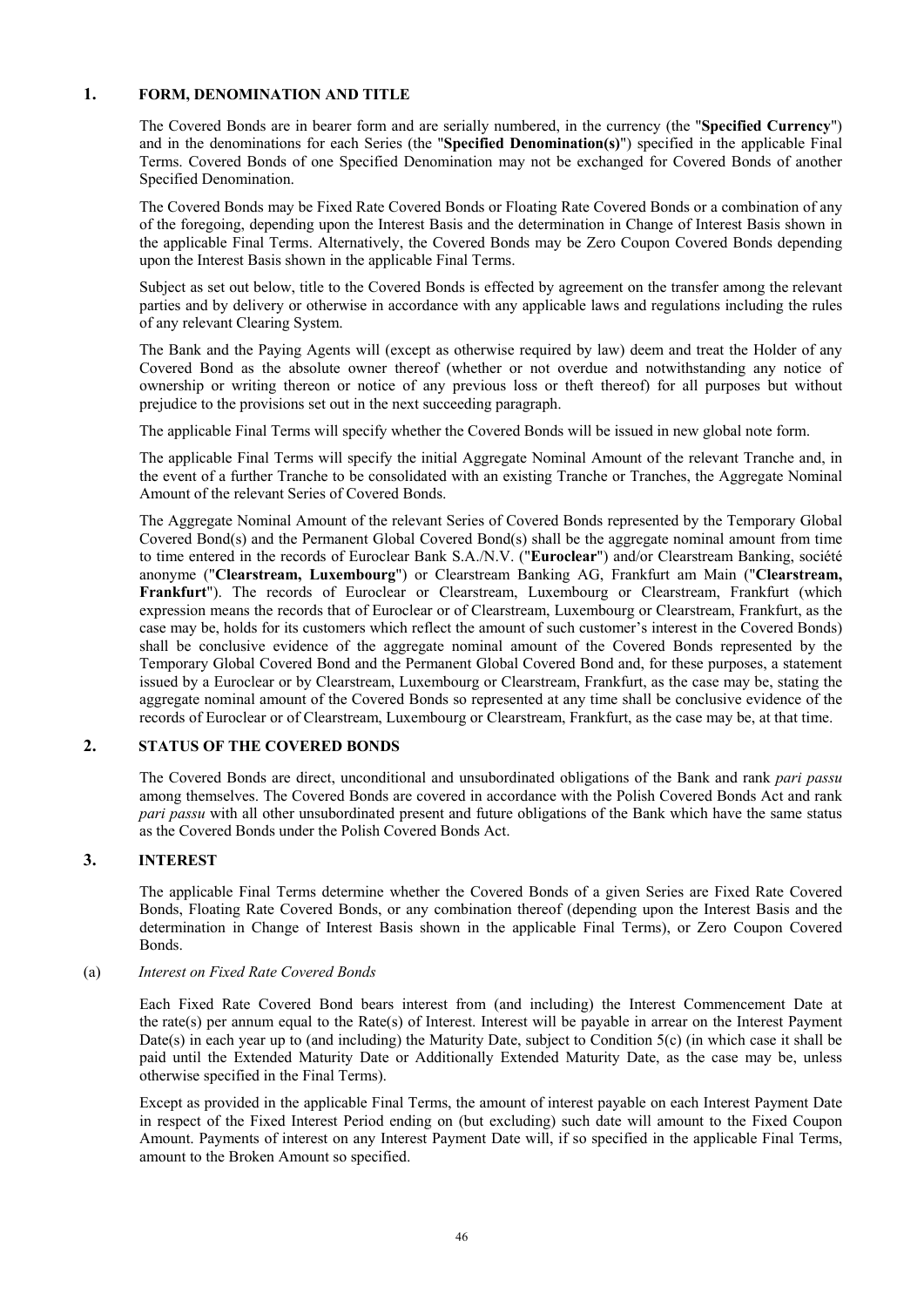As used in the Conditions, "**Fixed Interest Period**" means the period from (and including) an Interest Payment Date (or, in case of the first interest period, the Interest Commencement Date) to (but excluding) the next Interest Payment Date.

If interest is required to be calculated for a period other than a Fixed Interest Period such interest shall be calculated in respect of such period by applying the Rate of Interest to the aggregate outstanding nominal amount of the Fixed Rate Covered Bonds represented by a Global Covered Bond and multiplying such sum by the applicable Day Count Fraction, and rounding the resultant figure to the nearest sub-unit of the relevant Specified Currency, half of any such sub-unit being rounded upwards or otherwise in accordance with applicable market convention.

"**Day Count Fraction**" means, in respect of the calculation of an amount of interest in accordance with this Condition 3:

- (A) if "Actual/Actual (ICMA) " is specified in the applicable Final Terms:
	- (1) in the case of Covered Bonds where the number of days in the relevant period from (and including) the most recent Interest Payment Date (or, if none, the Interest Commencement Date) to (but excluding) the relevant payment date (the "**Accrual Period**") is equal to or shorter than the Determination Period during which the Accrual Period ends, the number of days in such Accrual Period divided by the product of (I) the number of days in such Determination Period and (II) the number of Determination Dates (as specified in the applicable Final Terms) that would occur in one calendar year; or
	- (2) in the case of Covered Bonds where the Accrual Period is longer than the Determination Period during which the Accrual Period ends, the sum of: (I) the number of days in such Accrual Period falling in the Determination Period in which the Accrual Period begins divided by the product of  $(x)$  the number of days in such Determination Period and  $(y)$  the number of Determination Dates that would occur in one calendar year; and (II) the number of days in such Accrual Period falling in the next Determination Period divided by the product of  $(x)$  the number of days in such Determination Period and  $(y)$  the number of Determination Dates that would occur in one calendar year;
- (B) if "30/360" is specified in the applicable Final Terms, the number of days in the period from (and including) the most recent Interest Payment Date (or, if none, the Interest Commencement Date) to (but excluding) the relevant payment date (such number of days being calculated on the basis of a year of 360 days with 12 30-day months) divided by 360.

In these Conditions:

"**Determination Period**" means each period from (and including) a Determination Date to (but excluding) the next Determination Date (including, where either the Interest Commencement Date or the final Interest Payment Date is not a Determination Date, the period commencing on the first Determination Date prior to, and ending on the first Determination Date falling after, such date); and

"**sub-unit**" means, with respect to any currency other than euro, the lowest amount of such currency that is available as legal tender in the country of such currency and, with respect to euro, one cent.

- (b) *Interest on Floating Rate Covered Bonds* 
	- (i) Interest Payment Dates

Each Floating Rate Covered Bond bears interest from (and including) the Interest Commencement Date and such interest will be payable in arrear on either:

- (A) the Specified Interest Payment Date(s) in each year specified in the applicable Final Terms; or
- (B) if no Specified Interest Payment Date(s) is/are specified in the applicable Final Terms, each date (each such date, together with each Specified Interest Payment Date, an "**Interest Payment Date**") which falls the number of months or other period specified as the Specified Period in the applicable Final Terms after the preceding Interest Payment Date or, in the case of the first Interest Payment Date, after the Interest Commencement Date.

Such interest will be payable in respect of each Interest Period. In the Conditions, "**Interest Period**" means the period from (and including) an Interest Payment Date (or the Interest Commencement Date) to (but excluding) the next (or first) Interest Payment Date.

If a Business Day Convention is specified in the applicable Final Terms and  $(x)$  if there is no numerically corresponding day in the calendar month in which an Interest Payment Date should occur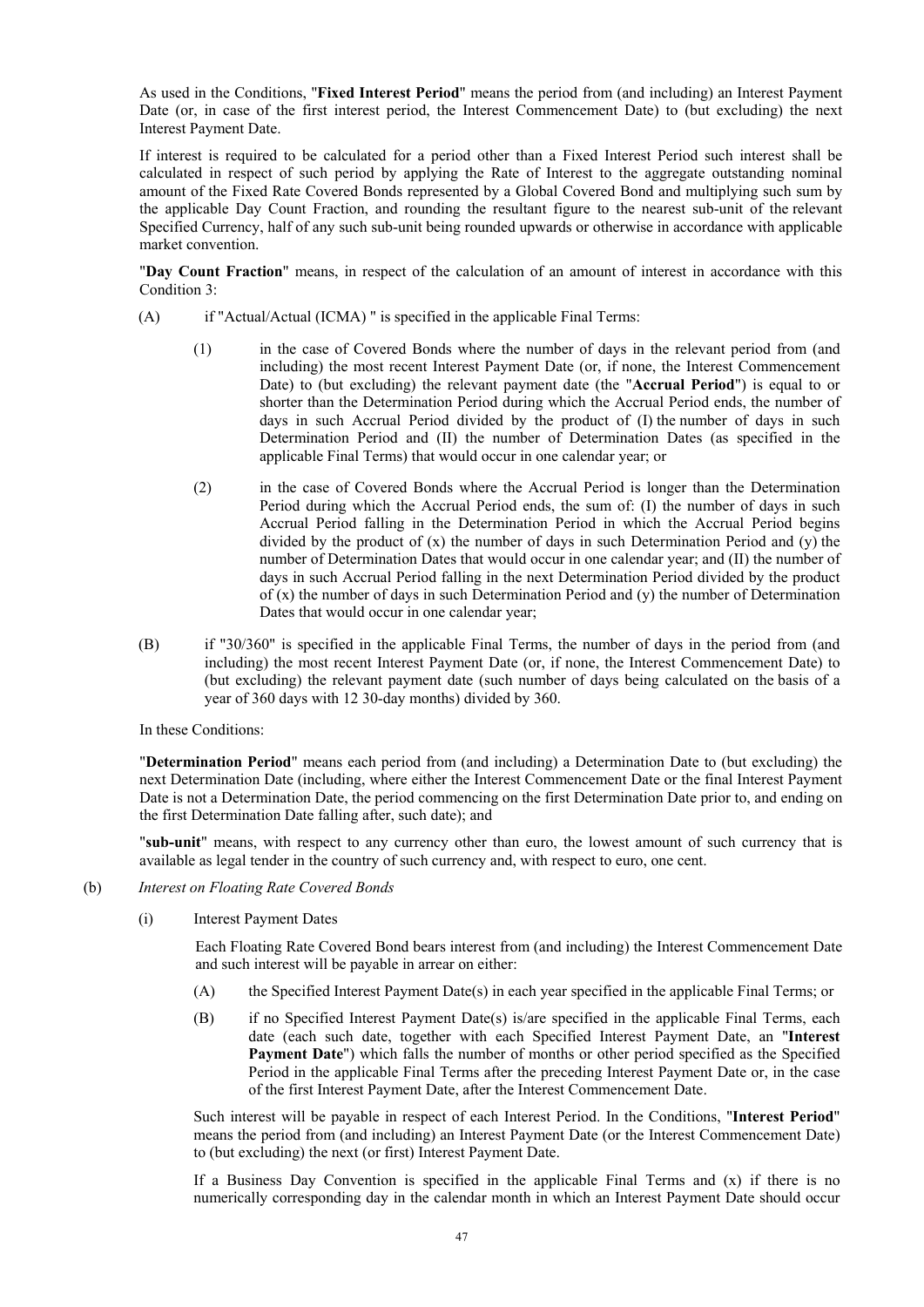or (y) if any Interest Payment Date would otherwise fall on a day which is not a Business Day, then, if the Business Day Convention specified is:

- (A) in any case where Specified Periods are specified in accordance with Condition  $3(b)(i)(B)$ above, the Floating Rate Convention, such Interest Payment Date (a) in the case of  $(x)$  above, shall be the last day that is a Business Day in the relevant month and the provisions of (ii) below shall apply mutatis mutandis or (b) in the case of  $(y)$  above, shall be postponed to the next day which is a Business Day unless it would thereby fall into the next calendar month, in which event (i) such Interest Payment Date shall be brought forward to the immediately preceding Business Day and (ii) each subsequent Interest Payment Date shall be the last Business Day in the month which falls the Specified Period after the preceding applicable Interest Payment Date occurred; or
- (B) the Following Business Day Convention, such Interest Payment Date shall be postponed to the next day which is a Business Day; or
- (C) the Modified Following Business Day Convention, such Interest Payment Date shall be postponed to the next day which is a Business Day unless it would thereby fall into the next calendar month, in which event such Interest Payment Date shall be brought forward to the immediately preceding Business Day; or
- (D) the Preceding Business Day Convention, such Interest Payment Date shall be brought forward to the immediately preceding Business Day.

In the Conditions, "**Business Day**" means a day which is:

- (A) a day on which commercial banks and foreign exchange markets settle payments and are open for general business (including dealing in foreign exchange and foreign currency deposits) in Relevant Business Centre(s) specified in the applicable Final Terms;
- (B) either (i) in relation to any sum payable in a Specified Currency other than euro, a day on which commercial banks and foreign exchange markets settle payments and are open for general business (including dealing in foreign exchange and foreign currency deposits) in the principal financial centre of the country of the relevant Specified Currency or (ii) in relation to any sum payable in euro, a day on which the Trans-European Automated Real-Time Gross Settlement Express Transfer (TARGET2) System (the "**TARGET2 System**") is open; and
- (C) a day on which Clearstream, Luxembourg and Euroclear or Clearstream, Frankfurt, as the case may be, are offsetting money and securities transfers.
- (ii) Rate of Interest

The Rate of Interest payable from time to time in respect of Floating Rate Covered Bonds will be determined in the manner specified in the applicable Final Terms.

(A) ISDA Determination for Floating Rate Covered Bonds

Where ISDA Determination is specified in the applicable Final Terms as the manner in which the Rate of Interest is to be determined, the Rate of Interest for each Interest Period will be the relevant ISDA Rate plus or minus (as indicated in the applicable Final Terms) the Margin (if any). For the purposes of this subparagraph (A), "**ISDA Rate**" for an Interest Period means a rate equal to the Floating Rate that would be determined by the Agent under an interest rate swap transaction if the Agent were acting as Calculation Agent for that swap transaction under the terms of an agreement incorporating the 2006 ISDA Definitions, as published by the International Swaps and Derivatives Association, Inc. and as amended and updated as at the Issue Date of the first Tranche of the Covered Bonds (the "**ISDA Definitions**") and under which:

- (1) the Floating Rate Option is as specified in the applicable Final Terms;
- (2) the Designated Maturity is a period specified in the applicable Final Terms; and
- (3) the relevant Reset Date is the day specified in the applicable Final Terms.

For the purposes of this subparagraph (A), "**Floating Rate**", "**Calculation Agent**", "**Floating Rate Option**", "**Designated Maturity**" and "**Reset Date**" have the meanings given to those terms in the ISDA Definitions.

(B) Screen Rate Determination for Floating Rate Covered Bonds

Where Screen Rate Determination is specified in the applicable Final Terms as the manner in which the Rate of Interest is to be determined, the Rate of Interest for each Interest Period will, subject as provided below, be either: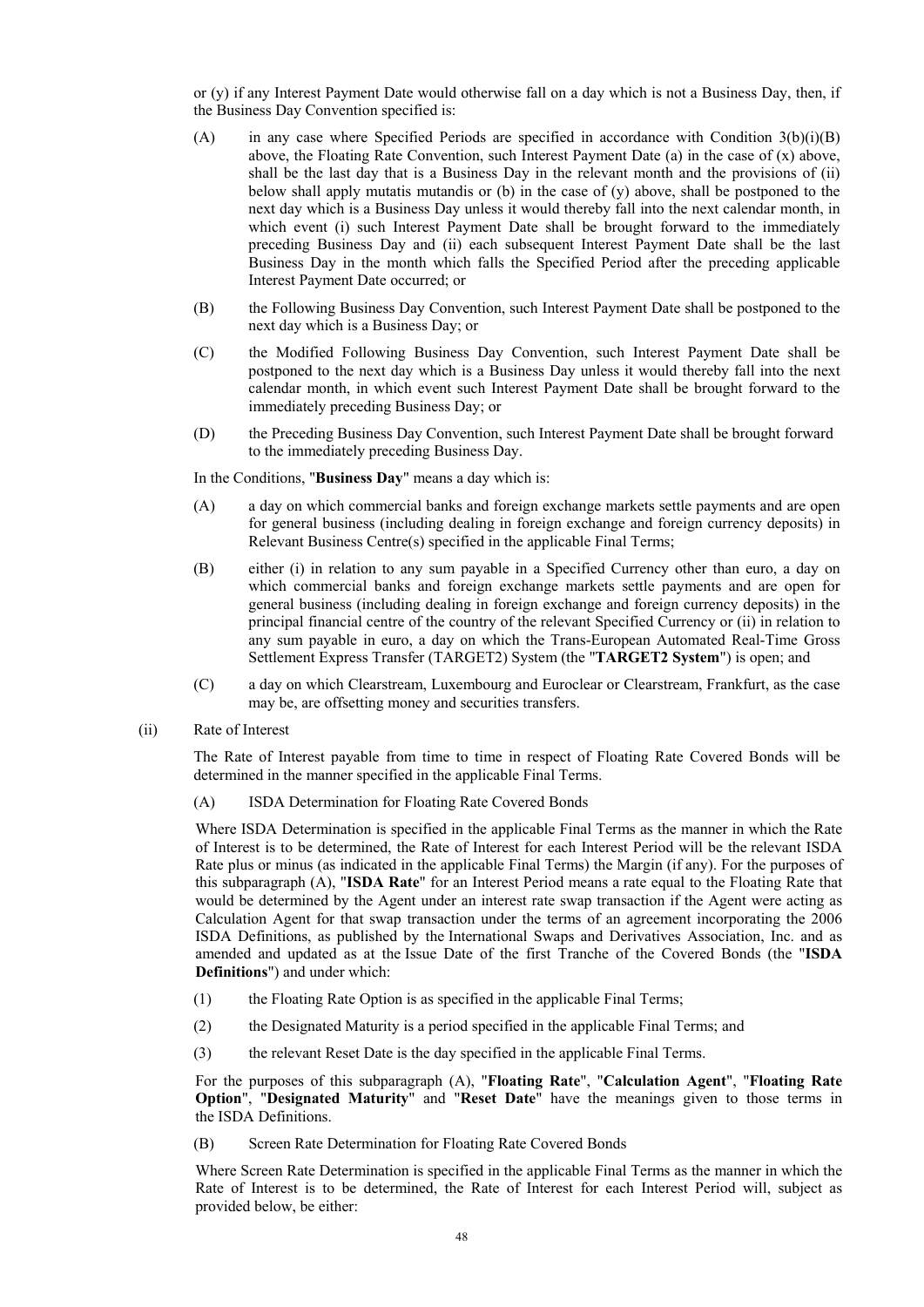- (1) the offered quotation; or
- (2) the arithmetic mean (rounded if necessary to the fifth decimal place, with 0.000005 being rounded upwards) of the offered quotations,

(expressed as a percentage rate per annum) for the Reference Rate (being either LIBOR, EURIBOR or WIBOR, as specified in the applicable Final Terms) which appears or appear, as the case may be, on the Relevant Screen Page (or such replacement page on that service which displays the information) as at 11.00 a.m. (London time, in the case of LIBOR, or Brussels time, in the case of EURIBOR) or 12:30 p.m. (Warsaw time in the case of WIBOR) on the Interest Determination Date in question plus or minus (as specified in the applicable Final Terms) the Margin (if any), all as determined by the Agent. If five or more of such offered quotations are available on the Relevant Screen Page, the highest (or, if there is more than one such highest quotation, one only of such quotations) and the lowest (or, if there is more than one such lowest quotation, one only of such quotations) shall be disregarded by the Agent for the purpose of determining the arithmetic mean (rounded as provided above) of such offered quotations.

In the event that the Relevant Screen Page is not available or if, in the case of (1) above, no such offered quotation appears or, in the case of (2) above, fewer than three such offered quotations appear, in each case as at the time specified in the preceding paragraph, the Agent shall request each of the Reference Banks to provide the Agent with its offered quotation (expressed as a percentage rate per annum) for the Reference Rate at approximately 11.00 a.m. (London time, in the case of LIBOR, or Brussels time, in the case of EURIBOR) or 12:30 p.m. (Warsaw time in the case of WIBOR) on the Interest Determination Date in question. If two or more of the Reference Banks provide the Principal Paying Agent with offered quotations, the Rate of Interest for the Interest Period shall be the arithmetic mean (rounded if necessary to the fifth decimal place with 0.000005 being rounded upwards) of the offered quotations plus or minus (as appropriate) the Margin (if any), all as determined by the Agent.

As used herein, "**Reference Banks**" means the principal office of the bank or banks specified as such in the Final Terms or such other prime bank or banks as may be appointed as such by the Agent after consultation with the Bank.

(iii) Minimum Rate of Interest and/or Maximum Rate of Interest

If the applicable Final Terms specifies a Minimum Rate of Interest for any Interest Period, then, in the event that the Rate of Interest in respect of such Interest Period determined in accordance with the provisions of Condition 3(b)(ii) above is less than such Minimum Rate of Interest, the Rate of Interest for such Interest Period shall be such Minimum Rate of Interest.

If the applicable Final Terms specifies a Maximum Rate of Interest for any Interest Period, then, in the event that the Rate of Interest in respect of such Interest Period determined in accordance with the provisions of Condition 3(b)(ii) above is greater than such Maximum Rate of Interest, the Rate of Interest for such Interest Period shall be such Maximum Rate of Interest.

(iv) Determination of Rate of Interest and calculation of Interest Amounts

The Agent, in the case of Floating Rate Covered Bonds, will at, or as soon as practicable after each time at which the Rate of Interest is to be determined, determine the Rate of Interest for the relevant Interest Period.

If interest is required to be calculated by Agent for a period other than an Interest Period or if no Fixed Coupon Amount or Broken Amount is specified in the relevant Final Terms, the amount of interest (the "**Interest Amount**") payable per Calculation Amount shall be calculated by applying the Rate of Interest to the Calculation Amount, multiplying the product thereof by the applicable Day Count Fraction, and rounding the resultant figure to the nearest sub-unit of the relevant Specified Currency, half of any such sub-unit being rounded upwards or otherwise in accordance with applicable market convention.

"**Day Count Fraction**" means, in respect of the calculation of an amount of interest in accordance with this Condition 3(b):

- (A) if "**Actual/Actual (ISDA)** " or "**Actual/Actual**" is specified in the applicable Final Terms, the actual number of days in the Interest Period divided by 365 (or, if any portion of that Interest Period falls in a leap year, the sum of (I) the actual number of days in that portion of the Interest Period falling in a leap year divided by 366 and (II) the actual number of days in that portion of the Interest Period falling in a non-leap year divided by 365);
- (B) if "**Actual/365 (Fixed)** " is specified in the applicable Final Terms, the actual number of days in the Interest Period divided by 365;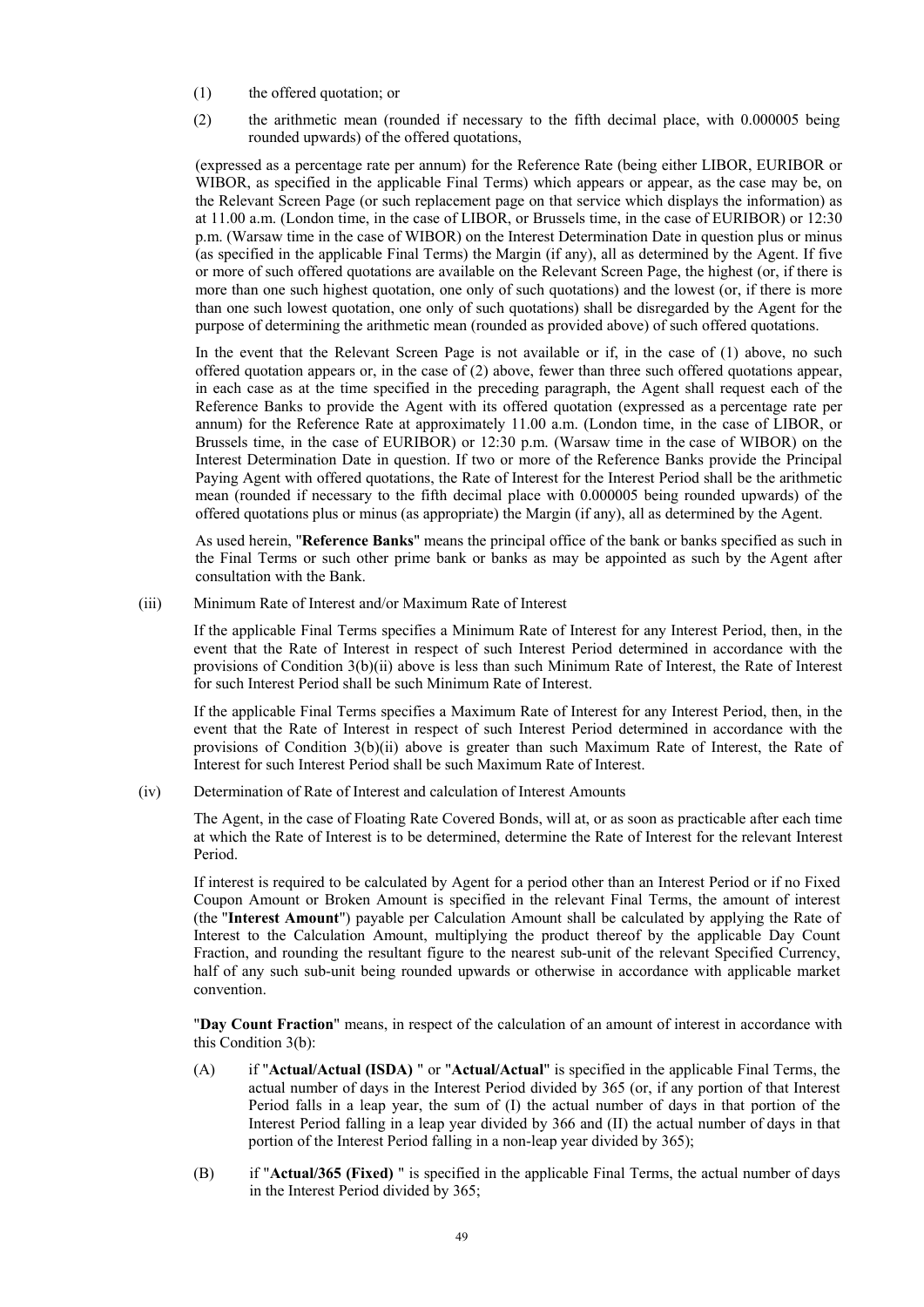- (C) if "**Actual/360**" is specified in the applicable Final Terms, the actual number of days in the Interest Period divided by 360;
- (D) if "**30/360**", "**360/360**" or "**Bond Basis**" is specified in the applicable Final Terms, the number of days in the Interest Period divided by 360, calculated on a formula basis as follows:

DayCountFraction=
$$
\frac{[360 \times (Y_2 - Y_1)] + [30 \times (M_2 - M_1)] + (D_2 - D_1)}{360}
$$

where:

"**Y1**" is the year, expressed as a number, in which the first day of the Interest Period falls;

"**Y2**" is the year, expressed as a number, in which the day immediately following the last day of the Interest Period falls;

"**M1**" is the calendar month, expressed as a number, in which the first day of the Interest Period falls:

"**M2**" is the calendar month, expressed as a number, in which the day immediately following the last day of the Interest Period falls;

"**D1**" is the first calendar day, expressed as a number, of the Interest Period, unless such number is 31, in which case D1 will be 30; and

"**D2**" is the calendar day, expressed as a number, immediately following the last day included in the Interest Period, unless such number would be 31 and D1 is greater than 29, in which case D2 will be 30;

(E) if "**30E/360**" or "Eurobond Basis" is specified in the applicable Final Terms, the number of days in the Interest Period divided by 360, calculated on a formula basis as follows:

DayCountFraction=
$$
\frac{[360 \times (Y_2 - Y_1)] + [30 \times (M_2 - M_1)] + (D_2 - D_1)}{360}
$$

where:

"**Y1**" is the year, expressed as a number, in which the first day of the Interest Period falls;

"**Y2**" is the year, expressed as a number, in which the day immediately following the last day of the Interest Period falls;

"**M1**" is the calendar month, expressed as a number, in which the first day of the Interest Period falls;

"**M2**" is the calendar month, expressed as a number, in which the day immediately following the last day of the Interest Period falls;

"**D1**" is the first calendar day, expressed as a number, of the Interest Period, unless such number would be 31, in which case D1 will be 30; and

"**D2**" is the calendar day, expressed as a number, immediately following the last day included in the Interest Period, unless such number would be 31, in which case D2 will be 30;

(F) if "**30E/360 (ISDA)** " is specified in the applicable Final Terms, the number of days in the Interest Period divided by 360, calculated on a formula basis as follows:

DayCountFraction=
$$
\frac{[360 \times (Y_2 - Y_1)] + [30 \times (M_2 - M_1)] + (D_2 - D_1)}{360}
$$

where:

"**Y1**" is the year, expressed as a number, in which the first day of the Interest Period falls;

"**Y2**" is the year, expressed as a number, in which the day immediately following the last day of the Interest Period falls;

"**M1**" is the calendar month, expressed as a number, in which the first day of the Interest Period falls;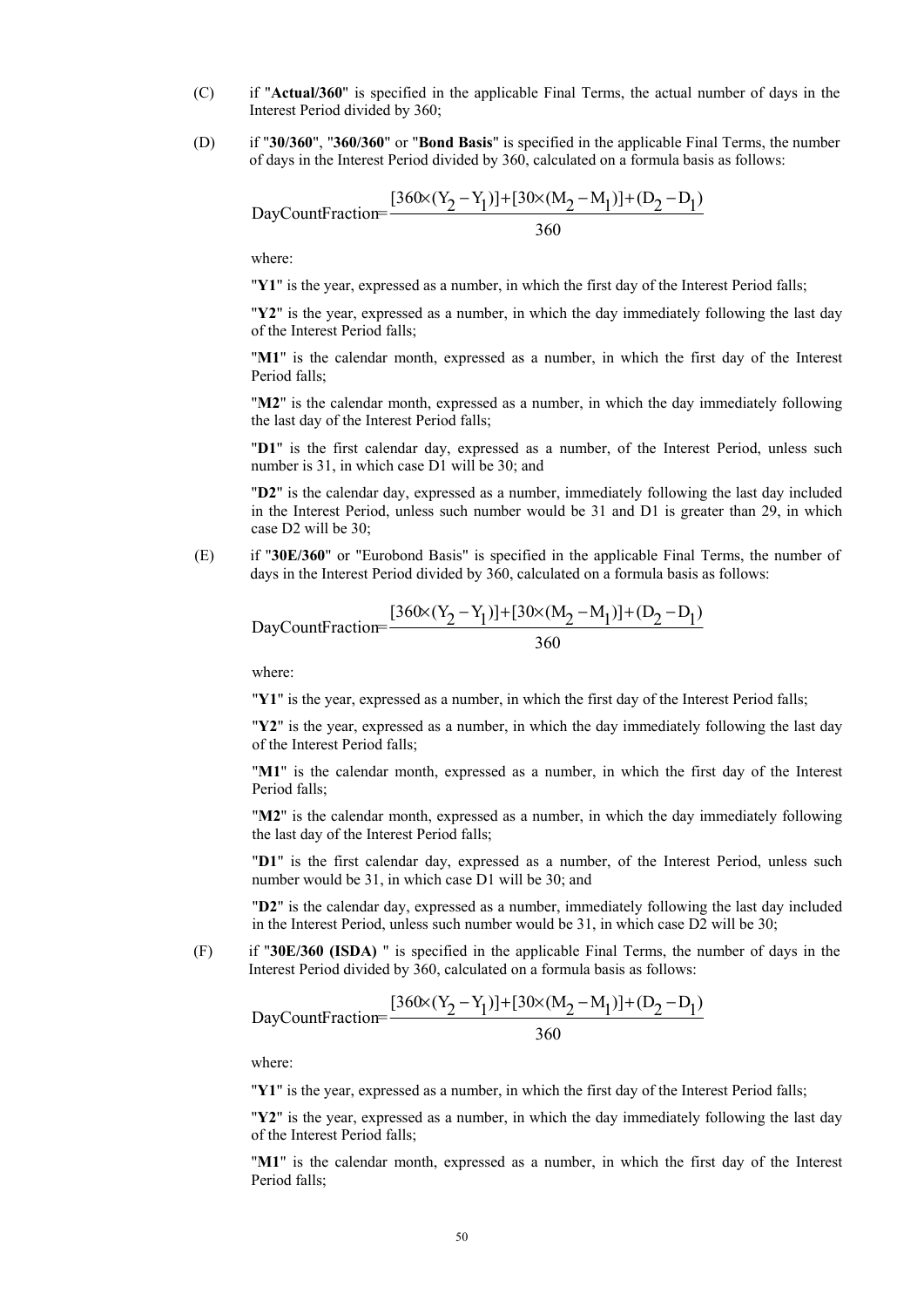"**M2**" is the calendar month, expressed as a number, in which the day immediately following the last day of the Interest Period falls;

"**D1**" is the first calendar day, expressed as a number, of the Interest Period, unless (i) that day is the last day of February or (ii) such number would be 31, in which case D1 will be 30; and

"**D2**" is the calendar day, expressed as a number, immediately following the last day included in the Interest Period, unless (i) that day is the last day of February but not the Maturity Date or (ii) such number would be 31, in which case D2 will be 30.

(v) Linear Interpolation

Where Linear Interpolation is specified in respect of an Interest Period in the applicable Final Terms, the Rate of Interest for such Interest Period shall be calculated by the Agent by straight line linear interpolation by reference to two rates based on the relevant Reference Rate (where Screen Rate Determination is specified as applicable in the applicable Final Terms) or the relevant Floating Rate Option (where ISDA Determination is specified as applicable in the applicable Final Terms), one of which shall be determined as if the Designated Maturity were the period of time for which rates are available next than shorter than the length of the relevant Interest Period and the other of which shall be determined as if the Designated Maturity were the period of time for which rates are available next longer than the length of the relevant Interest Period provided however that if there is no rate available for a period of time next shorter or, as the case may be, next longer, then the Agent shall determine such rate at such time and by reference to such sources as it determines appropriate.

"**Designated Maturity**" means, in relation to Screen Rate Determination, the period of time designated in the Reference Rate.

(vi) Notification of Rate of Interest and Interest Amounts

The Agent will cause the Rate of Interest and each Interest Amount for each Interest Period and the relevant Interest Payment Date to be notified to the Bank and any stock exchange on which the relevant Floating Rate Covered Bonds are for the time being listed (by no later than the first day of each Interest Period) and notice thereof to be published in accordance with Condition 9 as soon as possible after their determination but in no event later than the fourth Luxembourg and Frankfurt Business Day thereafter. Each Interest Amount and Interest Payment Date so notified may subsequently be amended (or appropriate alternative arrangements made by way of adjustment) without prior notice in the event of an extension or shortening of the Interest Period. Any such amendment will promptly be notified to each stock exchange on which the relevant Floating Rate Covered Bonds are for the time being listed and to the Covered Bond Holders in accordance with Condition 9. For the purposes of this paragraph, the expression "**Luxembourg and Frankfurt Business Day**" means a day (other than a Saturday or a Sunday) on which banks and foreign exchange markets are open for general business in Luxembourg and Frankfurt.

(vii) Certificates to be final

All certificates, communications, opinions, determinations, calculations, quotations and decisions given, expressed, made or obtained for the purposes of the provisions of this Condition 3(b) by the Agent, shall (in the absence of wilful default, bad faith or manifest error) be binding on the Bank, the Agent, the other Paying Agents and all Covered Bond Holders and (in the absence of wilful default or bad faith) no liability to the Bank or the Covered Bond Holders shall attach to the Agent in connection with the exercise or non-exercise by it of its powers, duties and discretions pursuant to such provisions.

(viii) Accrual of interest

Each Covered Bond (or in the case of the redemption of part only of a Covered Bond, that part only of such Covered Bond) will cease to bear interest (if any) from the date for its redemption unless payment of principal is improperly withheld or refused or unless default is otherwise made in respect of payment. In such event, interest will continue to accrue at a level specified under the provisions of the Polish Civil Code dated April 23, 1964 (*Ustawa z dnia 23 kwietnia 1964 r. Kodeks cywilny*) (the "**Civil Code**") until whichever is the earlier of:

- (A) the date on which all amounts due in respect of such Covered Bond have been paid; and
- (B) five days after the date on which the full amount of the moneys payable in respect of such Covered Bond has been received by the Agent and notice to that effect has been given to the Holders in accordance with Condition 9.
- (c) *No Periodic Payments of Interest on Zero Coupon Covered Bonds*

There will be no periodic payments of interest on any Zero Coupon Covered Bonds.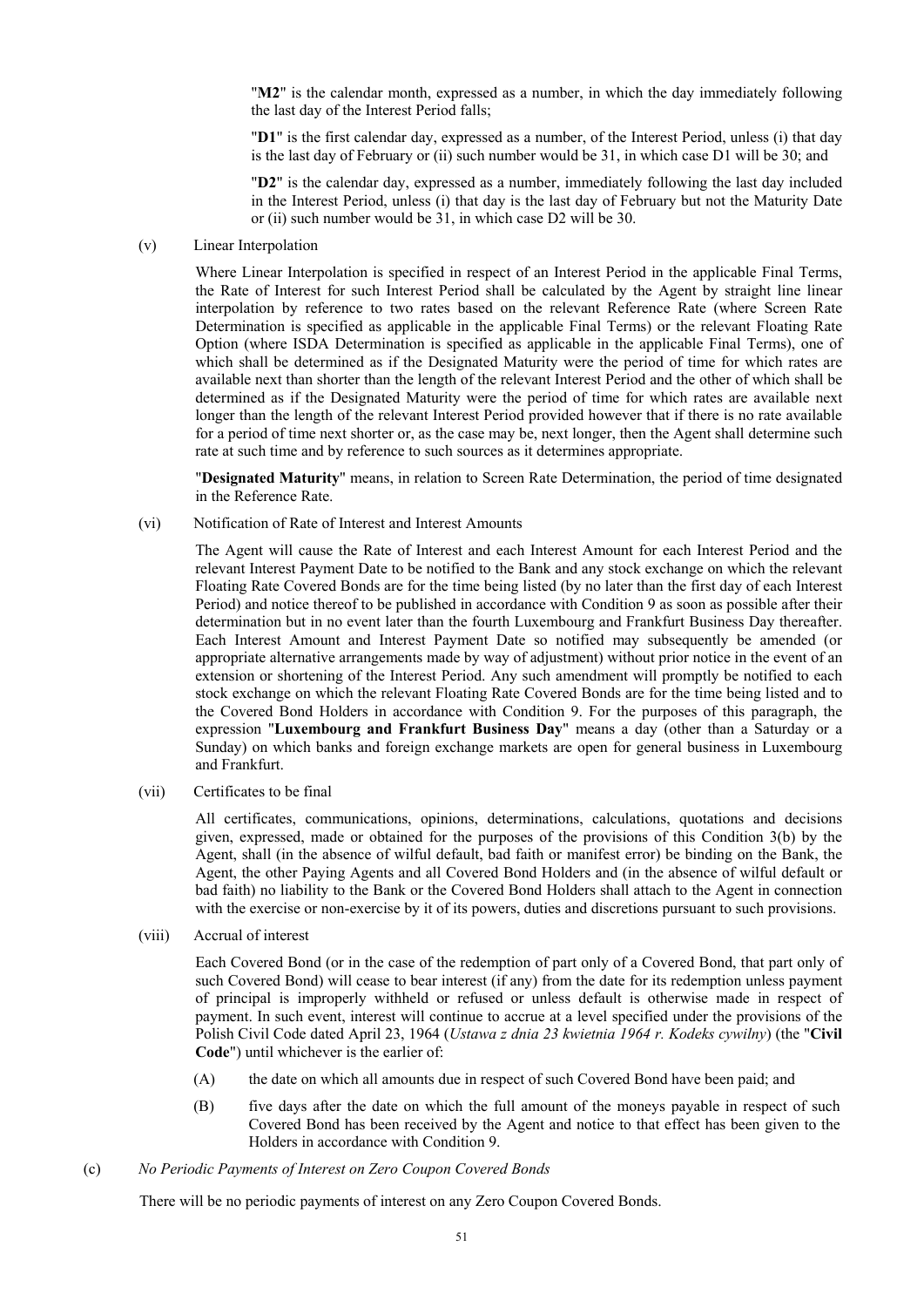# **4. PAYMENTS**

(a) *Method of payment* 

Subject as provided below, Holders will receive payments as follows:

- (i) payments in a Specified Currency other than euro will be made by credit or transfer to an account in the relevant Specified Currency maintained by the Holder with a bank in the principal financial centre of the country of such Specified Currency; and
- (ii) payments in euro will be made by credit or transfer to a euro account (or any other account to which euro may be credited or transferred) specified by the Holder.

Payments will be subject in all cases to (i) any fiscal or other laws and regulations applicable thereto in the place of payment, but without prejudice to the provisions of Condition 6 and (ii) any withholding or deduction required pursuant to an agreement described in Section 1471(b) of the U.S. Internal Revenue Code of 1986 (the "**Code**") or otherwise imposed pursuant to Sections 1471 (without prejudice to the provisions of Condition 6) through 1474 of the Code, any regulations or agreements thereunder, official interpretations thereof, or any law implementing an intergovernmental approach thereto.

(b) *Payments* 

Payments of principal and interest (if any) in respect of Covered Bonds will (subject as provided below) be made in the manner specified and otherwise in the manner specified in the relevant Global Covered Bond, where applicable, against presentation or surrender, as the case may be, of such Global Covered Bond at the specified office of any Paying Agent outside the United States. A record of each payment distinguishing between any payment of principal and any payment of interest, will be made on such Global Covered Bond either by the Paying Agent to which it was presented or in the records of Euroclear and Clearstream, Luxembourg or Clearstream, Frankfurt, as the case may be.

The holder of a Global Covered Bond shall be the only person entitled to receive payments in respect of Covered Bonds represented by such Global Covered Bond and the Bank will be discharged by payment to, or to the order of, the holder of such Global Covered Bond in respect of each amount so paid. Each of the persons shown in the records of Euroclear or Clearstream, Luxembourg or Clearstream, Frankfurt, as the case may be, as the beneficial holder of a particular nominal amount of Covered Bonds represented by such Global Covered Bond must look solely to Euroclear or Clearstream, Luxembourg or Clearstream, Frankfurt, as the case may be, for his share of each payment so made by the Bank to, or to the order of, the holder of such Global Covered Bond.

Notwithstanding the foregoing provisions of this Condition, if any amount of principal and/or interest in respect of Covered Bonds is payable in U.S. dollars, such U.S. dollar payments of principal and/or interest in respect of such Covered Bonds will be made at the specified office of a Paying Agent in the United States if:

- (i) the Bank has appointed Paying Agents with specified offices outside the United States with the reasonable expectation that such Paying Agents would be able to make payment in U.S. dollars at such specified offices outside the United States of the full amount of principal and interest on the Covered Bonds in the manner provided above when due;
- (ii) payment of the full amount of such principal and interest at all such specified offices outside the United States is illegal or effectively precluded by exchange controls or other similar restrictions on the full payment or receipt of principal and interest in U.S. dollars; and
- (iii) such payment is then permitted under United States law without involving, in the opinion of the Bank, adverse tax consequences to the Bank.

Payments will be subject in all cases to any withholding or deduction required pursuant to an agreement described in Section 1471(b) of the Code or otherwise imposed pursuant to Sections 1471 through 1474 of the Code, any regulations or agreements thereunder, any official interpretations thereof, or (without prejudice to the provisions of Condition 6) any law implementing an intergovernmental approach thereto.

(c) *Payment Day* 

If the date for payment of any amount in respect of any Covered Bond is not a Payment Day, the holder thereof shall not be entitled to payment until the next following Payment Day in the relevant place and shall not be entitled to further interest or other payment in respect of such delay. For these purposes, "**Payment Day**" means any day which (subject to Condition 7) is:

(i) a day on which commercial banks and foreign exchange markets settle payments and are open for general business (including dealing in foreign exchange and foreign currency deposits) in each Relevant Financial Centre specified in the applicable Final Terms; and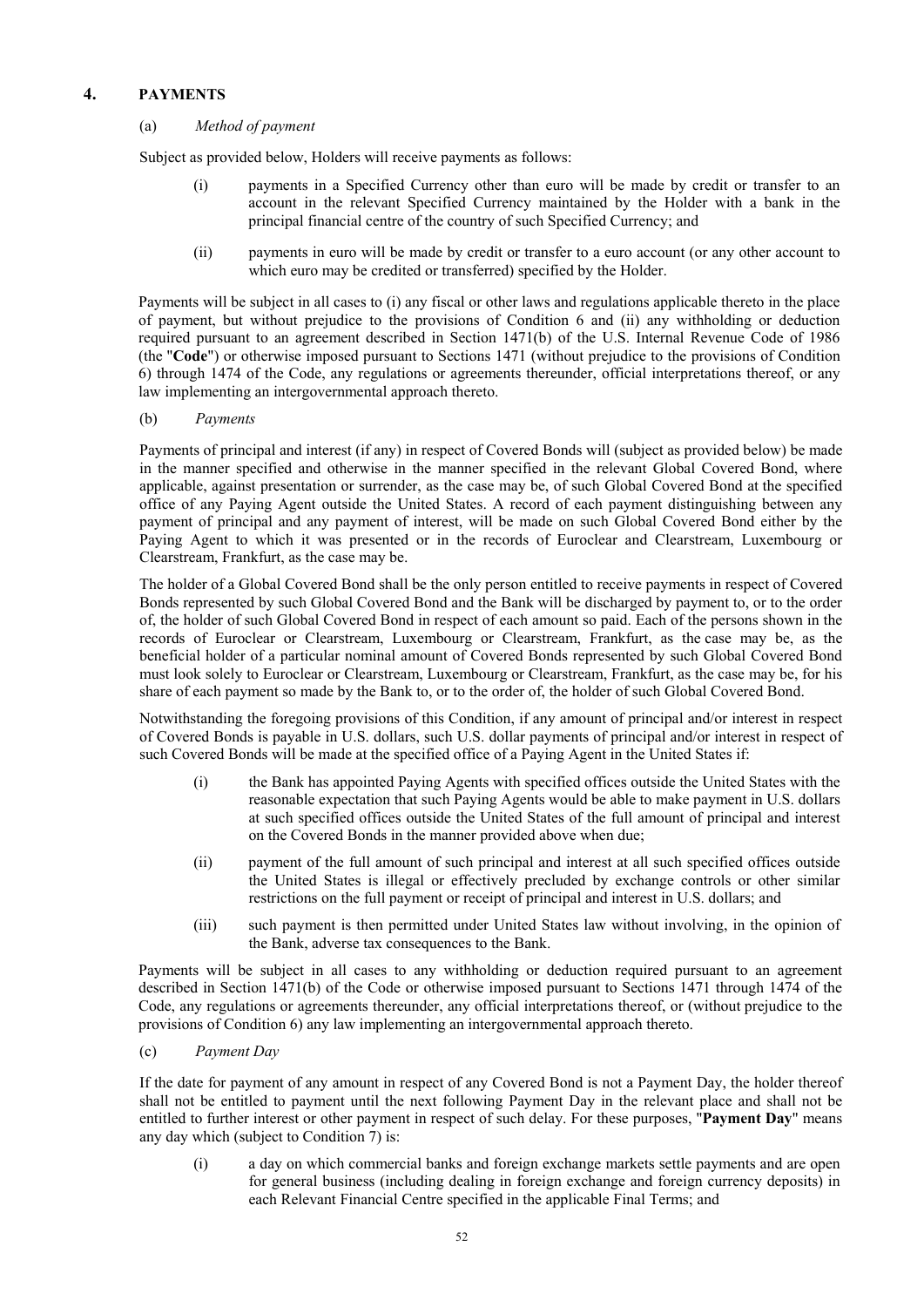- (ii) either (A) in relation to any sum payable in a Specified Currency other than euro, a day on which commercial banks and foreign exchange markets settle payments and are open for general business (including dealing in foreign exchange and foreign currency deposits) in the principal financial centre of the country of the relevant Specified Currency or (B) in relation to any sum payable in euro, a day on which the TARGET2 System is open; and
- (iii) a day on which Clearstream, Luxembourg and Euroclear or Clearstream, Frankfurt, as the case may be, are effecting money and securities transfers.

### (d) *Interpretation of principal and interest*

Any reference in the Conditions to principal in respect of the Covered Bonds shall be deemed to include, as applicable:

- (i) any additional amounts which may be payable with respect to principal under Condition 6;
- (ii) the Final Redemption Amount (which shall be at least equal to the nominal value of each Covered Bond) of the Covered Bonds; and
- (iii) any premium and any other amounts (other than interest) which may be payable by the Bank under or in respect of the Covered Bonds.

Any reference in the Conditions to interest in respect of the Covered Bonds shall be deemed to include, as applicable, any additional amounts which may be payable with respect to interest under Condition 6.

### **5. REDEMPTION AND PURCHASE**

(a) *Redemption at maturity* 

Subject to Condition 5(c), Condition 5(g), and Condition 5(h) unless previously redeemed or purchased and cancelled as specified below, each Covered Bond will be redeemed by the Bank at its Final Redemption Amount (which shall be at least equal to the nominal value of each Covered Bond) specified in the applicable Final Terms in the relevant Specified Currency on the Maturity Date specified in the applicable Final Terms.

(b) *No redemption at the option of the Covered Bond Holders (Investor Put)* 

The Covered Bond Holders are not entitled to request redemption of the Covered Bonds prior to the Maturity Date.

- (c) *Redemption of the Covered Bonds in the event of the Bank's Bankruptcy* 
	- (i) In these Conditions:

"**Bankruptcy Event**" means the announcement of the bankruptcy of the Bank (*ogłoszenie upadłości*) by a Polish bankruptcy court in accordance with the Polish Bankruptcy Law;

"**Bankruptcy Receiver**" means the bankruptcy receiver (*syndyk*) appointed by the bankruptcy court in respect of the Separate Bankruptcy Asset Pool in accordance with the Polish Bankruptcy Law;

"**Coverage Test**" means the coverage test (*test równowagi pokrycia*) as defined in the Polish Covered Bonds Act, performed by the Bankruptcy Receiver to determine whether the Separate Bankruptcy Asset Pool is sufficient to satisfy all of the Bank's obligations towards holders of the outstanding covered bonds issued by the Bank in full;

"**Cover Pool**" means the assets which are the basis for the issuance of mortgage covered bonds by the Bank and are entered into the cover pool register (*rejestr zabezpieczenia listów zastawnych*) created for mortgage covered bonds;

"**Liquidity Test**" means the liquidity test (*test płynności*) as defined in the Polish Bankruptcy Law, performed by the Bankrupcy Receiver to determine whether the Separate Bankruptcy Asset Pool is sufficient to satisfy the Bank's obligations towards holders of the outstanding covered bonds issued by the Bank in full taking into account the maturity of the outstanding covered bonds issued by the Bank extended by 12 months;

"**Partial Separate Bankruptcy Asset Pool Sale**" means the sale of a portion of the assets constituting the Separate Bankruptcy Asset Pool in accordance with the Polish Bankruptcy Law;

"**Polish Accounting Act**" means the Polish Act dated 29 September 1994 on accounting (*Ustawa z dnia 29 września 1994 r. o rachunkowości*)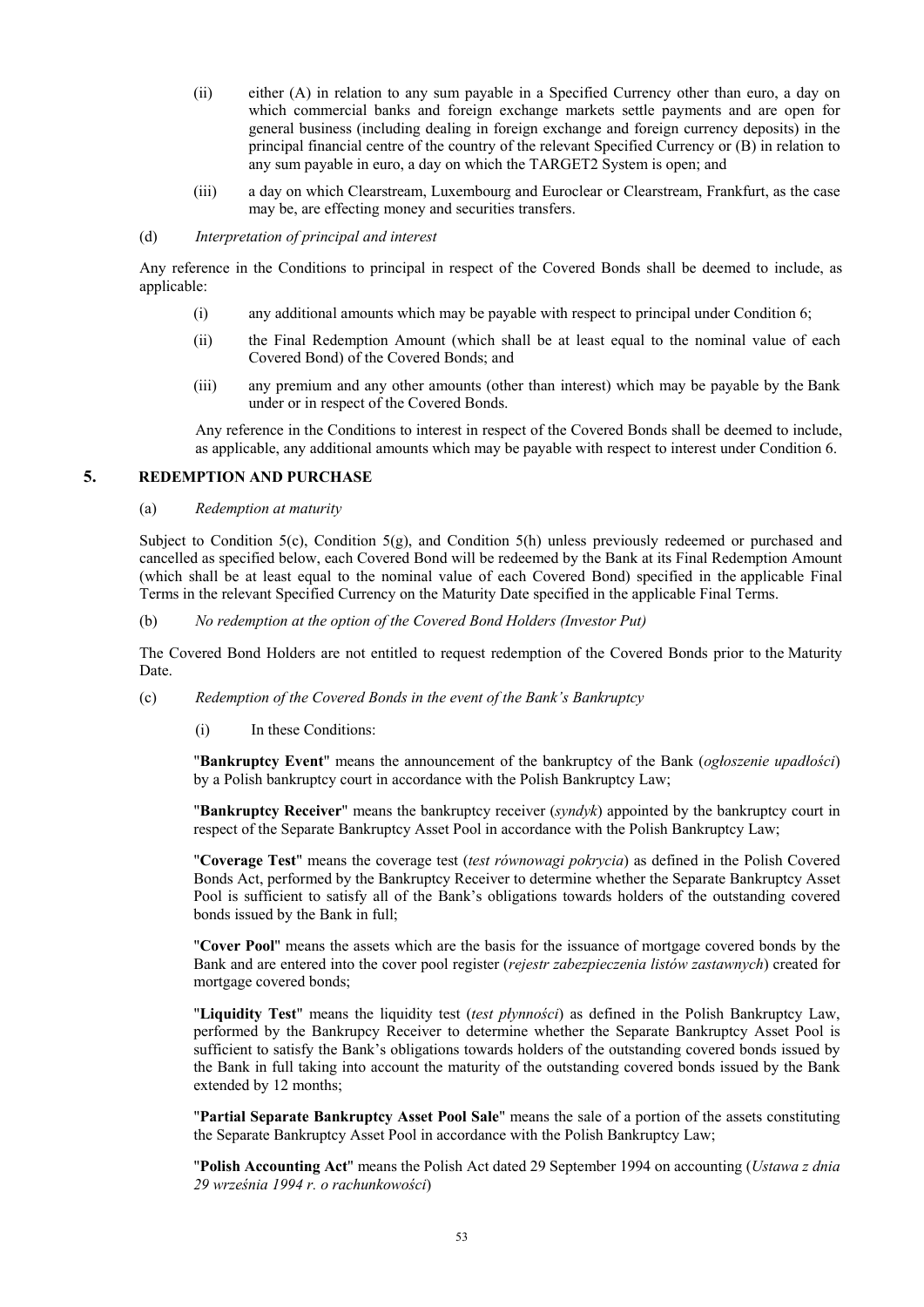"**Polish Bankruptcy Law**" means the Polish Act of 28 February 2003 Bankruptcy law (*Ustawa z dnia 28 lutego 2003 r. Prawo upadłościowe*);

"**Separate Bankruptcy Asset Pool**" means a separate bankruptcy asset pool (*osobna masa upadłości*) of the Bank created on the date of the Bankruptcy Event to satisfy claims of holders of the outstanding covered bonds issued by the Bank (including the outstanding Covered Bonds) and counterparties to Qualifying Hedging Instruments;

"**Separate Bankruptcy Asset Pool Sale**" means the sale of all of the assets constituting the Separate Bankruptcy Asset Pool in accordance with the Polish Bankruptcy Law;

"**Qualifying Hedging Instruments**" means hedging arrangements to which the Bank is a party which satisfy the conditions of the Polish Covered Bonds Act and the Polish Accounting Act; and

"**Underlying Receivables**" means the receivables which are the basis for the issuance of covered bonds issued by the Bank.

- (ii) Upon the occurrence of a Bankruptcy Event, the maturity date of all covered bonds issued by the Bank shall be automatically extended by 12 months (the "**Extended Maturity Date**");
- (iii) With respect to the Coverage Test and the Liquidity Test to be conducted by the Bankruptcy Receiver within three months of the date of the Bankruptcy Event in accordance with the Polish Covered Bonds Act:
	- (A) If the Coverage Test and the Liquidity Test each confirm that the Separate Bankruptcy Asset Pool is sufficient to satisfy the Bank's obligations towards holders of the outstanding covered bonds issued by the Bank in full*,* the Bank's obligations towards the Covered Bond Holders shall be fulfilled in accordance with these Conditions and the applicable Final Terms taking into account the Extended Maturity Date and paragraph (iv) below.

Notwithstanding the above, the Covered Bond Holders, together with the holders of the outstanding covered bonds issued by the Bank may, not later than two months following the announcement of the results of the Coverage Test and the Liquidity Test by the Bankruptcy Receiver, by a vote of holders representing two thirds of the aggregate nominal amount of the outstanding covered bonds of the Bank, instruct the Bankruptcy Receiver to conduct a Separate Bankruptcy Asset Pool Sale (a) to another mortgage bank, with the transfer of the obligations of the Bank under the outstanding covered bonds of the Bank in which case payments of principal and interest under the Covered Bonds will be made by the mortgage bank acquiring the Separate Bankruptcy Asset Pool or (b) to another mortgage bank or a bank, without such transfer, in which case payments of principal and interest under the Covered Bonds will be made by the Bankruptcy Receiver from the proceeds from the Separate Bankruptcy Asset Pool Sale.

If the amount of proceeds received from the Separate Bankruptcy Asset Pool Sale, *less,* with respect to the outstanding covered bonds of the Bank:

- (I) the aggregate amount of interest that will become due and payable within six months from the Separate Bankruptcy Asset Pool Sale, and
- (II) the aggregate amount of principal and interest that had become due and payable prior to the date of the Bankruptcy Event but had not been paid prior to the date of Bankruptcy Event,

is equivalent to at least 5 per cent of the aggregate principal amount of the outstanding covered bonds of the Bank, the Bankruptcy Receiver may, at his discretion repay the principal under the Covered Bonds (provided that payments are made *pro rata* to holders of the outstanding covered bonds of the Bank, including the Covered Bond Holders, and counterparties to the Qualifying Hedging Instruments) earlier than on the Extended Maturity Date. Such payment would be made on the next interest payment date, but in any event not earlier than 14 days after the date on which the decision of the judge-commissioner approving the Bankruptcy Receiver's report on the progress of the bankruptcy proceedings becomes final and binding.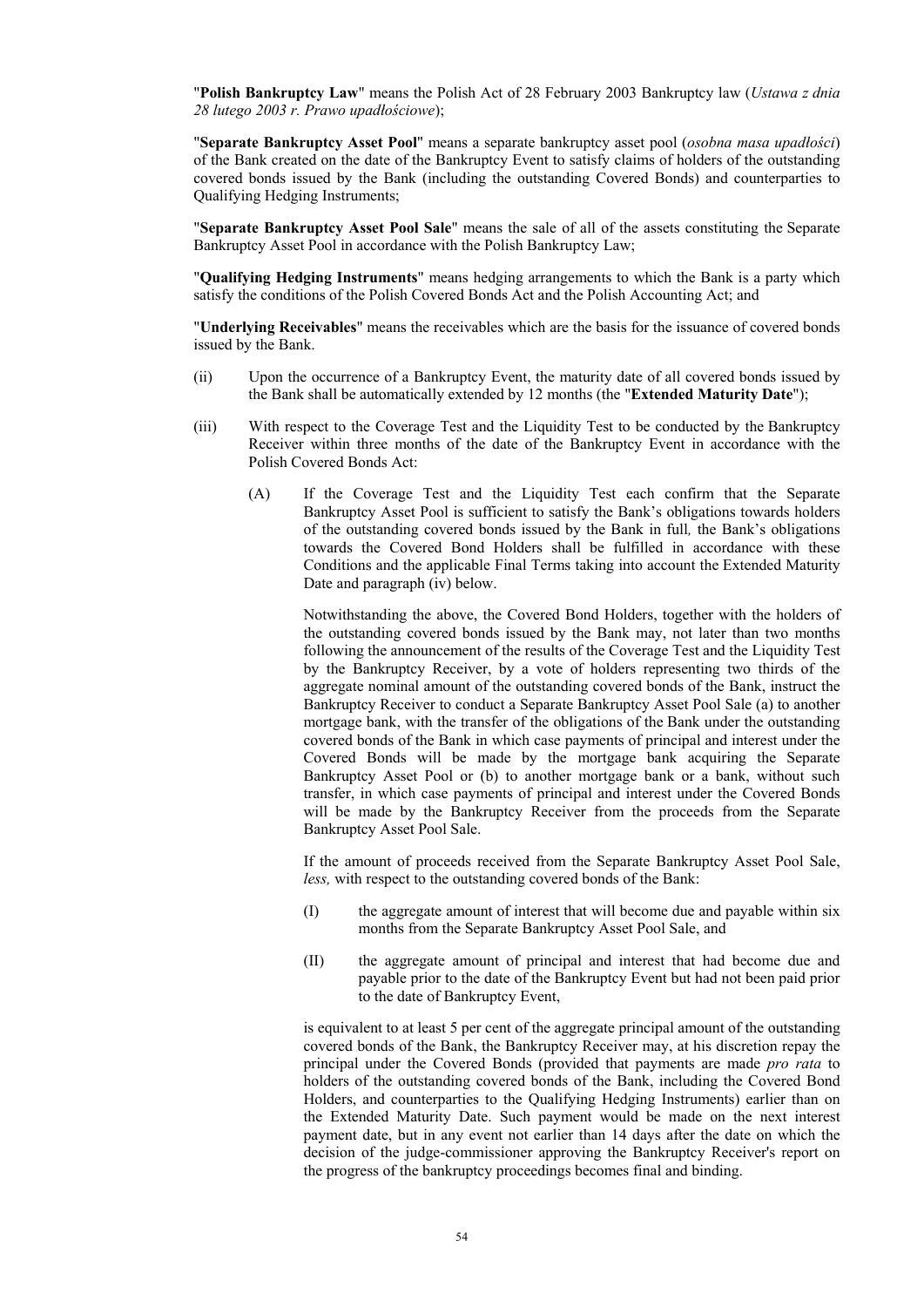(B) If the Coverage Test confirms that the Separate Bankruptcy Asset Pool is sufficient to satisfy the Bank's obligations towards holders of the outstanding covered bonds issued by the Bank in full, but the Liquidity Test fails to confirm that the Separate Bankruptcy Asset Pool is sufficient to satisfy the Bank's obligations towards holders of the outstanding covered bonds issued by the Bank in full taking into account the maturity of the outstanding covered bonds issued by the Bank extended by 12 months, the Maturity Date of the Covered Bonds shall be extended by three years from the latest maturity date of an Underlying Receivable entered into the cover pool register (the "**Additionally Extended Maturity Date**").

However, if the available funds in the Separate Bankruptcy Asset Pool, *less*, with respect to the outstanding covered bonds of the Bank:

- (I) the aggregate amount of interest that will become due and payable within six months from the date of the performance of the Coverage Balance Test, and
- (II) the costs of bankruptcy proceedings with respect to the Separate Bankruptcy Asset Pool indicated in the Bankruptcy Receiver's report,

are equivalent to at least 5 per cent of the aggregate nominal value of the outstanding covered bonds issued by the Bank, payment of principal under the Covered Bonds shall be made on the next interest payment date falling at least 14 days after the date on which the decision of the judge-commissioner approving the Bankruptcy Receiver's report on the progress of the bankruptcy proceedings becomes final and binding; *provided that* such payments of principal shall be made *pro rata* to the holders of covered bonds issued by the Bank (including the Covered Bond Holders) and counterparties to the Qualifying Hedging Instruments (the "**Pass-Through Procedure**").

Notwithstanding the above, the Covered Bond Holders, together with holders of the outstanding covered bonds issued by the Bank, may, not later than three months following the date of the announcement of the results of the Coverage Test and the Liquidity Test, by a vote of holders representing two thirds of the aggregate nominal amount of the outstanding covered bonds of the Bank:

- (I) disapply the Additionally Extended Maturity Date and the Pass-Through Procedure and revert to the Extended Maturity Date; or
- (II) instruct the Bankruptcy Receiver to conduct a Separate Bankruptcy Asset Pool Sale or Partial Separate Bankruptcy Asset Pool Sale to:
	- a. another mortgage bank, with the transfer of the obligations of the Bank under the outstanding covered bonds of the Bank;
	- b. a bank which is not a mortgage bank, without the transfer of the obligations of the Bank under the Bank's outstanding covered bonds, or
	- c. an entity which is not a bank, with respect to assets the possession of which is not restricted to banks, without the transfer of the obligations of the Bank under the Bank's outstanding covered bonds,

in which case principal and all interest under the Covered Bonds shall become immediately due and payable.

- (C) If the Coverage Test fails to confirm that the Separate Bankruptcy Asset Pool is sufficient to satisfy the Bank's obligations towards holders of the outstanding covered bonds issued by the Bank in full, paragraph (B) above shall apply (including the Additionally Extended Maturity Date); *provided that* the vote by the holders of the outstanding covered bonds issued by the Bank on the Separate Bankruptcy Asset Pool Sale or Partial Separate Bankruptcy Asset Pool Sale referred in paragraph (B) above may occur at any time following the announcement of the results of the Coverage Balance Test.
- (iv) Irrespective of the results of the Coverage Test and Liquidity Test, following the date of the Bankruptcy Event, any interest under the Covered Bonds shall be calculated on the basis of,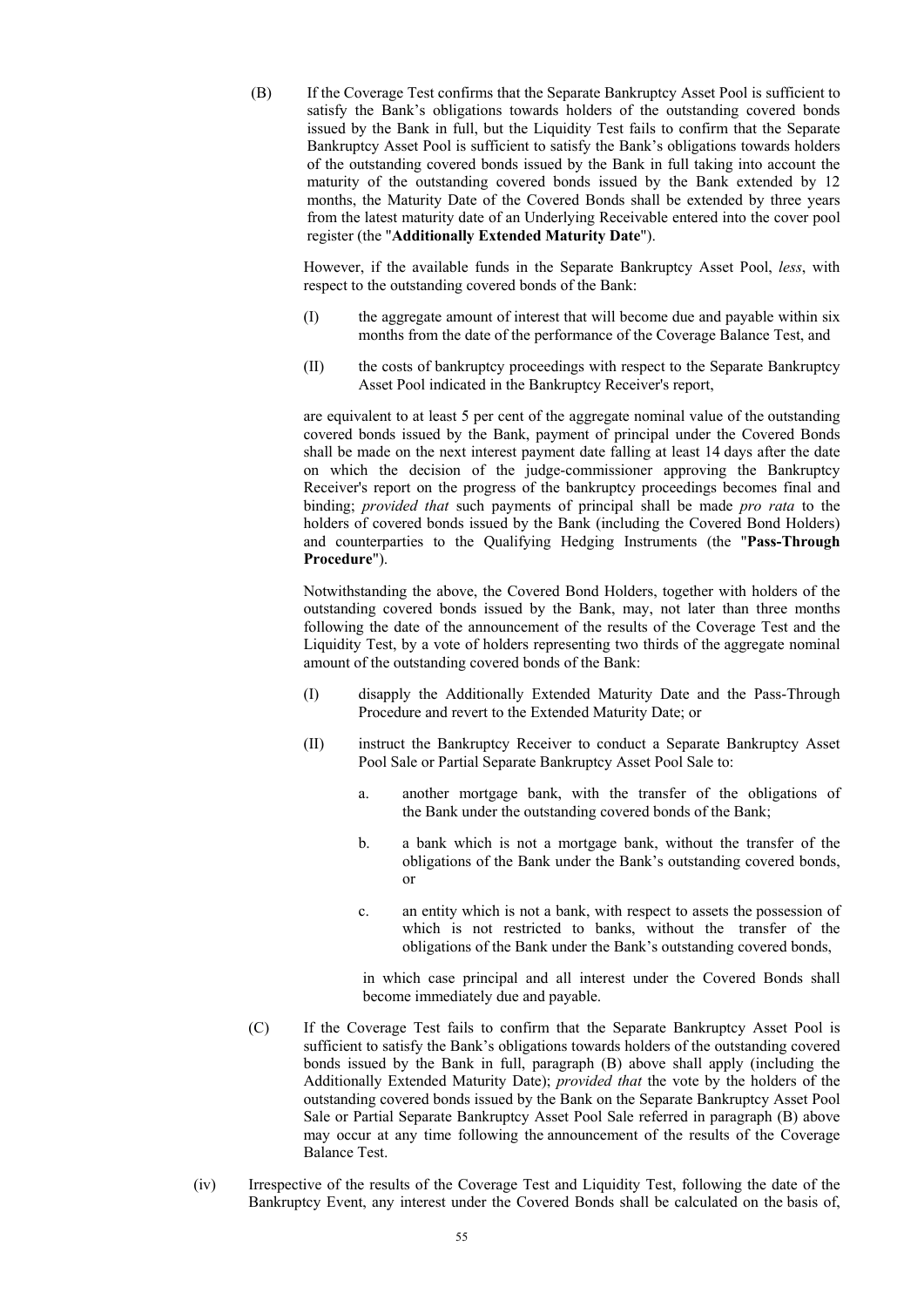and payable in the manner and on the dates indicated in the Conditions and the applicable Final Terms.

(v) In addition, if a Bankruptcy Event occurs after the Maturity Date and the aggregate nominal amount under the Covered Bonds which is due and payable had not been repaid prior to the Bankruptcy Event Date, the Bank shall, subject to the Additionally Extended Maturity Date, pay such aggregate nominal amount under the Covered Bonds within 12 months of the date of the Bankruptcy Event, but not earlier than after the first announcement on the results of the Coverage Test and the Liquidity Test.

*This Condition 5(c) replicates mandatory provisions of Polish law, in particular the Polish Bankruptcy Law, as at the date of this Base Prospectus. In the event of a conflict between Condition 5(c) and mandatory provisions of Polish law, if and as amended from time to time, mandatory provisions of Polish law shall prevail. Changes (if any) in the mandatory provisions of Polish law which affect the provisions of this Condition 5(c) shall not create an obligation for the Bank to notify the Holders thereof unless otherwise required under applicable Polish law.*

### (d) *Purchases*

The Bank may purchase Covered Bonds at any price in the open market or otherwise for the purpose of redemption or depositing them under the care of the Cover Pool Monitor insofar it is connected with the Bank's fulfillment of the requirements referred to in Article 18 of Polish Covered Bonds Act.

(e) *Cancellation* 

Except for the Covered Bonds purchased for the purpose of depositing them under the care of the Cover Pool Monitor all Covered Bonds which are redeemed or purchased by the Bank will forthwith be cancelled. All Covered Bonds so cancelled cannot be reissued or resold.

### (f) *Late payment on Zero Coupon Covered Bonds*

If the amount payable in respect of any Zero Coupon Covered Bond upon redemption of such Zero Coupon Covered Bond pursuant to Condition 5(a) is improperly withheld or refused, default interest specified under Article 481 §2 of the Civil Code shall accrue on such amount.

(g) *Mandatory redemption in case of non-bankruptcy liquidation, merger, division or transformation under statutory provisions of Polish law* 

Under the Polish Act on Bonds, if the Bank is subject to non-bankruptcy liquidation (*likwidacja*), the Bank shall redeem the Covered Bonds at par on the opening day of such non-bankruptcy liquidation (*likwidacja*) proceedings. If the Bank is subject to a merger (*połączenie*), division (*podział*) or transformation (*przekształcenie formy prawnej*), and the entity that has taken over all or a portion of the Bank's obligations under the Covered Bonds pursuant to such merger (*połączenie*), division (*podział*) or transformation (*przekształcenie formy prawnej*) is not permitted under the Polish Covered Bonds Act to issue covered bonds, the Bank or its successor entity shall redeem such Covered Bonds at par. The terms non-bankruptcy liquidation (*likwidacja*), merger (*połączenie*), division (*podział*) and transformation (*przekształcenie formy prawnej*) in this paragraph shall have the meaning as prescribed under Polish law.

### (h) *Compulsory write-down or conversion (bail-in)*

Pursuant to provisions of the Resolution Act the secured liabilities comprising the separate and secured pool, such as obligations of the Bank under the Covered Bonds, may not be subject to a compulsory write-down or conversion into equity up to the amount which is fully covered. It means however, that such compulsory writedown or conversion to equity may apply to such obligations of the Bank under the Covered Bonds but only to the extent the value of the Cover Pool is not sufficient to satisfy all claims under the Covered Bonds issued by the Bank.

### **6. TAXATION**

All payments of principal and interest in respect of the Covered Bonds by or on behalf of the Bank will be made without withholding or deduction for or on account of any present or future taxes or duties of whatever nature imposed or levied by or on behalf of any Tax Jurisdiction unless such withholding or deduction is required by law. In such event, the Bank will pay such additional amounts as shall be necessary in order that the net amounts received by the Covered Bond Holders after such withholding or deduction shall equal the respective amounts of principal and interest which would otherwise have been receivable in respect of the Covered Bonds, as the case may be, in the absence of such withholding or deduction; except that no such additional amounts shall be payable with respect to any Covered Bond: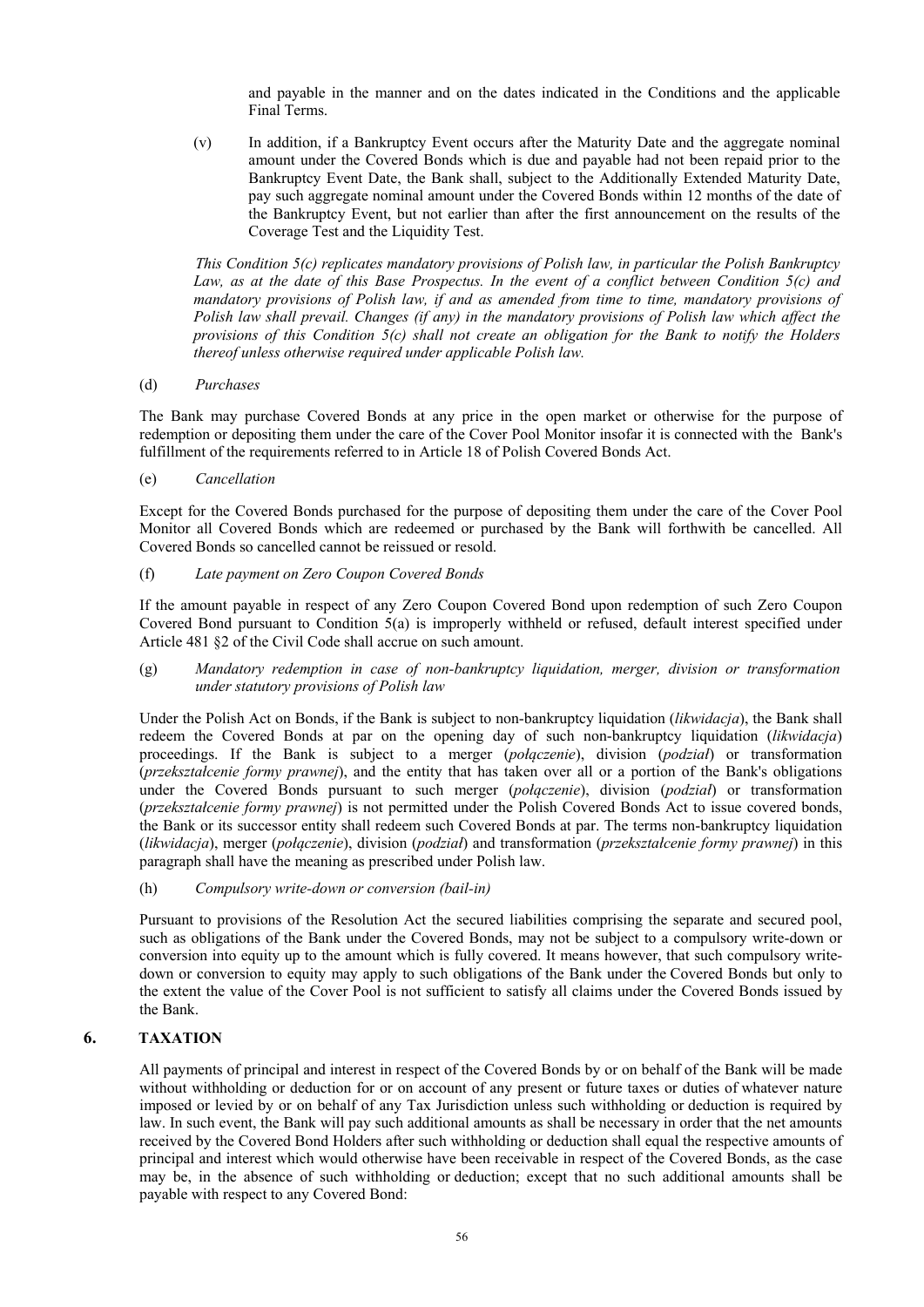- (a) presented for payment by or on behalf of a holder who is liable for such taxes or duties in respect of such Covered Bond by reason of his having some connection with a Tax Jurisdiction other than the mere holding of such Covered Bond; or
- (b) presented for payment more than 30 days after the Relevant Date (as defined below) except to the extent that the holder thereof would have been entitled to an additional amount on presenting the same for payment on such thirtieth day assuming that day to have been a Payment Day (as defined in Condition  $4(c)$ ; or
- (c) presented for payment by or on behalf of a holder who would have been able to avoid such withholding or deduction by presenting the relevant Covered Bond to another Paying Agent in a Member State of the European Union.

As used herein:

- i. "**Tax Jurisdiction**" means Poland or any political subdivision or any authority thereof or therein having power to tax; and
- ii. the "**Relevant Date**" means the date on which such payment first becomes due, except that, if the full amount of the moneys payable has not been duly received by the Agent on or prior to such due date, it means the date on which, the full amount of such moneys having been so received, notice to that effect is duly given to the Covered Bond Holders in accordance with Condition 9.

### **7. PRESCRIPTION**

Claims against the Bank for payment under the Covered Bonds become time-barred after 10 years (except for claims for payment of interest which become time-barred after 3 years) and may not be prescribed unless otherwise permitted by Polish law.

### **8. PAYING AGENTS**

The names of the initial Paying Agents and their initial specified offices are set out below. If any additional Paying Agents are appointed in connection with any Series, the names of such Paying Agents will be specified in Part B of the applicable Final Terms.

The Bank is entitled to vary or terminate the appointment of any Paying Agent and/or appoint additional or other Paying Agents and/or approve any change in the specified office through which any Paying Agent acts, provided that:

- (a) so long as the Covered Bonds are listed on any stock exchange or admitted to listing by any other relevant authority, there will at all times be a Paying Agent, which may be the Agent, with a specified office in such place as may be required by the rules and regulations of the relevant stock exchange or other relevant authority; and
- (b) the Bank undertakes that it will ensure that it maintains a Paying Agent in a jurisdiction within Europe , other than the jurisdiction in which the Bank is incorporated.

In addition, the Bank shall forthwith appoint a Paying Agent having a specified office in New York City in the circumstances described in Condition 4(b). Notice of any variation, termination, appointment or change in the Paying Agents will be given to the Covered Bond Holders promptly by the Bank in accordance with Condition 9.

In acting under the Agency Agreement, the Paying Agents act solely as agents of the Bank and do not assume any obligation to, or relationship of agency or trust with, any Covered Bond Holders. The Agency Agreement contains provisions permitting any entity into which any Paying Agent is merged or converted or with which it is consolidated or to which it transfers all or substantially all of its assets to become the successor paying agent.

# **9. NOTICES**

All notices regarding the Covered Bonds will be deemed to be validly given if published in a daily newspaper of general circulation in Luxembourg. It is expected that such publication will be made in the Luxemburger Wort in Luxembourg. So long as the Covered Bonds are admitted to trading on, and listed on the Official List of the Luxembourg Stock Exchange, a daily newspaper of general circulation in Luxembourg and/or the Luxembourg Stock Exchange's website, www.bourse.lu. It is expected that any such publication in a newspaper will be made in the Luxemburger Wort in Luxembourg. The Bank shall also ensure that notices are duly published in a manner which complies with the rules of any stock exchange or other relevant regulatory authority on which the Covered Bonds are for the time being listed or by which they have been admitted to trading. Any such notice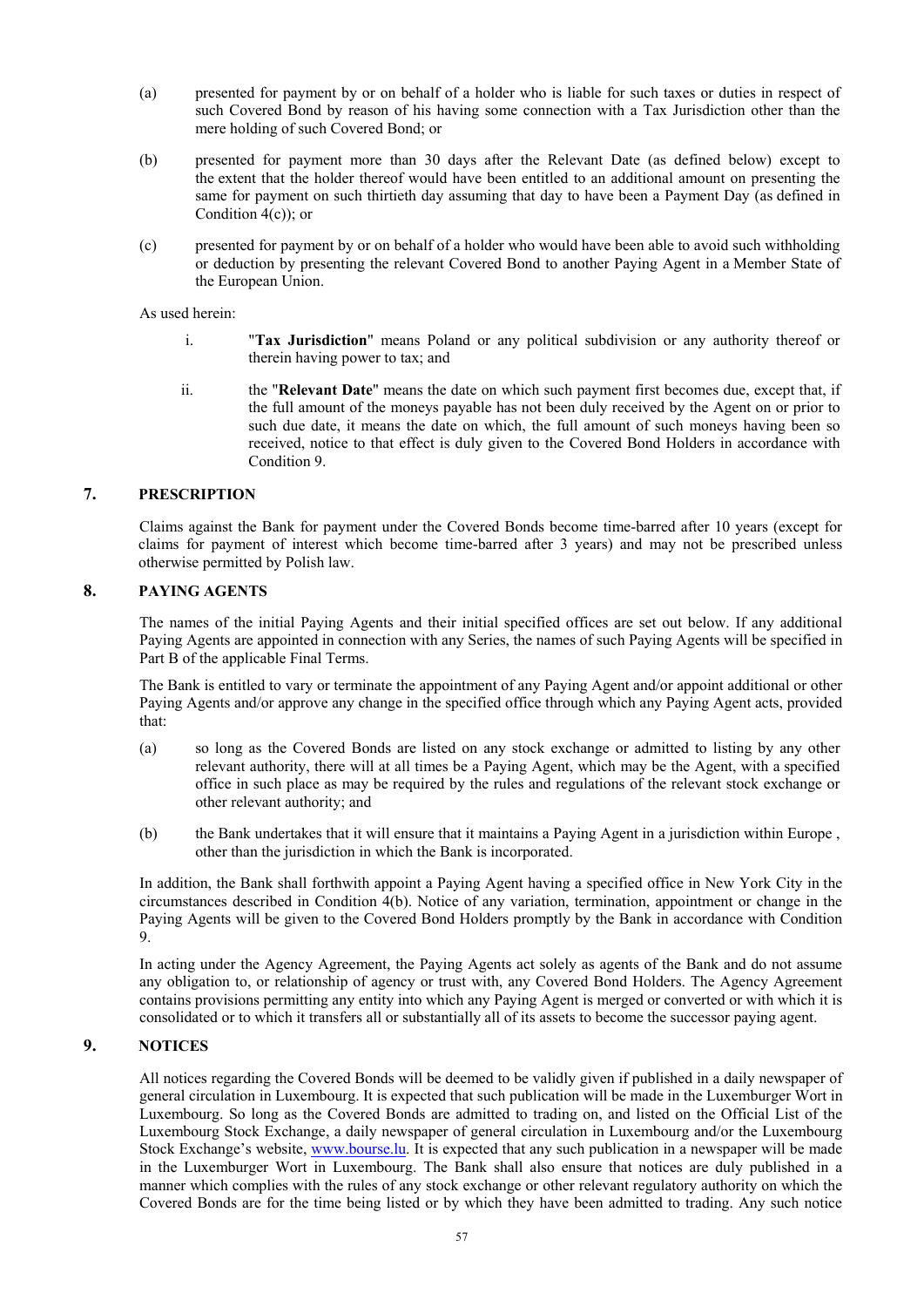will be deemed to have been given on the date of the first publication or, where required to be published in more than one newspaper, on the date of the first publication in all required newspapers. The Bank will deliver printouts of all information published on the bank's website in accordance with the Polish Act on Bonds to the public notary - Paweł Cupriak, Marcin Łaski i Partnerzy Notariusze Spółka Partnerska, Grzybowska St. 2/26B; Warsaw 00-131.

So long as any Global Covered Bonds representing the Covered Bonds are held in their entirety on behalf of Euroclear and/or Clearstream, Luxembourg or Clearstream, Frankfurt, as the case may be, there may be substituted for such publication in such newspaper(s) the delivery of the relevant notice to Euroclear and/or Clearstream, Luxembourg or Clearstream, Frankfurt, as the case may be, for communication by them to the Holders of the Covered Bonds and, in addition, for so long as any Covered Bonds are listed on a stock exchange or are admitted to trading by another relevant authority and the rules of that stock exchange or relevant authority so require, such notice will be published in a daily newspaper of general circulation in the place or places required by those rules. Any such notice shall be deemed to have been given to the Holders on the second day after the day on which the said notice was given to Euroclear and/or Clearstream, Luxembourg or Clearstream, Frankfurt, as the case may be.

Notices to be given by any Covered Bond Holder shall be in writing and given by lodging the same with the Agent. Whilst any of the Covered Bonds are represented by a Global Covered Bond, such notice may be given by any Holder to the Agent through Euroclear and/or Clearstream, Luxembourg or Clearstream, Frankfurt, as the case may be, in such manner as the Agent and Euroclear and/or Clearstream, Luxembourg or Clearstream, Frankfurt, as the case may be, may approve for this purpose.

### **10. FURTHER ISSUES**

The Bank shall be at liberty from time to time without the consent of the Covered Bond Holders to create and issue further covered bonds having terms and conditions the same as the Covered Bonds or the same in all respects save for the amount and date of the first payment of interest thereon and the date from which interest starts to accrue and so that the same shall be consolidated and form a single Series with the outstanding Covered Bonds.

### **11. GOVERNING LAW AND SUBMISSION TO JURISDICTION**

### (a) *Governing law*

The Covered Bonds and any non-contractual obligations arising therefrom or in connection therewith are governed by, and shall be construed in accordance with, Polish law.

#### (b) *Submission to jurisdiction*

The Polish common court appropriate for the registered seat of the Bank at the time of making a claim shall have non-exclusive jurisdiction for any action or other legal proceedings ("**Proceedings**") arising out of or in connection with the Covered Bonds. The Polish courts shall have exclusive jurisdiction over lost or destroyed Covered Bonds.

#### (c) *Enforcement*

Any Holder of Covered Bonds may in any proceedings against the Bank, or to which such Holder and the Bank are parties, in his own name enforce his rights arising under such Covered Bonds on the basis of (i) a statement issued by the Custodian with whom such Holder maintains a securities account in respect of Covered Bonds (a) stating the full name and address of the Holder, (b) specifying the aggregate principal amount of Covered Bonds credited to such securities account on the date of such statement and (c) confirming that the Custodian has given written notice to the Clearing System containing the information pursuant to (a) and (b) or (ii) a copy of the Covered Bonds in global form certified as being a true copy by a duly authorised officer of the Clearing System or a depositary of the Clearing System, without the need for production in such proceedings of the actual records or the Global Covered Bond representing the Covered Bonds. For purposes of the foregoing, "**Custodian**" means any bank or other financial institution of recognised standing authorised to engage in securities custody business with which the Holder maintains a securities account in respect of the Covered Bonds and includes the Clearing System. Each Holder may, without prejudice of the forgoing, protect and enforce his rights under the Covered Bonds also in any other way which is permitted in the country in which the proceedings are initiated.

### **12. MEETINGS OF COVERED BOND HOLDERS MODIFICATION, WAIVER AND SUBSTITUTION**

The meeting of the Covered Bond Holders may consider any matter affecting their interests under the Covered Bonds, including the sanctioning by a resolution of a modification of the Conditions. Such a meeting may be convened for each Series by the Bank and shall be convened by the Bank if required in writing by Covered Bond Holders holding not less than 10 per cent. in nominal amount of the Covered Bonds of that Series for the time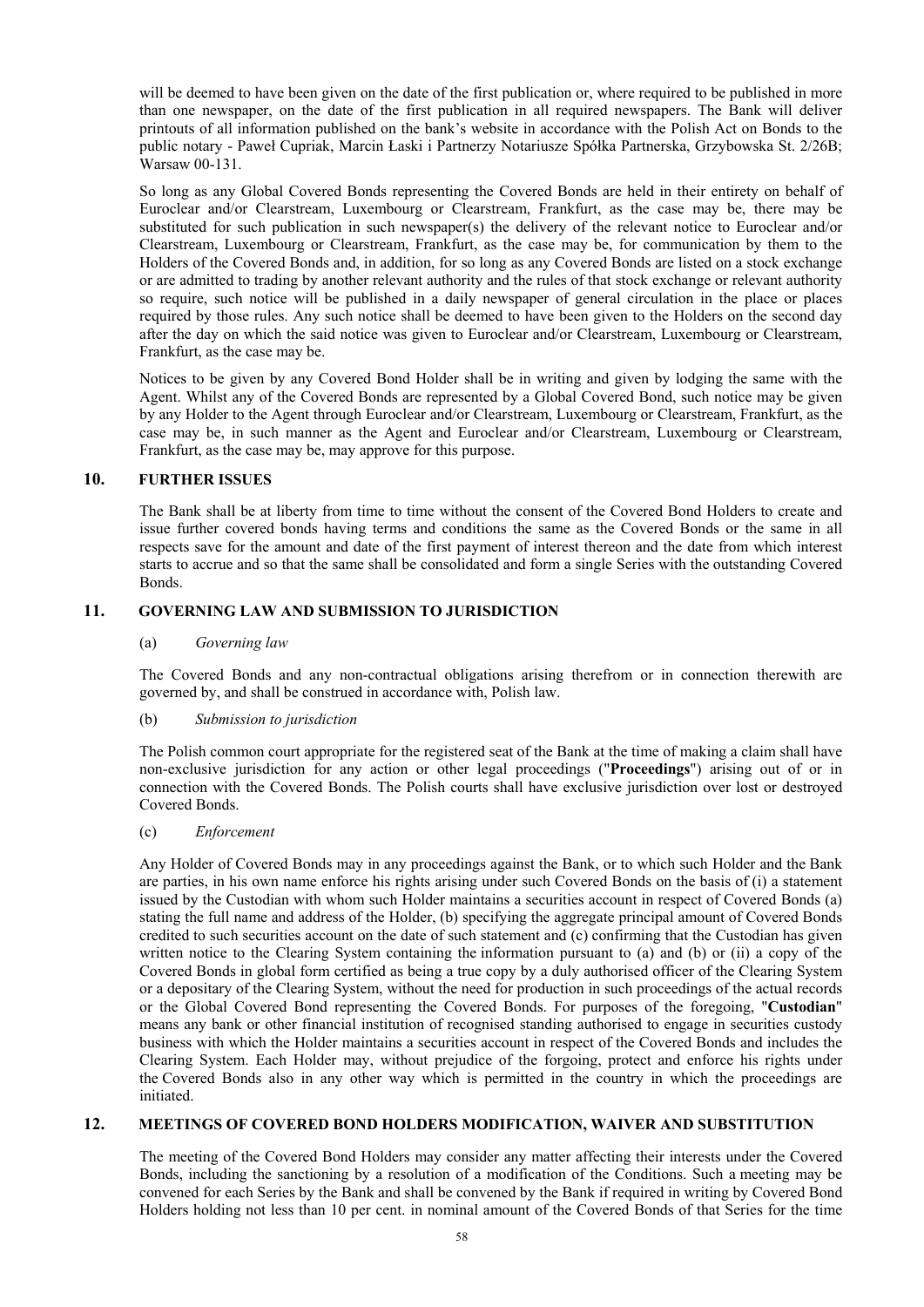being outstanding (excluding the Covered Bond Holders who are members of the Bank's capital group within the meaning of Article 3 section 1 item 44 of the Polish Accounting Act). The meeting of the Covered Bond Holders shall be convened by an announcement made at least 21 days before the date of the meeting published in accordance with Condition 9. The meeting of the Covered Bond Holders shall be held at the seat of the entity operating the regulated market (in the event the Covered Bond Holders are admitted to trading on a regulated market) or (in all other cases) in Warsaw, Poland. Unless otherwise provided below the quorum at any such meeting for passing a resolution is one or more persons holding or representing not less than 50 per cent. of the nominal amount of the Covered Bonds of that Series for the time being outstanding (excluding the Covered Bond Holders who are members of the Bank's capital group within the meaning of Article 3 section 1 item 44 of the Polish Accounting Act), except that at any meeting the business of which includes the modification of the provisions of the Covered Bonds, as described in this paragraph 12, items (a) and (b) below, the quorum shall be one or more persons holding or representing not less than two-thirds in nominal amount of the Covered Bonds of that Series for the time being outstanding (excluding the Covered Bond Holders who are members of the Bank's capital group within the meaning of Article3 section 1 item 44 of the Polish Accounting Act). A resolution passed at any meeting of the Covered Bond Holders of a particular Series shall be binding on all the Covered Bond Holders of that Series for which the meeting was held, whether or not they are present at the meeting. The resolutions shall be passed:

- (a) in case of reduction of the nominal value of the Covered Bonds by an unanimous vote of all present Covered Bond Holders;
- (b) in case of :
	- i. modifications to the methods of calculating interest, and terms of payment (including reduction or cancellation) of interest;
	- ii. modifications as to the time, place or method of satisfying the claims of the Covered Bond Holders, including date, as at which entitlement to these benefits is established;
	- iii. the principles of convening, holding or adopting resolutions by the meeting of the Covered Bond Holders;

by an unanimous vote of all present Covered Bond Holders (in case the Covered Bonds are admitted to trading on a regulated market); or by a majority of 75 per cent. of all present Covered Bond Holders (in case the Covered Bonds are not admitted to trading on a regulated market);

(c) in all other cases - by a majority vote.

Any changes to the Conditions approved by the Covered Bond Holders in the manner specified above shall only take effect if the Bank consents thereto. The Bank's statement concerning consent or the lack thereof for the change of the Conditions shall be published by the Bank on the Bank's website within 7 days from the end of the meeting of the Covered Bond Holders. Failure to publish such statement means that the Bank does not grant its consent for the change of the Conditions.

Upon the occurrence of the Bankruptcy Event, the provisions of the Polish Bankruptcy Law with respect of meetings of holders of the outstanding covered bonds of the Bank shall prevail. For further details see Condition 5(c) above.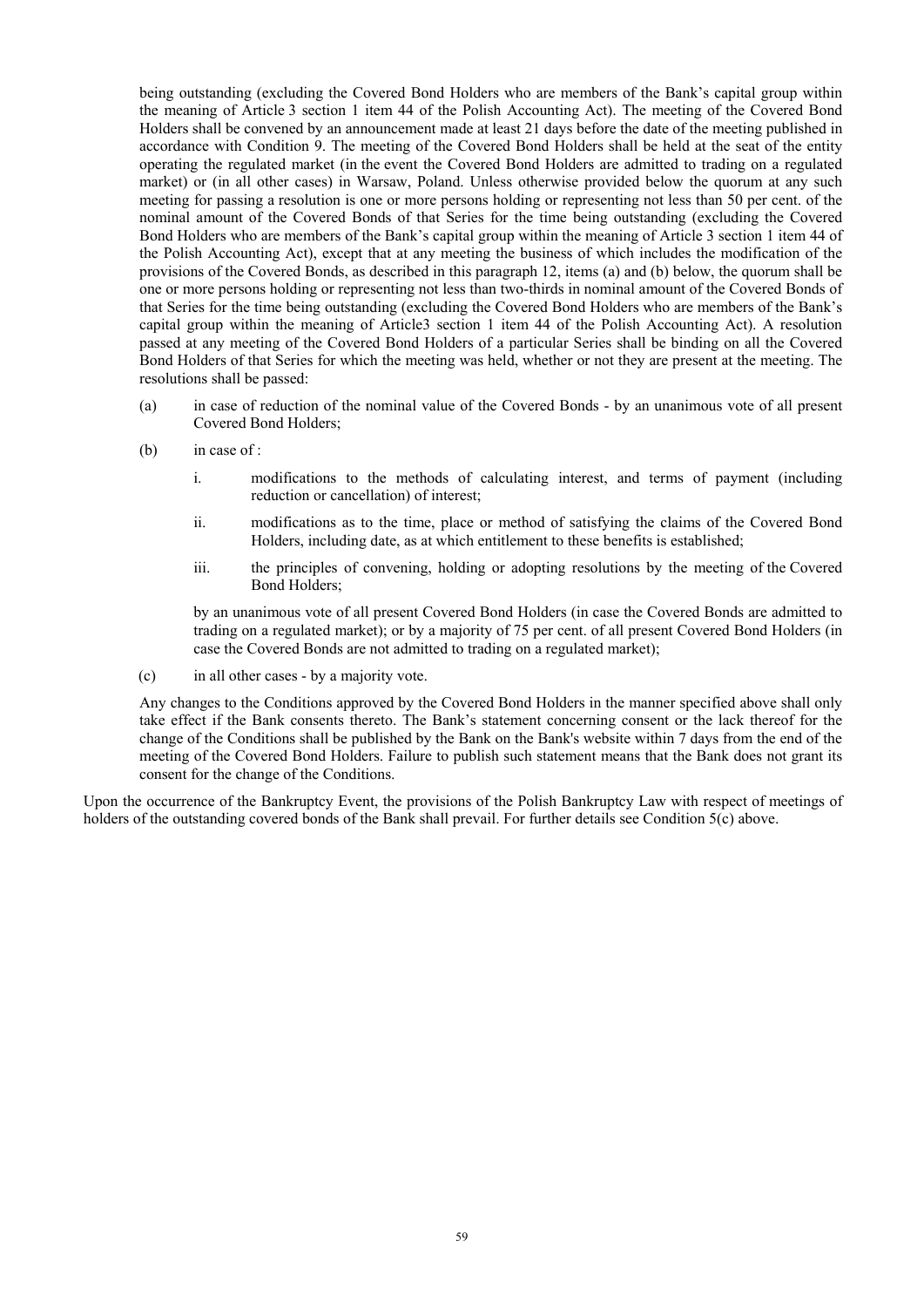### **MARKET OVERVIEW**

### **The Polish economy**

The Polish economy is one of the fastest developing economies in the EU. Poland, with 38.0 million residents, remains the largest accession member of the EU and the sixth largest EU country by population. With a GDP of EUR 429.8 billion in 2015 (according to Eurostat), it is the eighth largest EU economy and the  $25<sup>th</sup>$  largest economy globally (by GDP, according to data from the International Monetary Fund). The Polish economy has expanded consistently, with real GDP growing at a compound annual growth rate of approximately 3.0 per cent. over the six year period ending on 31 December 2016 (according to OECD). In 2016, the GDP growth rate in Poland was 2.8 per cent., substantially higher than the average for the EU, which recorded a 2.2 per cent. increase in GDP. The European Commission forecast for Poland is also positive for 2016 and 2017: GDP growth in Poland is expected to remain stable at 3.7 per cent. in 2016 and 3.6 per cent. in 2017. These figures are above the growth forecasts for the EU as a whole, which, according to the European Commission, in 2016 is expected to grow by 1.8 per cent. and in 2017 by 1.9 per cent.

The following table sets forth key economic indicators for Poland for the periods indicated:

|         | For the year ended 31 December |      |
|---------|--------------------------------|------|
| 2016    | 2015                           | 2014 |
| $2.8*$  | 3.9                            | 3.3  |
| $3.8*$  | 3.2                            | 2.6  |
| $2.2*$  | 3.4                            | 4.9  |
| (5.8)   | 5.8                            | 9.8  |
| (0.6)   | (0.9)                          | 0.0  |
| 4.0     | 3.2                            | 3.2  |
| 9.0     | 7.5                            | 9.0  |
| $8.6*$  | 8.4                            | 6.4  |
| $7.24*$ | 49                             | 8.3  |
| 2.8     | 2.4                            |      |
| 51.3    | 49.0                           | 46.9 |
| 1.5     | 1.5                            | 2.0  |
| 4.36    | 4.18                           | 4.19 |

*Source: Central Statistical Office of Poland (Główny Urząd Statystyczny, "GUS"), NBP, Eurostat, the Ministry of Finance, the European Commission. \*preliminary estimation presented by GUS.*

#### **The Polish banking sector**

### *Structure of the Polish banking sector*

According to the KNF, as at 31 December 2016, the total number of banks and branches of foreign credit institutions operating in Poland was 621: there were 36 domestic commercial banks, 27 branches of foreign credit institutions and 568 co-operative banks operating in Poland.

The table below presents the number of banks and branches of foreign credit institutions conducting business activities:

| 2016 | 2015 | 2014 |
|------|------|------|
| 62.1 | 626  | 631  |
|      |      | 38   |
|      |      | 28   |
| 568  |      | 565. |

*Source: KNF's monthly data on the banking sector –January 2017.* 

The Polish banking sector is characterised by a significant presence of international banks, and currently seven out of the ten largest commercial banks (by assets) are controlled by foreign parents. According to KNF data, in 2016 share of banks controlled by foreign investors in the assets of the Polish banking sector was 54.9 per cent.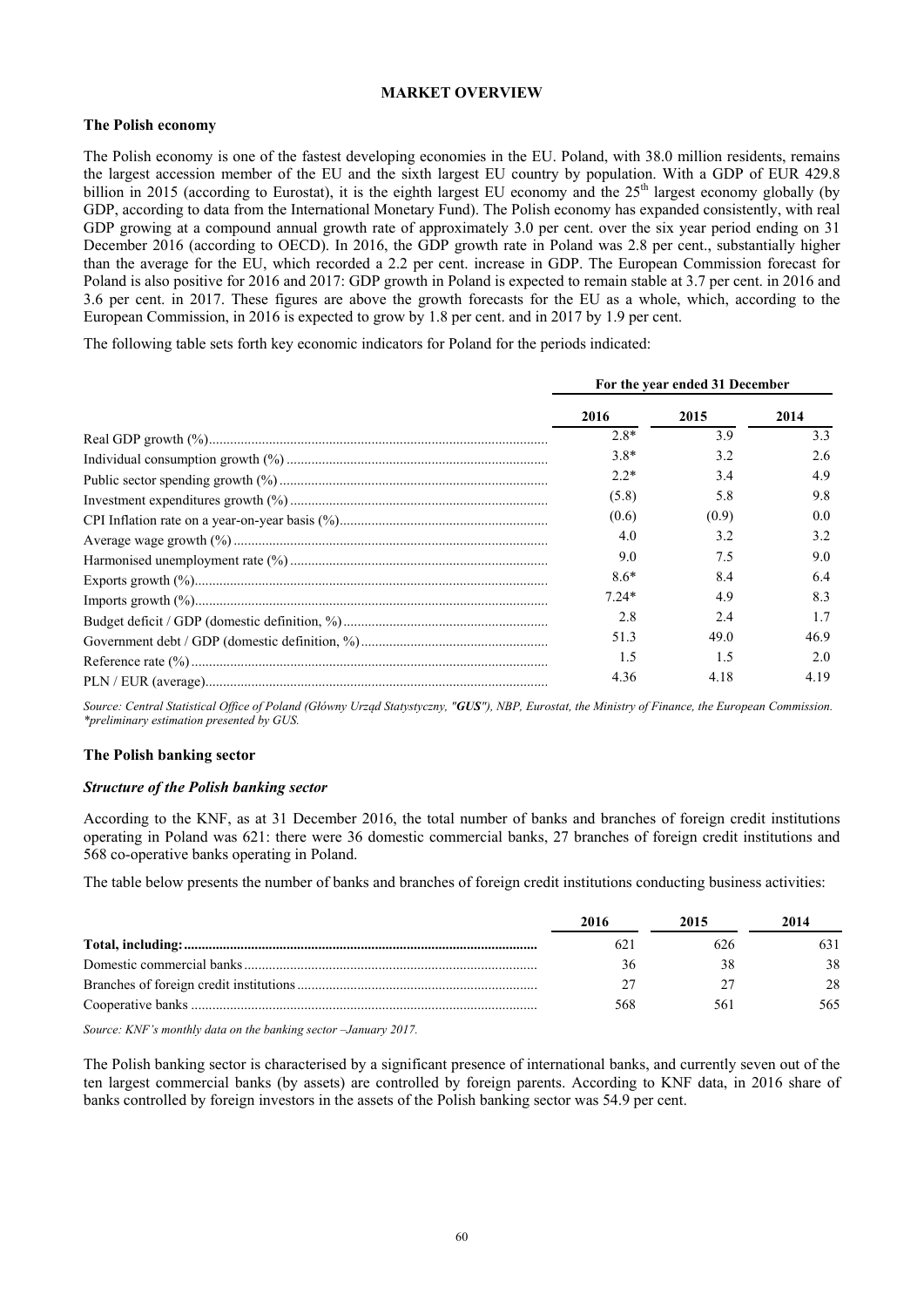### *Financial situation of the Polish banking sector*

The table below presents the basic financial data for the Polish banking sector:

| As at 31 December         |         |         | Change                   |           |
|---------------------------|---------|---------|--------------------------|-----------|
| 2016                      | 2015    | 2014    | 2016/2015                | 2015/2014 |
| ( <i>in PLN billion</i> ) |         |         | $\frac{\binom{6}{2}}{2}$ |           |
| 1,711.3                   | 1.599.9 | 1,532.0 | 6.5                      | 4.4       |
| 1,028.0                   | 938.8   | 854.1   | 8.6                      | 9.9       |
| 1,011.8                   | 961.8   | 895.4   | 4.9                      | 7.4       |

*Source: KNF* 

#### *Total assets*

The main structural driver for significant growth, both in the value of deposits and customer loans, is the low level of banking intermediation in Poland compared with other EU Member States. The aggregate assets of banks in the Polish banking sector as at 31 December 2016 amounted to 93 per cent. of Poland's GDP compared with the Eurozone average of approximately 296 per cent.

As at 31 December 2016, total assets of the Polish banking sector were 6.5 per cent. higher than at the end of 2015 and amounted to PLN 1,711.3 billion.

#### *Loans*

In 2016, the credit growth rate for both businesses and households accelerated, partly due to a general improvement in economic conditions, including the decrease of unemployment, as well as prevailing low interest rates.

|                                               | As at 31 December<br>( <i>in PLN billion</i> ) |       |       | Change (%) |           |  |
|-----------------------------------------------|------------------------------------------------|-------|-------|------------|-----------|--|
|                                               | 2016                                           | 2015  | 2014  | 2016/2015  | 2015/2014 |  |
|                                               | 1,011.8                                        | 961.8 | 895.4 | 4.9        | 7.4       |  |
| to businesses and non-commercial institutions | 344.9                                          | 333.3 | 306.6 | 3.4        | 8.7       |  |
| to households:                                | 660.4                                          | 628.5 | 588.9 | 4.8        | 6.7       |  |

*Source: KNF* 

Amounts due from households constitute the majority of the amounts due from non-financial entities. As at the end of 2016, amounts due from households comprised 65.3 per cent. of the gross amounts due from the non-financial sector and 38.5 per cent. of the banks' total assets. In 2015 and 2014, amounts due from households also constituted the majority of the amounts due from non-financial entities.

In 2015, the housing loan growth rate in the household segment was higher than in 2014 (6.7 per cent. in 2015, as compared to 6.2 per cent. in 2014) mainly as a result of the weakening Polish currency which compensated for the slightly declining growth rate with regards to housing loans in PLN.

#### *Deposits*

Despite prevailing low interest rates, the value of deposits has grown since 2013. The main reason for this growth was the increase in salaries, which had a positive influence on the financial condition of households and businesses. The table below presents the deposit base of the non-financial sector:

| Deposits of the non-financial sector |         | As at 31 December<br>( <i>in PLN billion</i> ) | Change $(\% )$ |           |           |
|--------------------------------------|---------|------------------------------------------------|----------------|-----------|-----------|
|                                      | 2016    | 2015                                           | 2014           | 2016/2015 | 2015/2014 |
|                                      | 1.028.0 | 938.8                                          | 854.1          | 8.6       | 9.9       |
|                                      | 274.9   | 253.3                                          | 229.4          | 7.9       | 10.4      |
| from households                      | 730.8   | 665.7                                          | 6064           | 8.9       | 9.8       |
| from non-commercial institutions     | 22.4    | 19.7                                           | 18.3           | 12.1      | 7.7       |

*Source: KNF*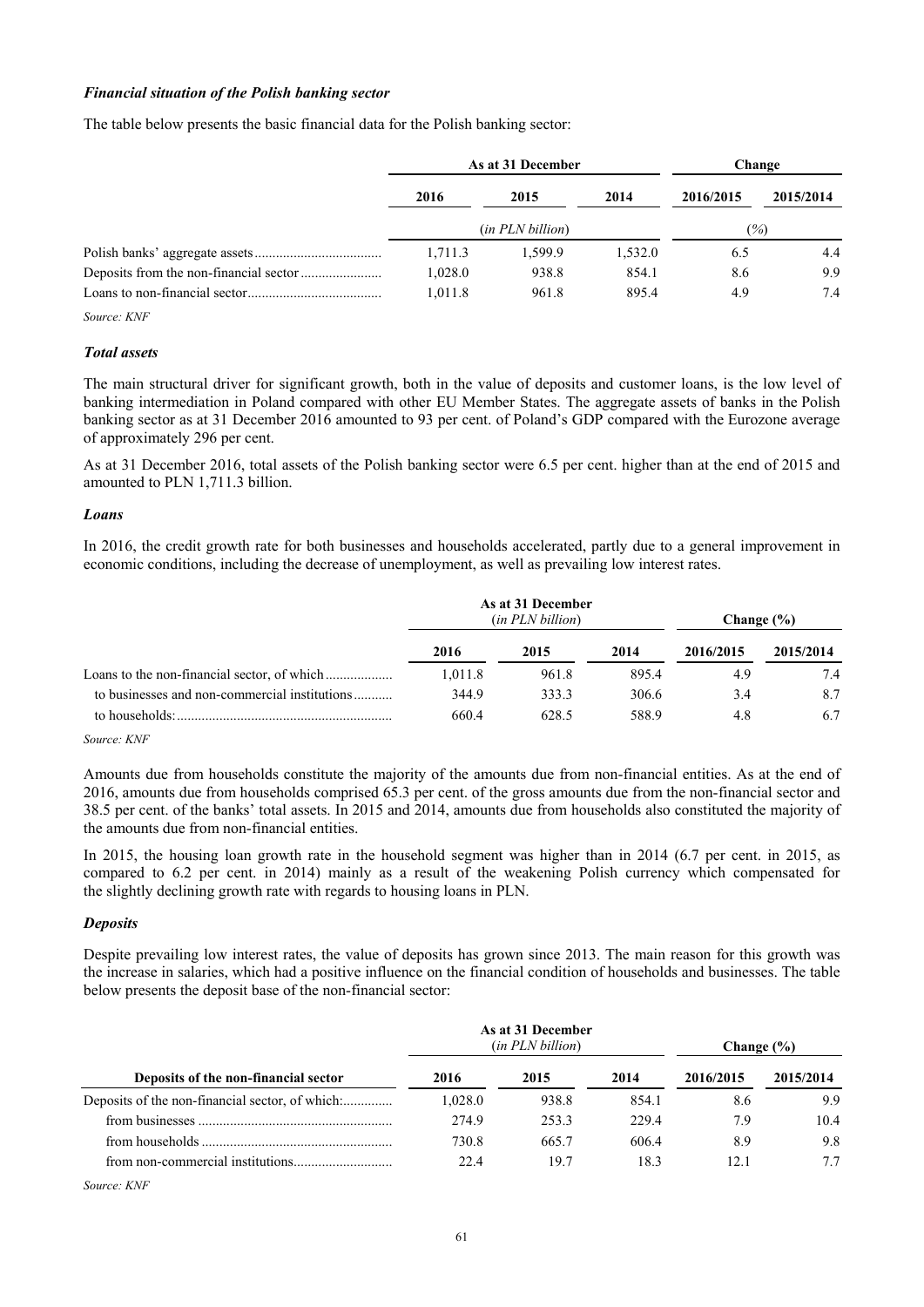# *Financial results*

The table below shows the financial results of the Polish banking sector:

|                                | For the year ended 31 December<br>( <i>in PLN billion</i> ) |         |         | Change $(\%$ , pp) |           |  |
|--------------------------------|-------------------------------------------------------------|---------|---------|--------------------|-----------|--|
|                                | 2016                                                        | 2015    | 2014    | 2016/2015          | 2015/2014 |  |
|                                | 59.3                                                        | 56.0    | 57.7    | 5.6                | $-2.9$    |  |
|                                | 13.9                                                        | 11.2    | 15.9    | 19.4               | $-29.6$   |  |
| $\sim$ $\sim$<br><b>FEXTER</b> | 7.8%                                                        | $6.6\%$ | $9.9\%$ | $1.2$ pp           | $-3.3$ pp |  |

*Source: KNF* 

In 2014, the level of net profit in the Polish banking sector increased to PLN 15.9 billion, despite a reduction in base interest rates and a fall in the commission margins. The profit from banking activities was supported by an improvement in cost effectiveness.

2015 brought a strong reduction in the financial results of the Polish banking sector. New regulations and actions taken by the public authorities (e.g. reducing interchange fee and establishing the Borrowers Support Fund), higher Bank Guarantee Fund contributions (caused by bankruptcy of cooperative banks and higher charges) and a persisting record of low interest rates were the main drivers of lower profits on banking activities. In 2015, the net profit of the Polish banking sector decreased to PLN 11.2 billion which is 29.6 per cent. lower than in 2014.

In 2016, despite the pressure driven by the changes in the regulatory environment (for example tax on assets of certain financial institutions, contributions to the Bank Guarantee Fund and possible statutory intervention into foreign-exchange mortgage loans) the net profit of the Polish banking sector increased to PLN 13.9 billion constituting a 19.4% growth in comparison to the previous year.

### **Key trends in the Polish banking sector**

### *Convergence in the Polish banking sector*

The Bank believes there is strong potential for further growth of the banking industry in Poland. The aggregate assets of banks in the Polish banking sector as at 31 December 2016 amounted to 93 per cent. of Poland's GDP as compared with the Eurozone average of approximately 296 per cent.

### *Shift away from FX mortgage lending*

The KNF recommendations, coupled with a higher awareness of exchange rate risks on the part of clients and banks and the Swiss National Bank's decision to abandon the minimum EUR/CHF exchange rate, caused a decline in the volume of housing loans granted in foreign currencies in the years 2013–2015. New sales are dominated by loans denominated in PLN, while sales of foreign-exchange mortgage loans are offered to selected customers only as banks seek to avoid potential difficulties in gathering foreign-exchange funding. However, as at 31 December 2015, mortgage loans denominated in foreign currencies still constituted 42.7 per cent. of the residential loans portfolio and the majority of these loans are denominated in CHF.

# *Capital adequacy*

Over the course of the past three years, Polish banks have maintained a strong capital base. The following table shows the capital adequacy ratios and own funds of the Polish banking sector as of the dates indicated, as reported by the KNF:

|                                                        | As at 31 December |       |       | Change    |           |
|--------------------------------------------------------|-------------------|-------|-------|-----------|-----------|
|                                                        | 2016              | 2015  | 2014  | 2016/2015 | 2015/2014 |
|                                                        | $17.7\%$          | 16.3% | 14.7% | $+1.4$ pp | $+1.6$ pp |
| Own funds for capital adequacy <i>(in PLN billion)</i> | 175.5             | 159.1 | 1369  | 10.3      | 16.2      |

*Source: KNF* 

Two key factors have contributed to the strengthening capital base of the Polish banking sector: capital accumulation and equity issuances. In recent years Polish banks have been increasing their equity, mainly by retaining their profits.

In 2014 new capital adequacy rules were set by the CRR; those rules did not, however, introduce major changes in capital adequacy levels. At the end of 2015 the KNF introduced higher minimum capital requirements that are applicable from January 2016. The Tier 1 capital ratio was raised to 10.25 per cent. from 9 per cent. and the Total Capital Ratio was raised to 13.25 per cent. from 12 per cent.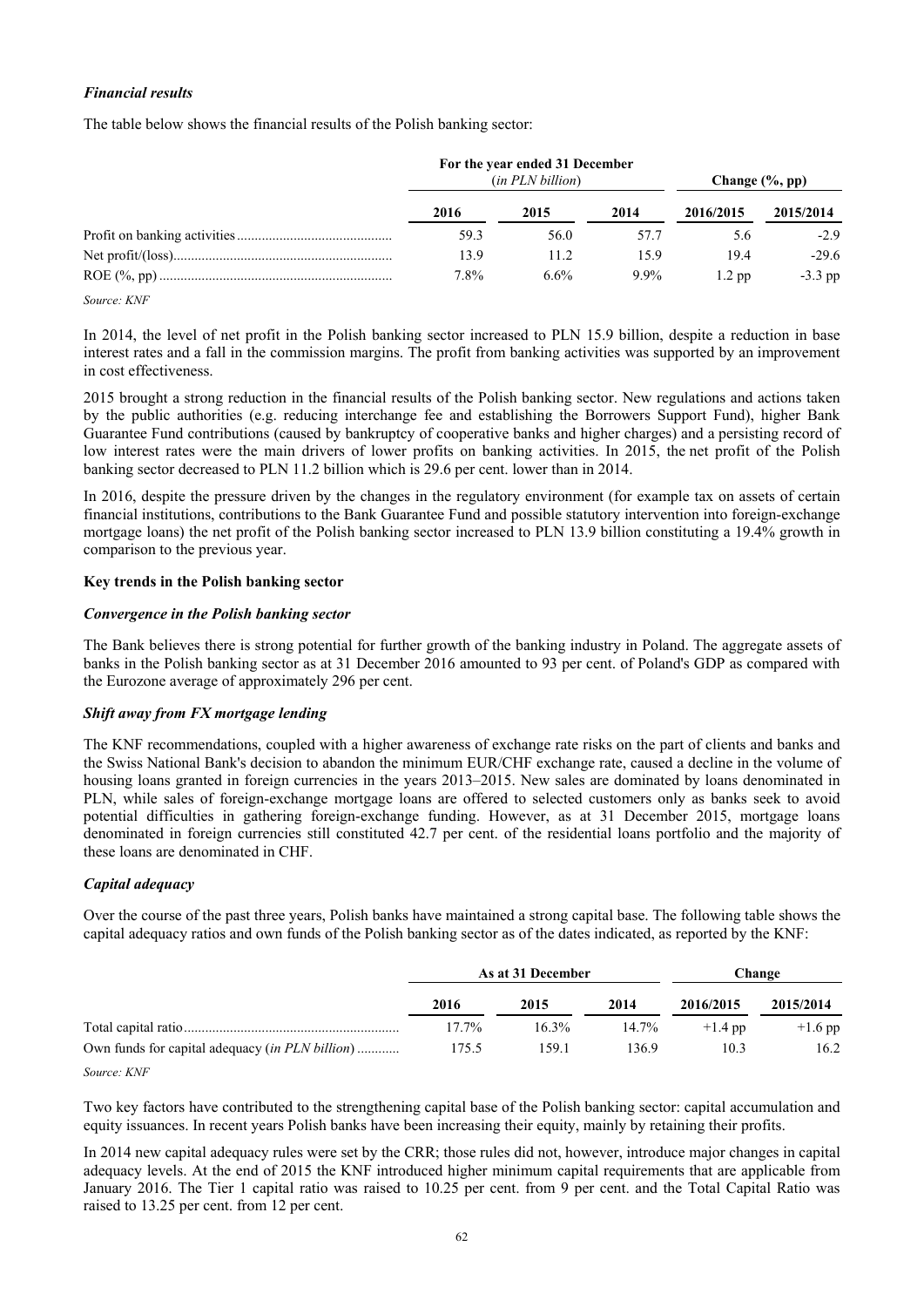### *Asset quality*

From December 2015 the quality of the loan portfolio improved with a total NPL ratio decreasing to 7.5 per cent. in 2015 from 8.1 per cent. in December 2014. This is mainly due to the sale of NPL portfolios (mainly comprising consumer loans), the reduction of the reference rates that lowered the costs of servicing loans, acceleration in economic growth and the strengthening of the credit risk management process.

The table below sets out the NPL ratios of various types of client segments in Poland:

| As at 31 December |      |      | Change (pp) |           |
|-------------------|------|------|-------------|-----------|
| 2016              | 2015 | 2014 | 2016/2015   | 2015/2014 |
| 6.0               | 6.2  | 6.5  | (0.2)       | (0.3)     |
| 7.0               | 7.5  | 8.1  | (0.5)       | (0.6)     |

*Source: KNF* 

### *Inflation rate and interest rates*

Inflation in Poland (as measured by the consumer price index) as of 31 December 2016 was 0.8 per cent. on a year-onyear basis, with an annual average at -0.6 per cent. While the decline of the average inflation rate has been, for the third year in a row, driven mainly by a combination of external factors (global prices of food and fuels), underlying inflationary pressure measured by core inflation also remained subdued.

### *Margins*

The fall in market interest rates following the decisions of the Monetary Policy Council (*Rada Polityki Pieniężnej*, the "**MPC**") taken in the years 2013-2016 had a significant effect on interest rates for deposits and loans extended to clients.

|                                                   | As at 31 December |      |      | Change (pp) |           |
|---------------------------------------------------|-------------------|------|------|-------------|-----------|
|                                                   | 2016              | 2015 | 2014 | 2016/2015   | 2015/2014 |
| Average interest on total retail mortgage loans - |                   |      |      |             |           |
| outstanding amounts total retail mortgage loans - |                   |      |      |             |           |
|                                                   | 3.64              | 3.59 | 4.12 | 0.05        | (0.53)    |
| Average margin on total retail mortgage loans -   |                   |      |      |             |           |
| outstanding amounts total retail mortgage loans - |                   |      |      |             |           |
|                                                   | 1.91              | 1.87 | 2.06 | 0.04        | (0.19)    |
|                                                   | 1.63              | 1.62 | 1.96 | 0.01        | (0.34)    |

*Source: NBP, Margins are calculated as a difference to average 3-month WIBOR rate (ask)* 

### **Residential market**

The Polish residential property market is still in development phase. According to the Deloitte "Property Index" report published in July 2016 the number of dwellings per 1,000 citizens in Poland reached 363 in 2015. Even though this number has been gradually improving, it is still much lower than the European Union average of 486 and one of the lowest in Europe.





*Source: Deloitte Property Index report published in July 2016*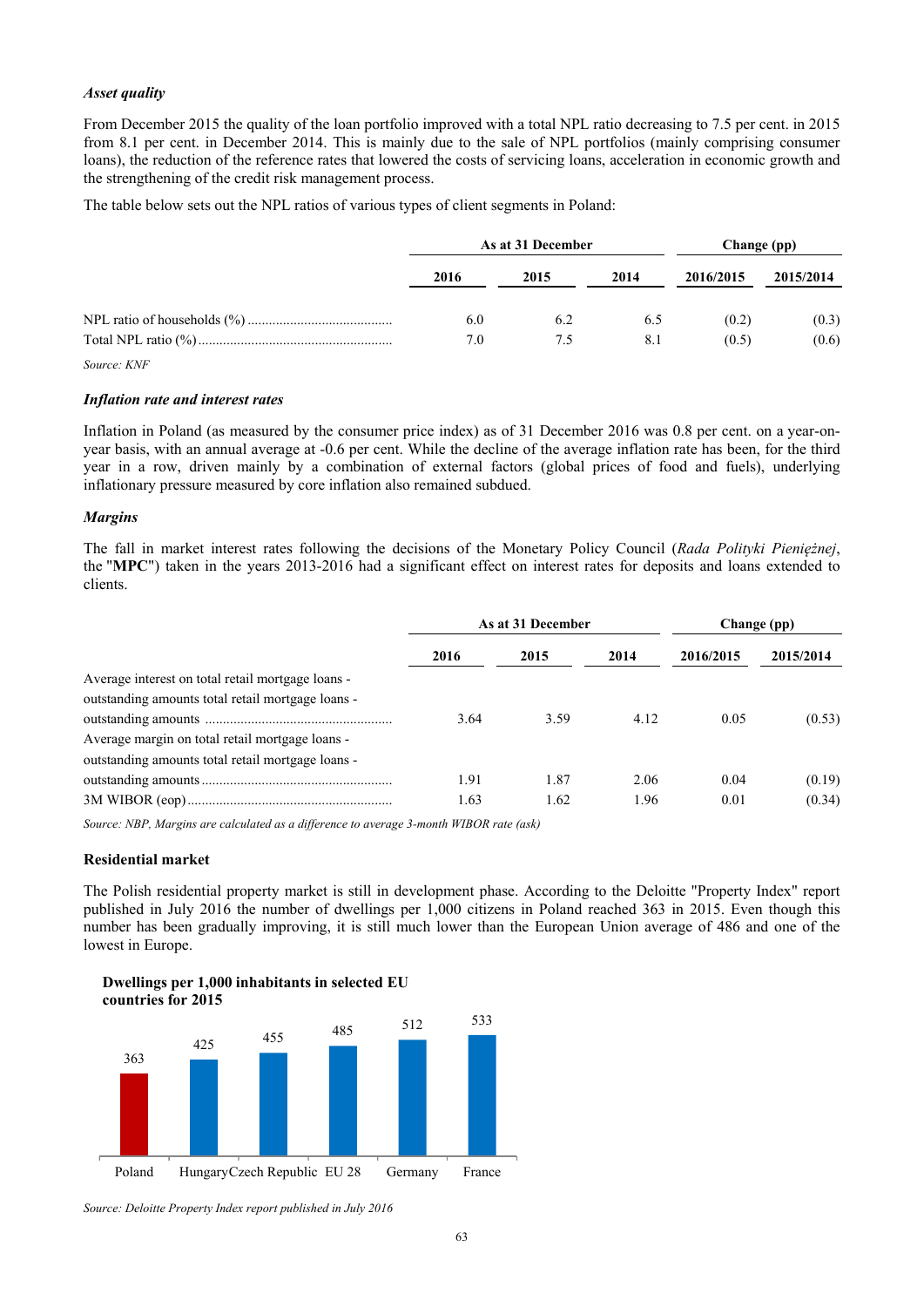According to GUS, the total number of dwellings in Poland as at the end of 2015 was approximately 14.1 million.



**Number of dwellings in Poland (thousand)**

#### *Source: GUS*

One of the indicators of housing conditions is the overcrowding rate, which is the proportion of people living in an overcrowded dwelling, as defined by the number of rooms in the household, the size of the household, the age of the household members and their family situation. As at the end of 2015, Poland's overcrowding rate was 55.3 per cent., down by 5.2 percentage points since 2009. The overcrowding rate is one of the highest in the EU, where the average overcrowding rate is 24.0 per cent. (26.6 per cent. in the case of Eurozone countries). The Bank believes that the high overcrowding rate will be one of the principal factors for increasing demand for new houses and apartments and, as a consequence, increasing demand for residential loans.



**Overcrowding rate in Poland**

*Source: http://ec.europa.eu/eurostat/web/gdp-and-beyond/quality-of-life/overcrowding-rate*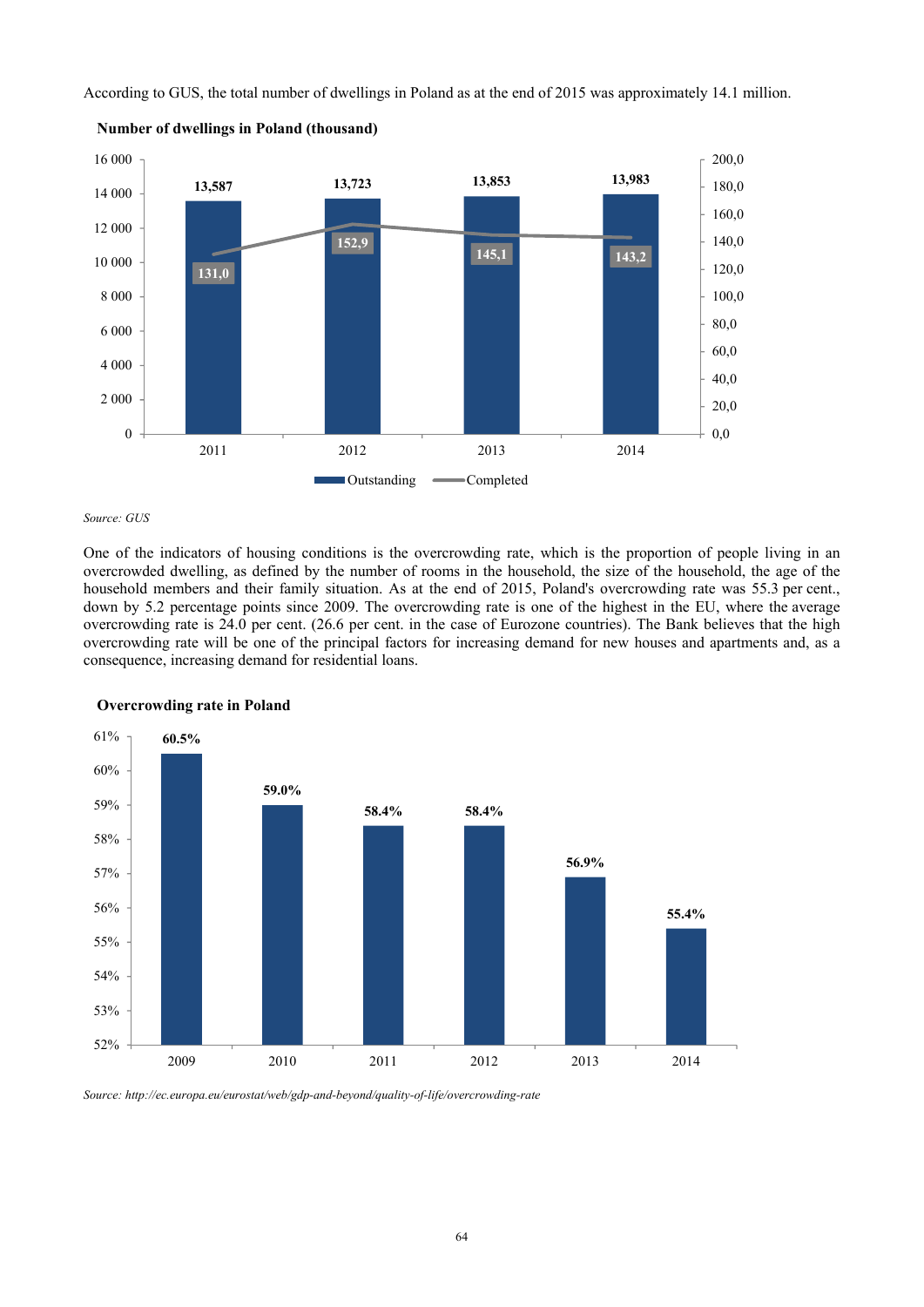

#### **Overcrowding rate in selected European countries for 2014**

*Source: http://ec.europa.eu/eurostat/web/gdp-and-beyond/quality-of-life/overcrowding-rate* 



### **Dwellings tenure status (2014)**

#### *Source: Eurostat*

According to GUS 162,727 dwellings were completed in 2016, i.e., 10.2 per cent. more as compared to 2015. 48 per cent. of dwellings were built by individual investors and 48.2 per cent. of dwellings were built by real estate developers. 211,565 construction permits were granted or filed with the construction project in 2016, which is higher by 12.0 per cent. as compared to the same period of the previous year. The number of new dwellings under construction increased in 2016 by 3.3 per cent. to 173,932 (in comparison to 13.7% growth in 2015).

Certain fiscal and monetary stimuli provided by the state encourage selected groups of buyers to purchase residential property and take out loans to finance such purchases. The '*Mieszkanie dla Młodych*' (Apartment for the Young) governmental programme, launched in early 2014, encourages home-buying activity. According to the data published by Bank Gospodarstwa Krajowego (the "**BGK**") the number of applications for financial support under the '*Mieszkanie dla Młodych*' programme in Warsaw, Cracow, Wrocław, the conurbation of Gdańsk, Sopot and Gdynia, Poznań, and Łódź increased in the first quarter of 2016 by 6.1 per cent. as compared to the fourth quarter of 2015. In the second quarter of 2016 the number of applications decreased by 20.0 per cent. as compared to the first quarter of 2016. The reasons for the decrease was that all funds designated for the programme in 2016 were spent. In the second quarter of 2016, BGK received 2,800 applications for support under the '*Mieszkanie dla Młodych*' programme, which means that approximately 19 per cent. of dwellings bought during the second quarter of 2016 were financed with the support of this programme.

In June 2016 the Polish Prime Minister announced the establishment of the new programme *'Mieszkanie+'* (Apartment+) aimed at improving the accessibility of dwellings through the development of apartments for rent with an affordable rent level. The programme will also support social housing and savings programmes for housing needs. As at the date of this Base Prospectus the details of the programme were not presented.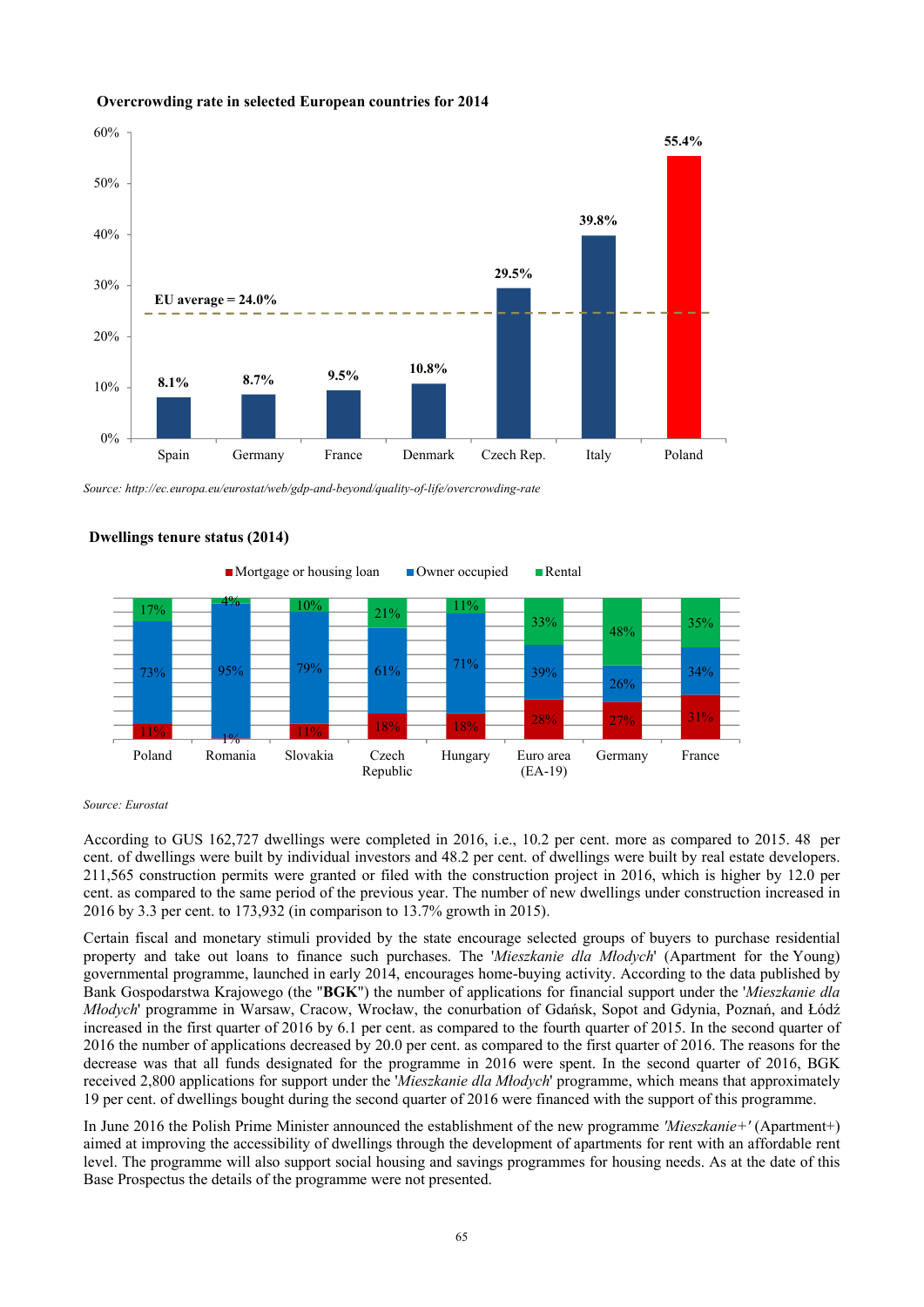### *The Polish mortgage loan market*

As at 31 December 2015, people in Poland had PLN 378.1 billion of outstanding mortgage loans, of which 56 per cent. were denominated in PLN.

### **Outstanding value of residential mortgage loans (PLN billion)**



*Source: NBP* 

Since 2012, the residential mortgage loans are granted almost exclusively in PLN. Residential mortgage loans may also be granted in other currencies, however such loans are a rare product, offered only to customers whose income is denominated in a foreign currency.

### **Value of newly signed residential mortgage loans (PLN billion)**



*Source: Polish Banking Association* 

With a ratio of the principal amount of outstanding residential loans to GDP of 20.6 per cent. in 2015 Poland was amongst the European countries with the smallest ratio of mortgage loans to GDP and below the EU average of 48.1 per cent.

**Total Outstanding Residential Loans to GDP ratio (%, 2015)** 



*Source: European Mortgage Federation* 

Residential loans to household disposable income ratio in Poland was around 35 per cent. in 2015, one of the lowest in Europe.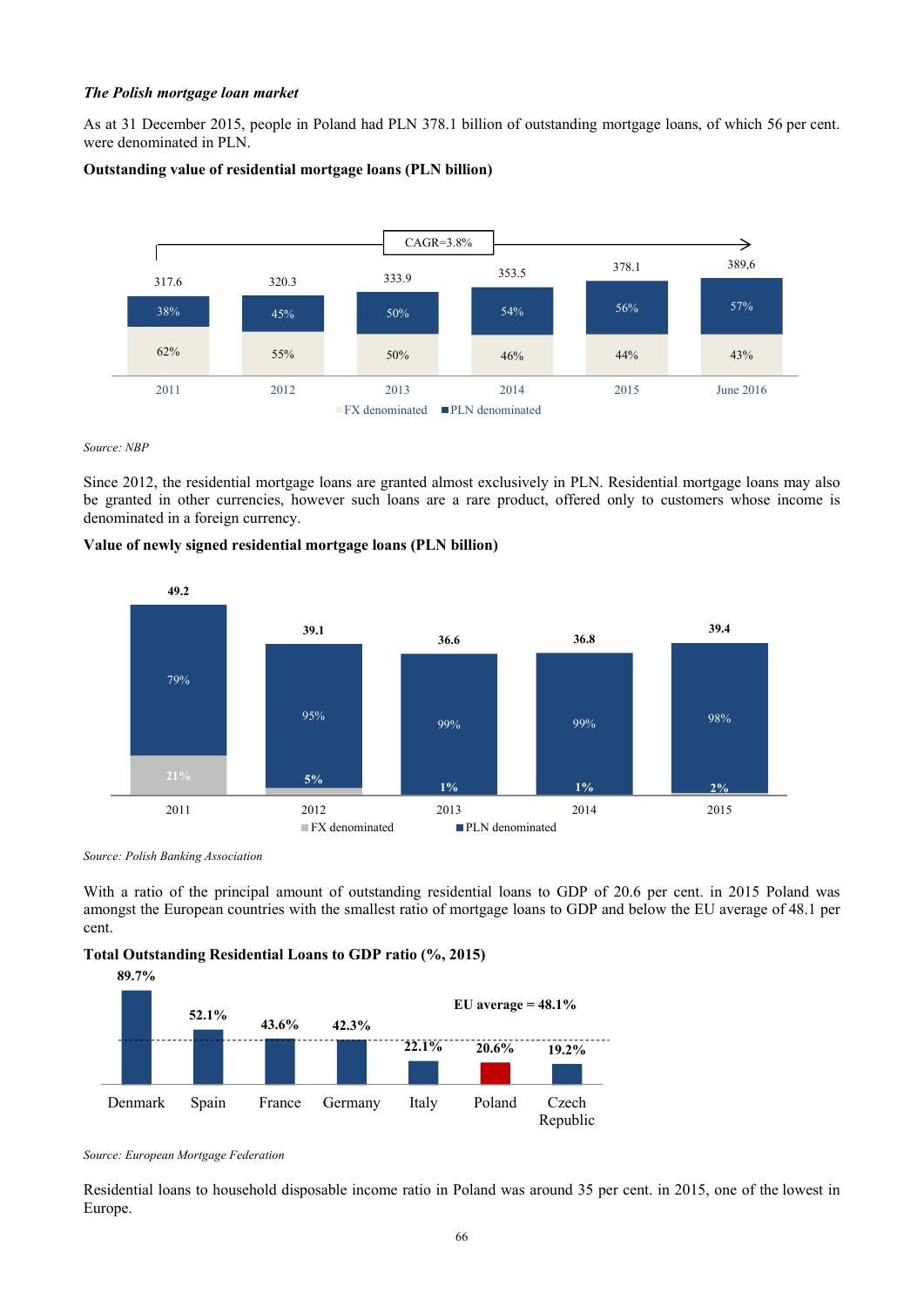

# **Total Outstanding Residential Loans to Household Disposable Income (%, 2015)**

*Source: European Mortgage Federation* 

Low volatility of new dwellings price dynamics through the years with strong demand and supply with potential for future growth.



*Source: Eurostat* 

#### **Covered bonds and mortgage banks market**

The Polish covered bonds market is relatively small and is characterized by moderate liquidity. As at 30 June 2016, the aggregate principal amount of outstanding covered bonds issued by Polish mortgage banks was approximately PLN 6.9 billion, a PLN 1.4 billion increase as compared to 31 December 2015. As at 30 June 2016, the principal amount of outstanding covered bonds issued by Polish mortgage banks represented 1.8 per cent. of mortgage loans granted by Polish banks.

As at the date of this Base Prospectus, there are three mortgage banks operating in Poland: the Bank, PKO Bank Hipoteczny S.A. and Pekao Bank Hipoteczny S.A. These mortgage banks operate only in Poland and offer loans only to Polish clients.

The establishment of new mortgage banks and amendments to regulations concerning covered bonds and mortgage banks should positively affect the size and liquidity of the Polish covered bonds market. The increase in the number of mortgage banks in Poland may result in boosting the supply of covered bonds. This will on one hand enhance the availability of covered bonds to investors and increase their role in investment portfolios, but on the other hand, it may increase the competition between issuers in the Polish covered bonds market.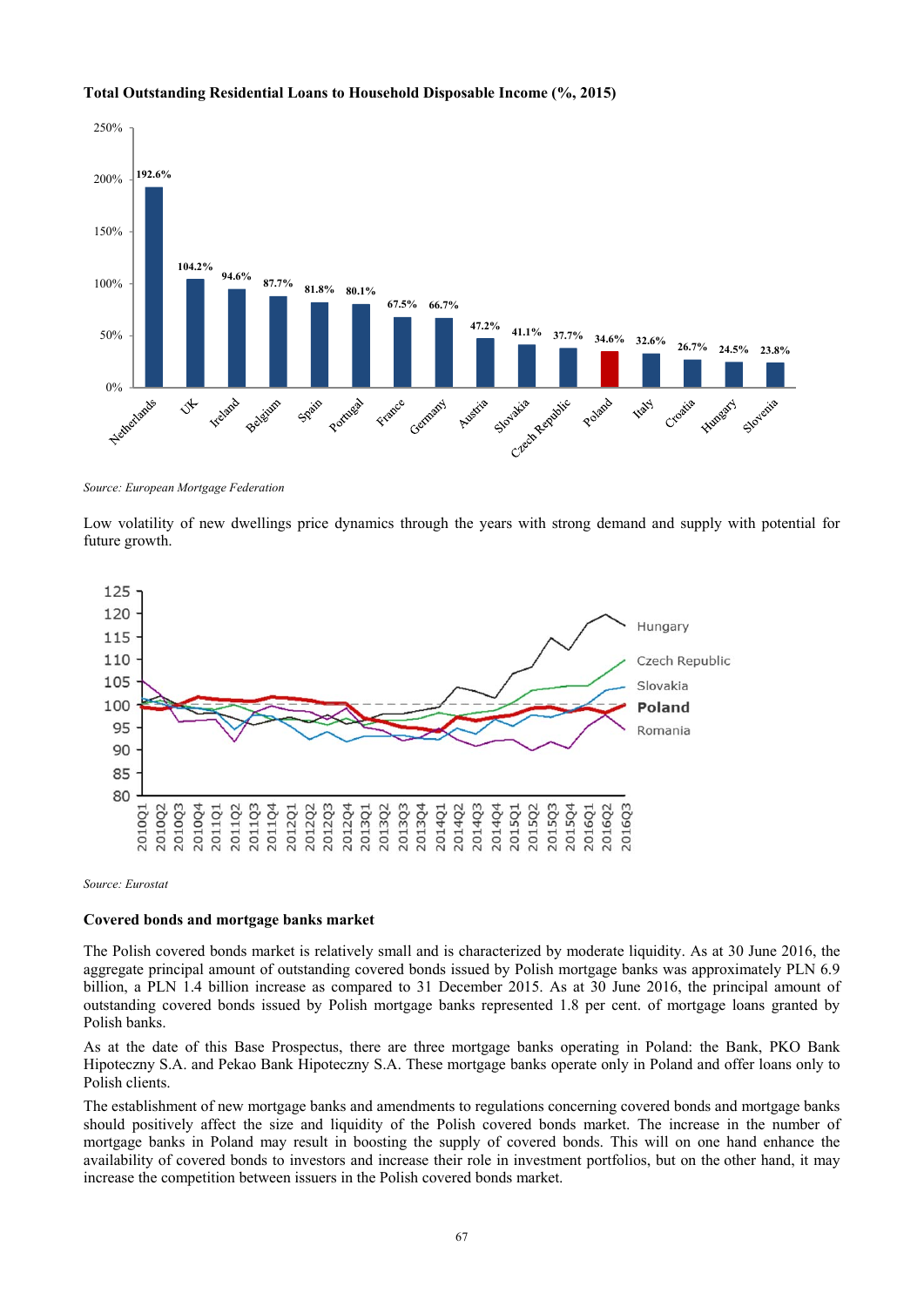# **DESCRIPTION OF THE BANK**

### **History and general introduction**

mBank Hipoteczny Spółka Akcyjna is the largest specialist mortgage bank (*bank hipoteczny*) in Poland in terms of total assets and total loan volume, and is the most active issuer of covered bonds in Poland (based on the publicly available financial statements of mortgage banks in Poland for 2016) with the longest history as a covered bonds issuer on the Polish capital market. The outstanding mortgage covered bonds issued by the Bank amounted to approximately PLN 4.6 billion as of the 31 May 2017, and represented, based on the Bank's estimation, a 43% share in the total number of outstanding Polish mortgage covered bonds market. The mortgage covered bonds issued by the Bank were assigned an "A" rating by Fitch.

The Bank focuses on providing mortgage loans for private individuals and business entities.

Since 2012, the Bank ceased providing loans for local government units due to the risk profile of this segment, and inadequate capital margins.

The loans in the Bank's loan portfolio are denominated in EUR, PLN, and USD (for details on the Bank's loan portfolio, see "*Business overview of the Bank*" and "*The Bank's loan portfolio*" below). Taking into consideration that covered bonds in Poland can only be issued by mortgage banks, the Bank is the sole entity in the Group authorised to issue covered bonds under Polish law. Since its establishment, the Bank has issued mortgage and public sector covered bonds with an aggregate nominal value of PLN 11,430.3 million, 70 series in private and public offerings, including: (i) PLN 7,490 million with respect to PLN-denominated covered bonds; (ii) PLN 3,697.5 million with respect to EURdenominated covered bonds and (iii) PLN 242.8 million with respect to USD-denominated covered bonds as of the 31 May 2017. On 26 August 2016, the Bank established a domestic mortgage covered bond programme with a total value of PLN 15 billion. Up until the date of this Base Prospectus, the Bank has completed 16 transactions involving EURdenominated covered bonds with a target issue size from EUR 20 million to EUR 50 million. For further details on the covered bonds issued by the Bank, see "*Covered bonds portfolio*" below.

The Bank was established on 18 March 1999 for an indefinite period. The Bank is entered into the register of entrepreneurs of the National Court Register maintained by XVI Commercial Division of the District Court for the Capital City of Warsaw under KRS number 3753, formerly under the business name BRE Bank Hipoteczny SA,until the Group's announcement concerning the strategic process of rebranding in 2013 transforming "BRE Bank" into the common "mBank" brand for all of the companies within the Group. The Bank is authorised to operate as a mortgage bank under the Polish Covered Bonds Act and is supervised by the KNF. Its operating permit was issued by the Banking Supervisory Authority (*Komisja Nadzoru Bankowego* – the KNF's predecessor) on 1 December 1999. The Bank's registered office is in Warsaw, at Al. Armii Ludowej 26, 00-609, Warsaw, Poland, and its telephone number is +48 22 579 75 00/01. Although the Bank is a member of the Group and closely cooperates with mBank in its business operations, the Bank is an independent legal entity with separate corporate bodies. The Bank has no subsidiaries.

As of the date of this Base Prospectus, the share capital of the Bank is PLN 321,000,000 which comprises of 3,210,000 ordinary registered shares each with a nominal value of PLN 100 each. All of the Bank's share capital is owned by mBank.

## **Ratings assigned to the Bank**

As of the date of this Base Prospectus, Fitch assigned the following ratings to the Bank and the covered bonds issued by the Bank:

| Category | <b>Rating</b> | <b>Outlook</b> |
|----------|---------------|----------------|
|          | A             | positive       |
|          | <b>BBB</b>    | <b>Stable</b>  |
|          |               | N/A            |
|          |               | N/A            |

## **Description of the Group and the Bank's position within the Group**

#### *Overview of the Group*

The Group is the fourth largest financial institution in Poland in terms of total assets. It provides retail, corporate and investment banking, as well as other financial services including leasing, factoring, commercial real estate financing, brokerage, wealth management, corporate finance, and capital market advice. mBank is the parent company of the Group. Commerzbank AG is a major shareholder in mBank and, as of the date of this Base Prospectus, held 69.42% of the share capital and 69.42% of the votes at the general meeting of mBank. The Group consists of entities controlled by mBank with different functional areas: (i) strategic - shares and equity interests in companies supporting mBank's particular business lines (corporates and financial markets segment, retail banking, and others) with an investment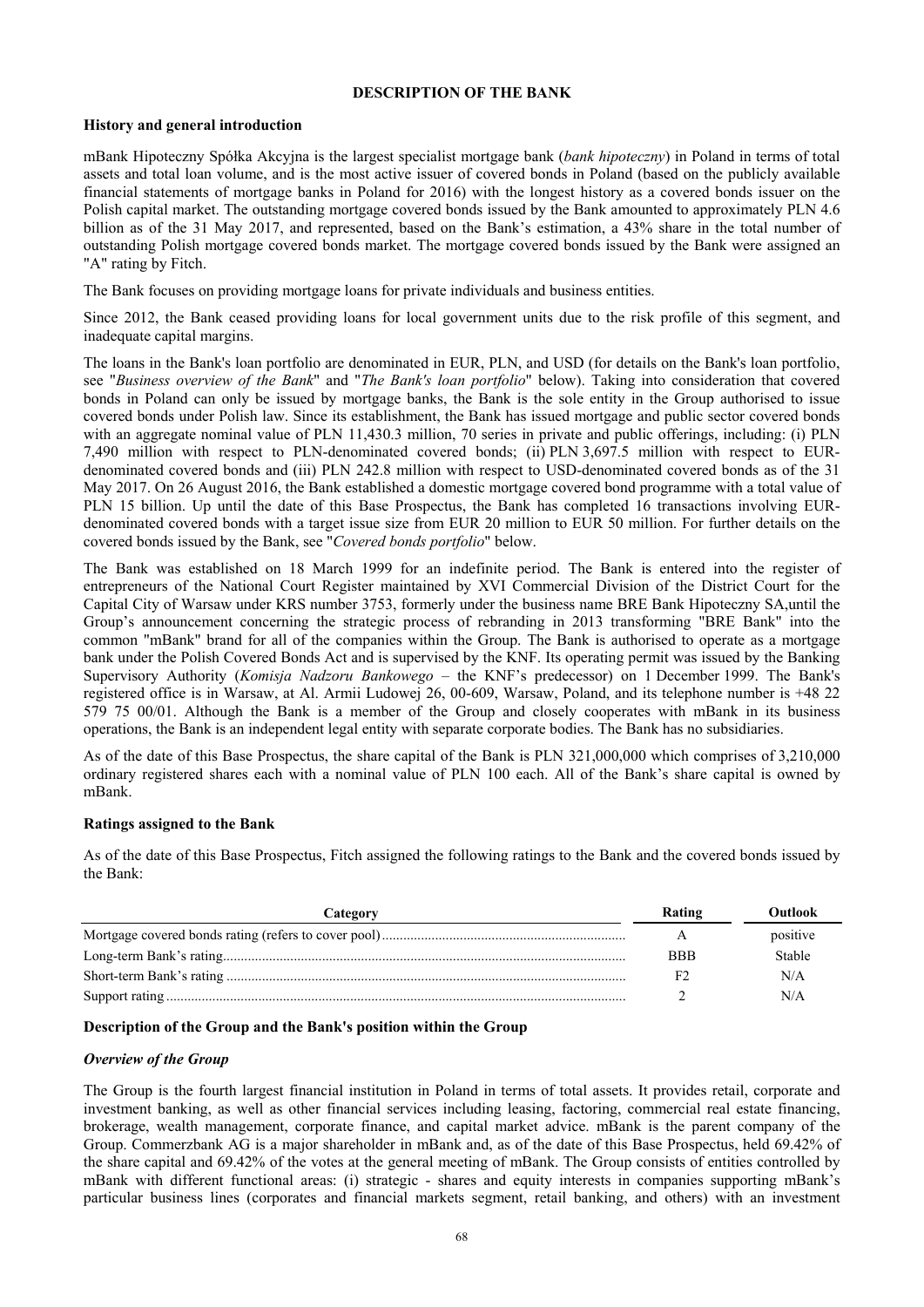horizon no shorter than three years, and (ii) others - shares of companies acquired in exchange for receivables resulting from settlements and agreements with debtors in order to recover partial or total loans and advances, and companies in liquidation or bankruptcy.

Historically, mBank developed its operations from corporate banking which has always been its strength. Since its establishment in 1986, mBank has served some of Poland's largest companies involved in foreign trade on export markets. Its longstanding experience in corporate banking services set the stage for mBank's further expansion into the small and medium-sized corporate client segment. In 1994, mBank signed a strategic partnership agreement with Commerzbank which purchased 21% of mBank's shares. Subsequently Commerzbank's stake of mBank's share capital was increased up to 69.42% of mBank's share capital which represents 69.42% of the total number of votes at mBank's General Shareholders' Meeting.

In 2000, mBank started its retail operations by launching a fully Internet-based bank in Poland. This was a pioneering project in the local market which was based on the Internet with direct services through call centres and later mobile banking and other new technology-based solutions. In 2001, mBank also launched a high street bricks-and-mortar bank, offering a broad range of products and services targeted at affluent customers and micro-businesses seeking access to high quality, personalised service at their branches.

mBank is the only Polish bank with a successful track record of rolling out its domestic business model into foreign markets. In 2007, mBank launched retail operations in the Czech Republic and Slovakia, focusing initially on transactional banking and deposit products, then further expanding into mortgage and consumer loans as the bank established and developed strong client relationships. mBank also offers a convenient mobile application to its Czech and Slovak clients.

As a result, mBank's client base has grown almost entirely organically, reaching 5,348,000 retail clients and 20,940 corporate customers by the end of 2016.

Favourable demographics – mBank's unique value proposition in the retail banking segment, anchored in an attractive and forefront business model, has been developed to target young, aspiring and tech-savvy clients who quickly adapt to innovative solutions. Consequently, mBank's customer base has an advantageous demographic profile as compared to the Polish market.

Half of mBank's retail clients are under the age of 35 and are expected to reach their highest personal income levels in the coming years, positioning mBank to reap the benefits from additional cross-selling opportunities of banking and insurance products. The maturing of the customer base provides a natural source for revenue growth, as well as supporting the asset quality of the Group and the responsiveness of its clients to cross-selling initiatives.

## *Overview of the Bank and its position within the Group*

The Bank is solely owned by mBank and is a member of the Group. The Bank has no subsidiaries. As of 31 March 2017, the average number of people employed in the Bank is 224.

mBank set up the Bank in order to:

- acquire long-term funding through covered bonds issued by the Bank at a cost lower than the costs of senior debt;
- release liquidity and equity to boost the Group's loan portfolio; and
- reduce the Group's exposure to liquidity risk by reducing the liquidity mismatch.

#### **Business overview of the Bank**

#### *Main business activities*

The Bank's business activities as a Polish mortgage bank are subject to the Polish Covered Bonds Act. The core business of the Bank is to provide commercial loans (for traders and institutional clients investing in the purchase, construction, or modernization of commercial real estate,) mortgage loans to individuals, and issuing covered bonds. Since 2012, the Bank ceased providing financing for local governments, or any other entities with a guarantee from local governments. However, the Bank owns a portfolio of loans in this segment which was the basis for its issuing of public covered bonds.

The Bank's business activities include: (i) the origination of mortgage-backed loans; (ii) the origination of non-mortgagebacked loans; (iii) the acquisition of other banks' claims under mortgage-backed loans originated by these banks and claims under non-mortgage-backed loans; (iv) the issuance of mortgage covered bonds; and (v) the issuance of public covered bonds. In addition, the Bank can: (i) draw loans and borrowings; (ii) issue bonds; (iii) hold securities; (iv) purchase or acquire shares or equity interests in other entities whose legal form limits the Bank's liability to the funds invested, provided that it is conducive to the Bank's activities; (v) deliver consultancy and advisory services related to the real estate market; and (vi) manage the Bank's claims and other banks' claims under the loans referred to in the preceding sentence and originate these loans on behalf of other banks, provided that any funds acquired as specified in items (i)-(ii) can only be used by the Bank to refinance its activities referred to in the preceding sentence.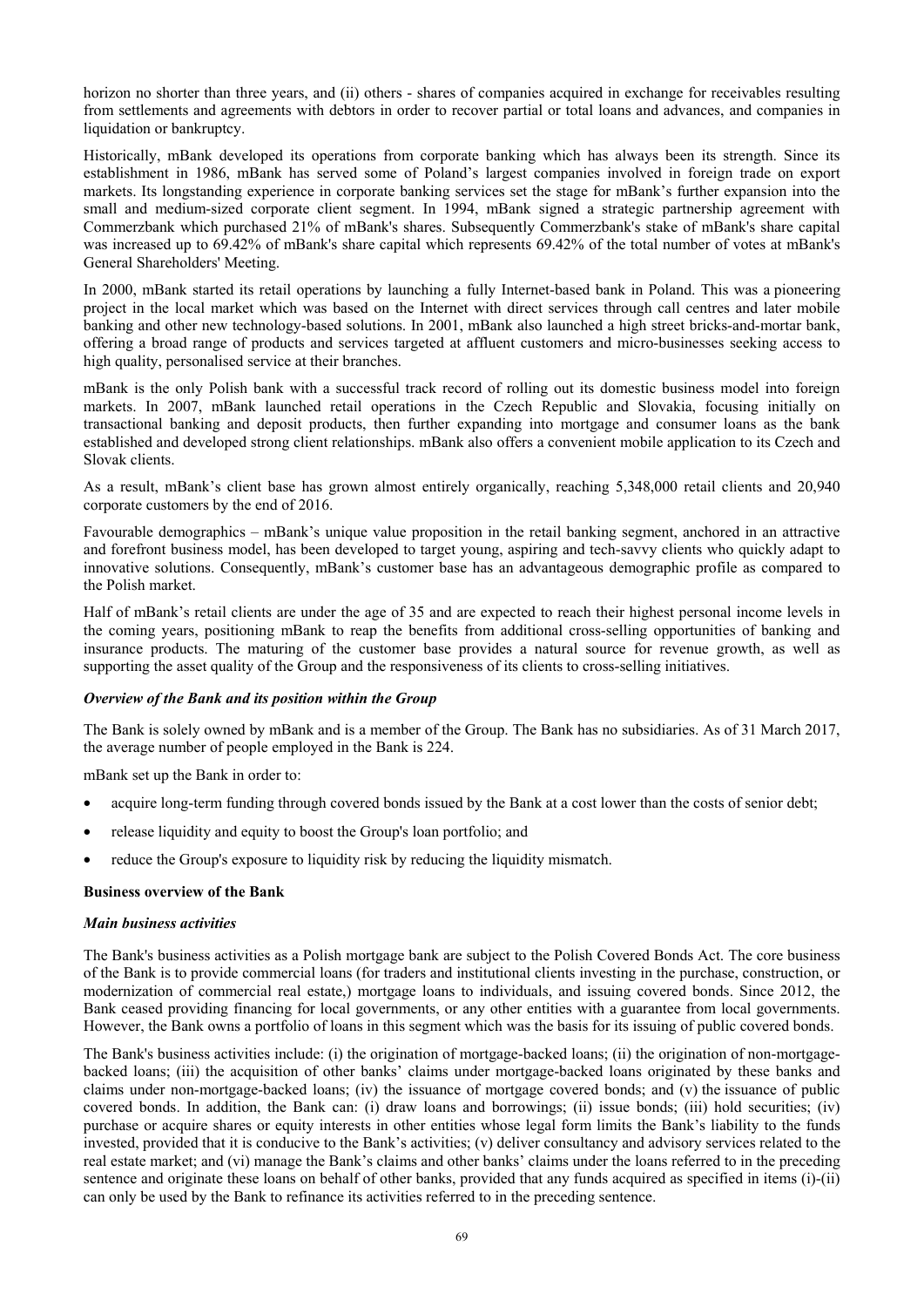The Bank can use any free funds to: (i) place deposits and acquire securities within the scope specified in Article 16, Section 1, items (1), (3) and (4) of the Polish Covered Bonds Act; (ii) purchase covered bonds issued by the Bank on the terms and conditions defined in Article 16, Section 1 item (2) of the Polish Covered Bonds Act; and (iii) purchase covered bonds issued by other mortgage banks. The Bank can purchase real estate only to prevent losses under mortgagebacked loans originated by the Bank and only if it is necessary for the purposes of the Bank's operations.

As of the date of this Base Prospectus, the Bank does not grant or acquire commercial mortgage loans, and the Bank does not purchase loans from banks other than mBank.

The Bank develops its activity in both the corporate and retail loan areas. In 2016, the Bank granted commercial loans with a total value of PLN 1,871 million, which is a record high result in the sixteen years of the Bank's history. In the retail area, within the scope of the implementation of the Group's strategy, the Bank granted retail mortgage loans with a total value of PLN 2,118.90 million. Sales of retail mortgage loans in the agency model (newly signed agreements with a total value of PLN 1,589.5 million) was supplemented with a pooling model under which Bank acquires mortgages granted by mBank (with a total value of PLN 529.4 million) that can constitute the basis for issuing of covered bonds

The Bank offers commercial loans to business entities for the financing of office buildings, retail space and warehouses, logistic centres and services, hotels, and other commercial properties. The granted loans are intended to implement new investments, real estate purchases, or the refinancing of completed properties (the repayment of loans taken for investment, or the release of own funds invested in the implementation of a project).

The Bank's offer in the area of commercial loans includes:

- mortgage loans to housing developers' projects (estates with single/multi-family houses for sale, or rent),
- construction loans for the implementation of new commercial investments to commercial developers loans for the financing of commercial real estate projects that are consistent with the Bank's credit policy
- refinancing loans for the refinancing or purchase of existing commercial properties (office buildings, warehouses, shopping centres and malls, logistic centres, hotels, guest houses, commercial premises, etc.), including commercial loans acquired from mBank.

Additionally, the Bank buys the commercial loan receivables eligible for covered bond refinancing from mBank.

### *Maximum lending term*

The duration of a loan for a commercial real estate is up to 15 years.

#### *Loan currency*

The Bank grants commercial loans denominated in EUR and PLN.

#### *Own funds*

25% of the total investment cost is the minimum own funds of the borrower.

#### *Security*

The basic security required by the Bank includes:

- the highest priority mortgage established for the benefit of the Bank, on the ownership, or the right of perpetual usufruct of the property,
- the assignment of rights from insurance against fire and other perils for real estate which is the subject of credit, or the registered pledge on those rights,
- the assignment of rights from the insurance contract against all risks of building construction (CAR) in the case of real estate lending in construction, or pledge on such rights.

As of the end of December 2016, office properties accounted for 38.7% of the Bank's Cover Pool (down by 1.8pp from the end of 2015). Loans granted to finance shopping centre projects accounted for 33.4% of the Bank's Cover Pool as of the end of 2016 (up by 4.1pp compared with the end of 2015). As of the end of 2016, the share of commercial premises in the Bank's Cover Pool increased from 7.2% as on 31 December 2015 to 7.6% as on 31 December 2016. Warehousing and logistic centres accounted for 5.2% of the Bank's Cover Pool in 2016 (down by 4.8pp year on year). In addition, the share of loans financing residential developers in the Bank's Cover Pool decreased by 1.4pp (from 4.5% as of the end of December 2015 to 3.1% as of the end of December 2016), and the share of loans financing mixed use real estate increased by 1.2pp (from 6.0% in 2015 to 7.2% in 2016).

The Bank provides mortgage loans to individuals to finance their housing needs, i.e., to finance the purchase of an flat, or a house.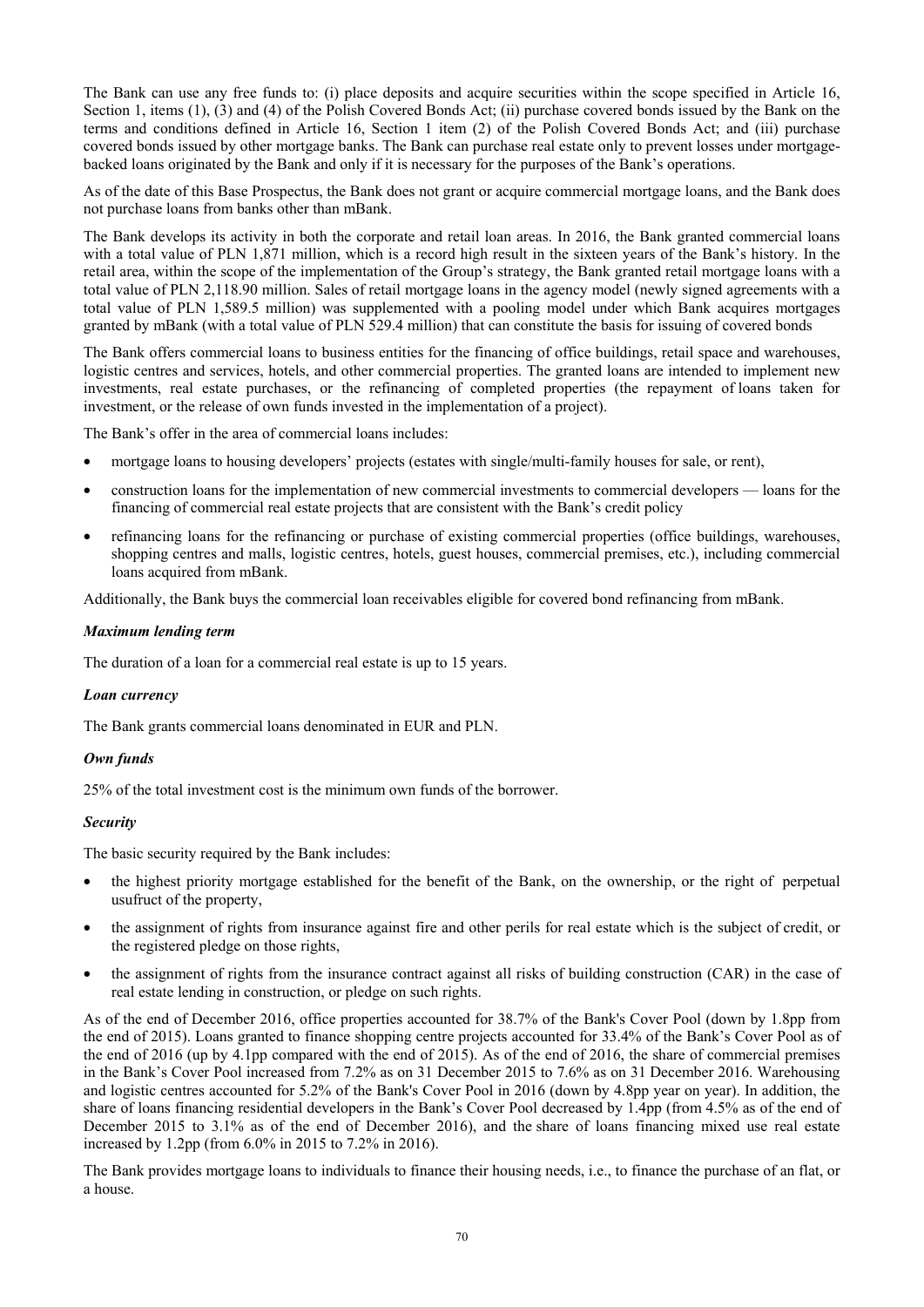The maximum amount of a loan at the time of granting the loan cannot exceed:

- 100% of the mortgage lending value of the property;
- 90% of the current or future value of the property which serves as collateral for the loan, if the borrower made its own contribution towards the purchase price of the property.

Loans granted by the Bank can be secured by mortgages entered in the land and mortgage register with the highest priority. A mortgage can be established over the following types of real property:

- a house for a single family, a semi-detached house, or a house for a single family with a garage, or a semi-detached house with a garage; or
- a flat, a flat with a parking spot in a shared car park, or a flat with a garage.

The value of the property, i.e., the mortgage lending value of the property, is determined in a strictly prescribed form in accordance with recommendation F "*Rules for determining the mortgage lending value for a property*", issued by the KNF in July 2014 ("**Recommendation F**").

Additionally, the Bank's claims under the loans are secured by an assignment of the borrower's pecuniary claims under the insurance policy against fire and other accidents relating to the property on which the mortgage is, or will be established.

The Bank's business activity is subject to a number of restrictions and the Bank must regularly conduct several tests to confirm that its activities comply with the regulatory restrictions and requirements. The Bank follows the regulatory requirements and performs all the required tests. For a description of these restrictions and tests, see "*Overview of the Polish covered bonds legislation*".

The Bank may periodically execute foreign exchange transactions and may enter into hedging transactions to hedge interest rate and foreign exchange risks. Under the Polish Covered Bonds Act, these transactions can only be entered into in order to support the Bank's principal business activities. Additionally, under the Polish Covered Bonds Act, the Bank must hedge its foreign exchange risk if the covered bonds issued by the Bank are denominated in a currency different from: (i) the currency of the receivables in the cover pool; or (ii) the currency of the cash held by the Bank or deposited by the Bank with the NBP, or the currency in which the securities held by the Bank as substitute assets are denominated.

## *Cooperation between the Bank and mBank in mortgage loan origination and the acquisition of mortgage loans*

The Bank's operations are based on the maximum possible operational integration with mBank. The Bank benefits from the Group's leading position in the Polish residential mortgage loan market and the Group's extensive distribution network which ensures a stable flow of mortgage loans to the Bank. Additionally, the Bank has access to mBank's knowhow resources relating to granting mortgage loans to individuals, and to the risk models developed by the Group. The Bank closely cooperates with mBank in originating new mortgage loans and acquiring mortgage loans from mBank. This cooperation is based on two models:

- the agency model (sale of new loans); and
- the pooling model (transfer of existing loans).

In its business activity, the Bank benefits from mBank's know-how and resources, made available to the Bank under the Cooperation Agreement.

Additionally, the Bank and mBank are parties to a framework agreement dated 28 August 2014 (as amended) (the "**Framework Agreement**") relating to the acquisition of portfolios of mortgage loans with the purpose of refinancing by issuing covered bonds.

### *The Cooperation Agreement*

The Bank and mBank cooperate with each other in accordance with the Cooperation Agreement. The Cooperation Agreement sets out the rules under which mBank provides the Bank with comprehensive services related to credit product maintenance and the terms of cooperation of the Bank and mBank in the organization of joint credit sale channels. mBank's activities within the framework of the Cooperation Agreement (entrusted to mBank by the Bank) do not include risk management activities related to conducting business operations by the Bank including asset and liability management, assessing creditworthiness and credit risk analysis, or internal audit.

The Cooperation Agreement covers various areas of cooperation between the Bank and mBank. In particular, under the Cooperation Agreement, mBank is obliged to: (i) perform credit intermediation activities; (ii) accept payments and utilise loans granted by the Bank; (iii) monitor the repayment of loans; (iv) carry out other activities connected to the servicing of credit products (including the generation of schedules, notifications, insurance servicing, termination of credit contracts, and the release of security interests); (v) monitor security interests (including drafting documents for the establishment of security interests, verification services, real estate inspections, registrations, and reporting systems); (vi) monitor other contractual conditions (including the registration of clients and contracts); (vii) conduct customer services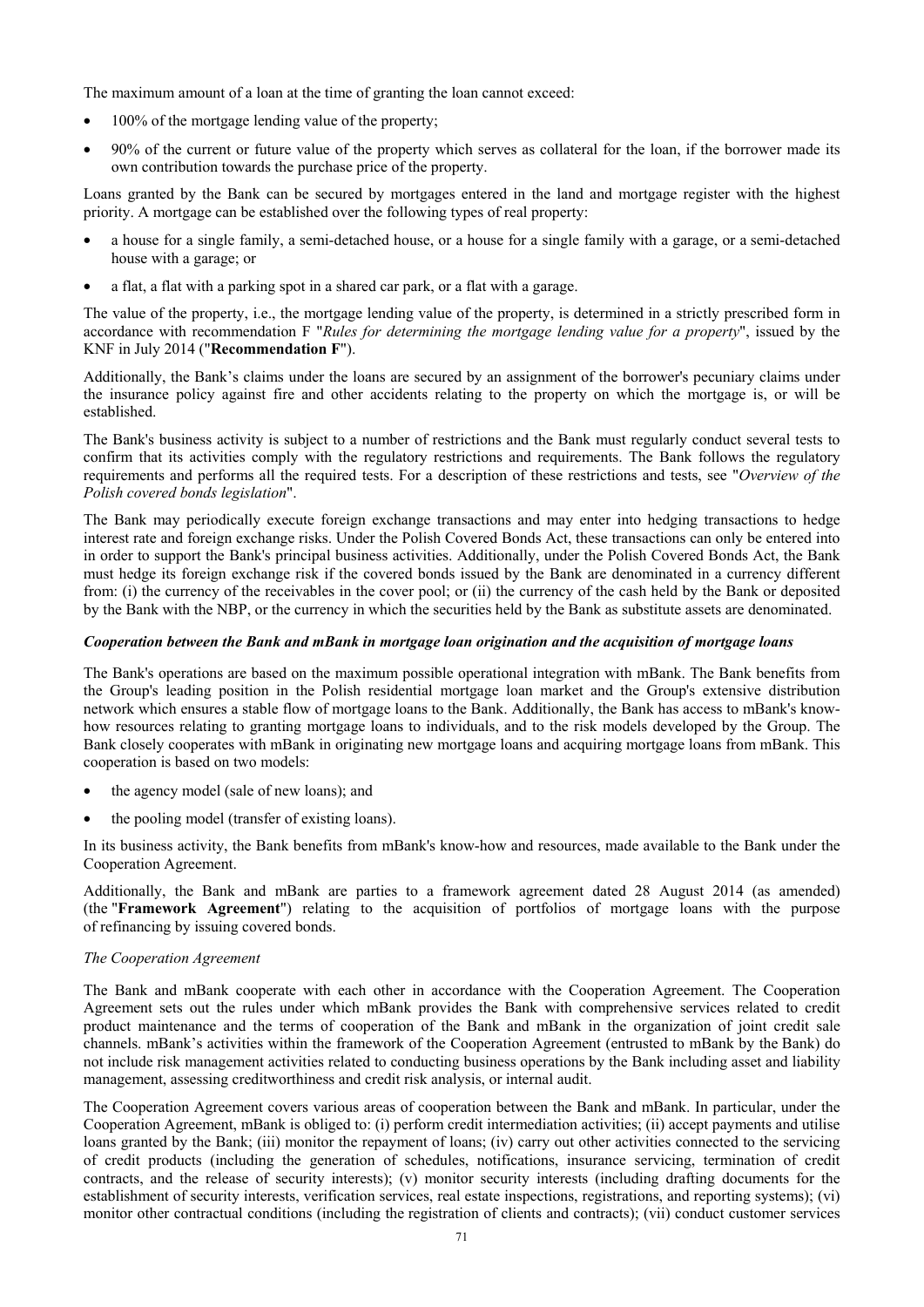(including the preparation and registration of annexes); (viii) handle customer complaints; and (ix) provide IT and data tools related to the existing contracts. The key partners are: mBank, mFinanse, and the brokers (Open Finance, Expander, and DK Notus). The Bank offers loan programs with a wide array of lending purposes while meeting the stringent requirements of the Polish Covered Bonds Act.

mBank supports the Bank in operational aspects only. Both mBank and the Bank run risk management independently and use separate database instances to estimate and create write-offs due to the impairment of assets. The Bank independently makes all decisions relating to its business activities and its credit process. The Bank offers mortgage loans in cooperation with mBank.

In accordance with the Cooperation Agreement, mBank provides the Bank with a group model documentation and risk modelling tools (retail client risk), as well as asset valuation models, and a validation methodology for these models. The Bank provides mBank with procedures and documents (marketing materials, templates and documentation, terms and conditions of contracts, terms of pricing, offers, and interest rates, etc.) to enable mBank run their sales and post-sales operations.

## *The agency model*

The agency model is governed by the Cooperation Agreement. Under the agency model, mBank sells and markets the retail loans secured by mortgages originated by the Bank through the mBank distribution network.

The Cooperation Agreement sets out the following criteria for loans sold through the mBank distribution network:

| The principal amount of the loan to the mortgage lending Maximum 100% |                                                            |
|-----------------------------------------------------------------------|------------------------------------------------------------|
| value:                                                                |                                                            |
| Title to the property:                                                | separate ownership                                         |
| Security interest:                                                    | mortgage                                                   |
| Currency:                                                             | <b>PLN</b>                                                 |
| Purpose of the loan:                                                  | the purchase of residential premises; buying a detached    |
|                                                                       | house; buying a building plot; construction; refinancing a |
|                                                                       | home loan; refinancing expenditures for housing;           |

Under the agency model, until August 30 2016, both the Bank and mBank reviewed the loan applications. Since September 1 2016, only the Bank reviews the loan applications.

## *The pooling model*

Under the pooling model which was introduced in 2014, the Bank's residential mortgage loans were originated by mBank. The purchase of residential mortgage loans from mBank is governed by the Framework Agreement. The mortgage loans which the Bank acquires from mBank must satisfy the following criteria:

| The principal amount of the loan to the mortgage lending | $maximum 100\%$                                       |
|----------------------------------------------------------|-------------------------------------------------------|
| value:                                                   |                                                       |
| Property:                                                | located on Polish territory                           |
| Remaining term of the loan:                              | over three years                                      |
| Security interest:                                       | first rank joint contractual ordinary mortgage on all |
|                                                          | property pledged as collateral                        |
| Currency:                                                | PLN                                                   |
| Purpose of the loan:                                     | financing the purchase of real estate                 |
| Rating:                                                  | suitable internal rating                              |
| Other:                                                   | no delays or defaults                                 |

Under the Framework Agreement, the Bank entered into five receivables purchase agreements concerning commercial loan agreements, and ten receivables purchase agreements concerning housing loan portfolios. In the period between October 2014 and 31 May 2017, the value of housing loans transferred between mBank and the Bank in accordance with the pooling model amounted to PLN 1,214 million.

## *Post-sale and support services*

Following the sale or transfer of a mortgage loan, mBank is responsible for dealing with the customers, managing their loan accounts, and providing information for the customers during the term of the loans (both originated by Bank and acquired by the Bank from mBank). These services are conducted by mBank under the Cooperation Agreement.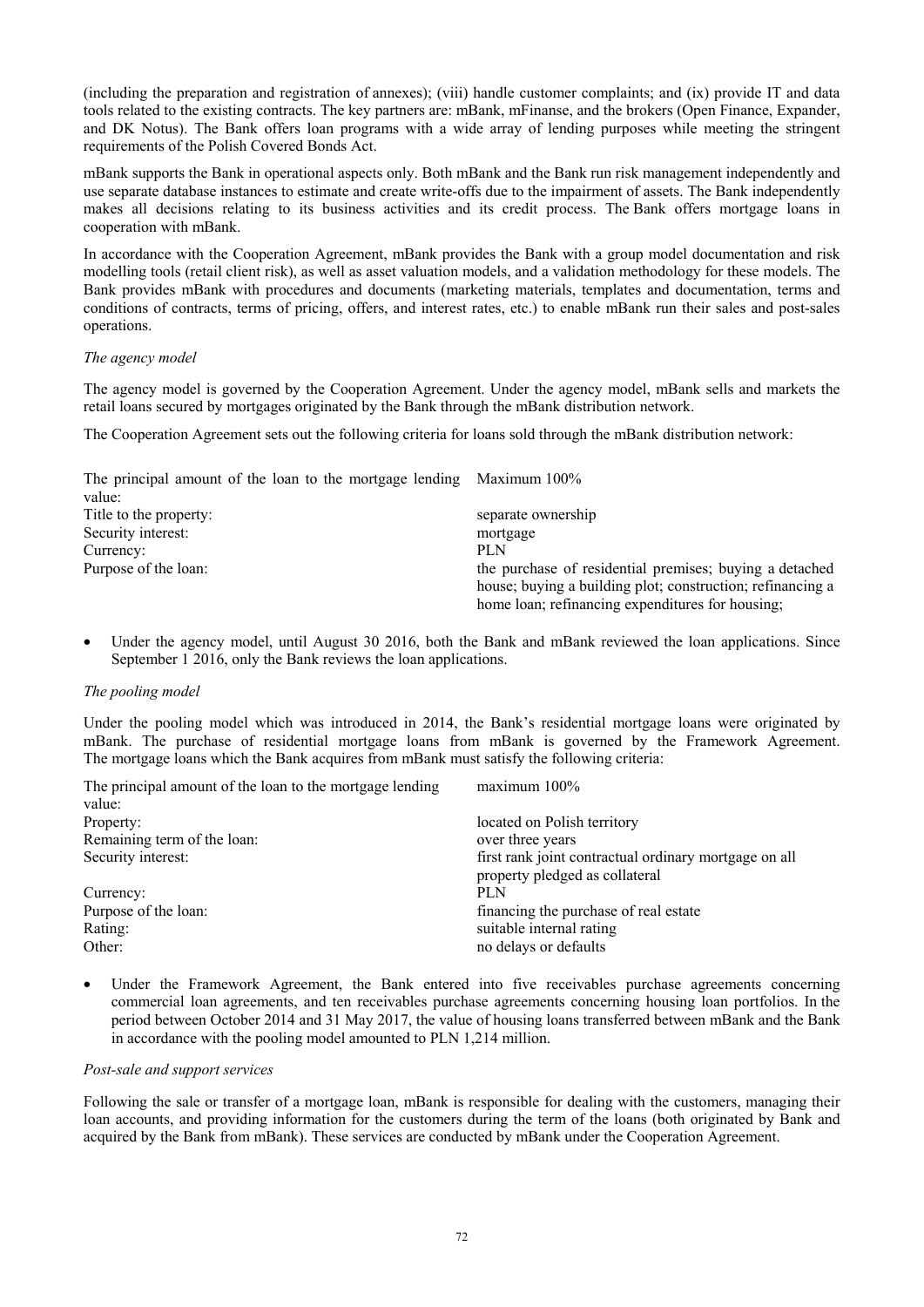## **The Bank's Cover Pool**

The total value (i.e., including supplementary collateral) of the Bank's Cover Pool as of 31 March 2017 was PLN 7,374.59 million. Since 2014, the Bank has identified an increasing share of residential real estate in the mortgage Cover Pool, constituting 47% as of March 2017 whereas commercial real estate constituted 53% as of March 2017. As of 31 March 2017, among the commercial real estate in the Cover Pool, 39.1% were office buildings, 36.5% were shopping malls, 7.5% were residential development projects, 6.3% were mixed real estate, 4.2% were other commercial projects, 3.8% were hotels, and 2.5% were property developers and buildings under construction. The largest number of financed projects is concentrated in Mazowieckie province where 35.2% of all credit resources are involved. In Dolnośląskie, Małopolskie and Wielkopolskie province, the total balance sheet exposure accounts for 32.6%.

All of the loans in the Cover Pool are floating rate loans with an interest rate of the vast majority of these loans based on the WIBOR for three months. As of 31 March 2017, the average contractual maturity of the loans in the Cover Pool was 3.85 years (weighted average).

Since 2014 the currency structure of the loan portfolio in the mortgage Cover Pool was subject to change resulting from the systematic growth in the portfolio of retail loans granted only in PLN. At 31 May 2017, the share of EUR denominated loans in the Cover Pool was 39%, whereas the share of PLN denominated loans was 60%, and 1% for USD denominated loans.

The Bank did not grant any loans denominated in CHF, hence its Cover Pool does not contain any CHF-denominated loans.

The Bank's Cover Pool does not contain asset-backed securities that do not comply with paragraph 1 of Article 80 of the Guideline (EU) 2015/510 of the European Central Bank of 19 December 2014 on the implementation of the Eurosystem monetary policy framework (ECB/2014/60) (recast). These asset-backed securities have never been included in the Bank's Cover Pool and the Bank will not include such asset-backed securities in its Cover Pool in the future.

The Polish Covered Bonds Act sets out the detailed eligibility criteria for a loan to be included in the Cover Pool. For a description of this criteria see "*Overview of the Polish covered bonds legislation – Composition of cover pools*".

The Bank publishes quarterly disclosure reports (*raporty ujawnień*) regarding issuances of the mortgage covered bonds by the Bank and the structure of its loan portfolio. Please also see "*General Information – Post-issuance information*".

## **Covered bonds portfolio**

Historically, most EUR denominated covered bonds were issued under the Bank's mortgage covered bond issuance programme approved by the PFSA in 2009, with a total maximum value of PLN 6 billion (already closed).

However, in the Bank's long history there have been crucial milestones for the Group and the entire financial market, including the first issue of mortgage covered bonds in Poland in 2000, the first listed covered bonds in Poland on the Catalyst market (formerly, CeTO) in 2003 and the first issue of public covered bonds in Poland in 2007. Moreover, in February 2012, the Bank issued 15 year mortgage covered bonds which were among the longest maturity instruments issued by a Polish commercial entity in history, and on 24 April 2016, the Bank issued the first fixed rate covered bonds denominated in PLN.

Among the Bank's main investors have been the European Bank for Reconstruction and Development which purchased three series of mortgage covered bonds denominated in USD for a total amount of USD 15,000,000 and two series of covered bonds denominated in EUR for the amount of EUR 20,000,000, as well as the European Investment Bank which purchased two series of public covered bonds denominated in PLN with a total amount of PLN 300,000,000. With the covered bonds acquired by major investors, the Bank built its strategic position as a reliable issuer on the domestic market.

On 26 August 2016, the Bank established a domestic mortgage covered bond programme with a total maximum value of PLN 15 billion which allows for the public offering of mortgage covered bonds (also in EUR).

The following table shows EUR and PLN denominated outstanding mortgage covered bonds issued by the Bank as of 31 May 2017:

| <b>Series</b> | Currency   | Principal   | <b>Issue date</b> | <b>Maturity date</b> | Coupon             | Listing |
|---------------|------------|-------------|-------------------|----------------------|--------------------|---------|
| HPA15         | PLN        | 200,000,000 | 15 June 2011      | 16 June 2017         | WIBOR6M $+0.98\%$  | Warsaw  |
| HPA19         | PLN        | 200,000,000 | 15 June 2012      | 15 June 2018         | $WIBOR6M + 1.69\%$ | Warsaw  |
| HPA21         | <b>PLN</b> | 80,000,000  | 20 June 2013      | 21 June 2019         | WIBOR6M $+1\%$     | Warsaw  |
| HPA22         | PLN        | 300,000,000 | 28 July 2014      | 28 July 2022         | WIBOR6M $+0.93\%$  | Warsaw  |

#### *Issues of mortgage covered bonds in public offerings*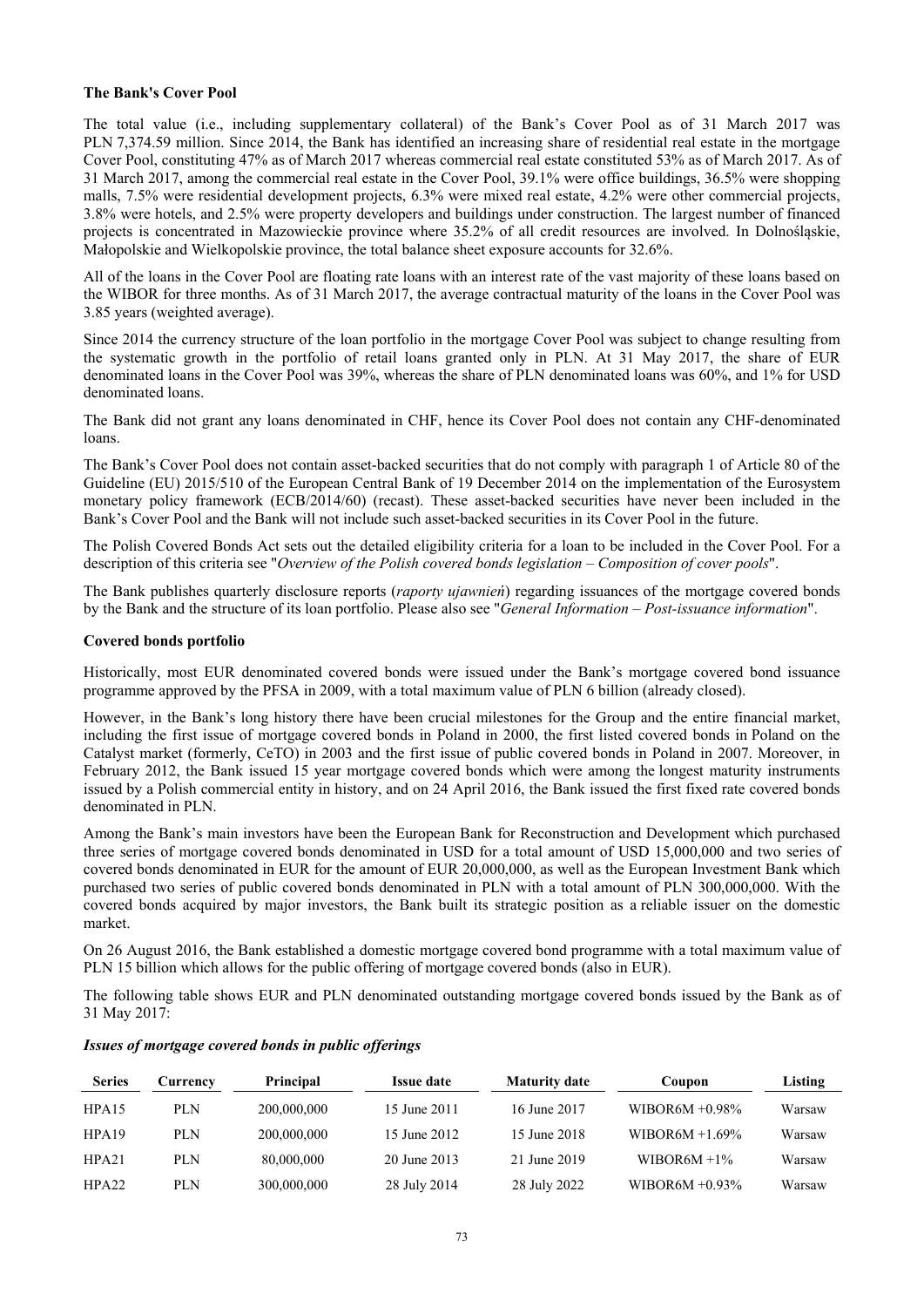| HPA23            | <b>PLN</b> | 200,000,000 | 4 August 2014     | 20 February 2023  | WIBOR6M $+0.93\%$   | Warsaw |
|------------------|------------|-------------|-------------------|-------------------|---------------------|--------|
| HPA24            | <b>PLN</b> | 200,000,000 | 20 February 2015  | 28 April 2022     | WIBOR6M $+0.78%$    | Warsaw |
| HPA25            | <b>PLN</b> | 250,000,000 | 15 April 2015     | 16 October 2023   | WIBOR6M $+0.87\%$   | Warsaw |
| HPA26            | <b>PLN</b> | 500,000,000 | 17 September 2015 | 10 September 2020 | WIBOR3M $+1.1\%$    | Warsaw |
| HPA27            | <b>PLN</b> | 255,000,000 | 2 December 2015   | 20 September 2021 | WIBOR3M $+1.15%$    | Warsaw |
| HPA28            | <b>PLN</b> | 300,000,000 | 9 March 2016      | 5 March 2021      | WIBOR3M $+1.2\%$    | Warsaw |
| HPA29            | <b>PLN</b> | 50,000,000  | 28 April 2016     | 28 April 2020     | (fixed) 2.91%       | Warsaw |
| HPA30            | <b>PLN</b> | 100,000,000 | 11 May 2016       | 28 April 2020     | (fixed) $2.91\%$    | Warsaw |
| HPE1             | <b>EUR</b> | 10,000,000  | 19 October 2012   | 19 October 2017   | EURIBOR6M $+1.9%$   | Warsaw |
| HPE <sub>2</sub> | <b>EUR</b> | 30,000,000  | 26 July 2013      | 28 July 2020      | (fixed) $2.75%$     | Warsaw |
| HPE3             | <b>EUR</b> | 50,000,000  | 22 November 2013  | 22 October 2018   | EURIBOR3M $+1.13\%$ | Warsaw |
| HPE4             | <b>EUR</b> | 7,500,000   | 17 February 2014  | 15 February 2018  | EURIBOR6M +0.8%     | Warsaw |
| HPE5             | <b>EUR</b> | 8,000,000   | 28 February 2014  | 28 February 2029  | (fixed) $3.50\%$    | Warsaw |
| HPE6             | <b>EUR</b> | 15,000,000  | 17 March 2014     | 15 March 2029     | (fixed) $3.50%$     | Warsaw |
| HPE7             | <b>EUR</b> | 20,000,000  | 30 May 2014       | 30 May 2029       | (fixed) $3.20%$     | Warsaw |
| HPE8             | <b>EUR</b> | 20,000,000  | 22 October 2014   | 22 October 2018   | (fixed) $1.115%$    | Warsaw |
| HPE9             | <b>EUR</b> | 50,000,000  | 28 November 2014  | 15 October 2019   | EURIBOR3M $+0.87\%$ | Warsaw |
| HPE10            | <b>EUR</b> | 20,000,000  | 25 February 2015  | 25 February 2022  | (fixed) $1.135%$    | Warsaw |
| HPE11            | <b>EUR</b> | 11,000,000  | 24 April 2015     | 24 April 2025     | (fixed) 1.285%      | Warsaw |
| HPE12            | <b>EUR</b> | 50,000,000  | 24 June 2015      | 24 June 2020      | EURIBOR3M +0.69%    | Warsaw |
| HPE13            | <b>EUR</b> | 50,000,000  | 23 Mach 2016      | 21 June 2021      | EURIBOR3M $+0.87\%$ | Warsaw |
| HPE14            | <b>EUR</b> | 13,000,000  | 28 September 2016 | 20 September 2026 | (fixed) $1.18%$     | Warsaw |
| HPE15            | <b>EUR</b> | 35,000,000  | 26 October 2016   | 20 September 2026 | (fixed) $1.183%$    | Warsaw |
| HPE16            | <b>EUR</b> | 24,900,000  | 01 February 2017  | 01 February 2024  | (fixed) $0.94\%$    | Warsaw |

*Issues of mortgage covered bonds in the private offerings* 

| <b>Series</b> | Currency | <b>Principal</b> | <b>Issue date</b> | <b>Maturity date</b> | Coupon              | Listing |
|---------------|----------|------------------|-------------------|----------------------|---------------------|---------|
| HPPLN1        | PLN      | 400,000,000      | 15 December 2016  | 25 July 2018         | WIBOR6M $+0.77\%$   | N/A     |
| HPPLN2        | PLN.     | 300,000,000      | 12 May 2017       | 10 September 2019    | WIBOR3M $+0.79\%$   | N/A     |
| HPEUR1        | EUR      | 70,000,000       | 19 August 2016    | 28 August 2019       | EURIBOR6M $+1.36\%$ | N/A     |

As of the date of this Base Prospectus, there are no outstanding public covered bonds issued by the Bank. The last publicsector covered bonds issued by the Bank matured on 28 September 2016. As of the date of this Base Prospectus, the Bank does not plan to issue any further public-sector covered bonds.

## *Overcollateralisation*

Under Polish law, the coverage for the Bank's obligations arising under the outstanding covered bonds consists of two parts: (a) core assets, i.e., mortgage loans; and (b) substitute assets. Substitute assets consist of cash and the obligations of the State Treasury of the Republic of Poland, the NBP, the European Central Bank, member states of the EEA and the OECD and their central banks, as well as the obligations guaranteed by these entities (for details, see "*Overview of Polish Covered Bonds legislation*").

### **Other sources of financing**

Apart from issuing covered bonds, the Bank raises financing through:

- credit facilities;
- unsecured bonds under the Bank's PLN 1.2 billion private placement programme.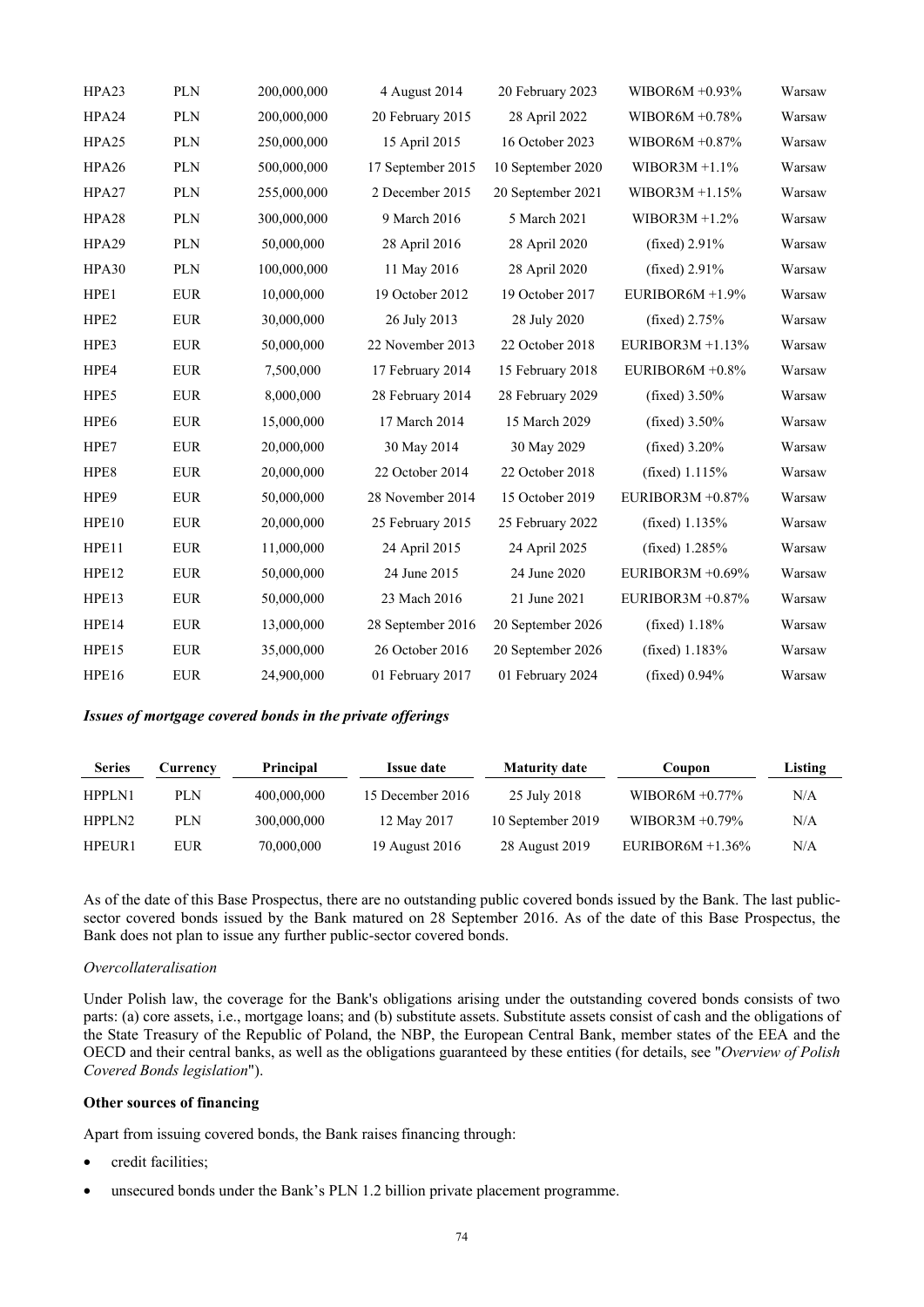Under the Polish Covered Bonds Act, the Bank's obligations under outstanding bonds and loans and credit facilities cannot exceed ten times the Bank's own funds within five years from the date the Bank commenced its operations, and six times the Bank's own funds after this five year period.

As of 31 May 2017, the principal amount of outstanding loans and credit facilities was PLN 3,894 million.

The Bank raises funds for the lending activity predominantly through the issuing of covered bonds and subsequently through received loans and term deposits, mainly from the interbank market. As of 31 December 2016, the Bank had the following refinancing structure:

- Covered bonds: 54.7%
- Long term loans received:  $30.5\%$
- Discount bonds:  $8\%$
- Interbank deposits: 3.9%
- Subordinated loan: 2.1%
- Short term bonds: 0.8%

### **Risk Management**

### *Introduction*

Risk management is a key internal process within the Bank. It is aimed at ensuring the profitability of business activity by ensuring control of the risk level and maintaining it within the risk tolerance and system limits applied by the Bank in a changing macroeconomic and legal environment. The expected level of risk plays an important role in the Bank's planning process.

As a result of the statutory restrictions on activities that can be pursued by mortgage banks, the Bank's asset-liability structure is distinct from that which generally characterises the Polish banking system. The Bank's asset side consists predominantly of mortgage loans. The Bank's liabilities consist of covered bonds issued by the Bank, liabilities under deferred payments, bonds issued by the Bank, and credit facilities granted to the Bank.

Risk management within the Bank is based on the following principles:

- the risk management process, including the loan process, is defined and regulated by the strategies, policies and procedures adopted by the Bank's Management Board and Supervisory Board;
- the Bank manages all identified types of banking risks and performs an ICAAP (Internal Capital Adequacy Assessment Process) wherein:
	- the risk management process is appropriate to the scale of operations and to the significance, scale and complexity of a given risk, and tailored to new risk factors and sources on a current basis; and
	- the risk management methods (in particular the models and their assumptions) and the risk measurement systems are tailored to the scale and complexity of the risk, and are periodically verified and validated;
- having an organisational structure that ensures the independence of the risk area, including the separation of the real estate valuation, and the credit decision making processes from the Bank's business activities;
- integration with the planning and controlling systems and supporting the implementation of the Bank's strategy in compliance with the risk management strategy, particularly in terms of risk tolerance levels; and
- the risk management process is consistent with the Group's principles of risk management, including the usage of the Group's risk models, modified to reflect the nature of activities of the Bank and approved by the Bank's Management Board and Supervisory Board.

The guidelines and methodologies for measuring risk, as well as the assumptions for scenario analyses, have been approved by the Management Board and are subject to regular review taking into account the economic and financial environment, the interest rate outlook, and the overall level of market risks affecting the Bank's on and off balance sheet transactions. The Bank's guidelines and methodologies for measuring risk are aligned with the guidelines and methodologies for measuring risk introduced by the Group.

## *Risk management process*

The process of risk management in the Bank consists of the following elements:

- risk identification: the identification of actual and potential sources of risk and an estimation of the significance of their potential influence on the financial situation of the Bank. Within the risk identification process, the types of risk perceived as significant to the Bank's activities are identified;
- risk measurement and assessment: risk measurement covers the determination of risk assessment measures adequate to the type and significance of the risk, data availability, and quantitative risk assessment by means of determined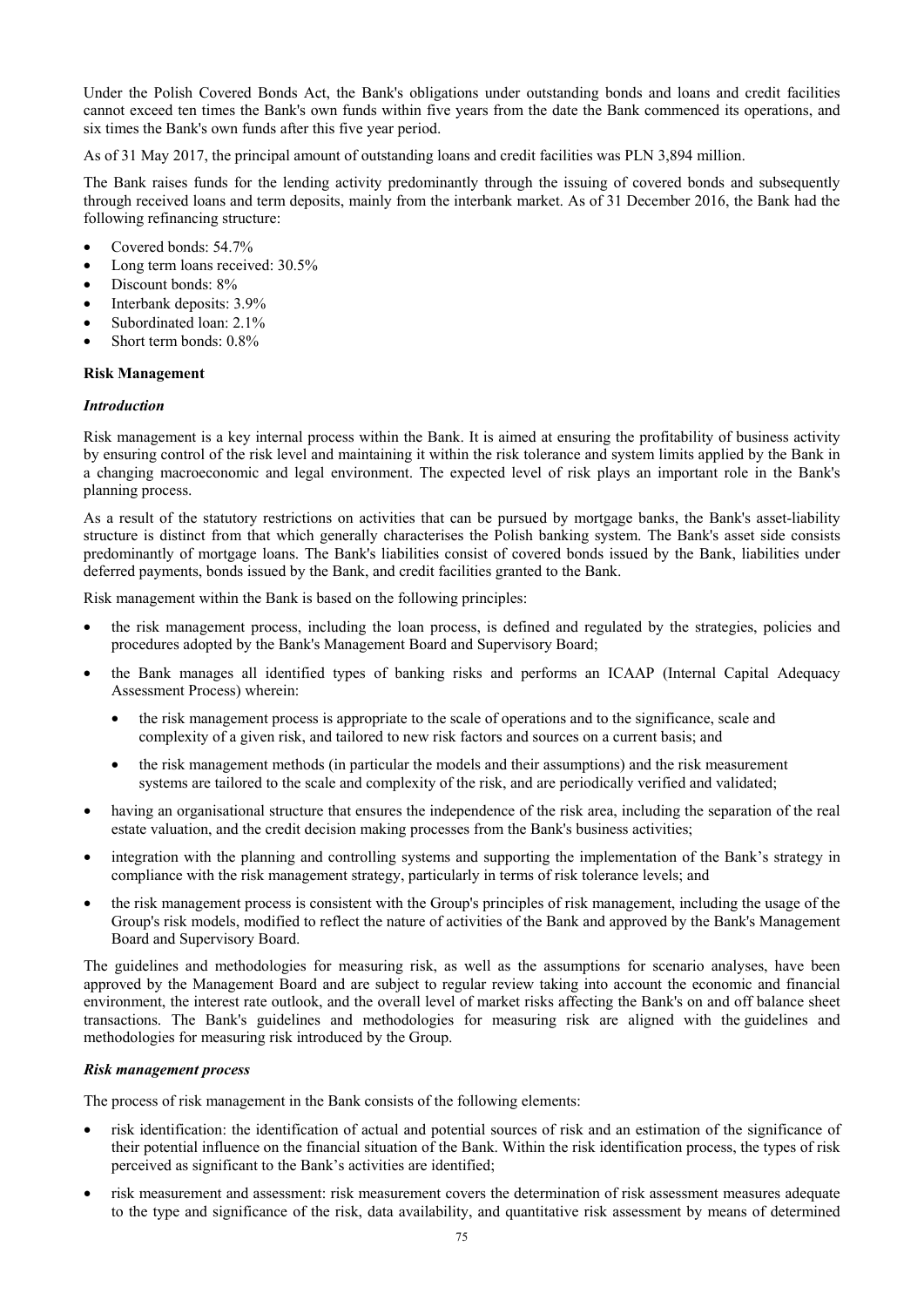measures, as well as risk assessment aimed at identifying the scale or scope of risk, taking into account risk management objectives. Within risk measurement, stress-testing is conducted on the basis of assumptions providing a fair risk assessment;

- risk forecasting and monitoring: preparing risk level forecasts and monitoring deviations from forecasts or adopted reference points (e.g., limits, thresholds, plans, measures from the previous period, recommendations, and suggestions). Risk monitoring is performed with a frequency appropriate to the significance and volatility of a specific risk type;
- risk reporting: periodically informing the managing and supervisory bodies of the Bank about the results of risk measurement or risk assessment, actions taken, and recommended actions. The scope, frequency and form of reporting are adjusted to the management level of the recipients; and
- management actions: including, in particular, issuing internal regulations, establishing levels of risk tolerance, establishing limits and thresholds, issuing recommendations, making decisions about the use of tools supporting risk management, and taking action to maintain a defined level of risk. The objective of management actions is to direct the risk management process and risk levels.

The risk management process is supervised by the Supervisory Board of the Bank which is informed on a regular basis about the risk profile of the Bank and the most important activities conducted concerning risk management.

The Bank's Management Board is responsible for risk management, including supervising and monitoring the activities conducted by the Bank concerning risk management. The Bank's Management Board takes the most important decisions affecting the risk profile of the Bank and adopts internal regulations concerning risk management.

The risk management process is executed in three independent lines of defence. The first line of defence is internal supervision based on the limits introduced by the Bank's internal regulations. This includes internal supervision mechanisms and controls, as well as ensuring compliance with applicable laws, the internal regulations of the Bank, and applicable market standards.

The second line of defence is the system of assessing, monitoring, controlling and reporting the risks which might be material for the Bank, as well as reporting the identified threats and non-compliance. It also covers developing the necessary internal regulations and setting out rules, methods, tools, and procedures for managing risks and assessing the effectiveness of the risk management systems.

The internal audit is the third line of defence. The purpose of the internal audit is the independent review of the key elements of the Bank's risk management system and the control mechanisms introduced by the Bank.

The independence of the lines of defence is achieved by preserving organisational independence in the following areas:

- the function of the second line of defence in creating systematic solutions is independent of the function of the first line of defence;
- the function of the third line of defence is independent of the functions of the first and second lines of defence; and
- the function of managing compliance risk, reports directly to the President of the Management Board of the Bank.

At the end of June 2016, the Bank had completed most of the works related to the implementation of Recommendation W concerning the risk management models of banks. The Bank had also established a Risk Models Committee which will act as the body responsible for approving the relevant aspects of the functioning of models in accordance with the delegation from the Management Board. The Risk Models Committee was established on 12 July 2016.

## *Mortgage lending value*

Due to the asset structure of the Bank, the process of assessing the mortgage lending value of a property is critical to the operations of the Bank.

The Bank's policy with respect to credit security and its valuation is based on the Polish Covered Bonds Act, the Banking Law, and the Act on Land and Mortgage Register and Mortgages dated 6 July 1982 (*Ustawa z dnia 6 lipca 1982 r. o księgach wieczystych i hipotece*). The Bank's policy also takes into account the KNF's guidelines.

The Bank has in place and applies the Mortgage Lending Value Calculation Rules as approved by the KNF, and issued in accordance with the Polish Covered Bonds Act, and the KNF's recommendations.

The mortgage lending value determined by the Bank reflects the long-term risk associated with property serving as collateral for loans advanced by the Bank, and is used to calculate the maximum amount of a loan secured by a mortgage over a given property, or to decide whether a loan secured by this property can be purchased by the Bank.

The Bank calculates the mortgage lending value based on an expert's opinion, prepared with due care and diligence, taking into account only those characteristics of the property and expenditure necessary to build it which are permanent and can be obtained by any owner of the property assuming its reasonable use. The expert's opinion, prepared as of a specific date, presents the assumptions and parameters based on which the analysis was made, the calculation process and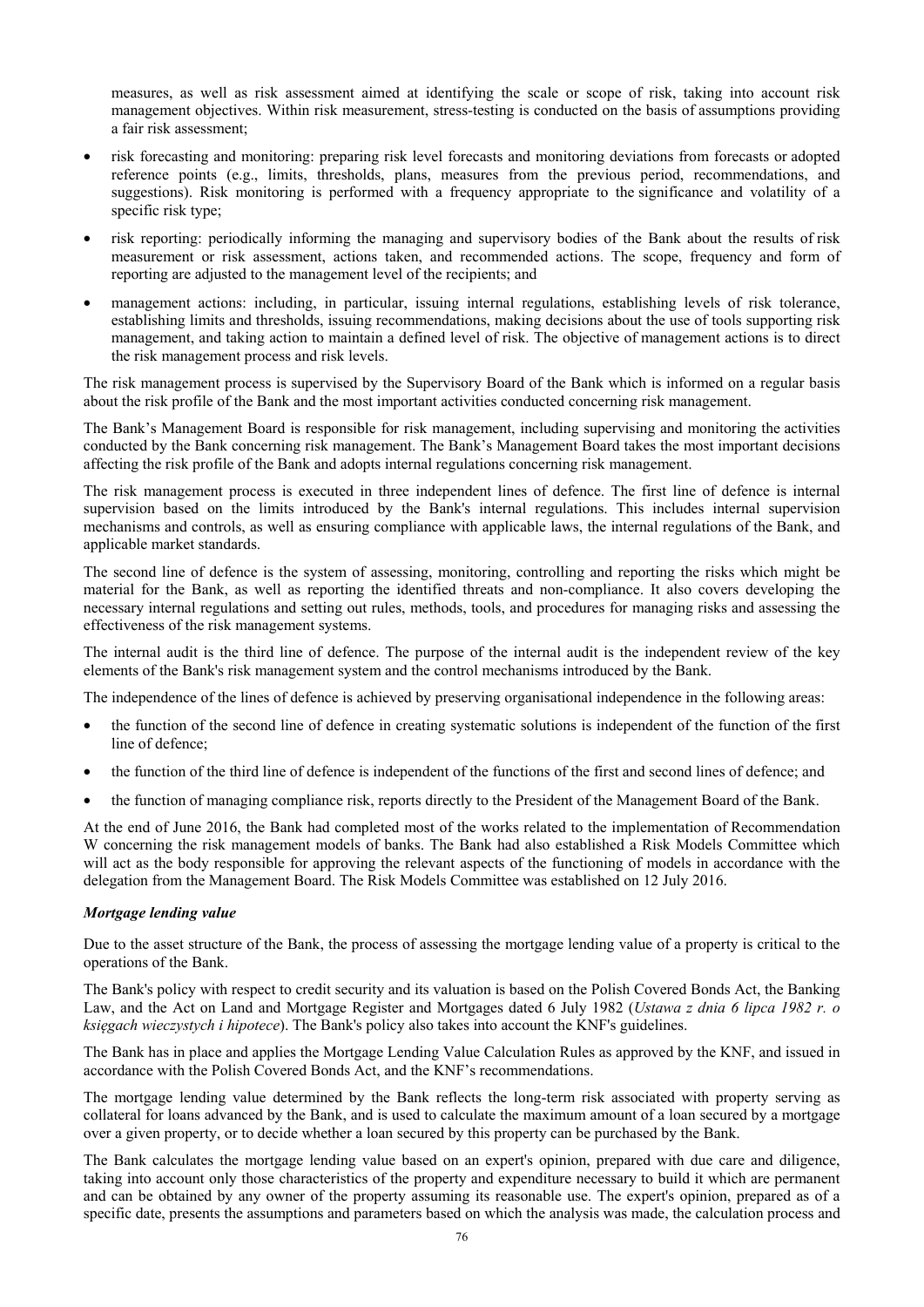the proposed mortgage lending value. The opinion takes into account the analyses and forecasts of the parameters specific to a given property which are material for a credit risk assessment, as well as general factors such as population growth, unemployment rates, and regional and urban development.

The mortgage lending value of a property for loans originated by the Bank and sold through the mBank distribution network is determined in the following stages:

| <b>Stage</b>                                       | <b>Description</b>                                                                                                                                                                                                                                                                                                                                                                                                                                                                                                                                                                                                                      |  |  |  |  |
|----------------------------------------------------|-----------------------------------------------------------------------------------------------------------------------------------------------------------------------------------------------------------------------------------------------------------------------------------------------------------------------------------------------------------------------------------------------------------------------------------------------------------------------------------------------------------------------------------------------------------------------------------------------------------------------------------------|--|--|--|--|
| Preparing the mortgage lending value<br>valuation  | The valuation is prepared by an external expert who has demonstrated to the<br>Bank sufficient experience and skills in estimating banking risk associated<br>with securing mortgage loans.                                                                                                                                                                                                                                                                                                                                                                                                                                             |  |  |  |  |
| Valuation and post-sale analysis and<br>monitoring | The Bank's Policy of Mortgage Lending Value (the "MLV", pol. "bankowo-<br>hipoteczna wartość nieruchomości" i.e. value reflecting the level of risk<br>associated with the relevant real estate which comprises collateral for<br>mortgage loans) calculation applies the rules specified in Polish Financial<br>Supervision Commission (FSA) Recommendation F, the Polish Covered<br>Bonds Act, and other regulations.                                                                                                                                                                                                                 |  |  |  |  |
|                                                    | The professional evaluation of the MLV contains the assessment of collateral<br>risks, as well as presenting the Real Estate long-term market analysis from the<br>credit risk point of view. The MLV is valuated on the basis of the property's<br>attributes that during a rational exploitation have a permanent character and<br>can be obtained by each property manager. The minimal and maximal level of<br>parameters are determined by the internal bank's regulation. A long-term<br>analysis takes into consideration capitalization period depending on the<br>remaining period of economic and functional Real Estate use. |  |  |  |  |
|                                                    | The process of the MLV's proposition and determination is as follows:                                                                                                                                                                                                                                                                                                                                                                                                                                                                                                                                                                   |  |  |  |  |
|                                                    | Legal due diligence;<br>a)<br>Valuation based on:<br>b)                                                                                                                                                                                                                                                                                                                                                                                                                                                                                                                                                                                 |  |  |  |  |
|                                                    | for commercial real estates – on income and additional value based<br>on construction costs (construction projects);                                                                                                                                                                                                                                                                                                                                                                                                                                                                                                                    |  |  |  |  |
|                                                    | for residential real estates (developers) – on a price comparison<br>٠<br>(quasi-market value) and additional value based on construction<br>costs; or                                                                                                                                                                                                                                                                                                                                                                                                                                                                                  |  |  |  |  |
|                                                    | for residential mortgage (retail lending) – on a price comparison<br>(quasi-market value);                                                                                                                                                                                                                                                                                                                                                                                                                                                                                                                                              |  |  |  |  |
|                                                    | the MLV is adjusted by anticipated a macroeconomic decrease factor<br>(minimum $5\%$ );                                                                                                                                                                                                                                                                                                                                                                                                                                                                                                                                                 |  |  |  |  |
|                                                    | The process of the MLV for both commercial and residential real estates<br>(developers) is conducted internally by the Bank Experts and for residential<br>mortgages (retail lending) is outsourced to two independent external<br>companies operating in the real estate valuation market.                                                                                                                                                                                                                                                                                                                                             |  |  |  |  |
|                                                    | The valuation process, with the exception of the expertise of the MLV's<br>proposition and the MLV's determination for the retail mortgage<br>(as described above) are performed internally by the Bank.                                                                                                                                                                                                                                                                                                                                                                                                                                |  |  |  |  |
|                                                    | Post-sale analyses and monitoring                                                                                                                                                                                                                                                                                                                                                                                                                                                                                                                                                                                                       |  |  |  |  |
|                                                    | The Bank performs the process of collateral value review for all collaterals<br>which valuation dates are older than 12 months and comprises of either:                                                                                                                                                                                                                                                                                                                                                                                                                                                                                 |  |  |  |  |
|                                                    | providing an update to the market value for each real estate being the<br>٠<br>collateral (if the current exposure volume is greater or equal to 3.5m)<br>$\epsilon$ or is between 1.5m $\epsilon$ and 3.5m $\epsilon$ and the LTV ratio is greater than<br>$70\%$ ; or                                                                                                                                                                                                                                                                                                                                                                 |  |  |  |  |
|                                                    | a statistical estimation of the value for the collateral portfolio (other<br>cases).                                                                                                                                                                                                                                                                                                                                                                                                                                                                                                                                                    |  |  |  |  |

The Bank can conduct or order the conducting of a revaluation of the collaterals including the real estate constituting the mortgage collateral, provided that within the period from the previous valuation events had occurred that could have significant influence on the value of a given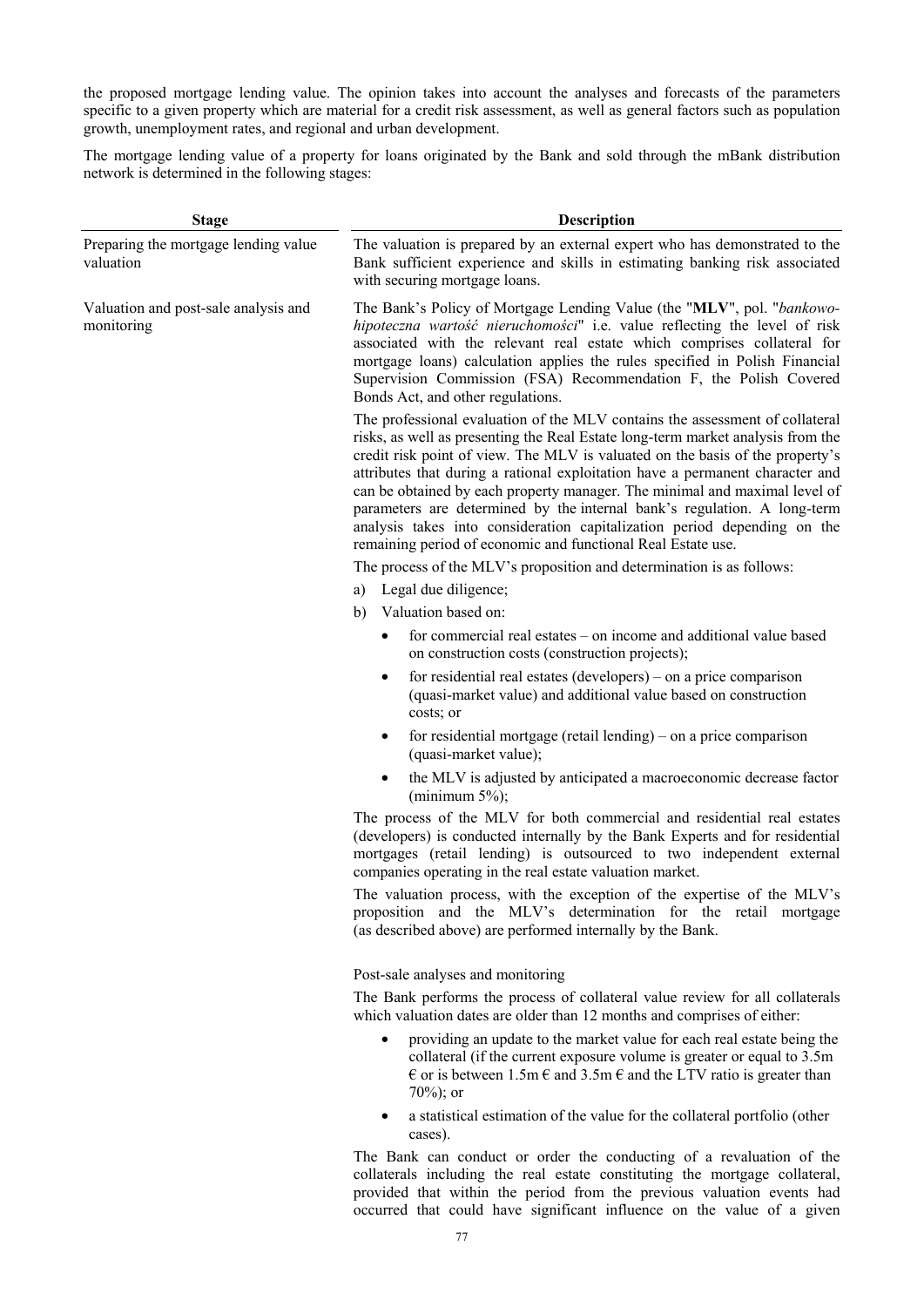collateral, or in the case of a real estate which constitutes a collateral of loans for which the loss of value was recognized.

Final review of the valuation, and determining the mortgage lending value of the property

The Collateral Valuation Department, a separate unit of the Bank, conducts a final review of the valuation and determines the final mortgage lending value of the property.

The mortgage lending value of a property for loans acquired by the Bank from mBank is determined in the following stages:

| <b>Stage</b>                                                                                      | <b>Description</b>                                                                                                                                                                                                  |
|---------------------------------------------------------------------------------------------------|---------------------------------------------------------------------------------------------------------------------------------------------------------------------------------------------------------------------|
| Legal due diligence of the real property                                                          | mBank conducts a legal due diligence of the real property encumbered with<br>the mortgage.                                                                                                                          |
| Preparation of a report on the property,<br>and a market report                                   | An external expert who has demonstrated to the Bank sufficient experience<br>and skill in estimating banking risk associated with securing mortgage loans<br>prepares a report on the property and a market report. |
| Preparing the mortgage lending value<br>valuation                                                 | The Collateral Valuation Department, a separate unit of the Bank, prepares<br>the mortgage lending value valuation.                                                                                                 |
| Final review of the valuation<br>and<br>determining the mortgage lending value<br>of the property | The Collateral Valuation Department, a separate unit of the Bank, conducts a<br>final review of the valuation and determines the final mortgage lending value<br>of the property.                                   |

### **Trend information**

There have been no trends, uncertainties, demands, commitments or events since the date of the Banks's last published audited financial statements that would reasonably be likely to a have a material effect on the Bank, or the Bank's prospects.

## **Material Contracts**

The Bank has not entered into any material contracts outside of its ordinary course of business which could result in the Bank being under an obligation or having any entitlement that is material to the Bank's ability to perform its obligations.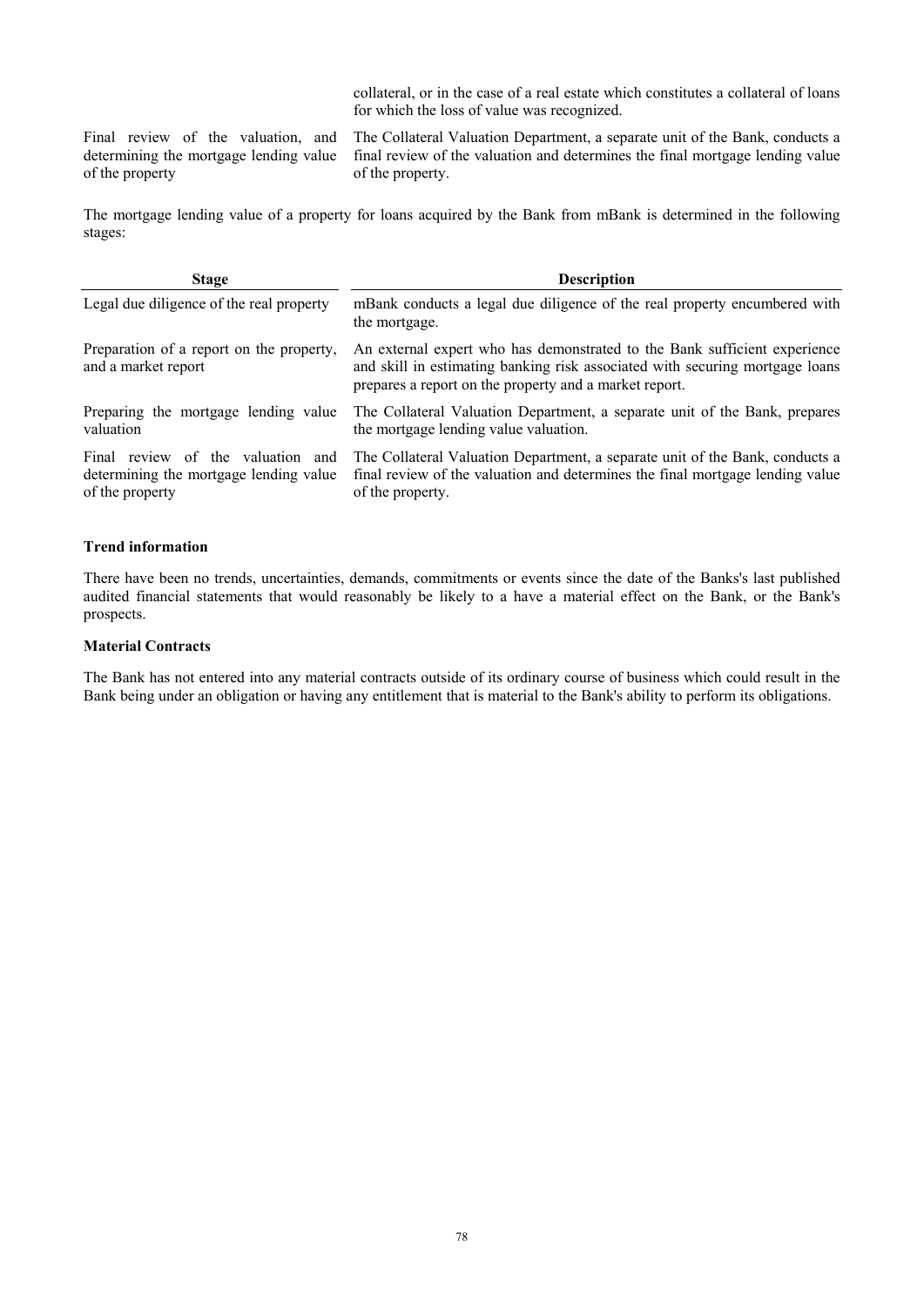# **MANAGEMENT OF THE BANK**

## **General**

The Bank is a joint-stock company (*spółka akcyjna*) operating under Polish law. The Bank, its management, and the Bank's corporate setup, are governed by the Statutes of the Bank. The business address of all the members of the Bank's Management Board is Al. Armii Ludowej 26, 00-609, Warsaw, Poland. The business address of all the members of the Bank's Supervisory Board (except for Mariusz Tokarski) is ul. Senatorska 18, 00-950, Warsaw, Poland. The business address of Mariusz Tokarski is ul. Kasprzaka 3, 85-321, Bydgoszcz, Poland.

To the best of the Bank's knowledge, there are no potential conflicts of interest between the duties of the members of the Management Board or the Supervisory Board with respect to the Bank and their private interests or other duties.

### **Management structure and committees**

The Management Board represents the Bank in all matters and is responsible for its day-to-day management. The Supervisory Board is responsible for overseeing the operations of the Bank. The Supervisory Board is not responsible for the management of the Bank; however, certain decisions require the Supervisory Board's approval.

### **Management Board**

The Management Board manages the activities of the Bank, acts on the Bank's behalf, and makes decisions in all matters regarding the Bank which are not reserved for the General Meeting or the Supervisory Board. The Management Board is also responsible for making all decisions concerning the Bank's issuances of covered bonds. The Management Board's by-laws further regulate the operations of the Management Board.

The Management Board consists of three to four members who are appointed and dismissed by the Supervisory Board. The members of the Management Board are appointed for a joint three year term. There are no restrictions on the reappointment of members of the Management Board. As of the date of this Base Prospectus, the members of the Management Board are:

| Name                  | Year of<br>birth | <b>Position</b>                      | <b>Commencement of</b><br>membership in the<br><b>Management Board</b> | <b>Commencement of</b><br>current term of<br>office | Date of expiration of<br>current term of<br>office |
|-----------------------|------------------|--------------------------------------|------------------------------------------------------------------------|-----------------------------------------------------|----------------------------------------------------|
| Piotr Cyburt          | 1956             | President of the<br>Management Board | 18 March 1999                                                          | 18 April 2016                                       | 18 April 2019                                      |
| Marcin<br>Romanowski  | 1965             | Member of the<br>Management Board    | 15 August 2012                                                         | 18 April 2016                                       | 20 September 2017                                  |
| Marcin<br>Wojtachnio  | 1974             | Member of the<br>Management Board    | 1 August 2012                                                          | 18 April 2016                                       | 18 April 2019                                      |
| Grzegorz<br>Trawiński | 1970             | Member of the<br>Management Board    | 1 April 2015                                                           | 18 April 2016                                       | 18 April 2019                                      |

## *Piotr Cyburt*

Piotr Cyburt has held the position of President of the Management Board of the Bank since 1999 when it was established as the first post-war specialist mortgage bank in Poland (then under the name RHEINHYP-BRE Bank Hipoteczny S.A.).

His many years' experience in banking and real estate market financing stems from having worked for the most important financial institutions in Poland. Between the years 1995 and 1998, he was the Vice-President of the Management Board of Polski Bank Rozwoju. Between 1992 and 1995, he held executive posts in PBK S.A. where, as of 1994, he acted as a member of the Management Board and Bank Director. Between 1990 and 1992 he was one of the founders and first employees of Deloitte and Touche in Poland.

In 1987, he obtained a PhD in Economics from the Institute of National Economy. He graduated from the Department of Foreign Trade at the Warsaw School of Economics (SGH, former SGPiS) and also studied at Harvard University, and INSEAD.

Since 2011, he has been a member of the Supervisory Board of the Polish Bank Association. For many years he has been the Vice-Chairman of the Programme Council of the Mortgage Credit Foundation. Between 2005 and 2006, he acted as the Vice-President of the European Mortgage Federation, with its seat in Brussels. At present he is also a member of the European Covered Bond Council which was set up under the auspices of the Federation.

Since 2009, he has been the Chairman of the Supervisory Board of mLocum, and since 2004 a member of the Supervisory Board of Hochtief Polska S.A.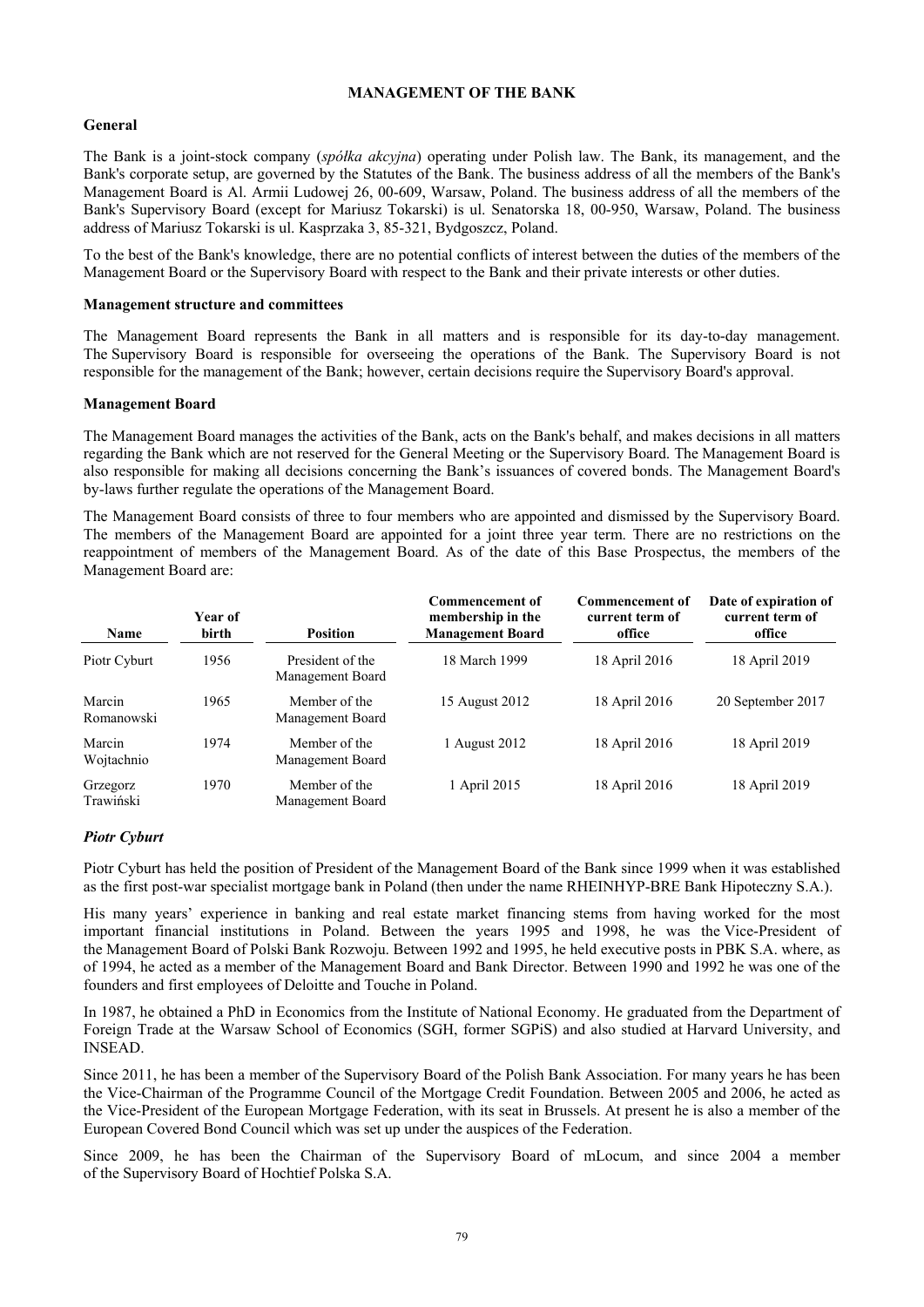On various occasions in the past he was a member of supervisory boards of financial sector institutions, as well as companies listed on the Warsaw Stock Exchange.

## *Marcin Romanowski*

Marcin Romanowski was appointed as Member of the Management Board, Chief Risk Officer, as of August 2012.

Before that Marcin Romanowski has been Managing Director Credit Operations at mBank since 2009. He was responsible for credit risk management, credit process as well as corporate and retail loan portfolio management. He was also deputy Chairman of Credit Risk Committee at mBank.

Before he joined mBank, Marcin Romanowski has been Vice-President of the Management Board of Bank Ochrony Środowiska, supervising risk management area and Member of the Management Board at Kredobank JSC in Ukraine.

He graduated from the University of Warsaw.

On 29 June 2017 Marcin Romanowski announced his resignation from the position as Member of the Management Board and Chief Risk Officer effective as of 20 September 2017. The reason for the resignation, as indicated by Marcin Romanowski, was the need to engage in other professional commitments. The Bank plans to appoint a new Member of the Management Board, who will hold the position of a Chief Risk Officer. Appointment of such new Member of the Management Board would require prior approval of the KNF.

### *Marcin Wojtachnio*

Member of the management board of the Bank since 2012. Responsible for the Accounting, IT, and Retail Loan Departments.

He has been working in the banking industry since 2001. From 2002 to 2009 he worked in BRE Bank S.A. (now mBank). His experience also includes management positions in the Law, Collection and Loan Administration, and Risk Management areas.

Marcin graduated from the University of Łódź with a degree in Law and Administration and holds an MBA diploma from the University of Maryland.

## *Grzegorz Trawiński*

Member of the management board of the Bank and head of commercial real estate finance in the Group. Grzegorz has 15 years' experience in the structuring and financing of commercial real estate projects. Before joining mBank, Grzegorz worked as head of EUROHYPO / Hypothekenbank Frankfurt AG representative office in Poland. His experience includes various management positions in Deutsche Hypothekenbank Frankfurt-Hamburg AG. Grzegorz graduated from the University of Gdańsk with a degree in management and holds an MBA diploma from the RSM Erasmus University. Since 2010 Grzegorz Trawiński has been a member of the management board of the Polish Council of Shopping Centres.

#### **Supervisory Board**

The Bank's Supervisory Board is responsible for overseeing the operations of the Bank. The Supervisory Board appoints the members of the Management Board, and approves the Bank's long-term development and financial plans. The operations of the Supervisory Board are regulated by the by-laws of the Supervisory Board. The Supervisory Board consists of between five and nine members appointed by the General Meeting for a joint two-year term (under the amended Statute, in the next term the members of the Supervisory Board will be appointed for a joint three years) There are no limits on the reappointment of members of the Supervisory Board.

The Supervisory Board has established an Audit Committee, and a Risk Committee. The Audit Committee is responsible for monitoring: (i) the financial reporting process, (ii) the effectiveness of internal control systems, (iii) internal audit and risk management, and the performance of financial audits, and (iv) the independence of the auditor and the entity authorised to audit financial statements. The Risk Committee is responsible for: (i) the overall opinion on the current and future ability of the Bank to take risks,(ii) giving opinions on risk management strategy in the Bank's operations, and information on the implementation of this strategy submitted by the Management Board, (iii) support of the Supervisory Board in overseeing the implementation of the risk management strategy of the Bank's activities by senior management, (iv) the verification as to whether the prices of assets and liabilities offered to the Bank's clients fully respect the bank's business model and its strategy in scope of risk, and in the situation where these prices do not appropriately reflect the risk types in accordance with the model and the strategy – proposing appropriate solutions to the Management Board in order to ensure the consistency of the assets and liabilities' prices with those risks, (v) recommending to the Management Board the acceptance or rejection of transactions between the Bank and members of the Bank's bodies, (vi) support of the Supervisory Board in overseeing the Bank's risk management, (vii) supporting the Supervisory Board to exercise supervision over the compliance of any implemented changes in the credit policy strategy and financial plan of the Bank, and the Group, (viii) verification of the quality of assets, and (ix) support of the Supervisory Board in the Bank's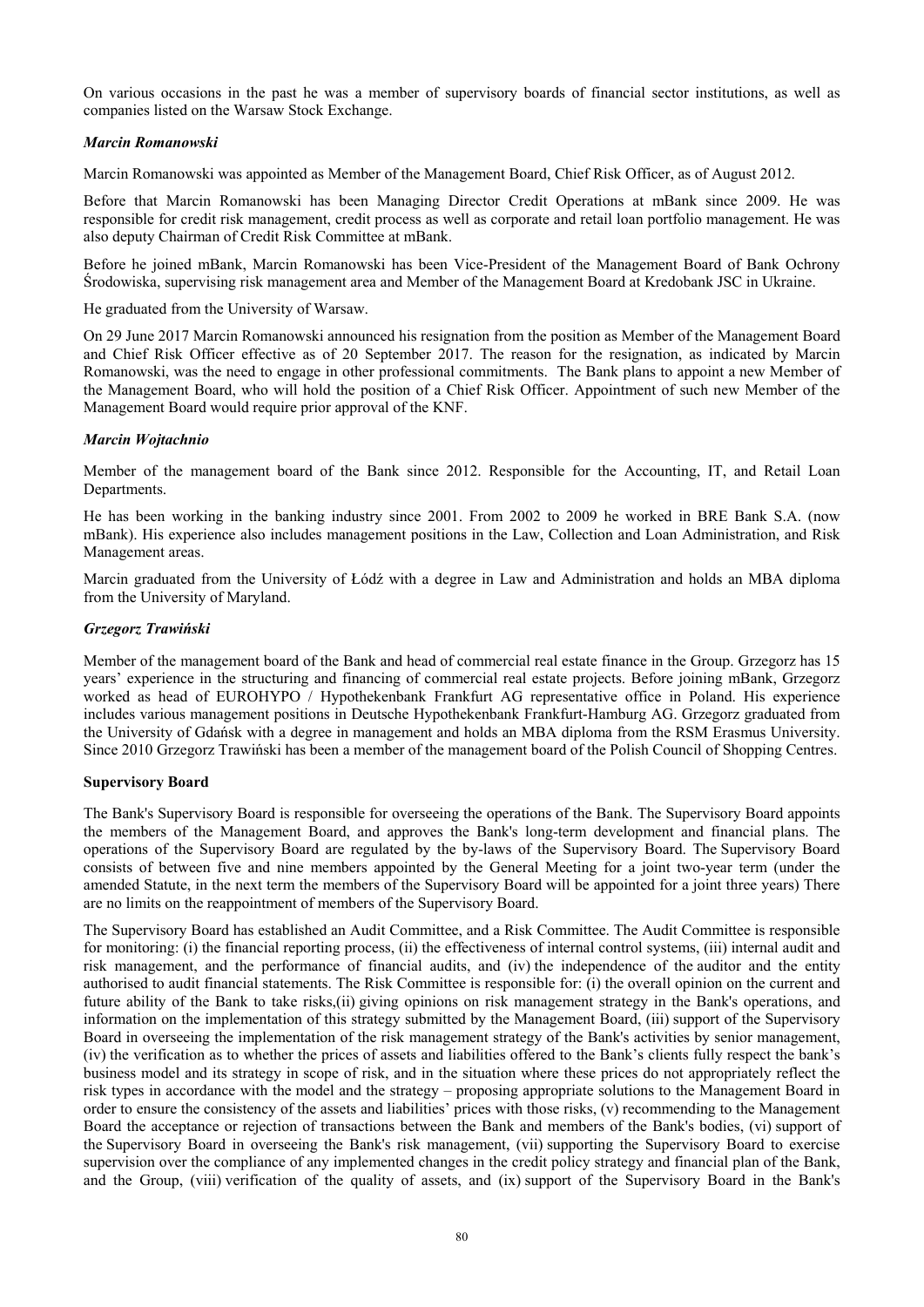cooperation with the Commerzbank AG group in terms of the consolidated supervision of risk and exchange of information.

| Name                       | Year of<br>birth | <b>Position</b>                              | <b>Commencement of</b><br>membership | <b>Commencement of</b><br>current term | Date of expiration of the<br>current term |
|----------------------------|------------------|----------------------------------------------|--------------------------------------|----------------------------------------|-------------------------------------------|
| Cezary Kocik               | 1971             | Chairman of the<br>Supervisory Board         | 25 April 2012                        | 19 April 2016                          | 19 April 2019                             |
| Lidia Jabłonowska-<br>Luba | 1963             | Vice-chairman of<br>the Supervisory<br>Board | 30 October 2013                      | 19 April 2016                          | 19 April 2019                             |
| Michał Popiołek            | 1972             | Member of the<br>Supervisory Board           | 25 April 2012                        | 19 April 2016                          | 19 April 2019                             |
| Mariusz Tokarski           | 1954             | Member of the<br>Supervisory Board           | 3 July 2014                          | 19 April 2016                          | 19 April 2019                             |
| Christoph Heins            | 1968             | Member of the<br>Supervisory Board           | 6 July 2016                          | 6 July 2016                            | 19 April 2019                             |
| Jakub Fast                 | 1980             | Member of the<br>Supervisory Board           | 8 February 2017                      | 8 February 2017                        | 19 April 2019                             |
| Frank Bock                 |                  | Member of the<br>Supervisory Board           | 29 May 2017                          | 29 May 2017                            | 19 April 2019                             |

As of the date of this Base Prospectus, the Supervisory Board has the following members:

### *Cezary Kocik*

Graduated from the University of Łódź with a degree in Banking and Finance. In 2015, he completed the Advanced Management Program (AMP 189) at Harvard Business School. He holds a securities broker licence.

Cezary has been working in the banking industry since the beginning of his professional career. From 1994 to 1996 he worked as a securities broker at the Brokerage House of PBG Bank. In 1996, he joined PBG Bank's Investment Banking Department as a chief specialist in charge of the arrangement and execution of the acquisitions of strategic companies. From 1997 to 2000 he successfully carried out a number of corporate loan restructuring processes in PBG Bank and then in its successor – Bank Pekao SA. Between 2000 and 2004, he was a director of Pekao SA's branch in Łódź, the then fifth largest branch in the bank's network.

He has been shaping mBank's retail banking since 2004: first in the retail credit risk area (where he introduced the bank's first guaranteed limits for retail clients), then in the sales and business processes area, contributing to the successful implementation of the CRM system and substantially improving the effectiveness of key sales processes in direct channels. He was appointed Vice President of the mBank Management Board in 2012.

#### *Lidia Jabłonowska-Luba*

Lidia Jabłonowska-Luba graduated from the Mathematics Institute of the University of Gdańsk. Between 1994 and 2001, Ms Jabłonowska-Luba was Vice-President of Schroder Salomon Smith Barney Poland where she advised a number of clients, and financial institutions in particular, on M&A and public equity transactions. In 2002, Ms Jabłonowska-Luba joined Citigroup in Poland, first as the Head of the Financial Institutions & Public Sector Division, and then from November 2003 as the Member of the Management Board in charge of finance and operational risk management, capital management, and the implementation of the New Capital Accord. From 2008 to 2010, she served as Vice-President of the Management Board of Kredyt Bank and Adviser to the CEO of Warta S.A. and TUnŻ Warta S.A., acting as the Chief Finance and Risk Officer. From 2010 to 2012, Ms Jabłonowska-Luba was the Senior General Manager at the KBC Group in Brussels Additionally, Ms Jabłonowska-Luba held the position of Vice Chairman of the Group Risk Management Committee and also served as a member of the Group Risk and Capital Oversight Committee and ALCO at the KBC Group. In 2012, she served as a member of the Supervisory Board of Kredyt Bank.

On 11 April 2013, Ms Jabłonowska-Luba was appointed as Vice-President of the Management Board of the Bank; and approved as Vice-President of the Management Board responsible for the risk management, and Chief Risk Officer, by the KNF on 17 September 2013.

## *Michał Popiołek*

Michał Popiołek – Head of Structured and Mezzanine Finance at mBank (former BRE Bank), the Commerzbank Group, and Head of the Commercial Real Estate Group Committee. Michał has been working in the investment banking sector for past 21 years, the last 18 of which at mBank. He was responsible for private equity investments of mBank and the sale of portfolio investments. Since 2006 he has been responsible for launching the mezzanine activity of mBank. He has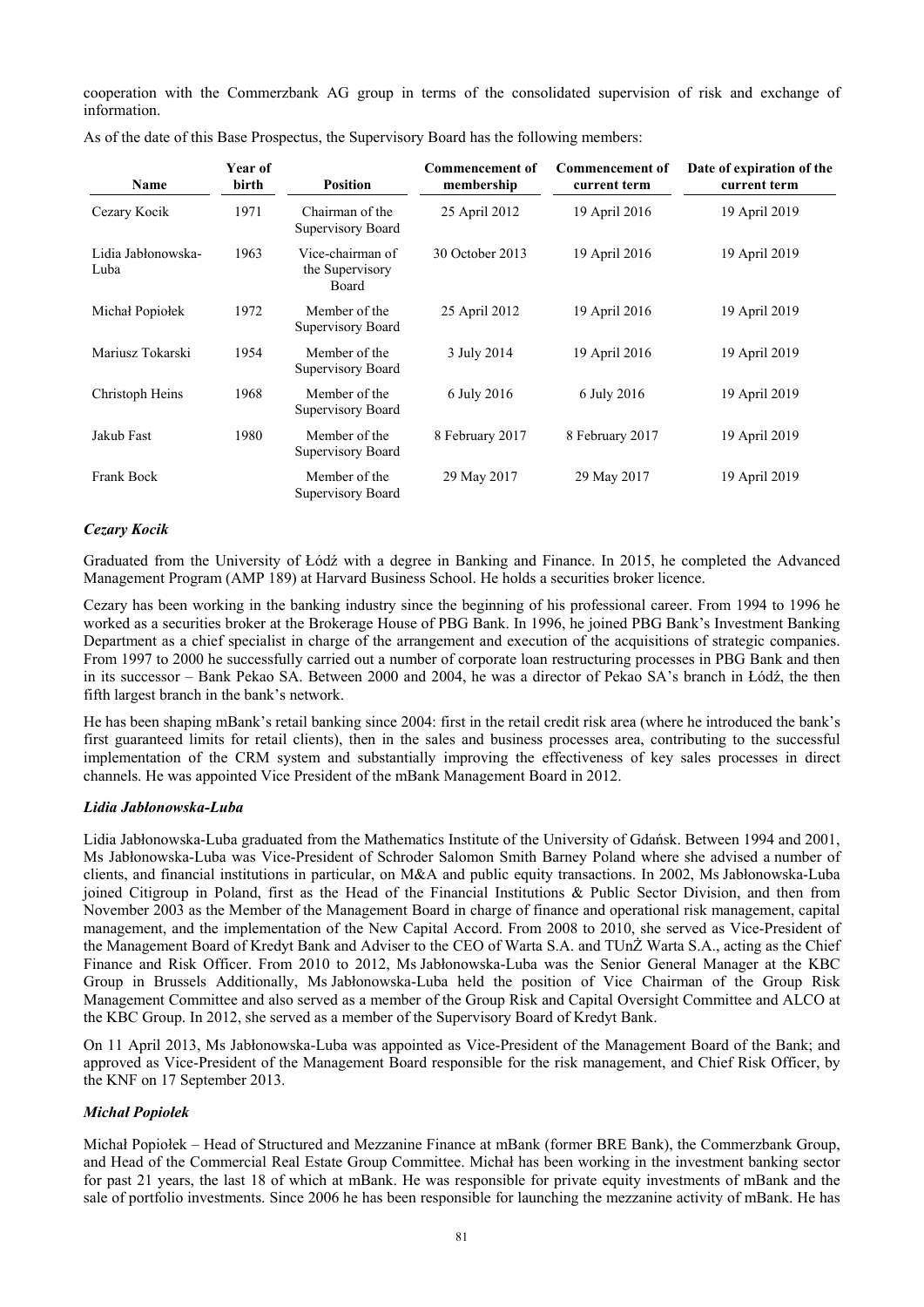held his current position since 2008. Over this period, mBank has received four awards as a best bank working with Private Equity Sponsors. Prior to joining mBank, Michał worked in consulting companies (corporate finance, controlling systems), and other banks (e.g. Citibank). He was involved in several M&A transactions. Michał Popiołek has been a Supervisory Board member for many companies (mBank Hipoteczny, eCard, Duda, Vectra, BBI, and Mennica). He holds a Master Degree in finance and banking from the Warsaw School of Economics, and completed an Advanced Management Program IESE Business School in Barcelona, as well as executive programs organised by the Darden Business School and HBR.

# *Mariusz Tokarski*

Mariusz Tokarski graduated from the University of Technology and Science in Bydgoszcz, where he worked as a lecturer and research scientist in the Telecommunications Department from 1978 to 1990.

In 1990, he started his career at Bank Handlowy w Warszawie (currently a member of Citigroup). During his 18 year long employment at the bank, he was responsible for establishing and developing the Bydgoszcz branch and the Northern Poland region. He held the positions of branch director, regional executive director, and later the executive director in the bank's head office responsible for organizing corporate syndicated loans, and local and European market debt issues.

From 2013 to 2016 he was CEO and President of the Management Board of Bazy i Systemy Bankowe – IT company, which is owned by the National Bank of Poland.

During his career Mariusz Tokarski has been a member of supervisory boards of a wide range of companies from various industries: 1992 to 1995 Celuloza Świecie (currently Mondi Świecie, paper industry), 1996 to 2001 Organika Zachem (chemical industry), and from 1997 to 2001 Apator (metering equipment manufacturer, listed company) as the chairman of the board. In 2014, he was appointed as an independent member of the supervisory board of the Bank and a member of the audit committee. In November 2016, he became an independent member of the supervisory board of Sygnity (listed IT company), and the chairman of the audit committee

# *Christoph Heins*

Christoph Heins started his career in 1988 as the Relationship Manager at Dresdner Bank. Until today he has held numerous positions in various Commerzbank Group units in Germany and abroad where he gained valuable experience in the front office, back office, and functional support roles. In 2008, Christoph Heins became the CFO of the Commerzbank New York Branch, a position he held until his return to Frankfurt in 2012. Since then, Christoph was the global head of divisional controlling, the unit responsible for the financial reporting and forecasting of and for the divisions of the Commerzbank Group. Christoph Heins graduated from the Bankakademie in Frankfurt am Main (today known as the Frankfurt School of Finance and Management) in 1996, and was awarded his Diplom-Bankbetriebswirt (BA). Christoph Heins has been the Vice-President of the Management Board and CFO of mBank since July 1, 2016.

## *Jakub Fast*

Jakub Fast is the Executive Director in charge of mBank's Products and Customer Segments. Jakub Fast is responsible for shaping mBank's end-to-end value proposition, including customer innovation, product, pricing, and marketing strategy. Prior to joining mBank Jakub Fast was a Partner at McKinsey & Company where he was one of the leaders of the financial services practice in Poland, Europe, the Middle East, and Africa.

Jakub graduated from the University of Warsaw and the Harvard Business School (MBA).

## *Frank Bock*

Frank Bock was appointed as Vice-President of the Management Board of mBank, Head of Financial Markets, as of 1 May 2017 until the end of the current term of mBank's Management Board. Frank Bock has been Managing Director Treasury at Commerzbank AG since 2009. He is responsible for asset and liability management, market risk management as well as liquidity management for Central and Eastern Europe. He was Asset and Liability Management Director in Dresdner Bank AG in Frankfurt am Main responsible for banking book market risk management and liquidity portfolio management. Before he joined Dresdner Bank AG, Frank Bock worked for WestLB AG in Düsseldorf as Head of Credit Treasury in Group Treasury and was senior manager in Risk Management. Frank Bock graduated from the Technical University in Karlsruhe (Germany) as Diplom-Wirtschaftsingenieur where he specialised in financial engineering and IT.

## *Cover Pool Monitor*

As of the date of this Base Prospectus, upon the application by the Supervisory Board, the KNF appointed Piotr Czyżewski as cover pool monitor ("**Cover Pool Monitor**"), and Waldemar Nowak as the deputy cover pool monitor ("**Deputy Cover Pool Monitor**") in relation to the cover pools maintained by the Bank. Their responsibilities are described in the "*Overview of Polish Covered Bonds Legislation*" below.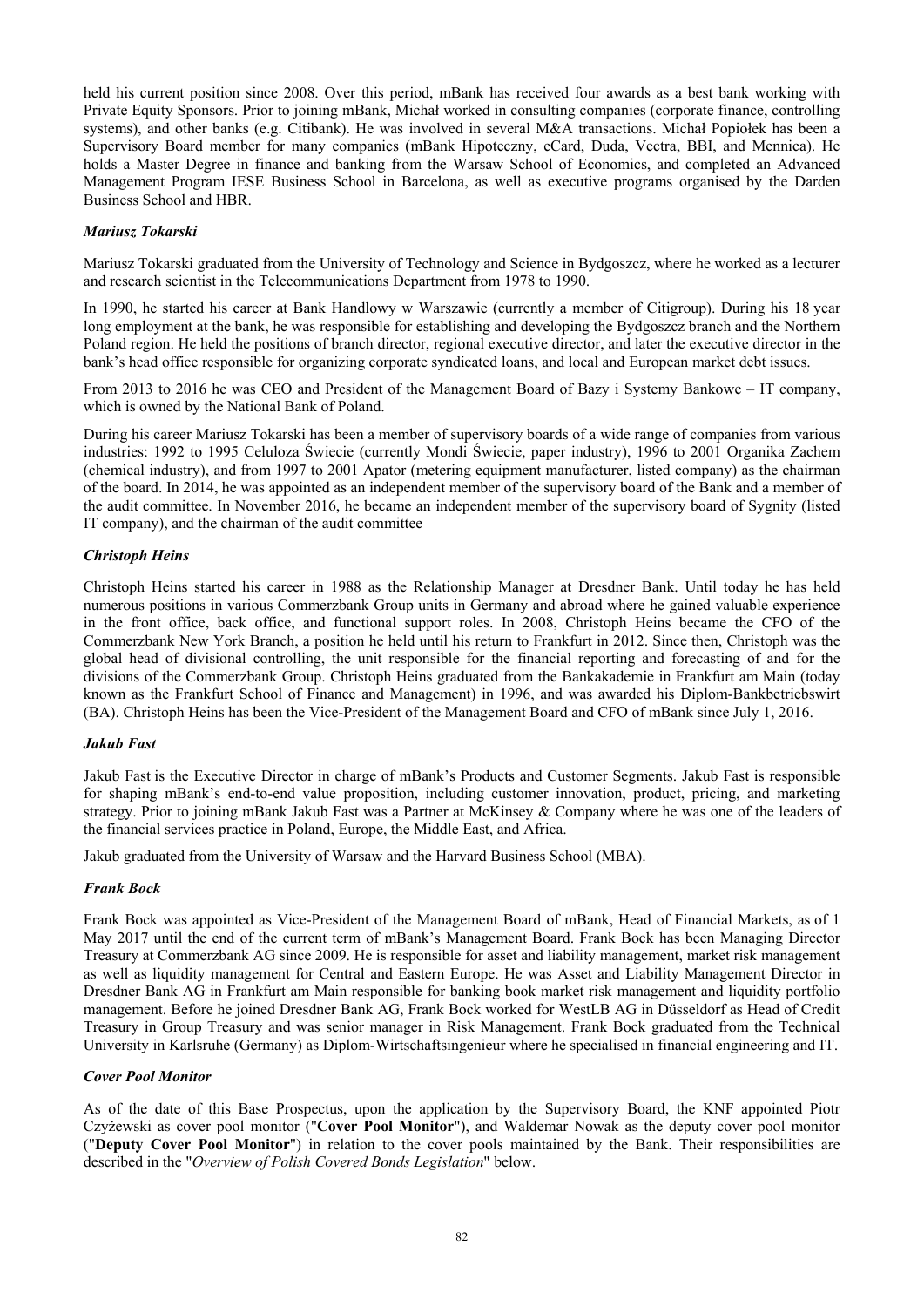## **RELATED PARTY TRANSACTIONS**

The Bank and mBank cooperate in offering mortgage loans and providing post-sales services. This cooperation is governed by the Cooperation Agreement and the Framework Agreement.

Pursuant to the provisions of the Cooperation Agreement mBank provides to the Bank a comprehensive service for mortgage loans. The Cooperation Agreement also sets out rules and conditions of cooperation between the Bank and mBank regarding the organisation of a common sales network in offering mortgage loans. The Framework Agreement relates to the acquisition of portfolios of mortgage loans with the purpose of refinancing by issuing covered bonds. The above mentioned agreements do not relate to activities related to the risk management operations of the Bank, including assets and liabilities management, credit rating and credit risk analysis and internal audit. See also "*Description of the Bank – Business overview of the Bank*".

Since the end of 2016, the Bank does not maintain any accounts for the clients due to the amendments to the Polish Covered Bonds Act.

The following tables set forth the outstanding balances of the Bank's related party transactions as at 31 December 2015 and 31 December 2016:

|                                        |            | <b>Management</b> and<br><b>Supervisory Board</b><br>and key workers of<br>the Bank/mBank | Other persons and<br>entities related |                          |            | Group companies |              | mBank      |            | Commerzbank<br><b>Group companies</b> |
|----------------------------------------|------------|-------------------------------------------------------------------------------------------|---------------------------------------|--------------------------|------------|-----------------|--------------|------------|------------|---------------------------------------|
|                                        |            | As at the end of the period                                                               |                                       |                          |            |                 |              |            |            |                                       |
|                                        | 31.12.2016 | 31.12.2015                                                                                | 31.12.2016                            | 31.12.2015               | 31.12.2016 | 31.12.2015      | 31.12.2016   | 31.12.2015 | 31.12.2016 | 31.12.2015                            |
|                                        |            | (PLN'000)                                                                                 |                                       |                          |            |                 |              |            |            |                                       |
| <b>Statement of financial position</b> |            |                                                                                           |                                       |                          |            |                 |              |            |            |                                       |
| Assets                                 | 2,985      | 3,377                                                                                     | 107                                   | 108                      | 2,826      | 2,265           | 61,648       | 236,950    |            |                                       |
| Liabilities                            |            |                                                                                           |                                       | $\overline{\phantom{a}}$ | 304,639    | 352,506         | 4,500,025    | 3,182,879  | 883,921    | 638,718                               |
| <b>Contingent liability</b>            |            |                                                                                           |                                       |                          |            |                 |              |            |            |                                       |
| Liability<br>received                  |            |                                                                                           |                                       |                          |            |                 | 731,753      | 170,767    |            |                                       |
| Derivatives (purchase, sales)          |            |                                                                                           |                                       |                          |            |                 |              |            |            |                                       |
| <b>IRS</b> contracts                   |            |                                                                                           |                                       |                          |            |                 | $-1,397,152$ | 1,056,852  |            |                                       |
| <b>FX SWAP</b><br>contracts            |            |                                                                                           |                                       |                          |            |                 | $-1,722,198$ | 1,218,294  |            |                                       |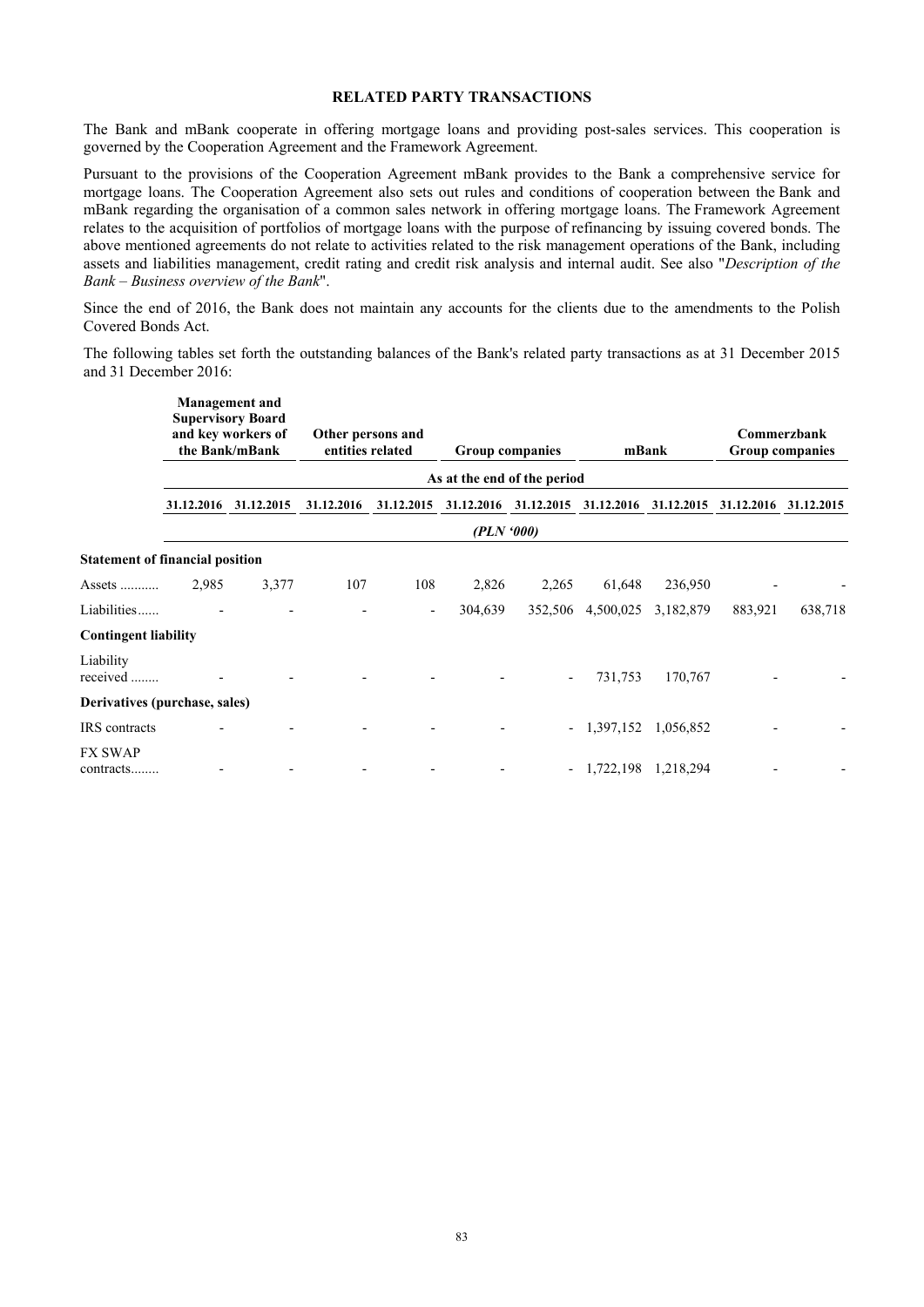|                                                          | <b>Supervisory Board</b><br>and key workers of the Other persons and<br><b>Bank/mBank</b> |    |   | entities related<br><b>Group companies</b> |          | mBank                    |                                                                                         | <b>Commerzbank Group</b><br>companies |          |            |
|----------------------------------------------------------|-------------------------------------------------------------------------------------------|----|---|--------------------------------------------|----------|--------------------------|-----------------------------------------------------------------------------------------|---------------------------------------|----------|------------|
|                                                          |                                                                                           |    |   |                                            |          | <b>Year ended</b>        |                                                                                         |                                       |          |            |
|                                                          | 31.12.2016                                                                                |    |   |                                            |          |                          | 31.12.2015 31.12.2016 31.12.2015 31.12.2016 31.12.2015 31.12.2016 31.12.2015 31.12.2016 |                                       |          | 31.12.2015 |
|                                                          |                                                                                           |    |   |                                            |          | (PLN'000)                |                                                                                         |                                       |          |            |
| <b>Income statement</b>                                  |                                                                                           |    |   |                                            |          |                          |                                                                                         |                                       |          |            |
| Interest<br>income                                       | 77                                                                                        | 58 | 3 |                                            | 1,154    | 1,344                    | 21,164                                                                                  | 14,953                                |          |            |
| Interest<br>expense                                      |                                                                                           |    |   |                                            | (3,139)  | $\overline{\phantom{a}}$ | (51, 564)                                                                               | (57,169)                              | (5, 434) | (4,993)    |
| Fee and<br>commission<br>income                          |                                                                                           |    |   |                                            | 208      | 1,020                    |                                                                                         |                                       |          |            |
| Fee and<br>commission<br>expenses                        |                                                                                           |    |   |                                            | (1,083)  | (38)                     | (1, 381)                                                                                | (850)                                 |          |            |
| Net trading<br>income                                    |                                                                                           |    |   |                                            |          |                          | 3,873                                                                                   | 3,902                                 |          |            |
| Other<br>operating<br>income                             |                                                                                           |    |   |                                            |          |                          | 580                                                                                     | 181                                   |          |            |
| Other<br>operating<br>expenses                           |                                                                                           |    |   |                                            |          |                          | (9)                                                                                     |                                       |          |            |
| Overhead<br>costs<br>amortisation<br>and<br>depreciation |                                                                                           |    |   |                                            | (1, 354) | (1,320)                  | (5,028)                                                                                 | (3,602)                               |          |            |

All transactions entered into by the Bank with related parties are on arms' length terms.

**Management and**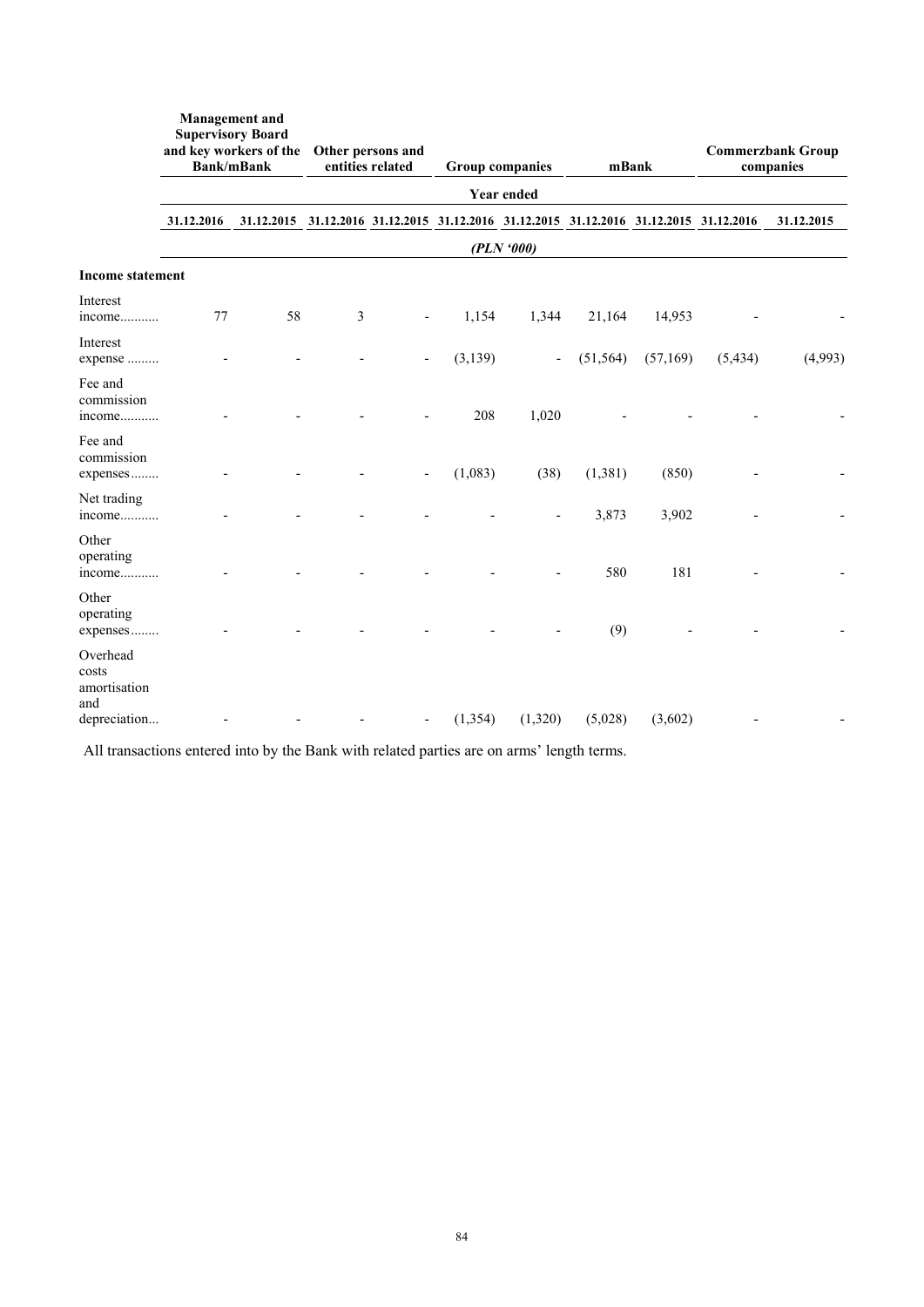# **OVERVIEW OF LEGAL REGULATIONS CONCERNING THE BANKING SECTOR**

*The following description is of a general nature and sets out certain features of Polish law concerning the banking sector as at the date of this Base Prospectus. It does not purport to be, and is not, a complete description of all aspects of the Polish legislative and regulatory framework pertaining to banking activities.* 

#### **Specific legal requirements for banks**

Engaging in banking activities involves meeting multiple regulatory obligations, most of which follow directly from the provisions of the Banking Act dated 29 August 1997 (*Ustawa z dnia 29 sierpnia 1997 r. Prawo bankowe*) (the "**Banking Act**"), and from resolutions, ordinances and recommendations issued by the KNF. The most important of these obligations relate to banks' own funds, the capital adequacy ratio, solvency ratio, exposure concentration, risk management systems and financial management conducted by banks.

Banks have a duty to protect banking secrecy. Regulations on personal data protection are particularly important for the functioning of banks in order to protect individual customers. Personal data may be processed exclusively in compliance with detailed regulations, using technical and organisational resources which ensure the protection of personal data against unauthorised processing, including making it available to third parties.

Banks must also comply with regulations for the prevention of the use of the financial system for the purpose of money laundering and terrorist financing.

Certain restrictions also apply if banks retain any third parties for the performance of banking activities for and on behalf of the bank or for the performance of any banking-related operations.

Agreements concluded by banks with their customers are subject to detailed regulations (see also "*Consumer protection*" below).

### **Banking supervision exercised by the KNF**

In Poland, banking supervision is exercised by the KNF and covers in particular:

- assessing the financial position of banks, including analyzing liquidity, the quality of assets, solvency and the financial results of banks;
- estimating, maintaining and reviewing internal capital;
- auditing the quality of risk management systems, and in particular the risk management system and internal control system;
- auditing compliance of the bank's activities with the appropriate regulations; and
- monitoring and controlling the bank's compliance with the exposure concentration limits and standards for the risk acceptable in banks' operations as determined by KNF.

The KNF has wide powers and legal instruments which enable it to carry out supervision over banks (including the possibility to conduct inspections).

### **Other supervisory authorities**

Some areas of banking operations are subject to the supervision of other public administration authorities, the most important of which are as follows:

- the President of the Office for Protection of Competition and Consumers with respect to protecting market competition and consumers' collective rights;
- the General Inspector for Personal Data Protection with respect to collecting, processing, managing and protecting personal data; and
- the minister responsible for financial institutions (the Minister of Finance) and the General Inspector for Financial Information with respect to the prevention of money laundering and financing of terrorism.

#### **Bank Guarantee Fund**

The BFG covers the monetary assets deposited in bank accounts or receivable in respect of claims confirmed by documents issued by banks with a guarantee system. Participation in the BFG is mandatory for all Polish banks and in certain instances for branches of foreign banks operating in Poland. Banks covered by the guarantee system make mandatory annual payments to the BFG and are obliged to set up a guaranteed funds protection fund until 2024, however this fund does not need to be set up to cover the assets obtained as a result of issuing of the Covered Bonds.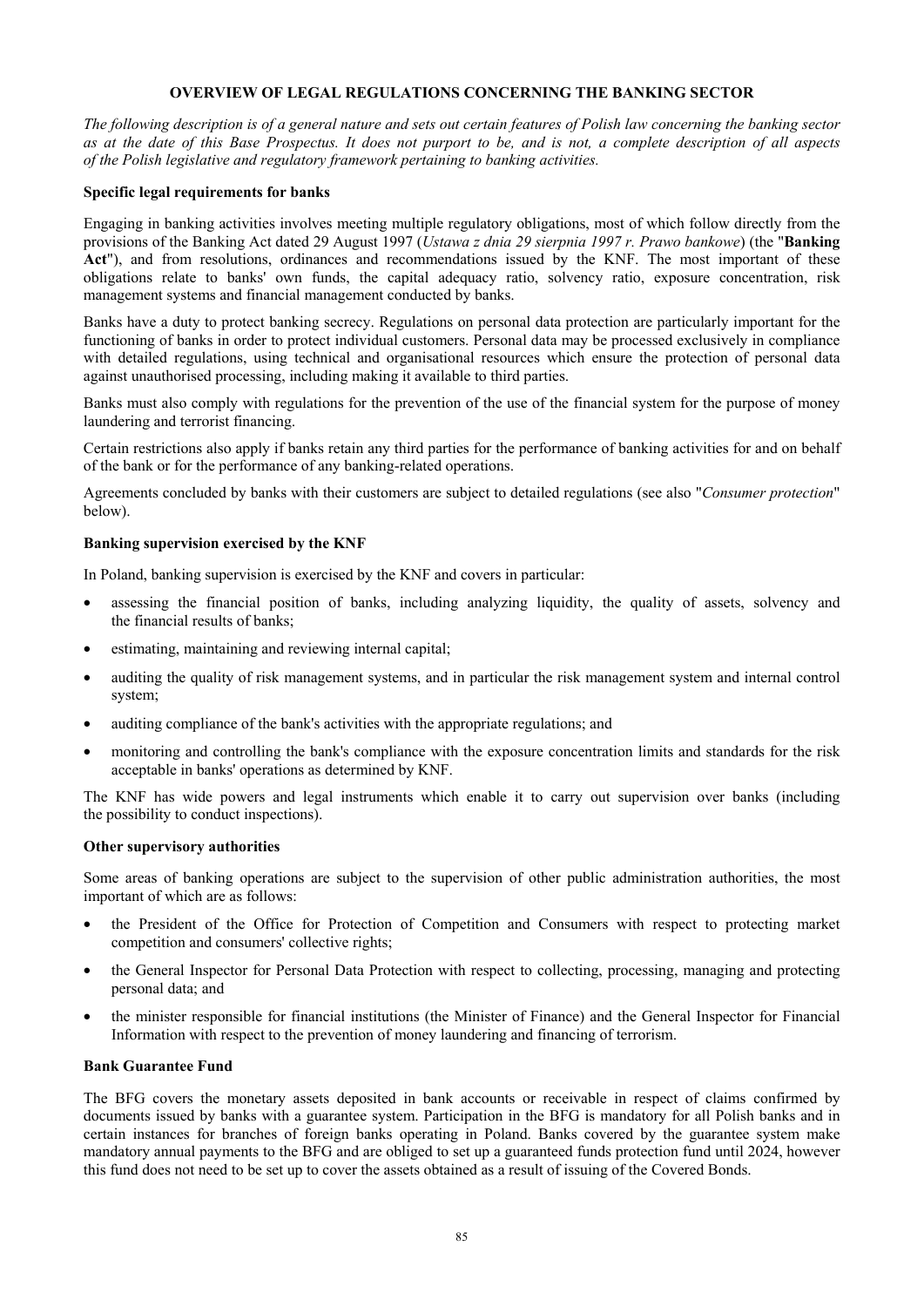## **Consumer protection**

The Consumer Credit Act dated 12 May 2011 (as amended), the Civil Code regulations and other consumer protection laws impose on Polish banks several obligations related to agreements signed with natural persons who perform actions which are not directly related to their business or professional activities (consumers). The most important of those are the requirements to inform the consumer about the cost of extended credit and loans and to include specified terms in the consumer loan agreement as well as the prohibition from including specific clauses which are unfavourable to consumers in agreements. If a customer loan agreement does not meet certain requirements of the Consumer Credit Act, the borrower is authorised under the law to repay the loan in principal amount with interest accrued until the prepayment date. In some circumstances, the borrower may be authorised to repay only the principal amount, without interest, fees and any other amounts due to the bank under the loan agreement.

There is a cap for the maximum interest rates which may be charged by a bank under a loan agreement. As at the date of this Base Prospectus, this cap is two times the sum of the applicable reference rate of the NBP and 3.5 per cent. The maximum interest rate on overdue principal is two times the sum of the applicable reference rate of the NBP and as at 31 May 2017 was 5.5 per cent.

### **Personal data protection**

In light of the large number of individuals serviced by banks, all the regulations concerning personal data protection are of particular importance to banking operations. Personal data may be processed exclusively in compliance with specific regulations, while applying technical and organisational means that ensure the protection of personal data, particularly from disclosure to any unauthorised parties. Additionally, the persons to which such data relates should have the right to access all of their personal data and to correct it.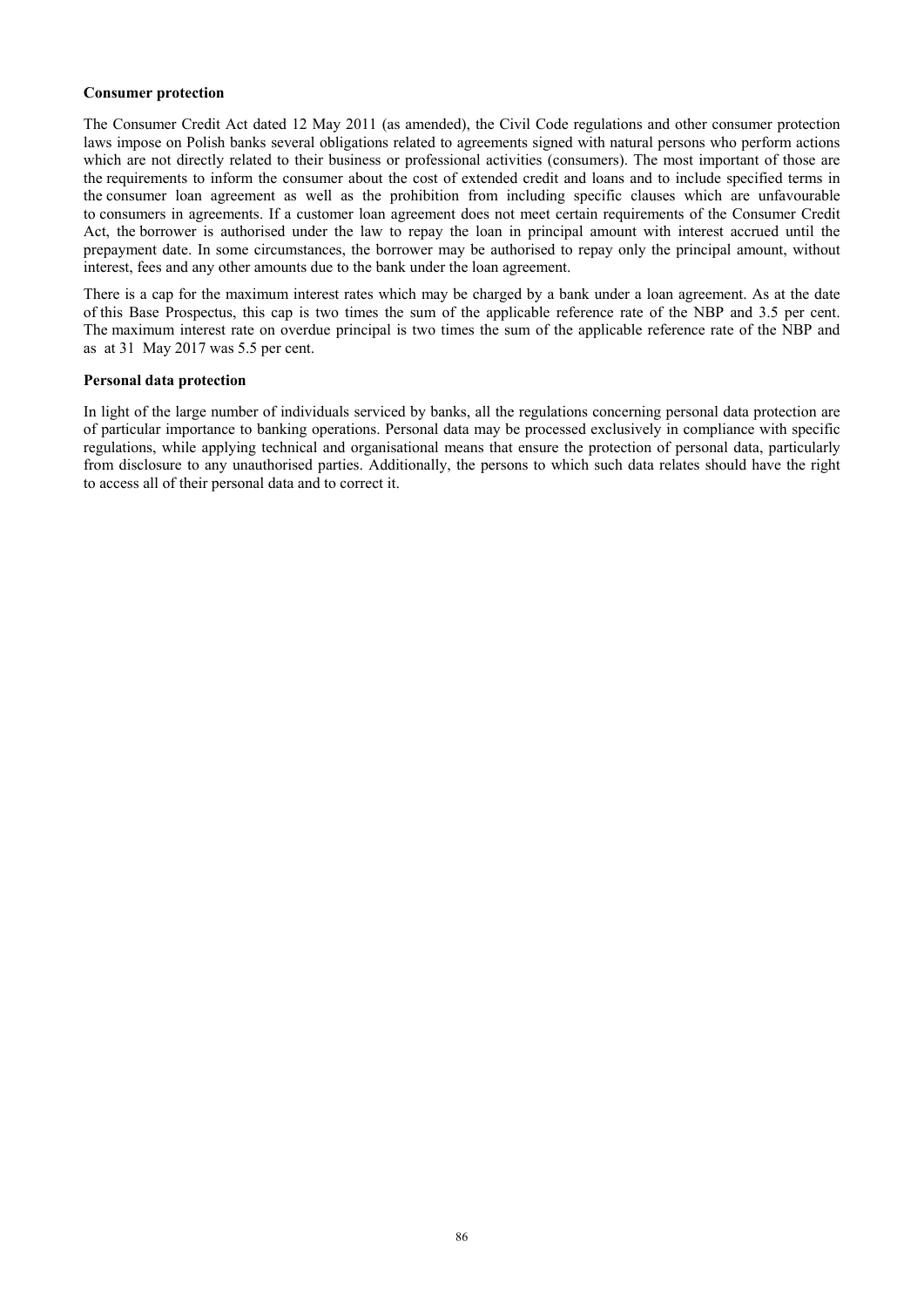## **OVERVIEW OF THE POLISH COVERED BONDS LEGISLATION**

*The following description is of a general nature and sets out certain features of Polish law governing the issuance of covered bonds as at the date of this Base Prospectus. It does not purport to be, and is not, a complete description of all aspects of the Polish legislative and regulatory framework pertaining to the Covered Bonds.* 

## **Introduction**

As at the date of this Base Prospectus, the main act of law governing covered bonds in Poland is the Polish Covered Bonds Act. The Polish Covered Bonds Act was adopted on 29 August 1997 and came into force on 1 January 1998. The Polish Covered Bonds Act was significantly amended on 24 July 2015. These amendments came into force on 1 January 2016. Other laws and regulations that also apply to mortgage banks and covered bonds are the Bonds Act, the Banking Act, the Bankruptcy Law as well as the decrees issued by the Minister of Finance and the recommendations issued by the KNF.

### **Mortgage banks**

In Poland, only specialised mortgage banks may issue covered bonds. As at the date of this Base Prospectus, all mortgage banks operating in Poland are subsidiaries of a bank and a separate legal entity. Establishing a mortgage bank requires a permit from the KNF and mortgage banks' activities are subject to KNF supervision.

#### **Mortgage banks' lending activity**

In accordance with the Polish Covered Bonds Act, the lending activities of the mortgage banks cover: (i) granting mortgage loans; (ii) granting loans secured by a guarantee or surety of the State Treasury of the Republic of Poland, the NBP, the European Central Bank, governments and central banks of the EU and OECD member states, except for countries that are restructuring their external indebtedness or have restructured their external indebtedness in the last five years, loans to these entities, loans to local government units and loans secured by a guarantee or surety of the local government units; (iii) purchasing loans of the type referred to in (i) and (ii) above from other banks.

Under the Polish Covered Bonds Act, the amount of the mortgage bank's receivables under mortgage loans, in the part exceeding 60 per cent. of the mortgage lending value of the property, may not exceed 30 per cent. of the total amount of the mortgage bank's receivables under the mortgage loans. The amount of a single mortgage loan, on the day the bank grants or acquires the loan, may not exceed the mortgage lending value of the secured property.

#### **Covered bonds**

Covered bonds (*listy zastawne*) are debt securities issued exclusively by mortgage banks under the Polish Covered Bonds Act. There are two types of covered bonds: mortgage covered bonds (*hipoteczne listy zastawne*) and public covered bonds (*publiczne listy zastawne*). For a description of assets constituting the basis for issuing mortgage covered bonds and public covered bonds, see "*Core assets*" below.

Covered bonds constitute direct, unconditional and unsubordinated obligations of the Bank and rank *pari passu* among themselves and all other obligations of the Bank which have the same priority as covered bonds. Any obligations of the Bank arising from covered bonds are obligations of the Bank the repayment of which can be realized from any assets of the Bank, subject to a special regime that applies in respect of the obligations arising from covered bonds on the Bank's bankruptcy. The assets which satisfy the relevant criteria set out in the Polish Covered Bonds Act and which cover the obligations of the Bank arising from covered bonds are referred to in this Base Prospectus generally as the cover pool (and as the Cover Pool, when it refers to mortgage covered bonds issued by the Bank). The Polish Covered Bonds Act sets out the criteria that certain assets must meet to be eligible to constitute cover for covered bonds.

Under the Polish Covered Bonds Act, the title to assets in any cover pool is held by the Bank and these assets remain on the Bank's balance sheet. Subject to certain exceptions in the course of the bankruptcy proceedings (described in detail in the "*Bankruptcy and Insolvency*" section), the holders of covered bonds do not have direct access to the assets in any cover pool.

In accordance with the Polish Covered Bonds Act, the mortgages established to secure loans included in cover pool maintained for the mortgage covered bonds must have the highest priority. This means that, on enforcement of the Bank's claims secured by a mortgage, the Bank's claims will be satisfied after the satisfaction of the enforcement costs, alimonies, and the statutory minimum wage for a three-month period, pensions due as compensation for an illness, inability to work, disability or death but ahead of the other creditors.

The aggregate principal amount of outstanding covered bonds may not exceed 40 times the mortgage bank's own funds increased by the general risk reserves created by the mortgage bank.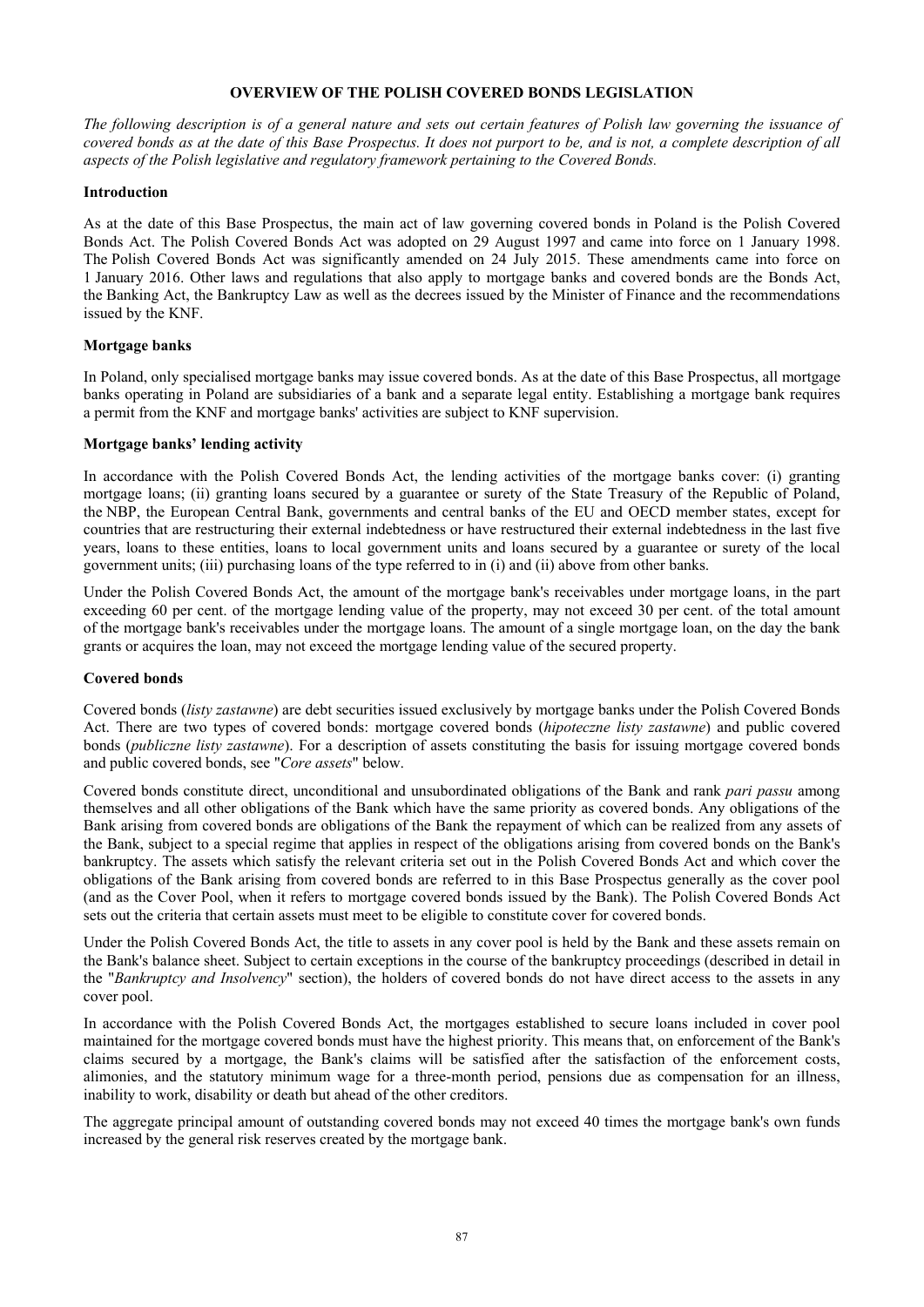# **Composition of the cover pools**

# *General*

A mortgage bank maintains separate cover pools for mortgage covered bonds and public covered bonds. There is only one cover pool for each type of covered bonds, so that holders of all mortgage covered bonds have the benefit of the same cover pool and holders of all public covered bonds have the benefit of the same cover pool. The cover pool must comply with the requirements concerning, among others, the value of the assets, set out in the Polish Covered Bonds Act.

Additionally, a mortgage bank must maintain a cover pool register (*rejestr zabezpieczenia listów zastawnych*) for each cover pool indicating the assets constituting the cover pool. A mortgage bank enters both core and substitute assets as well as the assets in the liquidity buffer in the cover pool register. For a description of assets in the liquidity buffer, please see "*Liquidity buffer*" below.

The value of a loan disclosed in the cover pool register is up to the amount of the loan indicated in the relevant loan agreement for the loans originated or acquired by the mortgage bank. Within three months from the end of each financial year, a mortgage bank will announce in "*Monitor Sądowy i Gospodarczy*" the aggregate value of assets entered in the register as at the end of the financial year.

There are two types of assets in any cover pool: the core assets and the substitute assets. At least 85 per cent. of the assets in any cover pool must be core assets. Mortgage banks are subject to a mandatory overcollateralisation requirement, so that at all times the value of the assets in each of the cover pools must be at least 110 per cent. of the aggregate principal amount of the outstanding covered bonds of the type relevant for the particular pool. If the assets in the cover pool are denominated in a currency different from the currency of covered bonds, the mortgage bank is required to enter into transactions hedging the currency risk.

A mortgage bank cannot dispose of the assets included in the cover pool without the prior written consent of the cover pool monitor. Generally, a mortgage bank can use the assets in the cover pool as collateral only for covered bonds. The only exceptions are establishing collateral for hedging transactions entered into by the mortgage bank and entered in the cover pool register and collateral established in favour of settlement systems of which a mortgage bank is a member.

## *Core assets*

For the mortgage covered bonds, the core assets consist of mortgage loans, both originated by the mortgage bank and acquired by the mortgage bank from other banks.

The mortgage bank may apply the proceeds from the issuance of covered bonds towards refinancing the mortgage loans in the cover pool. Refinancing in relation to a single loan cannot exceed 80 per cent. of the mortgage lending value for residential properties and 60 per cent. of the mortgage lending value for other properties.

A mortgage securing a loan to be included in the cover pool maintained for mortgage covered bonds must have the highest priority. The mortgage bank may disburse the funds to the borrower before the mortgage is entered in the land and mortgage register if the bank received interim security.

Loans secured by mortgages over real property on which construction works are pending cannot exceed 10 per cent. of the aggregate principal amount of loans in the cover pool maintained for mortgage covered bonds. Loans secured by mortgages over real property on which there are no buildings, but which is designated for construction in the applicable zoning plan, cannot exceed 10 per cent. of this limit.

For public covered bonds, the core assets are (i) loans secured by a guarantee or surety of the State Treasury of the Republic of Poland, the NBP, the European Central Bank, governments and central banks of the EU and OECD member states, except for states which are restructuring their external indebtedness or have restructured their external indebtedness in the last five years; (ii) loans to the State Treasury of the Republic of Poland, the NBP, the European Central Bank, governments and central banks of the EU and OECD member states, except for states which are restructuring their external indebtedness or have restructured their external indebtedness in the last five years; (iii) loans to local government units; and (iv) loans secured by a guarantee or surety of the local government units.

## *Substitute assets*

The substitute assets, for both mortgage covered bonds and public covered bonds, are securities issued or guaranteed by the State Treasury of the Republic of Poland, the NBP, the European Central Bank, governments and central banks of the EU and OECD member states, except for states which are restructuring their external indebtedness or have restructured their external indebtedness in the last five years, cash deposited by the mortgage bank with the NBP and cash held by the mortgage bank.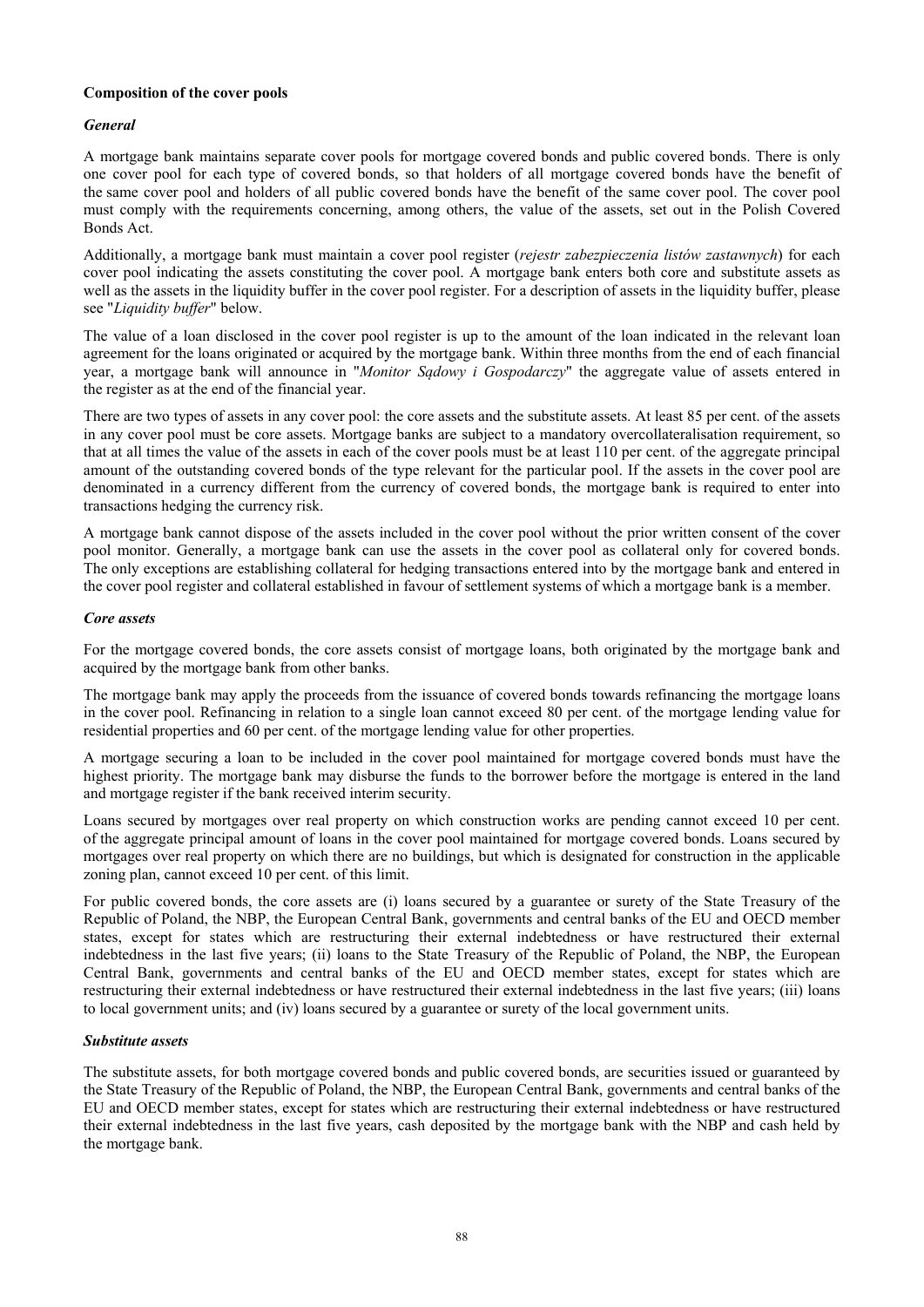# *Liquidity buffer*

A mortgage bank has to maintain separate liquidity buffers for mortgage covered bonds and public covered bonds. The value of the assets in each liquidity buffer must be at least the amount of interest payable under the outstanding covered bonds (mortgage covered bonds and public covered bonds respectively) in the next six months. The only assets that can be included in the liquidity buffer are: (i) securities issued or guaranteed by the State Treasury of the Republic of Poland, the NBP, the European Central Bank, governments and central banks of the EU and OECD member states, except for states which are restructuring their external indebtedness or have restructured their external indebtedness in the last five years; (ii) cash deposited by the mortgage bank with the NBP; and (iii) cash held by the mortgage bank. The assets included in the liquidity buffer cannot be used as a base for issuing covered bonds and, in the event of bankruptcy of a mortgage bank, will belong to the separate bankruptcy asset pool (please see "*Bankruptcy and Insolvency*" section of this Base Prospectus).

## *Derivatives*

When calculating the value of the cover pool and the liquidity buffer the value of hedging arrangements to which the mortgage bank is a counterparty is also taken into account provided that the following conditions are met:

- the purpose of the hedging arrangement and the assets and liabilities to be hedged by that contract were formally designated before the hedging arrangement was concluded;
- the hedging instrument and the hedged assets or liabilities provided for in the hedging arrangement have similar characteristics, including, in particular, with regard to the nominal values, maturities, and the effects of interest rate or exchange rate changes; and
- the degree of certainty as to the expected cash flows from the hedging arrangement is significant.

## **Valuation of assets in the cover pool**

As required by the Polish Covered Bonds Act, a mortgage bank should determine the mortgage lending value of a real property in a prudent and cautious manner. The mortgage lending value of a property is determined on the basis of valuation prepared by the mortgage bank or by a separate entity. Cover pool monitor and the KNF may review the valuation. The detailed principles of determining the mortgage lending value of a real property are issued by the management board of a mortgage bank and are subject to the KNF's approval. Under Recommendation F issued by the KNF, if the valuation is conducted by the mortgage bank, it should be conducted by a separate organisational unit within the mortgage bank, independent from the units responsible for selling mortgage loans and handling the loan application process. Additionally, Recommendation F provides that a simplified valuation procedure may be adopted for credit exposures whose value does not exceed PLN 300,000 for properties located in Warsaw, Cracow, Poznań, Wrocław, Gdańsk, Sopot or Gdynia and PLN 200,000 for properties located elsewhere. For more information on the valuation process please see "*Risk Management – Mortgage lending value*".

#### **The role of the cover pool monitor**

The Polish Covered Bonds Act governs the appointment and the responsibilities of the cover pool monitor and the deputy cover pool monitor.

The cover pool monitor monitors whether:

- there is appropriate coverage for the outstanding covered bonds;
- the mortgage lending value of the property was established in accordance with rules of establishing the mortgage lending value of the property adopted by the mortgage bank;
- the mortgage bank maintains the required overcollateralisation level and liquidity buffers;
- the results of the liquidity test and the coverage test confirm that the claims of the holders of covered bonds can be satisfied in full;
- the mortgage bank maintains the cover pool register in accordance with the applicable regulations; and
- the mortgage bank maintains the appropriate cover pool and controls whether the required entries are made in the cover pool register.

Cover pool monitor must notify the KNF if it identifies any non-compliance by the mortgage bank with the applicable regulations or if the result of the coverage test or the liquidity test is negative. On a monthly basis, cover pool monitor must provide the KNF with a copy of the cover pool register for the preceding month countersigned by cover pool monitor.

Deputy cover pool monitor helps cover pool monitor in performance of his tasks and may replace him in his absence. According to the Polish Covered Bonds Act there must be one cover pool monitor and at least one deputy cover pool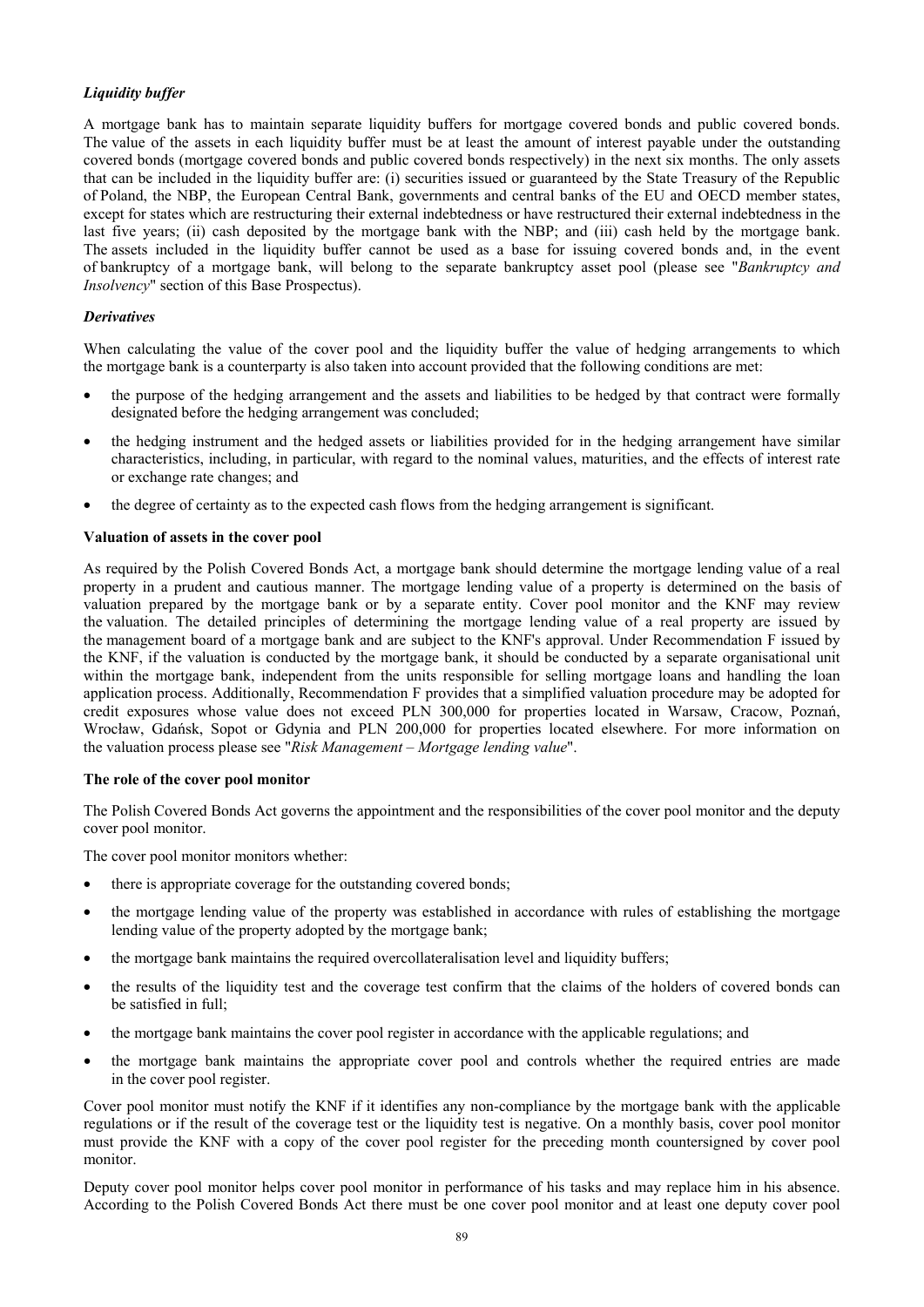monitor at a mortgage bank. Additional deputy cover pool monitors may be appointed if it is required due to the scale of the mortgage bank's operations. Cover pool monitors and deputy cover pool monitors are individuals who are citizens of an EU member state, have a university degree and can guarantee the proper performance of their obligations. Provisions of this Base Prospectus referring to cover pool monitor shall be applied accordingly to deputy cover pool monitor.

Cover pool monitors and deputy cover pool monitors are appointed by the KNF, upon application from the mortgage bank's supervisory board, for a six-year term and may be appointed for one additional term.

Cover pool monitors and deputy cover pool monitors are independent in performing their duties.

## **Monitoring the cover pool**

The mortgage bank performs the cover pool calculation (*rachunek zabezpieczenia*). The mortgage bank monitors daily the satisfaction of the overcollateralisation requirements and verifies whether the mortgage bank's interest income from assets in each of the cover pools is not lower than interest payable under the outstanding covered bonds. Additionally, each mortgage bank has to perform two periodic tests: the coverage test and the liquidity test.

The coverage test verifies whether the value of the assets in the cover pool allows for full satisfaction of claims under the outstanding covered bonds. Under the decree of the Minister of Finance dated 30 December 2015, a mortgage bank should perform the coverage test using the following formula:

 $\csc$  assets + substitute assets + hedging instruments + liquidity buffer

principal amount of outstanding covered bonds  $+$  costs of liquidating bankruptcy asset pool  $+$  due and unpaid interest

The purpose of the liquidity test is to verify that the value of the assets in the cover pool is sufficient for full satisfaction of all claims under the outstanding covered bonds even if the maturity of covered bonds is extended in bankruptcy proceedings. Under the decree of the Minister of Finance, a mortgage bank should perform the liquidity test for a six months period and a 12 months period.

The liquidity test for the 6 months period is conducted using the following formula:

(Substitute assets  $+$  liquidity buffer  $+$  net proceeds under hedging instruments) –

(Interest payable in the next 6 months +

principal amount of covered bonds that fall due in the next 6 months +

cost for the next 6 months of liquidating bankruptcy asset pool)

The liquidity test for the 12 months period is conducted using the following formula:

(Substitute assets + liquidity buffer + net proceeds under hedging instruments for the next 12 months + interest under receivables in the cover pool for the next 12 months + repayment of principal of receivables in the cover pool for the next  $12$  months) – (Interest payable in the next 12 months + principal amount of covered bonds that fall due in the next 12 months + obligations towards holders that became due but were not paid before the date of declaration of bankruptcy  $+$ costs for the next 12 months of liquidating bankruptcy asset pool)

The liquidity test should be performed by taking into account interest and principal amount payable in respect of covered bonds: (i) in the next 6 months; and (ii) in the next 12 months.

In conducting the tests, the mortgage bank should take into account foreign exchange and interest rate differences if such differences were not hedged with appropriate hedging transactions. The tests are conducted by reference to the market conditions as at the day of the test and by reference to adverse market conditions.

The liquidity test must be performed at least every 3 months and the coverage test must be performed every 6 months. The test results are positive if they demonstrate that as at the date of conducting the tests, the assets entered in the cover pool register were sufficient to satisfy the claims of holders of covered bonds in full. The tests results are verified by cover pool monitor. If the result of any test is negative, cover pool monitor must notify the KNF.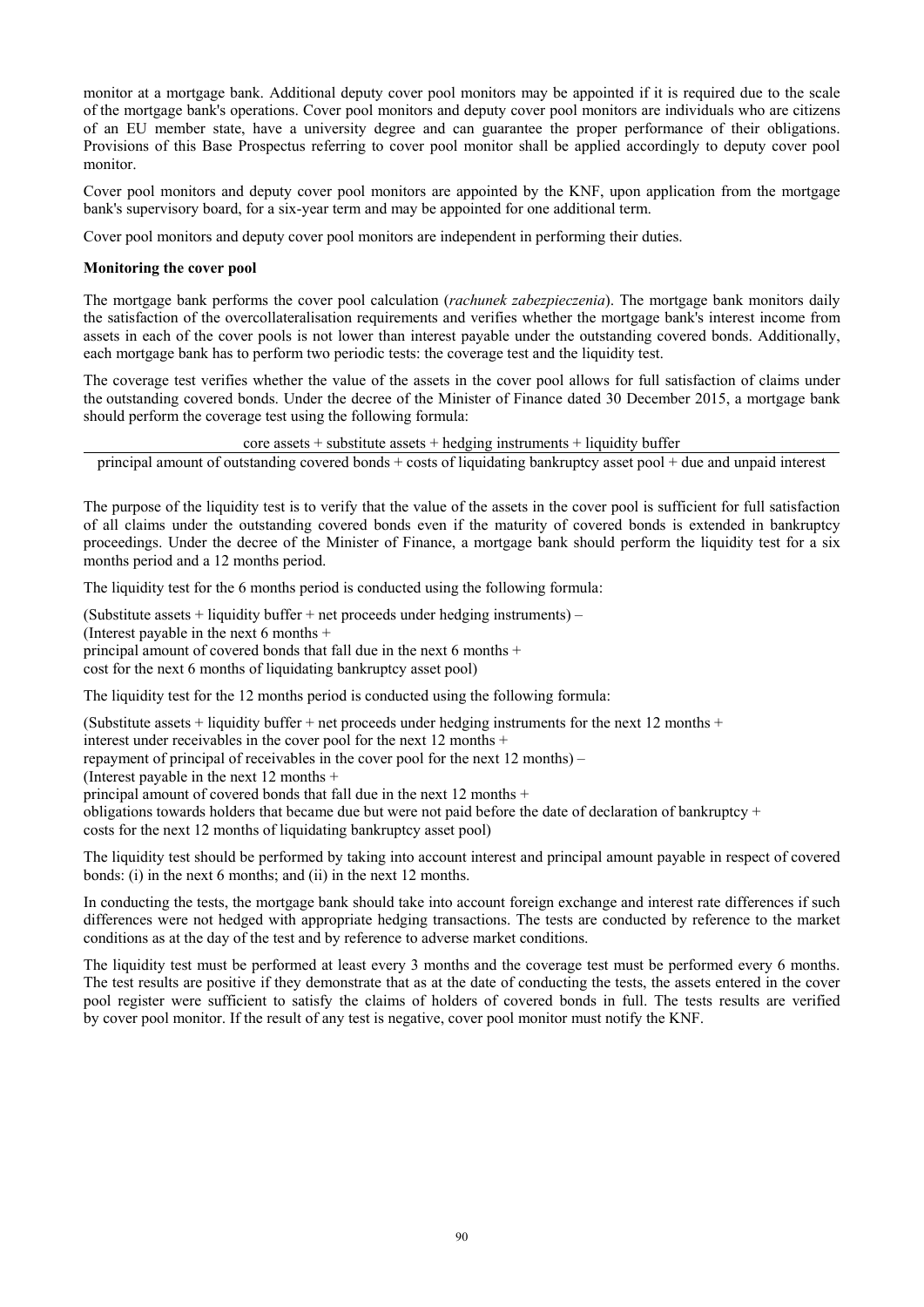# **BANKRUPTCY AND INSOLVENCY**

## **Centre of main interest**

The Bank has its registered office in the Republic of Poland. As a result there is a rebuttable presumption that its centre of main interest ("**COMI**") is in the Republic of Poland and consequently that any main insolvency proceedings applicable to it would be governed by Polish law.

As per the provisions of Article 3 of Regulation (EU) 2015/848 of the European Parliament and of the Council of 20 May 2015 on insolvency proceedings (the "**Insolvency Regulation**") the place of the company's registered office is presumed to be the company's COMI in the absence of proof to the contrary (provided however that this presumption shall only apply if the registered office has not been moved to another Member State within the 3-month period prior to the request for the opening of insolvency proceedings). The European Court of Justice in its decision in relation to Eurofood IFSC Limited held that the presumption can only be rebutted if factors which are both objective and ascertainable by third parties enable it to be established that an actual situation exists which is different from that which locating it at the registered office is deemed to reflect. Although the decision was made on the basis of the provision of the Council Regulation (EC) No. 1346/2000 the Bank believes that it should apply accordingly to the provisions of the Insolvency Regulation. As the Bank has its registered office in the Republic of Poland, its managements board consists of mainly Polish persons and it is registered for tax in the Republic of Poland, the Bank does not believe that factors exist that would rebut this presumption, however, there can be no assurance that a court would agree with this presumption.

### **Remedy Programme**

If a mortgage bank is in breach of the capital adequacy requirements, there is a threat that a mortgage bank might breach the capital adequacy requirements, the financial position of the mortgage bank deteriorated materially, the mortgage bank demonstrates a loss, there is a threat that the mortgage bank may demonstrate a loss, there is a risk that the mortgage bank may become insolvent or illiquid, the leverage ratio is increasing, the value of non-performing loans or the concentration of exposure is increasing, the mortgage bank should notify the KNF and BFG and implement a recovery plan.

The KNF may:

- request the mortgage bank to implement the recovery plan;
- order the mortgage bank to stop granting loans to the bank's shareholders, the members of the bank's management board and supervisory board, and the bank's employees;
- request the mortgage bank to decrease certain variable elements of the remuneration of individuals holding managerial positions in the mortgage bank or to suspend payment of these variable elements;
- request the mortgage bank's management board to convene a general meeting of the shareholders to ascertain the situation of the mortgage bank, adopt a decision on covering the balance sheet loss and take other decisions, including a decision on increasing the mortgage bank's own funds;
- request the mortgage bank to dismiss a person holding a managerial position at the mortgage bank;
- order the mortgage bank to prepare and implement a restructuring plan (plan restrukturyzacji);
- request the mortgage bank to amend its business strategy; or
- request the bank to amend its constitutional documents or the organisational structure.

The KNF may also appoint a trustee (*kurator*) to oversee the execution of the recovery plan. The trustee may participate in the meetings of the mortgage bank's governing bodies and has access to all information necessary to perform his duties. The trustee may also file with the relevant court an objection against the decisions of the mortgage bank's management board and supervisory board.

If the measures ordered by the KNF are insufficient or the implementation of the recovery plan is insufficient to remedy the situation of the bank, the KNF may decide to appoint a receiver (*zarząd komisaryczny*). The receiver replaces the management board and the supervisory board and takes over the management of the mortgage bank. The receiver prepares a recovery plan and, after agreeing the plan with the KNF, executes it.

## **Liquidation**

If, after six months from convening an extraordinary general meeting of the shareholders referred to in "*Remedy programme*" above, the loss of the mortgage bank exceeds half of the mortgage bank's own funds, the KNF may revoke the bank's banking licence and order its liquidation.

The liquidation of a bank is conducted by a liquidator (*likwidator*) appointed by the KNF. Upon the liquidator's appointment, the management board of the bank is dismissed and the supervisory board is suspended. The liquidator takes over the management of the bank and represents the bank in all matters. The purpose of the liquidation proceedings is to collect the bank's outstanding claims, liquidate its assets and terminate the bank's operations. The claims of holders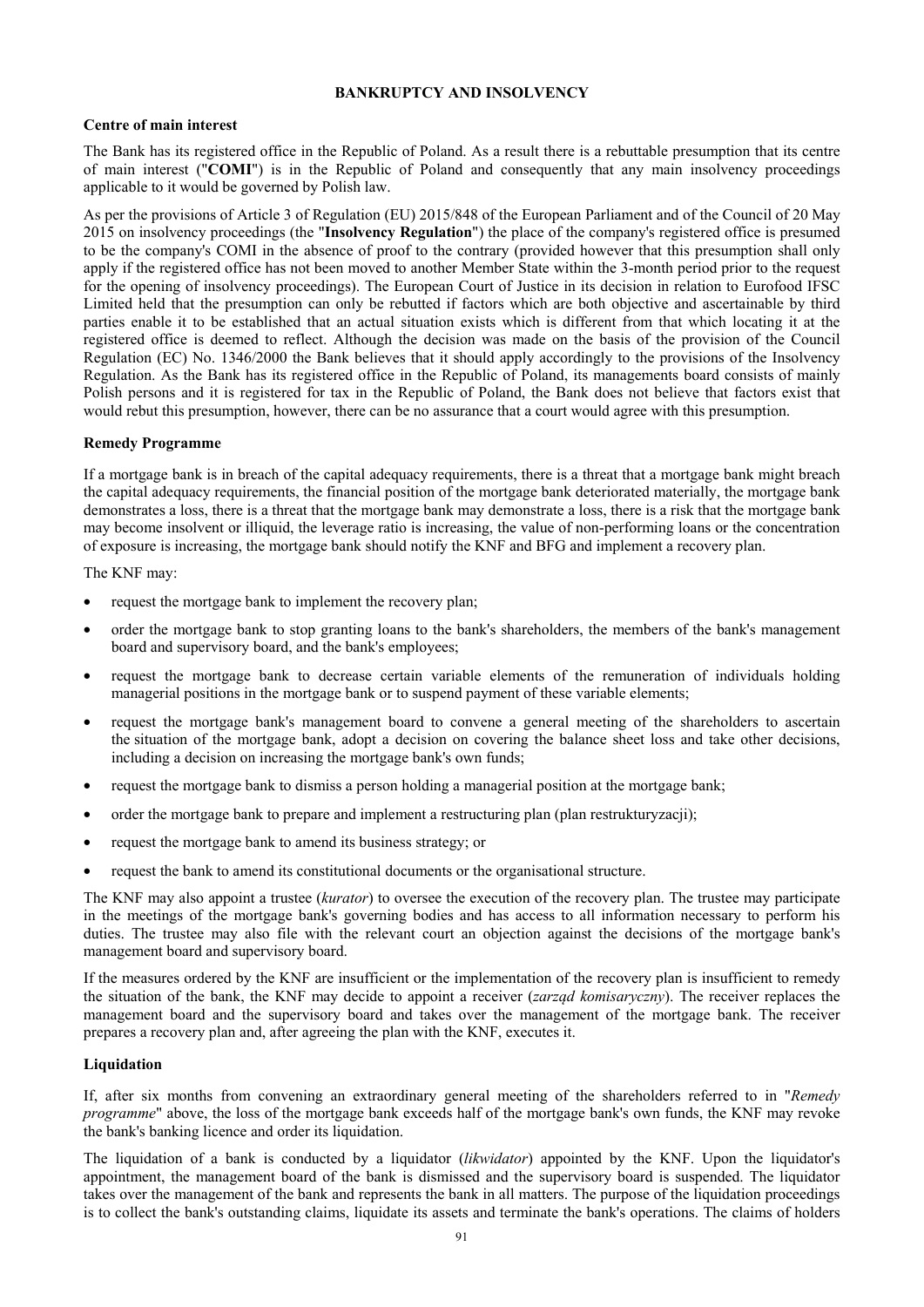of the covered bonds and the counterparties to eligible hedging are satisfied on a *pro-rata* basis from the assets in the cover pool ahead of claims of other creditors of the mortgage bank. The claims of the bank's shareholders are satisfied after the satisfaction of the claims of the other creditors of the bank. Once the liquidator completes the liquidation, the liquidator files a report with the KNF and applies to the court maintaining the register of entrepreneurs (*rejestr przedsiebiorców*) to delete the bank from the register of entrepreneurs. The bank ceases to exist on the day it is deleted from the register of entrepreneurs.

## **Compulsory Restructuring**

The BRRD was implemented in Poland by the Resolution Act which entered into force on 9 October 2016.

Under the Resolution Act, the BFG became the applicable resolution authority and was granted broad powers with respect to the Polish banks and other financial institutions (a "**Resolution Entity**"). The BFG can either initiate compulsory restructuring proceedings concerning a Resolution Entity or decide to apply the bail-in tools concerning its capital instruments if (1) the threat of that Resolution Entity's insolvency cannot be ruled out by steps taken by it or its supervisory authorities, or (2) initiating such BFG's actions are in the public interest.

BFG can apply the following resolution tools with respect to the Resolution Entity:

- sale of business;
- bridge institution;
- asset separation; and
- bail-in (i.e. compulsory write-down or conversion of Resolution Entity's obligations).

The above tools may be applied separately or in any combination save that asset separation can only be applied in conjunction with another resolution tool.

In addition to the resolution tools, the Resolution Act grants certain resolution powers to BFG, including:

- the right to suspend the termination rights of a party to an agreement with the Resolution Entity until midnight on the business day following the date on which the publication notice of that suspension occurs;
- the right to suspend the termination rights of a party to an agreement with a subsidiary of the Resolution Entity until midnight on the business day following the date on which the publication notice of that suspension occurs, provided that certain conditions are met;
- the right to suspend the performance of any due obligations of the Resolution Entity under an agreement until midnight on the business day following the date on which the publication notice of that suspension occurs; and
- the right to suspend the rights of a secured creditor to enforce a security interest concerning any assets of the Resolution Entity until midnight on the business day following the date on which the publication notice of that suspension occurs.

The above suspension rules do not apply to certain types of claims specified in detail in the Resolution Act

If the BFG decides that a mortgage bank's liabilities under covered bonds should be transferred to another entity, this transfer should not limit the rights of the holders of covered bonds or affect the collateralization of covered bonds. Furthermore, the obligations of mortgage banks under covered bonds and hedging instruments entered into the cover pool register may be subject to a compulsory write-down or conversion only to the extent the value of the cover pool is not sufficient to satisfy all claims under covered bonds issued by the Bank.

A party to an agreement with the Resolution Entity cannot terminate that agreement due to BFG's declaration of the initiation of the Resolution Proceedings or due to BFG's performance of its rights within the resolution proceedings, assuming that all the principal obligations under that agreement to make payments or deliveries or provide collateral continue to be performed by the applicable Resolution Entity.

## **Bankruptcy**

### *General*

A creditor of a bank, including a holder of debt securities issued by a bank, cannot file a petition for commencement of bankruptcy proceedings against banks. Such petition may only, in circumstances provided for in the relevant legislation, be filed by the KNF or the BFG.

If, according to the balance sheet prepared as at the last day of the relevant reporting period, the assets of the bank are not sufficient to satisfy the bank's obligations, the management board, the receiver or the liquidator must promptly notify the KNF. The KNF will take a decision on whether to suspend the bank's operations and appoint a receiver if a receiver was not previously appointed and will file a petition to the relevant court for the commencement of bankruptcy proceedings. The KNF will also suspend the bank's operations and appoint a receiver and will file a petition for the commencement of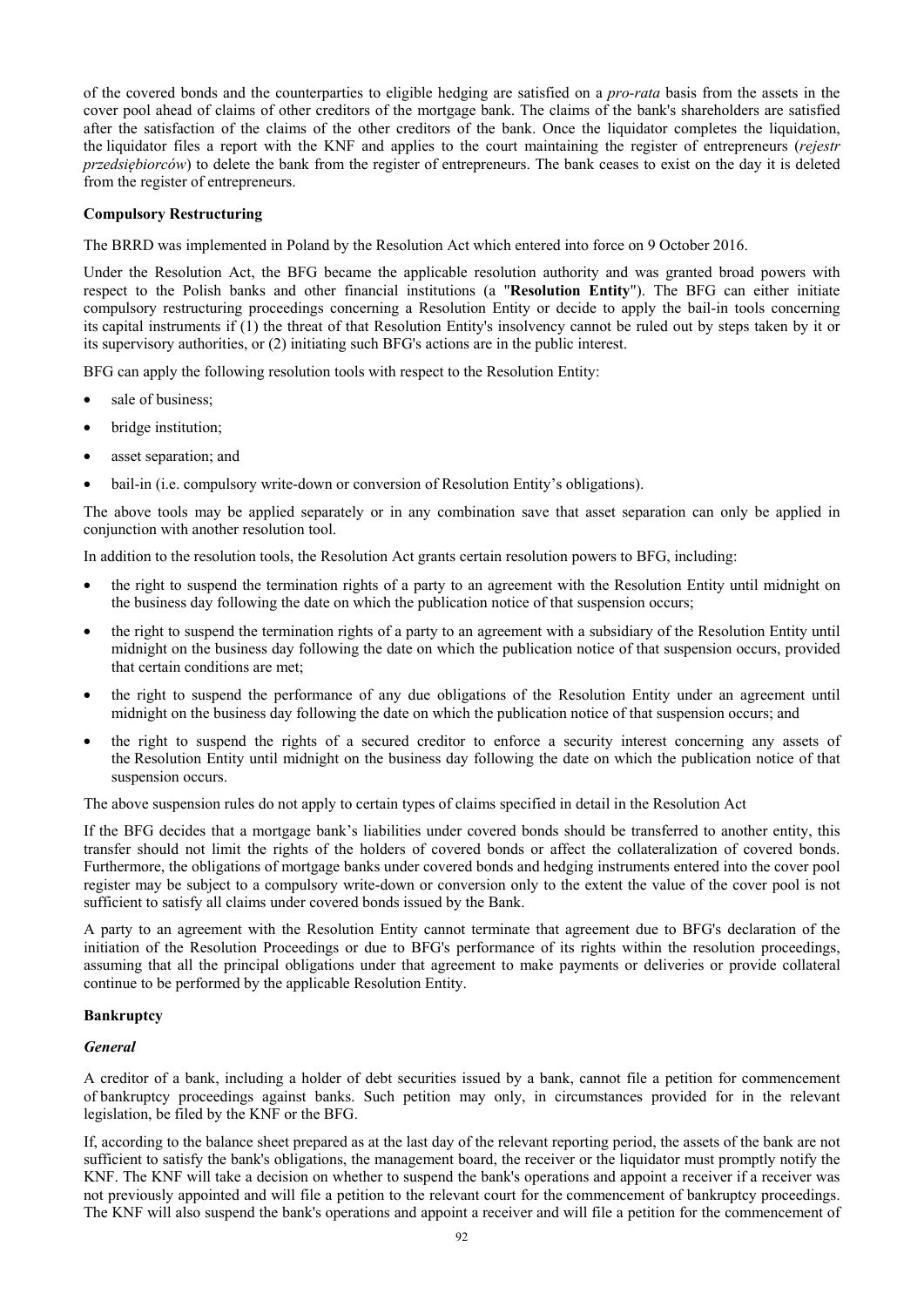bankruptcy proceedings if, for reasons directly connected with the financial situation of the bank, the bank fails to satisfy its obligations to pay the guaranteed funds specified in Article 2 item 68 of the Resolution Act.

KNF is not permitted to file a petition to the relevant court for the commencement of bankruptcy proceedings if BFG has commenced compulsory restructuring in respect of the bank. However under the Resolution Act, the BFG is also authorised to file a motion to declare a mortgage bank bankrupt if in the course of compulsory restructuring the application of certain resolution tools, i.e. sale of business, bridge institution, and/or asset separation did not result in the sale of the bank subject to the proceedings and according to the balance sheet prepared as at the last day of the relevant reporting period, the assets of the bank are not sufficient to satisfy the bank's obligations.

Before declaring a bank's bankruptcy, the bankruptcy court will question a representative of the KNF, a representative of the BFG, the members of the bank's management board and receiver, and the liquidator regarding the grounds for declaring the bank bankrupt and the candidates for the bankruptcy receiver (*syndyk*).

On the day the bank is declared bankrupt, the management and supervisory bodies of the bank are dissolved. The receivership and the appointment of the liquidator expire. Additionally, the rights of the members of the bank's corporate bodies to receive severance payments and remuneration for the period after the declaration of bankruptcy expires.

Additionally, on the day the bank is declared bankrupt:

- bank account agreements are terminated and interest on deposits is calculated until the date of declaration of bankruptcy; and
- loan agreements are terminated if the funds were not disbursed prior to the date of declaration of bankruptcy.

## *Position of holders of covered bonds*

On the declaration of a mortgage bank's bankruptcy separate bankruptcy asset pool for covered bonds will be created. Separate bankruptcy asset pool will consist of the following assets:

- the assets in the cover pool, including the rights under the hedging arrangements which comply with the requirements described in "*Overview of the Polish covered bonds legislation – Composition of cover pools* -*Derivatives*" above;
- the assets in the liquidity buffer;
- proceeds from payments under receivables in such cover pool;
- assets acquired by the mortgage bank in exchange for assets in such cover pool.

If there is doubt whether a mortgage bank's asset should be included in the separate bankruptcy asset pool, for the purpose of the bankruptcy proceedings it is included in the bankruptcy estate up to its value indicated in the cover pool register.

If there is any surplus left in the separate bankruptcy asset pool after satisfying the claims of the holders of covered bonds, it is added to the general bankruptcy estate of the mortgage bank.

In principle, the mortgage bank's creditors cannot set-off their claims against the mortgage bank with the mortgage bank's claims against these creditors included in the separate bankruptcy asset pool. The only exceptions are:

- set-off of claims under hedging transactions indicated in the cover pool register;
- settlement of claims between the mortgage bank and the payment and settlement system of which the mortgage bank is a member as well as settlement of financial collateral granted by the mortgage bank.

The rules concerning satisfaction of claims of the holders of covered bonds on a mortgage bank's bankruptcy also apply to satisfaction of claims of counterparties to hedging transactions entered into by the mortgage bank which are entered in the cover pool register.

The bankruptcy court will appoint, upon consultation with the KNF, a trustee (*kurator*) who will represent the holders of covered bonds in the bankruptcy proceedings. The holders of covered bonds may also participate in the bankruptcy proceedings after receiving consent from the judge-commissioner (*sędzia komisarz*) conducting the proceedings.

The bankruptcy court will also appoint a bankruptcy receiver. The bankruptcy receiver takes over the management of the mortgage bank's assets from the bank's management and should liquidate the bankrupt bank's assets. From his appointment, the bankruptcy receiver acts in his own name, but on behalf of the bankrupt bank.

Within 21 days from the day of declaration of the mortgage bank's bankruptcy, the trustee will report to the bankruptcy estate:

• the aggregate principal amount of the outstanding covered bonds which became due before the date of declaration of bankruptcy;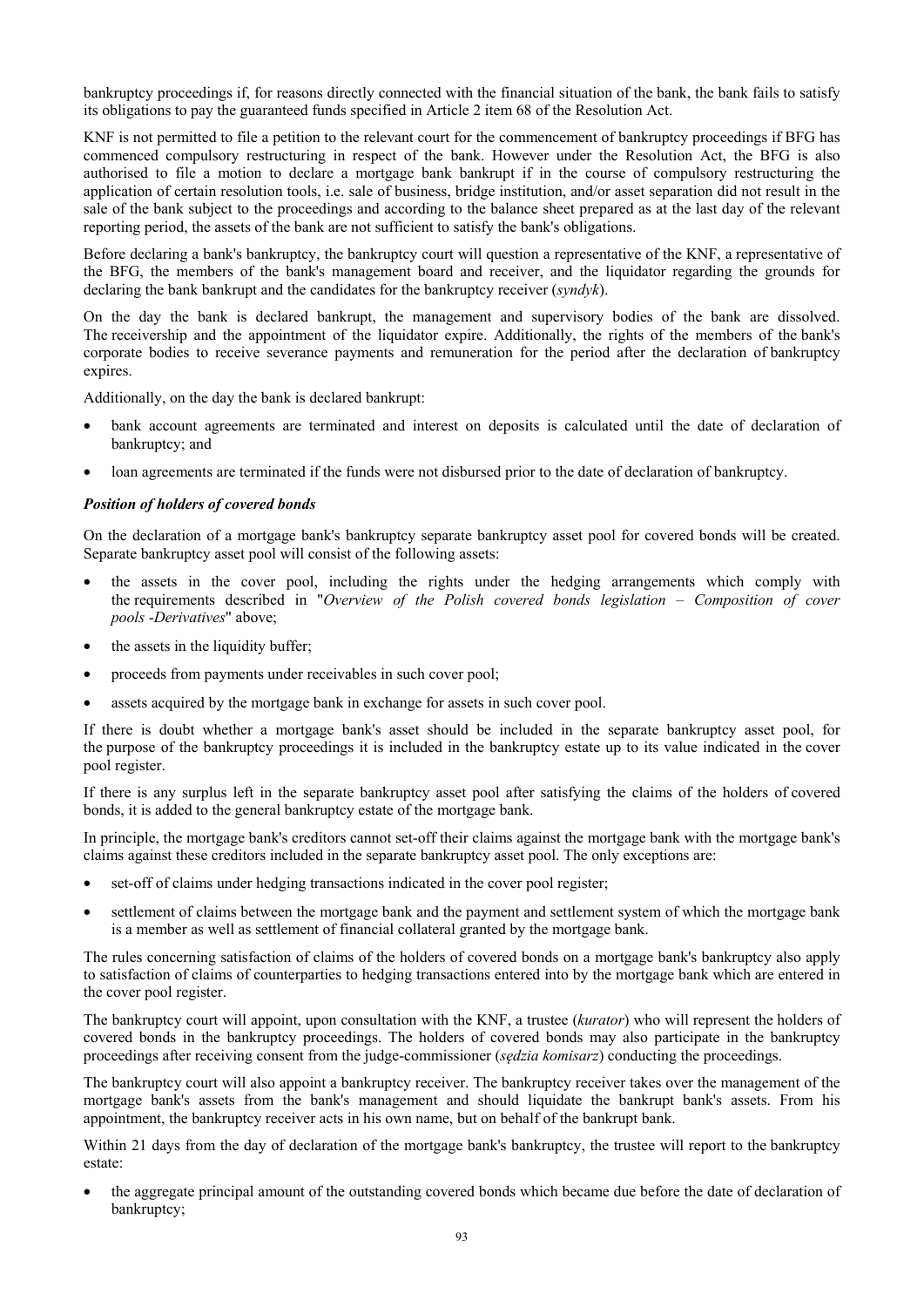- the aggregate amount of all interest outstanding under such covered bonds; and
- the aggregate principal amount the outstanding covered bonds due after the date of declaration of bankruptcy, interest due after the date of declaration of bankruptcy and any applicable premiums.

On the date of declaration of bankruptcy, the maturity of the outstanding covered bonds is extended by 12 months. The obligations towards holders of covered bonds which became due before the declaration of bankruptcy and which were not paid are satisfied within 12 months from the date of the declaration of bankruptcy, but no earlier than the day falling after the results of the coverage test and the liquidity test are announced. Due interest under covered bonds is paid in the manner set out in the terms and conditions of covered bonds.

Within three months from the date the bank was declared bankrupt, the bankruptcy receiver is required to conduct the coverage test and the liquidity test (for a detailed description of the tests, please see "*Overview of the Polish (covered) bonds Legislation – Monitoring the cover pool*"). The results of the tests are positive if the separate bankruptcy asset pool is sufficient to satisfy the claims of holders of the outstanding covered bonds. The test results are published by the judgecommissioner.

If the results of both tests are positive, the claims under covered bonds are satisfied in accordance with the terms and conditions of covered bonds, taking into account the extension of maturity of covered bonds by 12 months. In this scenario the bankruptcy receiver may enter into hedging transactions.

Within two months from the date the test results are announced, a meeting of holders of covered bonds may request the bankruptcy receiver, by way of resolution adopted with a majority of two thirds of votes of holders of the outstanding covered bonds, to sell all receivables and rights in the separate bankruptcy asset pool:

- to another mortgage bank together with transferring to the purchaser all obligations of the bankrupt bank under covered bonds; or
- to another bank or another mortgage bank without transferring to the purchaser the obligations of the bankrupt bank under covered bonds.

A meeting of the holders of covered bonds may be convened if a request for convening the meeting is made within a month from the date the test results are announced. If this resolution is adopted, interest under covered bonds until the date of sale of the assets is paid from the assets in the relevant separate bankruptcy asset pool.

If the proceeds from the sale of assets in the separate bankruptcy asset pool reduced by the interest under the outstanding covered bonds payable in the next six months and the amount of claims of holders of covered bonds which became due before the date of declaration of bankruptcy and which were not paid before that date, are at least five per cent. of the principal amount of the outstanding covered bonds, the claims of the holders of covered bonds may be satisfied pro rata before the extended maturity date. These proceeds will be paid to the holders of covered bonds on the next interest payment date, but not earlier than 14 days after the day on which the decision of the judge-commissioner approving the bankruptcy receiver's report on the progress of the bankruptcy proceedings becomes final and binding.

If the results of the coverage test are positive and the results of the liquidity test are negative, the maturity date of covered bonds, including covered bonds which became due before the date of declaration of bankruptcy, is extended to the date falling three years after the latest maturity date of a mortgage bank's receivables in the cover pool. If there is an excess in proceeds under the loans received by the bank, after deducting interest payable in the next six months and the costs of bankruptcy proceedings of at least five per cent. of the principal amount of the outstanding covered bonds, the holders of covered bonds shall receive payments under covered bonds before the extended maturity date. These payments will be made pro rata on the next interest payment date, but not earlier than 14 days after the day on which the decision of the judge-commissioner approving the bankruptcy receiver's report on the progress of the bankruptcy proceedings becomes final and binding.

A meeting of the holders of covered bonds may, within three months from the date of announcing the results of the tests, adopt a resolution on disapplying the extension of the maturity date or on sale of the assets in the cover pool. The assets in the cover pool may be sold to another bank which is not a mortgage bank without transferring to the purchaser the obligations of the bankrupt bank under covered bonds. The assets in the cover pool, possession of which is not restricted to banks, may also be sold to an entity which is not a bank.

If the results of the coverage test are negative, the maturity date of covered bonds, including covered bonds which became due before the date of declaration of bankruptcy, is extended to the date falling three years after the latest maturity date of a mortgage bank's receivable in the cover pool. If there is an excess in proceeds under the loans received by the bank, after deducting interest payable in the next six months and the costs of bankruptcy proceedings, of at least five per cent. of the principal amount of the outstanding covered bonds, the holders of covered bonds shall receive payments under covered bonds before the extended maturity date. These payments will be made on the next interest payment date, but not earlier than 14 days after the day on which the decision of the judge-commissioner approving the bankruptcy receiver's report on the progress of the bankruptcy proceedings becomes final and binding.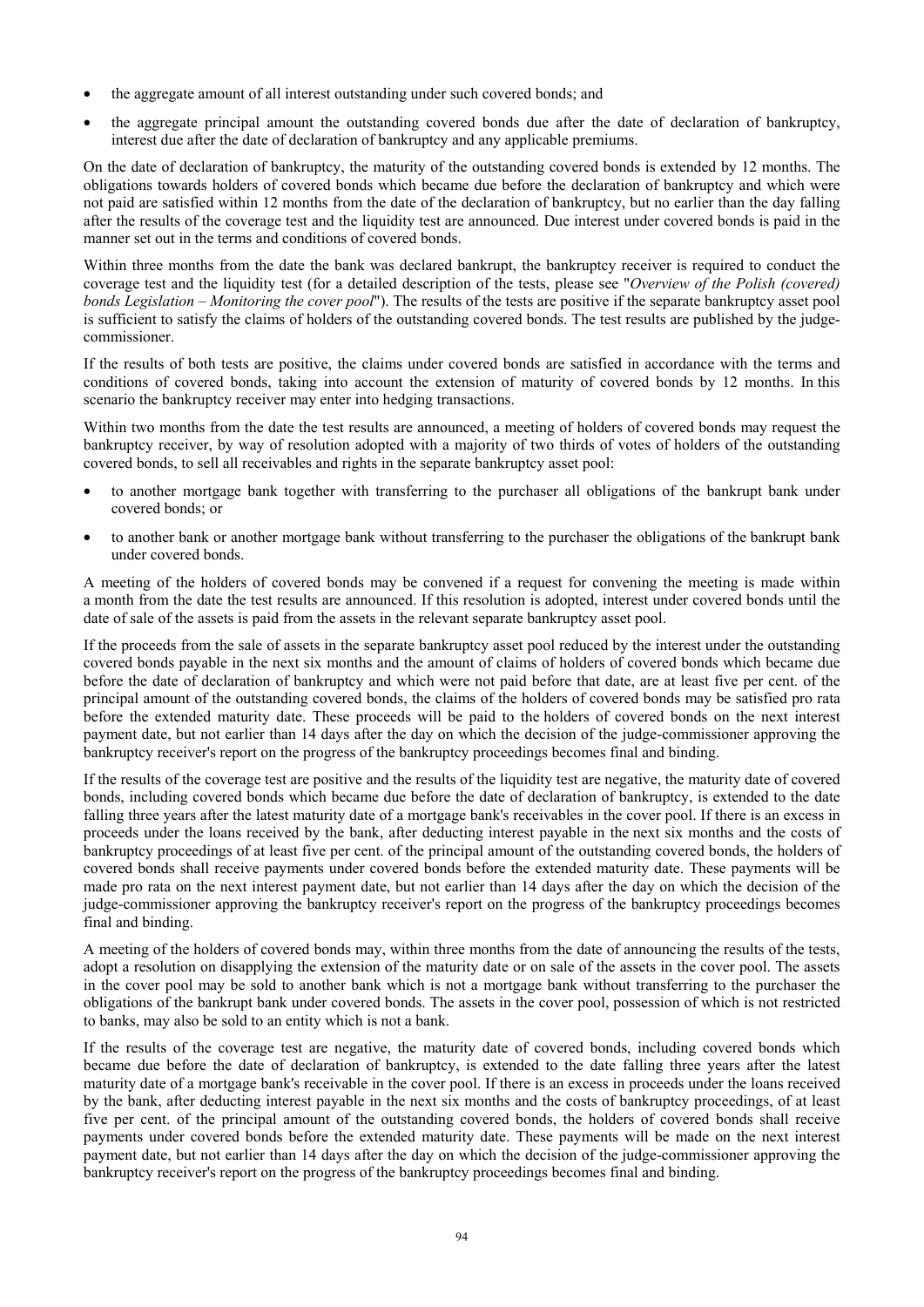A meeting of the holders of covered bonds may however, adopt a resolution on disapplication of the extension of the maturity date or on sale of the assets in the cover pool. The assets in the cover pool may be sold to another bank which is not a mortgage bank without transferring to the purchaser the obligations of the bankrupt bank under covered bonds. The assets in the cover pool, possession of which is not restricted to banks, may also be sold to an entity which is not a bank.

The order of priority of satisfaction of claims from the separate bankruptcy asset pool is as follows:

- costs of liquidating the separate bankruptcy asset pool which include the trustee's fee, interest and other ancillary payments under covered bonds; and
- the outstanding principal amount of covered bonds.

If the separate bankruptcy asset pool is not sufficient to satisfy the claims of the holders of covered bonds, these claims will be satisfied from the general bankruptcy estate. The funds from the general bankruptcy estate designated for satisfying the claims of the holders of covered bonds will be transferred to the separate bankruptcy asset pool.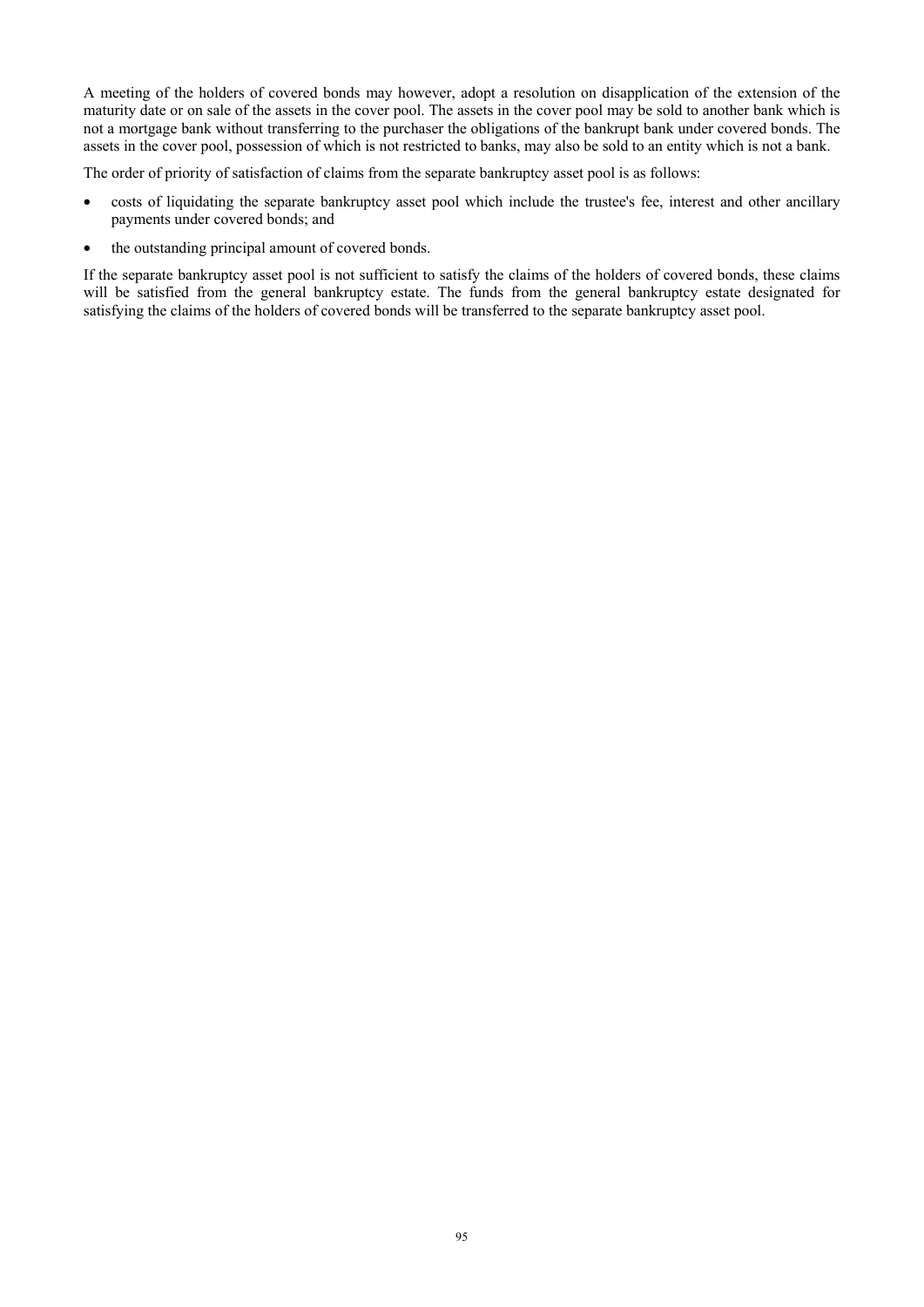## **Taxation**

The following is a general description of certain Polish, Luxembourg and other tax considerations relating to the Covered Bonds. It does not purport to be a complete analysis of all tax considerations relating to the Covered Bonds whether in those countries or elsewhere. Prospective purchasers of the Covered Bonds should consult their own tax advisors as to the consequences under the tax laws of the country of which they are resident for tax purposes and the tax laws of Poland and Luxembourg with regard to acquiring, holding and disposing of the Covered Bonds and receiving payments of interest, principal and/or other amounts under the Covered Bonds. This summary is based upon the law as in effect on the date of this Prospectus and is subject to any change in law that may take effect after such date.

Investors should also note that the appointment by an investor in Covered Bonds, or any person through which an investor holds Covered Bonds, of a custodian, collection agent or similar person in relation to such Covered Bonds in any jurisdiction may have tax implications. Investors should consult their own tax advisors in relation to the tax consequences for them of any such appointment.

## **Poland**

### *General Information*

The following is a discussion of certain Polish tax considerations relevant to an investor resident in Poland or which is otherwise subject to Polish taxation. This statement should not be deemed to be tax advice. It is based on Polish tax laws and, as its interpretation refers to the position as at the date of this Base Prospectus, it may thus be subject to change including a change with retroactive effect. Any change may negatively affect the tax treatment, as described below. This description does not purport to be complete with respect to all tax information that may be relevant to investors due to their personal circumstances. Prospective purchasers of the Covered Bonds are advised to consult their professional tax advisor regarding the tax consequences of the purchase, ownership, disposal, redemption or transfer without consideration of any Covered Bonds. The information provided below does not cover tax consequences concerning income tax exemptions applicable to specific taxable items or specific taxpayers (e.g., domestic or foreign investment funds).

The reference to "interest" as well as to any other terms in the paragraphs below means "interest" or any other term as understood in Polish tax law.

## *Polish tax resident individuals (natural persons)*

Under Article 3.1 of the Personal Income Tax Act dated 26 July 1991 (the "**PIT Act**"), natural persons, if resident in the territory of Poland, are liable for tax on their total income (revenue) irrespective of the location of the sources of revenue (unlimited obligation to pay tax). Under Article 3.1a of the PIT Act, a resident of Poland is a natural person who:

- has the center of personal or economic interest (center of interest) in the territory of Poland; or
- stays in the territory of Poland for over 183 days in a given tax year.

These rules apply without prejudice to double taxation treaties signed by the Republic of Poland, which may contain different regulations in this respect (Article 4a of the PIT Act).

#### *Interest income*

Under Article 30a.7 of the PIT Act, interest income does not cumulate with general income subject to the progressive tax rate, but under Article 30a.1.2 of the PIT Act it is subject to a 19% flat rate tax.

Under Article 41.4 of the PIT Act, the interest payer, other than an individual not acting within the scope of his/her business activity, should withhold the 19% Polish tax upon any interest payment. Under Article 41.4d of the PIT Act, the entities operating securities accounts for individuals acting as tax remitters should withhold this tax on interest income if it was earned in the territory of Poland and is connected with securities registered in securities accounts, and the interest payment to the individual (the taxpayer) is made by those entities.

Even if there are no clear regulations defining when income is considered as earned in Poland for the purpose of defining the tax remitter's obligations, since the Covered Bonds are issued by a Polish issuer, interest on the Covered Bonds should be considered as income earned in Poland for these purposes.

Although this is not clearly regulated in Polish tax law, in fact in practice foreign entities do not act as Polish withholding tax remitters. Therefore, it should be expected that a non-Polish entity operating an individual's securities account will not withhold the tax. It is not entirely clear whether in such case (i.e., if a payment is made through a foreign entity operating a securities account and not collecting the withholding tax), the issuer should or should not withhold the tax.

Under Article 45.3b of the PIT Act (and Art. 45.3c of the PIT Act with respect to securities held in Polish omnibus accounts), if the tax is not withheld, the individual is obliged to settle the tax himself/herself by 30 April of the following year (non collection of the tax by a tax remitter does not release a taxpayer from the obligation to pay the tax directly to the relevant tax authority in Poland).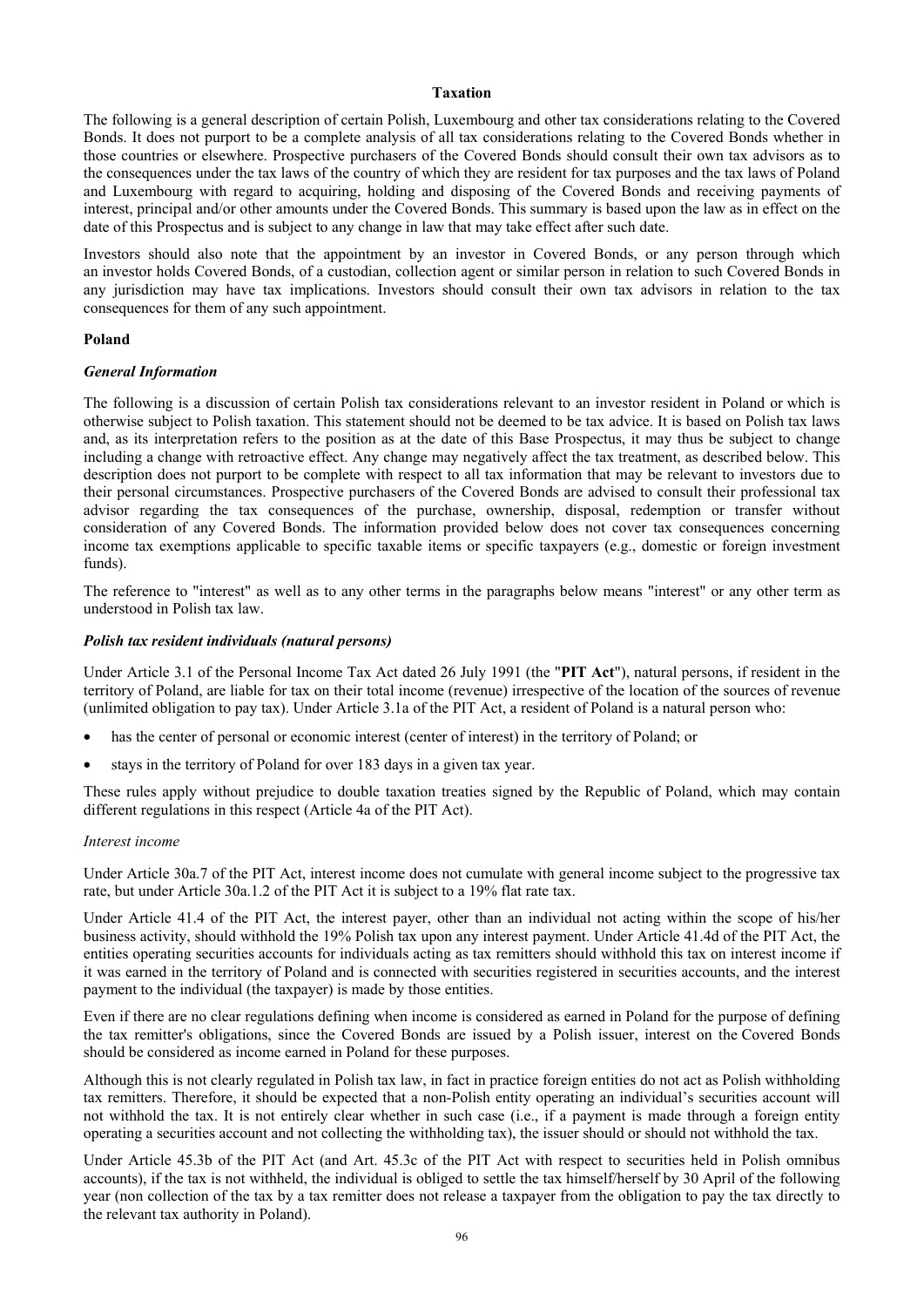Separate, specific rules apply to interest income on securities held in omnibus accounts (within the meaning of the provisions of the Act on Trading in Financial Instruments dated 29 July 2005, the "**Omnibus Accounts**"). Under Article 41.10 of the PIT Act, with regard to securities registered in omnibus accounts, the entities operating Omnibus Accounts through which the amounts due are paid are obliged to withhold the flat rate income tax on interest income. The tax is charged on the day of placing the amounts due at the disposal of the Omnibus Account holder.

Pursuant to Article 30a.2a of the PIT Act, with respect to income (revenue) from interest transferred to taxpayers holding rights attached to securities registered in Omnibus Accounts whose identity has not been revealed to the tax remitter in accordance with the Act on Trading in Financial Instruments, a 19% flat rate tax is withheld by the tax remitter (under Article 41.10 of the PIT Act the entity operating the Omnibus Account) from the aggregate income (revenue) released for the benefit of all such taxpayers through the Omnibus Account holder.

## *Other income*

Income other than interest derived by a Polish tax resident individual from financial instruments held as non-business assets, qualifies as capital gains according to Article 17 of the PIT Act. This income does not cumulate with the general income subject to the progressive tax scale, but is subject to a 19% flat rate tax. The costs of acquiring the Covered Bonds are recognized at the time the corresponding revenue is achieved. In principle, this income should be settled by the taxpayer by 30 April of the year following the year in which the income was earned. No tax or tax advances are withheld by the person making the payments.

### *Covered Bonds held as business assets*

If an individual holds the securities as business assets, in principle, interest and capital gains income should be subject to tax in the same way as other business income. The individual should pay the tax him/herself, at the 19% flat rate or the 18% to 32% progressive tax rate, depending on the choice and meeting of certain conditions by the individual.

### *Polish tax resident corporate income taxpayers*

Under Article 3.1 of the Corporate Income Tax Act dated 15 February 1992 (the "**CIT Act**"), the entire income of taxpayers who:

- have their registered office in the territory of Poland; or
- have their management in the territory of Poland,

is subject to taxation in Poland, irrespective of where the income is earned.

A Polish tax resident corporate income taxpayer is subject to income tax in respect of the Covered Bonds (including any capital gains and on interest/discounts) following the same principles as those which apply to any other income received from business activity. As a rule, for Polish income tax purposes interest is recognized as revenue on a cash basis, i.e., when it is received and not when it has accrued. In respect of capital gains, the cost of acquiring the Covered Bonds will be recognized at the time the revenue from the disposal of the Covered Bonds for remuneration is achieved. The taxpayer itself (without the involvement of the tax remitter) settles the tax on interest (discount) or capital gains on the Covered Bonds, which is aggregated with other income derived from business operations conducted by the taxpayer.

The appropriate tax rate will be the same as the tax rate applicable to business activity, i.e., 19% for a corporate income taxpayer.

Although no Polish withholding tax (collected by a tax remitter) should apply to interest payable to Polish corporate income taxpayers, under specific rules applying to interest income on securities held in Omnibus Accounts, under Article 26.2a of the CIT Act, with respect to income (revenue) from interest transferred to taxpayers holding rights attached to securities registered in Omnibus Accounts whose identity has not been revealed to the tax remitter in accordance with the Act on Trading in Financial Instruments, a 20% flat rate tax is withheld by the tax remitter from the aggregate income (revenue) released for the benefit of all such taxpayers through the Omnibus Account holder. If such tax is withheld with respect to a Polish tax resident corporate income taxpayer, with respect to the refund of such tax, the entity should contact its tax advisor.

#### *Non-Polish tax residents: natural person or corporate income taxpayers*

Under Article 3.2a of the PIT Act, natural persons, if they do not reside in the territory of Poland, are required to pay tax only on income (revenue) earned in the territory of Poland (limited obligation to pay tax).

Under Article 3.2 of the CIT Act, in the case of taxpayers who do not have their registered office or management in the territory of Poland, only income earned in Poland is subject to taxation in Poland.

As of 1 January 2017, under Art. 3.3 of the CIT Act, income (revenues) earned in the Republic of Poland by nonresidents includes in particular income (revenues) from: (i) all types of activity pursued in the Republic of Poland, including through a foreign establishment located in the Republic of Poland; (ii) immovable property located in the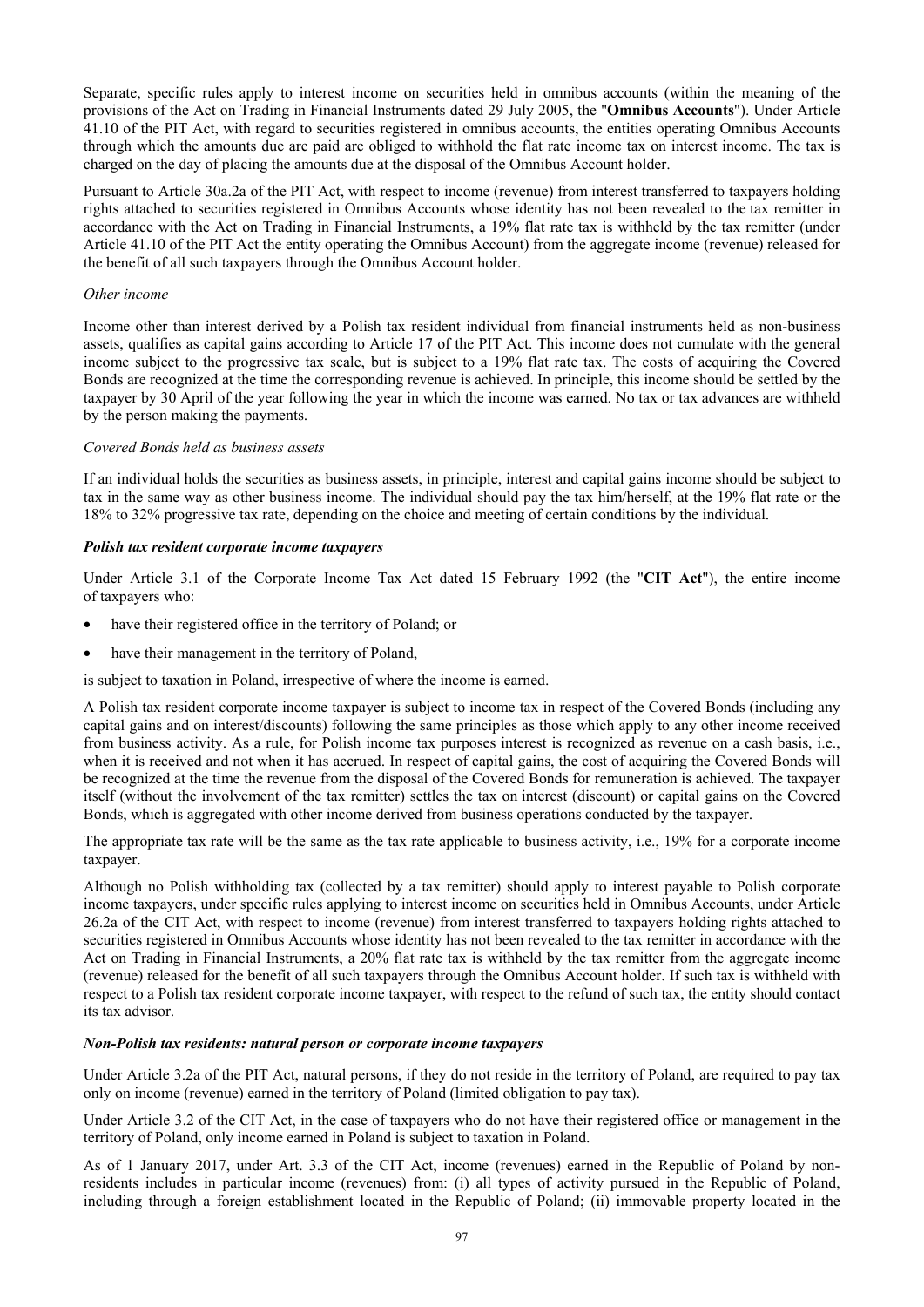Republic of Poland or rights to such property, including from its disposal in whole or in part, or from the disposal of any rights to such property; (iii) securities and derivatives not being securities admitted to public trading in the Republic of Poland as part of the regulated stock exchange market, including income obtained from their disposal, or the exercise of rights resulting from them; (iv) the transfer of ownership of shares in a company, of all rights and obligations in a partnership without legal personality, or units in an investment fund or a collective investment undertaking in which at least 50% of the value of assets is, directly or indirectly, comprised of immovable property located in the Republic of Poland, or rights to such immovable property; (v) the receivables settled, including receivables made available, paid out or deducted, by natural persons, legal persons, or organizational units without legal personality, having their place of residence, registered office, or management board in the Republic of Poland, irrespective of the place of concluding or performing the agreement.

Similar provisions are included in Art. 3.2b of the PIT Act.

The above list of income (revenues) gained in Poland, as provided in Art. 3.3. of the CIT Act and Art. 3.2b of the PIT Act, is not exhaustive; therefore, other income (revenues) may also be considered as earned in Poland.

As a rule, non-residents (both natural persons and corporate income taxpayers) have the same tax obligations as Polish residents with respect to income (revenue) earned in the territory of Poland. However, some explicit tax exemptions may result from the relevant double tax treaties or from domestic Polish tax law (e.g., with respect to interest income derived by non-resident on covered bonds, which is discussed below).

## *Interest income*

Given the wording of Art. 3.3 of the CIT Act and Art. 3.2b of the PIT Act, interest from the Covered Bonds should be considered as earned in Poland. In principle, if the payer of the interest is a tax remitter under Polish tax regulations, the withholding tax of 20% under Art. 21.1.1 of the CIT Act or 19% under Art. 30a.1.2 of the PIT Act may apply.

Under Article 21.1.130a) of the PIT Act, interest or discounts on the Covered Bonds earned by natural persons referred to in Article 3.2a of the PIT Act (i.e., non-residents in Poland) is exempt from Polish income tax.

Under Article 17.1.50a) of the CIT Act, interest or discounts on the Covered Bonds earned by the taxpayers referred to in Article 3.2 of the CIT Act (i.e., non-residents in Poland) is exempt from Polish income tax.

Although no Polish withholding tax should apply to interest payable to non-Polish tax residents (natural persons or corporate income taxpayers), under specific rules applying to interest income on securities held in Omnibus Accounts there is a risk that such tax would be withheld. Under Article 26.2a of the CIT Act, with respect to income (revenue) from interest transferred to taxpayers holding rights attached to securities registered in Omnibus Accounts whose identity has not been revealed to the tax remitter in accordance with the Act on Trading in Financial Instruments, a 20% flat rate tax is withheld by the tax remitter from the aggregate income (revenue) released for the benefit of all such taxpayers through the Omnibus Account holder. Under Article 30a.2a of the PIT Act, with respect to income (revenue) from interest transferred to taxpayers holding rights attached to securities registered in Omnibus Accounts whose identity has not been revealed to the tax remitter in accordance with the Act on Trading in Financial Instruments, a 19% flat rate tax is withheld by the tax remitter from the aggregate income (revenue) released for the benefit of all such taxpayers through the Omnibus Account holder. If such tax is withheld with respect to a non-Polish tax resident taxpayer, with respect to the refund of such tax, the entity should contact its tax advisor.

#### *Other income*

As indicated above, non-Polish tax resident individuals and corporate income taxpayers are subject to Polish income tax only with respect to their income earned in Poland. With respect to capital gains, in certain circumstances, based on Art. 3.3 of the CIT Act and Art. 3.2b of the PIT Act, such income may be treated as derived in Poland. However, most of the tax treaties concluded by Poland provide for a Polish income tax exemption on capital gains derived from Poland by a foreign tax resident.

To benefit from a tax treaty, a foreign investor should present the relevant certificate of its tax residency. Moreover, many tax treaties provide protection only for beneficial owners. Pursuant to Art. 4a.29 of the CIT Act, "beneficial owner" means the entity receiving a given receivable for its own benefit, not being an intermediary, representative, trustee, or another entity obliged to transfer the receivable in whole or in part to another entity.

Specific rules will apply if a foreign recipient of income acts through a permanent establishment in Poland to which income is related. In principle, it should be treated in the same manner as a Polish tax resident.

### *Tax on civil law transactions*

Under Article 1.1.1.a of the Tax on Civil Law Transactions Act dated 9 September 2000 (the "**PCC Act**"), agreements for sale or exchange of assets or proprietary rights are subject to tax on civil law transactions. Such transactions are taxable if their subjects are:

assets located in Poland or proprietary rights exercisable in Poland;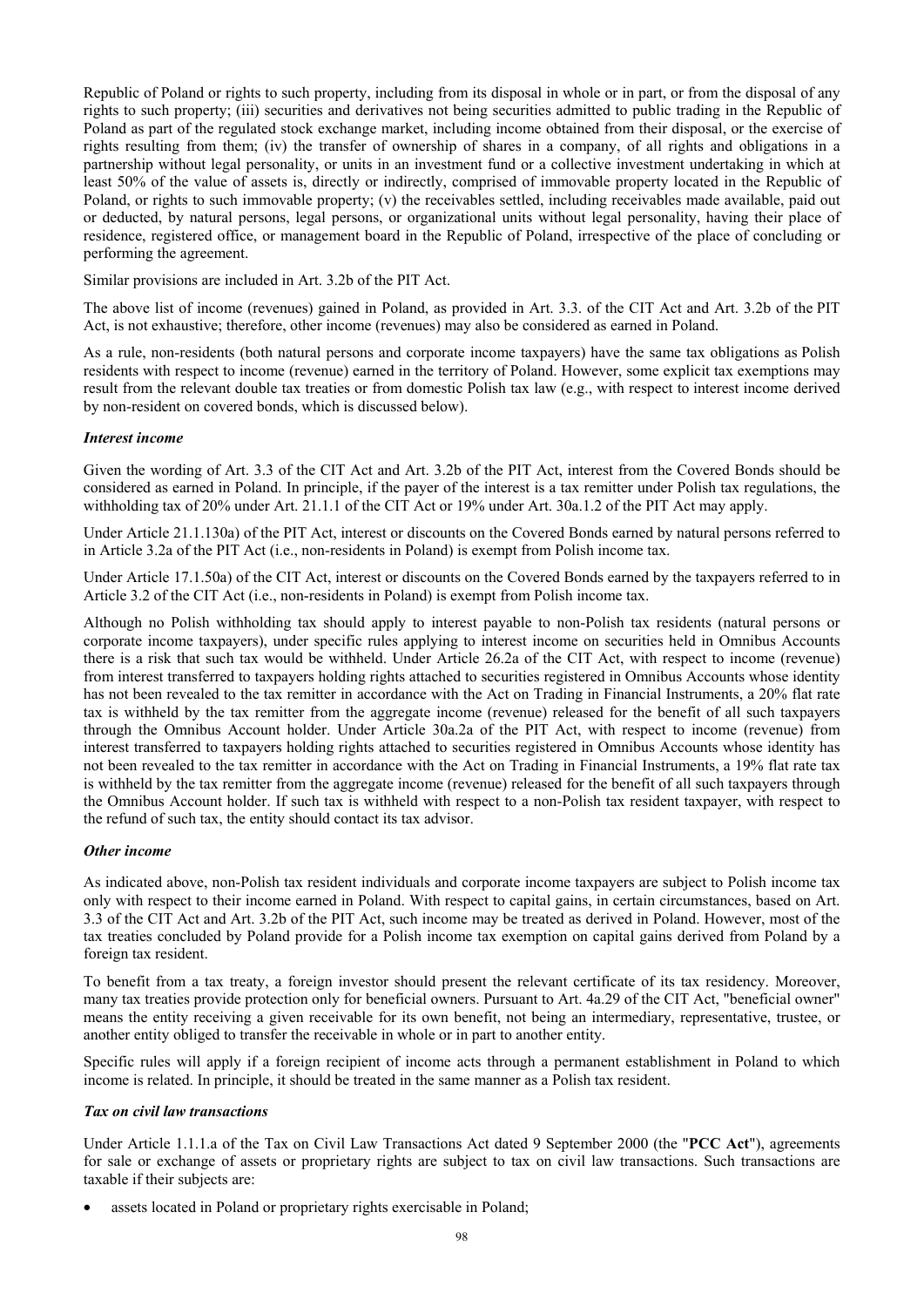assets located abroad or proprietary rights exercisable abroad if the acquirer's place of residence or registered office is located in Poland and the civil law transaction was carried out in Poland.

Although it is not regulated by the law, in practice the Covered Bonds, being issued by a Polish entity, should be considered as rights exercisable in Poland.

Neither the issuance of the Covered Bonds nor their redemption is subject to tax on civil law transactions.

Tax on the sale of Covered Bonds is 1% of their market value. It is payable within 14 days after the sale or exchange agreement has been entered into. The relevant tax return should be filed within the same deadline. However, if such agreement has been entered into in notarial form, the tax due should be withheld and paid by the notary public. Tax on sale of Covered Bonds is payable by the entity acquiring the Covered Bonds. In the case of exchange agreements, both parties jointly and severally must settle the tax.

Under Article 9.9 of the PCC Act, a PCC exemption applies to the sale of property rights constituting financial instruments (such as the Covered Bonds):

- a) to investment companies and foreign investment companies,
- b) via investment companies or foreign investment companies,
- c) as part of organized trading,
- d) outside organized trading by investment companies and foreign investment companies if those rights were acquired by those companies under organized trading

- within the meaning of the provisions of the PCC Act and Act on Trading in Financial Instruments.

### *Tax on inheritance and donations*

Tax on inheritance and donations is levied on the acquisition by natural persons of property located, and economic rights (including securities) exercised in Poland, by way of, among others, inheritance, ordinary legacy, further legacy, legacy by vindication (with real effect), bequest, donation or a donor's order. The inheritance tax on donations is also imposed on the acquisition of property located abroad or property rights exercised abroad if, on the date of the opening of the succession process or conclusion of a donation agreement, the acquirer was a Polish citizen or had a permanent residence in Poland.

The tax liability is borne by the person acquiring the property or economic rights. The tax base is usually the value of the acquired property and economic rights after the deduction of any debts and encumbrances (net value), determined as at the date of acquisition and at the market prices prevailing on the date on which the tax obligation arises.

The rates of the tax on inheritances and donations vary and are determined by the degree of consanguinity or affinity or any other personal relationship between the heir and the testator or the donor and the donee.

Within one month of the date on which the tax liability arose, taxpayers must file a tax return disclosing the acquisition of property or economic rights on an appropriate form with the head of the relevant tax office. The tax is payable within 14 days of receiving the decision of the head of the relevant tax office assessing the amount of the tax liability. If the agreement is concluded in the form of a notarial deed, the tax on inheritance and donations is collected and remitted by the notary public.

Securities acquired by close relatives (a spouse, descendants, ascendants, stepchildren, siblings, stepfather and stepmother) are tax-exempt subject to filing an appropriate notice with the head of the relevant tax office in due time. The aforementioned exemption applies if, at the time of acquisition, the acquirer was a citizen of an EU (EEA) member state.

Tax is not levied on the acquisition of economic rights exercised in the territory of Poland (including securities) if on the date of such acquisition neither the transferee nor the decedent nor donor were Polish citizens and had no place of permanent residence or registered office in the territory of the Republic of Poland.

## *Remitter's liability*

Under Article 30 of the Tax Code dated 29 August 1997, a tax remitter failing to fulfill its duty to calculate, withhold or pay tax to a relevant tax authority is liable for the tax that has not been withheld or that has been withheld but not paid, up to the value of all its assets. The tax remitter is not liable if the specific provisions provide otherwise or if tax has not been withheld due to the taxpayer's fault. In such a case, the relevant tax authority will issue a decision concerning the taxpayer's liability.

## *General Anti-Abuse Rule*

The Polish Head of the National Tax Administration is able to challenge taxpayers' actions which it deems as tax avoidance under the General Anti-Abuse Rule (the "**GAAR**"). This may apply to transactions entered into solely or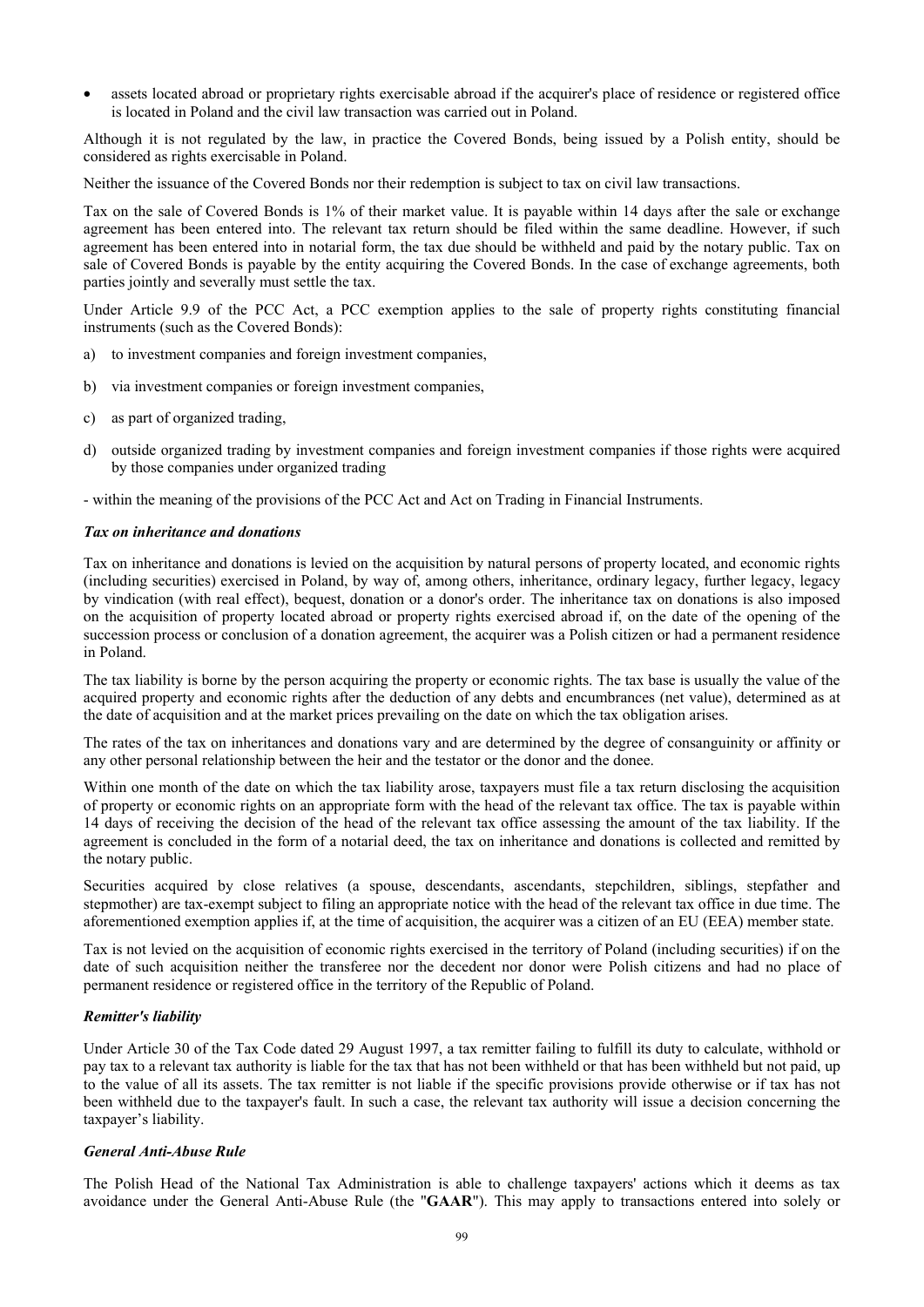mainly for tax reasons, including transactions entered into for the purpose of avoiding, decreasing or delaying the tax payable in Poland in connection with such transactions. In particular, tax avoidance may be achieved by using a structure that involves intermediaries, despite a lack of economic justification for their involvement. If the relevant transaction or structure is deemed to be tax avoidance, the tax liability of the relevant taxpayer will be calculated as if this liability resulted from a "normal" transaction of similar economic consequences or by ignoring the tax avoidance activity, which may result in a higher tax becoming due and payable.

## **Luxembourg**

The following information is of a general nature only and is based on the laws presently in force in Luxembourg, though it is not intended to be, nor should it be construed to be, legal or tax advice. The information contained within this section is limited to Luxembourg withholding tax issues and prospective investors in the Covered Bonds should therefore consult their own professional advisers as to the effects of state, local or foreign laws, including Luxembourg tax law, to which they may be subject.

Please be aware that the residence concept used under the respective headings below applies for Luxembourg income tax assessment purposes only. Any reference in the present section to a withholding tax or a tax of a similar nature, or to any other concepts, refers to Luxembourg tax law and/or concepts only.

# *Withholding Tax*

## *Non-resident Covered Bond Holders*

Under Luxembourg general tax laws currently in force, there is no withholding tax on payments of principal, premium or interest made to non-resident Covered Bond Holders, nor on accrued but unpaid interest in respect of the Covered Bonds, nor is any Luxembourg withholding tax payable upon redemption or repurchase of the Covered Bonds held by nonresident Covered Bond Holders.

## *Resident Covered Bond Holders*

Under Luxembourg general tax laws currently in force and subject to the law of 23 December 2005, as amended (the "**Relibi Law**"), there is no withholding tax on payments of principal, premium or interest made to Luxembourg resident Covered Bond Holders, nor on accrued but unpaid interest in respect of Covered Bonds, nor is any Luxembourg withholding tax payable upon redemption or repurchase of Covered Bonds held by Luxembourg resident Covered Bond Holders.

Under the Relibi Law, payments of interest or similar income made or ascribed by a paying agent established in Luxembourg to an individual beneficial owner who is a resident of Luxembourg will be subject to a withholding tax of currently 20%. Such withholding tax will be in full discharge of income tax if the beneficial owner is an individual acting in the course of the management of his/her private wealth. Responsibility for the withholding of the tax will be assumed by the Luxembourg paying agent. Payments of interest under the Covered Bonds coming within the scope of the Relibi Law will be subject to a withholding tax at a rate of currently 20%.

## **Other**

## *Payments under the Covered Bonds may be subject to withholding tax pursuant to FATCA*

Sections 1471 through 1474 of the U.S. Internal Revenue Code of 1986 ("**FATCA**") impose a new reporting regime and, potentially, a 30 per cent. withholding tax with respect to (i) certain payments from sources within the United States, (ii) "foreign passthru payments" made to certain non-U.S. financial institutions ("**foreign financial institutions**", or "**FFIs**  (as defined by FATCA)) that do not comply with this new reporting regime, and (iii) payments to certain investors that do not provide identification information with respect to interests issued by a participating non-U.S. financial institution (the "**Participating FFI**") by entering into agreements with the U.S. Internal Revenue Service ("**IRS**") to provide the IRS with certain information in respect of their account holders and investors or are not otherwise exempt from or in deemed compliance with FATCA, and any investors (unless otherwise exempt from FATCA) that do not provide information sufficient to determine whether they are U.S. persons or should otherwise be treated as holding United States accounts" of an FFI ("**Recalcitrant Holders**"). The Bank is likely to be classified as an FFI.

The abovementioned withholding regime commenced in 2014 for payments from sources within the United States but will not apply to "foreign passthru payments" until 1 January 2019 at the earliest. This withholding would only potentially apply to payments in respect of the Covered Bonds (assuming that they qualify as debt for U.S. federal income tax purposes – but please see the reservations below) if they are materially modified on or after the "grandfathering date," which is the date that is six months after the date on which final U.S. Treasury regulations defining the term "foreign passthru payment" are filed with the Federal Register.

Whilst the Covered Bonds are in global form and held within Euroclear or Clearstream, Luxembourg (together the "**ICSDs**") or Clearstream, Frankfurt, as the case may be, in all but the most remote circumstances, it is not expected that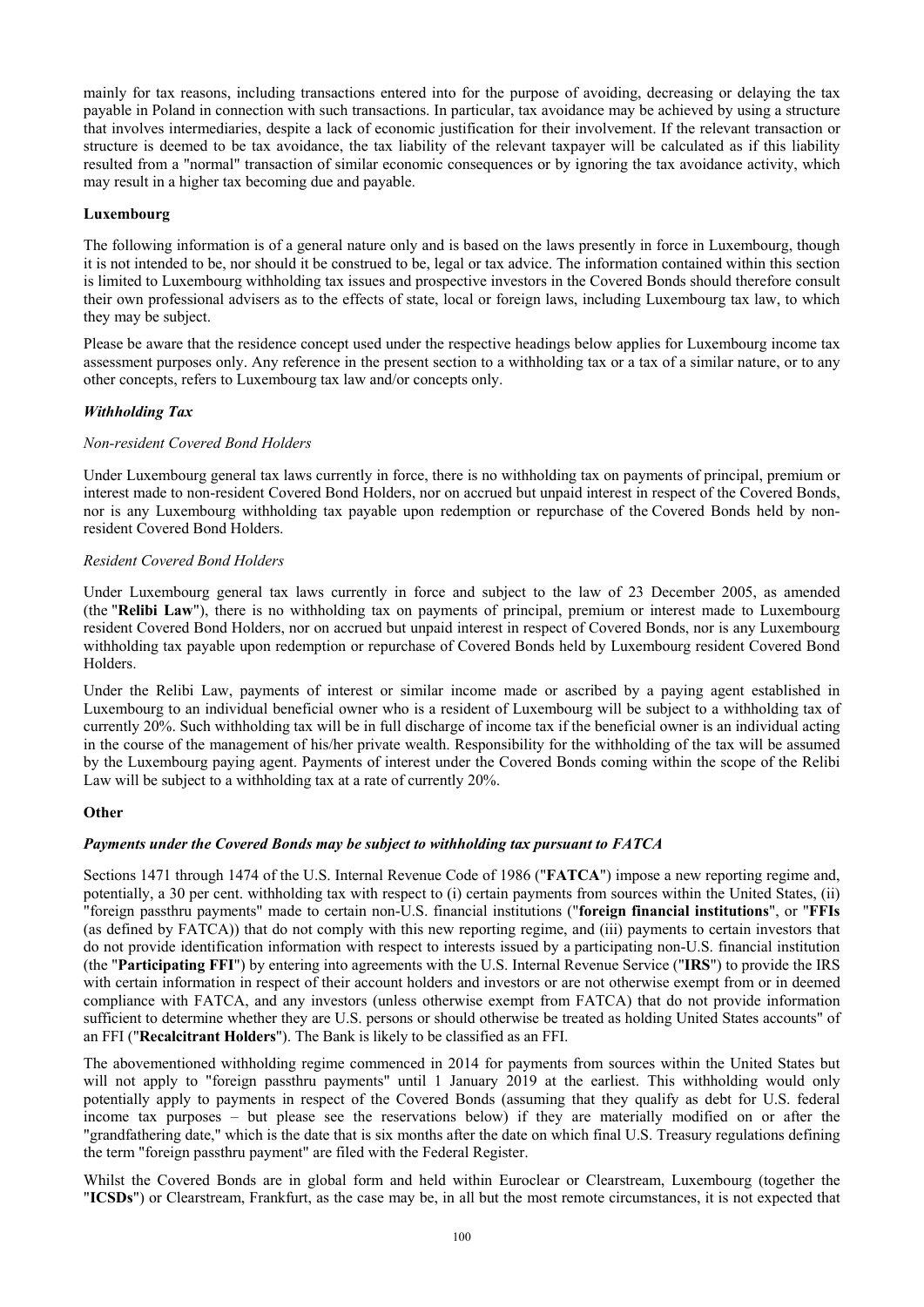FATCA will affect the amount of any payment received by the ICSDs or Clearstream, Frankfurt, as the case may be. However, FATCA may affect payments made to custodians or intermediaries in the subsequent payment chain leading to the ultimate investor if any such custodian or intermediary generally is unable to receive payments free of FATCA withholding. It also may affect payment to any ultimate investor that is a financial institution that is not entitled to receive payments free of withholding under FATCA, or an ultimate investor that fails to provide its broker (or other custodian or intermediary from which it receives payment) with any information, forms, other documentation or consents that may be necessary for the payments to be made free of FATCA withholding. Investors should choose the custodians or intermediaries with care (to ensure each is compliant with FATCA or other laws or agreements related to FATCA) and provide each custodian or intermediary with any information, forms, other documentation or consents that may be necessary for such custodian or intermediary to make a payment free of FATCA withholding. Investors should consult their own tax adviser to obtain a more detailed explanation of FATCA and how FATCA may affect them. The Bank's obligations under the Covered Bonds are discharged once the Paying Agent has paid the ICSDs or Clearstream, Frankfurt, as the case may be and the Bank has therefore no responsibility for any amount thereafter transmitted through the ICSDs or Clearstream, Frankfurt, as the case may be and custodians or intermediaries. Further, foreign financial institutions in a jurisdiction which has entered into an intergovernmental agreement with the United States (an "**IGA**") are generally not expected to be required to withhold under FATCA or an IGA (or any law implementing an IGA) from payments they make.

The United States and Poland have entered into an agreement to facilitate the implementation of FATCA (the "**US-Poland IGA**"). Pursuant to FATCA and the US-Poland IGA, the Bank is treated as a "**Reporting FI**" not subject to withholding under FATCA on any payments it receives, and not required to withhold under FATCA or the US-Poland IGA (or any law implementing the US-Poland IGA) (any such withholding being "**FATCA Withholding**") from payments it makes. It would, however, still be required to report certain information in respect of its account holders and investors to the Polish tax authorities or to the IRS. There can be no assurance, however, that the Bank would continue to be treated as Reporting FFI during the entire period ending on the Maturity Date, or that it would in the future not be required to deduct FATCA Withholding from payments it makes. The Bank and financial institutions through which payments on the Covered Bonds are made may be required to withhold FATCA Withholding if (i) any FFI through or to which payment on such Covered Bonds is made is not a Participating FFI, a Reporting FI, or otherwise exempt from or in deemed compliance with FATCA or (ii) an investor is a Recalcitrant Holder.

FATCA is particularly complex and its application is uncertain at this time. Prospective investors should consult their tax advisers on how these rules may apply to the Bank and to payments they may receive in connection with the Covered Bonds.

## *The proposed financial transactions tax ("FTT")*

On 14 February 2013, the European Commission published a proposal (the "**Commission's Proposal**") for a Directive for a common FTT in Belgium, Germany, Estonia, Greece, Spain, France, Italy, Austria, Portugal, Slovenia and Slovakia (the "**participating Member States**"). However, Estonia has since stated that it will not participate.

The Commission's Proposal has very broad scope and could, if introduced, apply to certain dealings in the Covered Bonds (including secondary market transactions) in certain circumstances.

Under the Commission's Proposal the FTT could apply in certain circumstances to persons both within and outside of the participating Member States. Generally, it would apply to certain dealings in the Covered Bonds where at least one party is a financial institution, and at least one party is established in a participating Member State. A financial institution may be, or be deemed to be, "established" in a participating Member State in a broad range of circumstances, including (a) by transacting with a person established in a participating Member State or (b) where the financial instrument which is subject to the dealings is issued in a participating Member State.

However, the FTT proposal remains subject to negotiation between participating Member States. It may therefore be altered prior to any implementation, the timing of which remains unclear. Additional European Union Member States may decide to participate.

Prospective Covered Bond Holders are advised to seek their own professional advice in relation to the FTT. Although the effect of these proposals will not be known until the legislation is finalised, the FTT may also adversely affect certain of its business.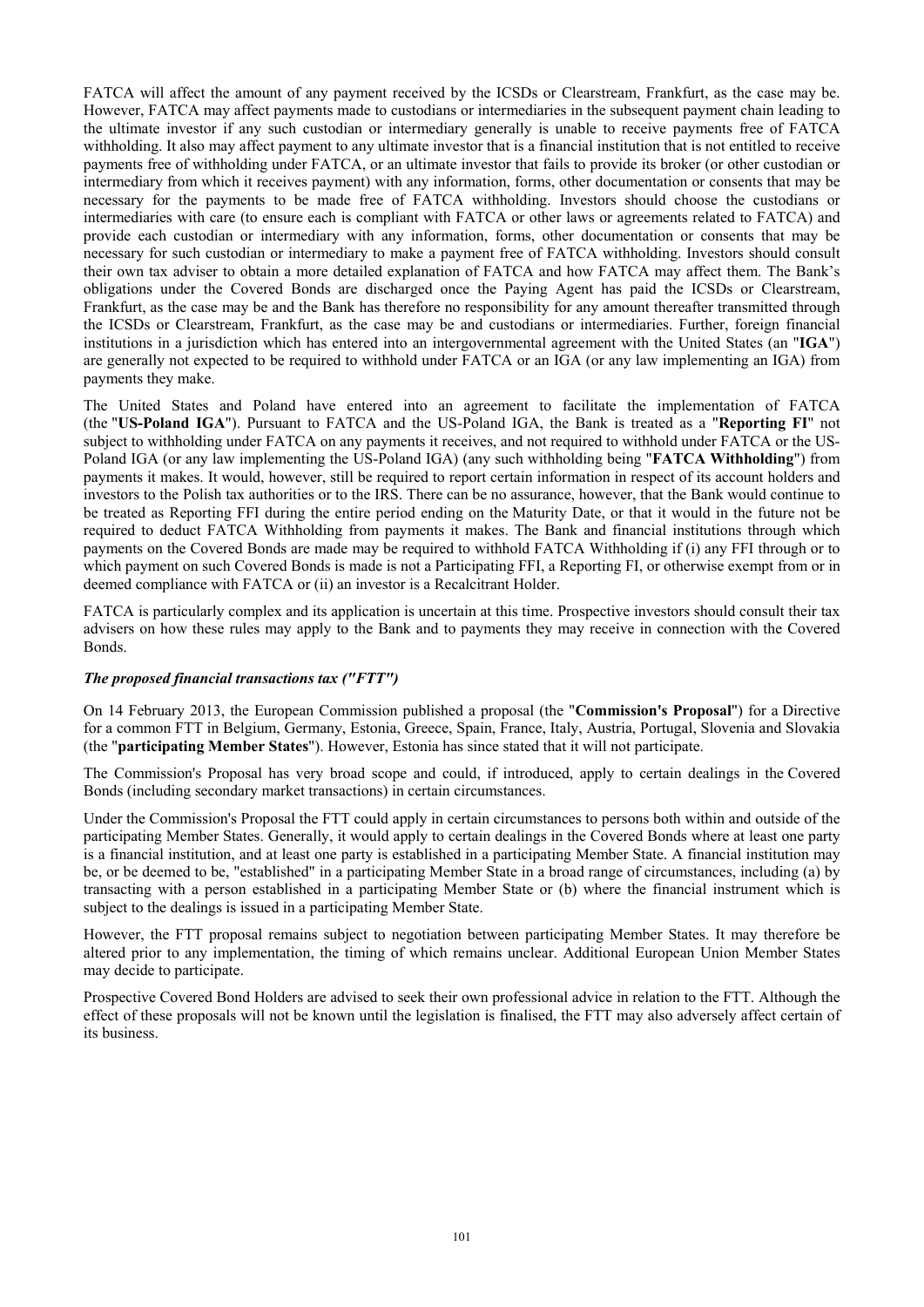#### **SUBSCRIPTION AND SALE**

Subject to the provisions of the programme agreement dated 6 July 2017 (the "**Programme Agreement**") between the Bank and Commerzbank Aktiengesellschaft, Erste Group Bank AG, J.P. Morgan Securities plc, Landesbank Baden-Württemberg and Société Générale (together with any further financial institution appointed as a dealer under the Programme Agreement, the "**Dealers**"), the Covered Bonds may be sold by the Bank to the Dealers, who shall act as principals in relation to such sales. However, the Bank has reserved the right to issue Covered Bonds directly on its own behalf to subscribers who are not Dealers and which agree to be bound by the restrictions set out below. The Programme Agreement also provides for Covered Bonds to be issued in Tranches which are jointly and severally underwritten by two or more Dealers or such subscribers.

The Bank has agreed to indemnify the Dealers against certain liabilities in connection with the offer and sale of the Covered Bonds. The Dealer Agreement may be terminated in relation to all the Dealers or any of them by the Bank or, in relation to itself and the Bank only, by any Dealer, at any time on giving not less than ten business days' notice.

### **United States of America**

The Covered Bonds have not been and will not be registered under the U.S. Securities Act of 1933 as amended (the "**Securities Act**") and may not be offered or sold within the United States or to, or for the account or benefit of, U.S. persons except in accordance with Regulation S under the Securities Act or pursuant to an exemption from the registration requirements of the Securities Act. Each Dealer has represented and agreed that it has offered and sold the Covered Bonds of any identifiable Tranche, and will offer and sell the Covered Bonds of any identifiable Tranche (i) as part of their distribution at any time and (ii) otherwise until 40 days after completion of the distribution of such tranche as determined, and such completion is notified to each relevant Dealer, by the Issuing and Principal Paying Agent or, in the case of a Syndicated Issue, the lead manager, only in accordance with Rule 903 of Regulation S under the Securities Act. Accordingly, each Dealer has represented and agreed that neither it, its affiliates nor any persons acting on its or their behalf have engaged or will engage in any directed selling efforts with respect to the Covered Bonds, and it and they have complied and will comply with the offering restrictions requirement of Regulation S. Each Dealer has agreed to notify the Issuing and Principal Paying Agent or, in the case of a Syndicated Issue, the lead manager when it has completed the distribution of its portion of the Covered Bonds of any identifiable Tranche so that the Issuing and Principal Paying Agent or, in the case of a Syndicated Issue, the lead manager may determine the completion of the distribution of all Covered Bonds of that Tranche and notify the other relevant Dealers (if any) of the end of the restricted period. Each Dealer agrees that, at or prior to confirmation of sale of Covered Bonds, it will have sent to each distributor, dealer or person receiving a selling concession, fee or other remuneration that purchases Covered Bonds from it during the restricted period a confirmation or notice to substantially the following effect:

"The Securities covered hereby have not been registered under the U.S. Securities Act of 1933 (the "**Securities Act**") and may not be offered and sold within the United States or to, or for the account or benefit of, U.S. persons (i) as part of their distribution at any time or (ii) otherwise until 40 days after completion of the distribution of this tranche of Securities as determined, and notified to Relevant Dealer, by the Issuing and [Principal Paying Agent/Lead Manager], except in either case in accordance with Regulation S under the Securities Act. Terms used above have the meanings given to them by Regulation S."

Terms used above have the meanings given to them by Regulation S.

Each Dealer has represented and agreed that it has not entered and will not enter into any contractual arrangement with respect to the distribution or delivery of Covered Bonds within the United States of America, except with its affiliates or with the prior written consent of the Bank.

Covered Bonds in bearer form are subject to U.S. tax law requirements and may not be offered, sold or delivered within the United States or its possessions or to a United States person, except in certain transactions permitted by U.S. tax regulations. Terms used in this paragraph have the meanings given to them by the U.S. Internal Revenue Code and regulations thereunder.

Covered Bonds, other than Covered Bonds with an initial maturity of one year or less, will be issued in accordance with the provisions of U.S. Treasury Regulation Section 1.163-5 (c) (2) (i) (D) or substantially identical provisions (the "**D Rules**"), or in accordance with the provisions of U.S. Treasury Regulation Section 1.163-5 (c) (2) (i) (C) or substantially identical provisions (the "**C Rules**"), as specified in the Final Terms.

In addition, in respect of Covered Bonds issued in accordance with the D Rules, each Dealer has represented and agreed that:

(i) to the extent permitted under U.S. Treasury Regulation Section 1.163-5 (c) (2) (i) (D) or substantially identical provisions, (i) it has not offered or sold, and during the restricted period will not offer or sell, Covered Bonds in bearer form to a person who is within the United States or its possessions or to a United States person, and (ii) such Dealer has not delivered and will not deliver within the United States or its possessions definitive Covered Bonds in bearer form that are sold during the restricted period;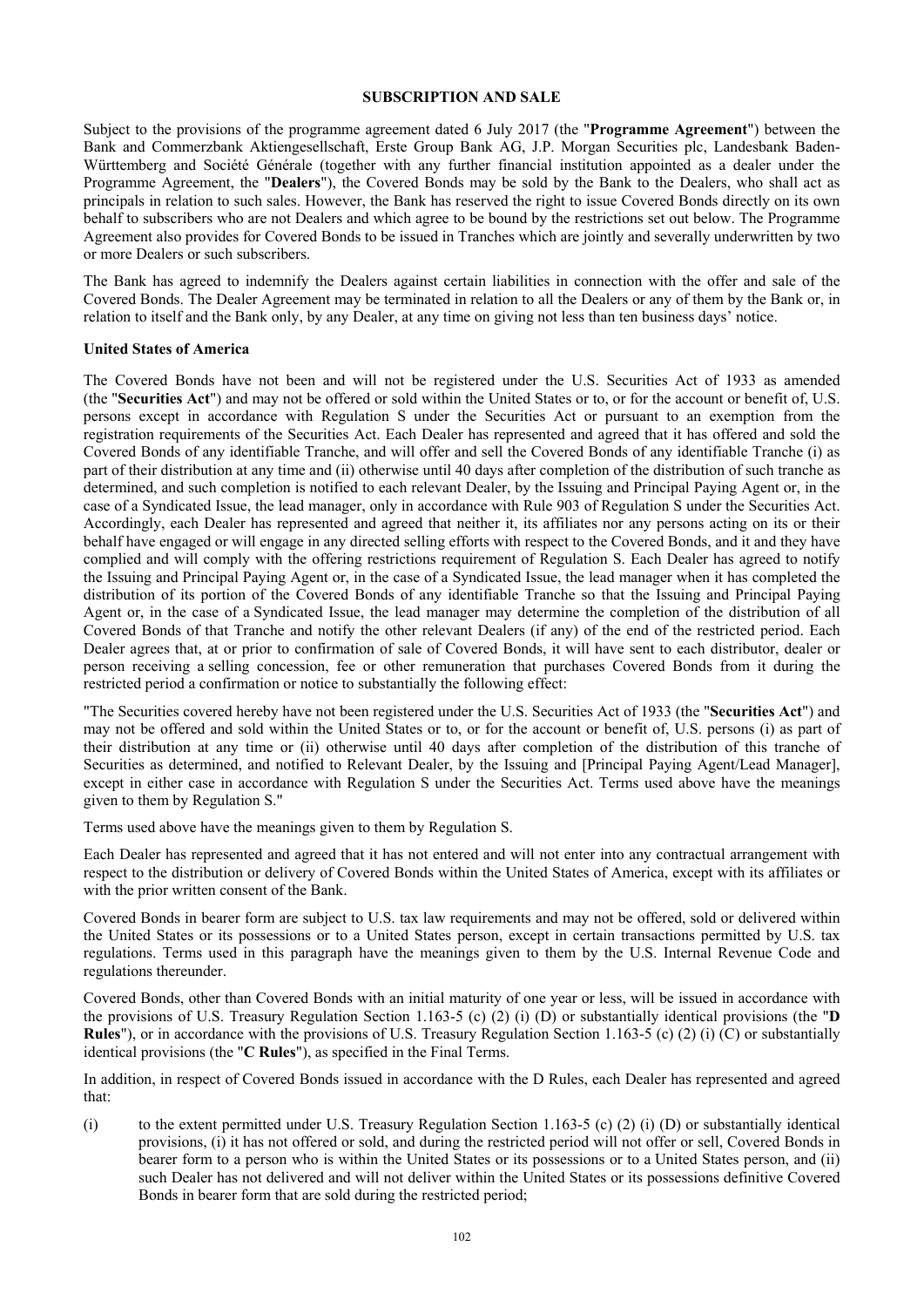- (ii) it has and throughout the restricted period will have in effect procedures reasonably designed to ensure that its employees or agents who are directly engaged in selling Covered Bonds in bearer form are aware that such Covered Bonds may not be offered or sold during the restricted period to a person who is within the United States or its possessions or to a United States person, except as permitted by the D Rules;
- (iii) if such Dealer is a United States person, it has represented that it is acquiring the Covered Bonds in bearer form for purposes of resale in connection with their original issuance and if such Dealer retains Covered Bonds in bearer form for its own account, it will do so only in accordance with the requirements of U.S. Treasury Regulation Section 1.163-5 (c) (2) (i) (D) (6) or substantially identical provisions; and
- (iv) with respect to each affiliate that acquires Covered Bonds in bearer form from such Dealer for the purpose of offering or selling such Covered Bonds during the restricted period, such Dealer either (i) has repeated and confirmed the representations and agreements contained in sub-clauses (i), (ii) and (iii) on such affiliate's behalf or (b) has agreed that it will obtain from such affiliate for the benefit of the Bank the representations and agreements contained in sub-clauses (i), (ii) and (iii).

Terms used in the above paragraph have the meanings given to them by the U.S. Internal Revenue Code and regulations thereunder, including the D Rules.

In addition, where the C Rules are specified in the relevant Final Terms as being applicable to any Tranche of Covered Bonds, Covered Bonds in bearer form must be issued and delivered outside the United States and its possessions in connection with their original issuance. Each Dealer has represented and agreed that it has not offered, sold or delivered and will not offer, sell or deliver, directly or indirectly, Covered Bonds in bearer form within the United States or its possessions in connection with their original issuance. Further, each Dealer has represented and agreed in connection with the original issuance of Covered Bonds in bearer form, that it has not communicated, and will not communicate, directly or indirectly, with a prospective purchaser if either such Dealer or purchaser is within the United States or its possessions and will not otherwise involve its U.S. office in the offer or sale of Covered Bonds in bearer form. Terms used in this paragraph have the meanings given to them by the U.S. Internal Revenue Code and regulations thereunder, including the C Rules.

Each issuance of index- or currency-linked Covered Bonds shall be subject to such additional U.S. selling restrictions as the relevant Dealer(s) shall agree with the Bank as a term of the issuance and purchase or, as the case may be, subscription of such Covered Bonds. Each Dealer agrees that it shall offer, sell and deliver such Covered Bonds only in compliance with such additional U.S. selling restrictions.

The Bank may agree with one or more Dealers for such Dealers to arrange for the sale of Covered Bonds under procedures and restrictions designed to allow such sales to be exempt from the registration requirements of the Securities Act.

Each Dealer has agreed that it will comply with all relevant laws, regulations and directives in each jurisdiction in which it purchases, offers, sells or delivers Covered Bonds or has in its possession or distributes the Base Prospectus or any other offering material.

# **European Economic Area**

In relation to each Member State of the European Economic Area which has implemented the Prospectus Directive (each, a "**Relevant Member State**"), each Dealer has represented and agreed, and each further Dealer appointed under the Programme will be required to represent and agree, that with effect from and including the date on which the Prospectus Directive is implemented in that Relevant Member State (the "**Relevant Implementation Date**") it has not made and will not make an offer of Covered Bonds which are the subject of the offering contemplated by this Base Prospectus as completed by the final terms in relation thereto to the public in that Relevant Member State except that it may, with effect from and including the Relevant Implementation Date, make an offer of such Covered Bonds to the public in that Relevant Member State:

- (a) at any time to any legal entity which is a qualified investor as defined in the Prospectus Directive;
- (b) at any time to fewer than 150 natural or legal persons (other than qualified investors as defined in the Prospectus Directive), subject to obtaining the prior consent of the relevant Dealer or Dealers nominated by the Bank for any such offer; or
- (c) at any time in any other circumstances falling within Article 3(2) of the Prospectus Directive,

provided that no such offer of Covered Bonds referred to in (a) to (c) above shall require the Bank or any Dealer to publish a prospectus pursuant to Article 3 of the Prospectus Directive or supplement a prospectus pursuant to Article 16 of the Prospectus Directive.

For the purposes of this provision, the expression an "**offer of Covered Bonds to the public**" in relation to any Covered Bonds in any Relevant Member State means the communication in any form and by any means of sufficient information on the terms of the offer and the Covered Bonds to be offered so as to enable an investor to decide to purchase or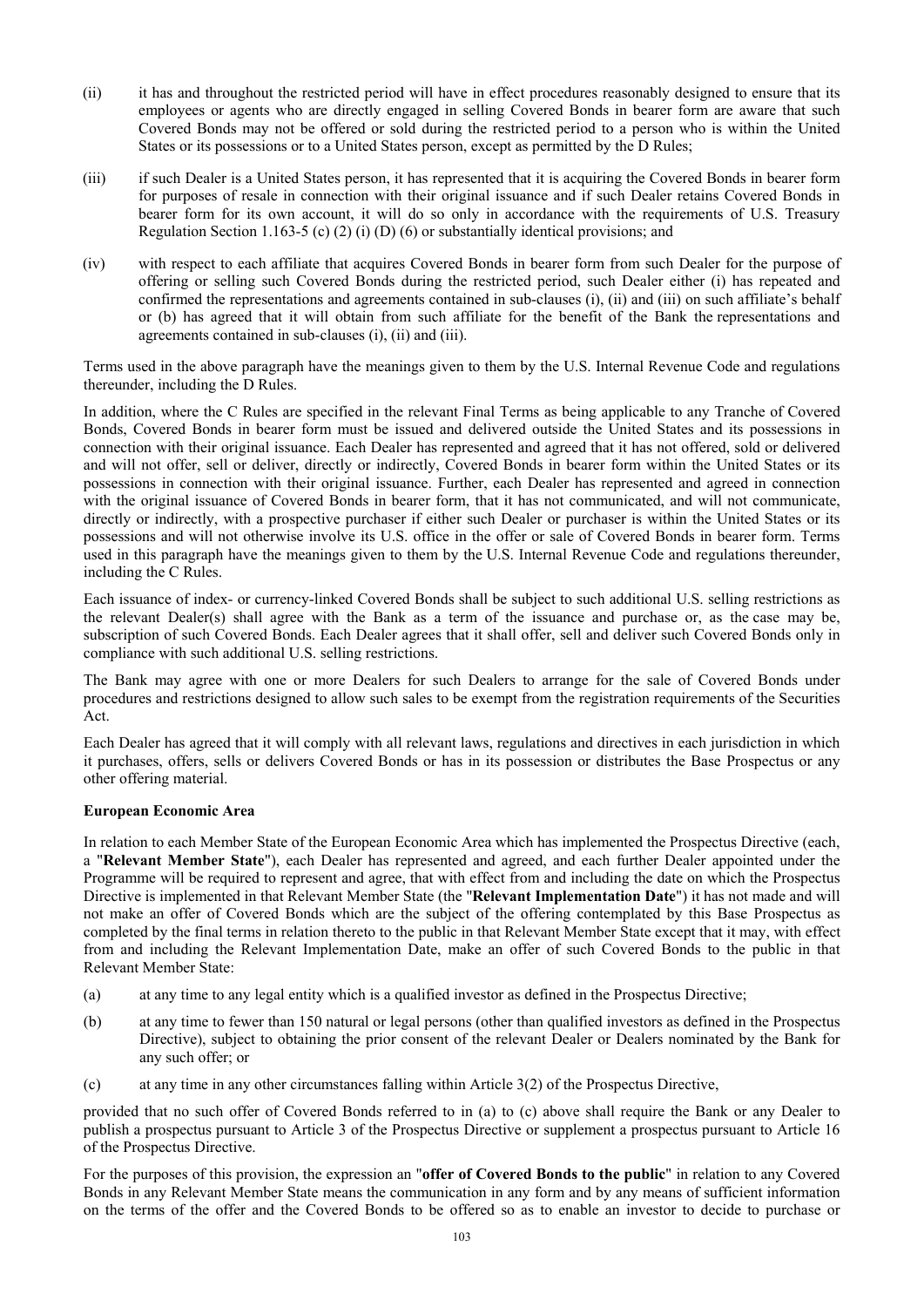subscribe the Covered Bonds, as the same may be varied in that Member State by any measure implementing the Prospectus Directive in that Member State, the expression "**Prospectus Directive**" means Directive 2003/71/EC (as amended, including by Directive 2010/73/EU), and includes any relevant implementing measure in the Relevant Member State.

## **United Kingdom**

Each Dealer has represented and agreed, and each further Dealer appointed under the Programme will be required to represent and agree, that:

- (a) in relation to any Covered Bonds which have a maturity of less than one year, (i) it is a person whose ordinary activities involve it in acquiring, holding, managing or disposing of investments (as principal or agent) for the purposes of its business and (ii) it has not offered or sold and will not offer or sell any Covered Bonds other than to persons whose ordinary activities involve them in acquiring, holding, managing or disposing of investments (as principal or as agent) for the purposes of their businesses or who it is reasonable to expect will acquire, hold, manage or dispose of investments (as principal or agent) for the purposes of their businesses where the issue of the Covered Bonds would otherwise constitute a contravention of Section 19 of the FSMA by the Bank;
- (b) it has only communicated or caused to be communicated and will only communicate or cause to be communicated an invitation or inducement to engage in investment activity (within the meaning of Section 21 of the FSMA) received by it in connection with the issue or sale of any Covered Bonds in circumstances in which Section 21(1) of the FSMA does not apply to the Bank; and
- (c) it has complied and will comply with all applicable provisions of the FSMA with respect to anything done by it in relation to any Covered Bonds in, from or otherwise involving the United Kingdom.

### **Italy**

The offering of the Covered Bonds has not been registered pursuant to Italian securities legislation and, accordingly, each Dealer has represented and agreed, and each further Dealer appointed under the Programme will be required to represent and agree, that, save as set out below, it has not offered or sold, and will not offer or sell, any Covered Bonds in the Republic of Italy in an offer to the public and that sales of the Covered Bonds in the Republic of Italy shall be effected in accordance with all Italian securities and banking regulations, tax and exchange control and other applicable laws and regulation.

Accordingly, each Dealer has represented and agreed, and each further Dealer appointed under the Programme will be required to represent and agree, that it will not offer, sell or deliver any Covered Bonds or distribute copies of this Base Prospectus and any other document relating to the Covered Bonds in the Republic of Italy except:

- (a) to qualified investors (*investitori qualificati*), as defined pursuant to Article 100, paragraph 1, letter (a), of Legislative Decree No. 58 of 24 February 1998 (the "**Consolidated Financial Act**") and Article 34-ter, paragraph 1, letter (b) of CONSOB regulation No. 11971 of 14 May 1999 (the "**Issuers Regulation**"), all as amended from time to time; or
- (b) in any other circumstances where an express exemption from compliance with the offer restrictions applies, as provided under the Consolidated Financial Act, the Issuers Regulation or any other Italian laws and regulations applicable from time to time.

Any such offer, sale or delivery of the Covered Bonds or distribution of copies of this Base Prospectus or any other document relating to the Covered Bonds in the Republic of Italy must be:

- (i) made by an investment firm, bank or financial intermediary permitted to conduct such activities in Italy in accordance with the Consolidated Financial Act, the Legislative Decree No. 385 of 1 September 1993 (the "**Consolidated Banking Act**") and CONSOB Regulation No. 16190 of 29 October 2007, all as amended from time to time;
- (ii) in compliance with Article 129 of the Consolidated Banking Act and the implementing regulations issued by the Bank of Italy, all as amended from time to time, pursuant to which the Bank of Italy may request information and impose certain reporting obligations on the issue or the offer of securities in the Republic of Italy; and
- (iii) in compliance with any other applicable laws and regulations, including any limitation or requirement which may be imposed from time to time by CONSOB or the Bank of Italy or other competent authority as well as any additional requirements provided under the Consolidated Financial Act and/or the Consolidated Banking Act and related implementing regulations.

#### **Poland**

The Base Prospectus has not been and will not be approved by the KNF and it does not constitute an offering of the Covered Bonds in Poland or to any Polish entities or individuals. Accordingly, each Dealer has represented and agreed,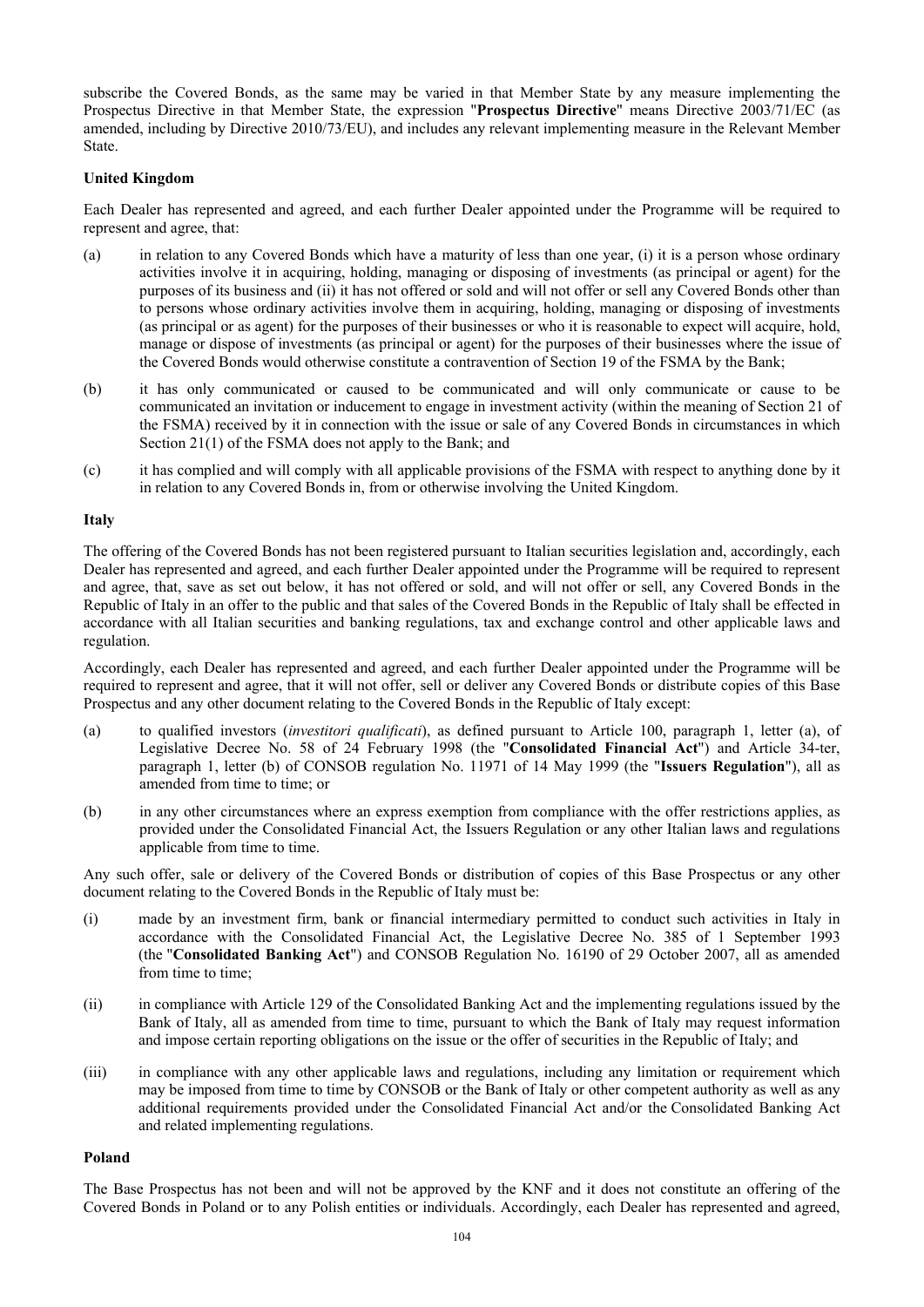and each further Dealer appointed under the Programme will be required to represent and agree, that it will not offer, sell or deliver any Covered Bonds or distribute copies of this Base Prospectus and any other document relating to the Covered Bonds in the Republic of Poland or to Polish entities or individuals. Any Polish entity or individual acquiring the Covered Bonds is strictly required to observe applicable Polish tax regulations. For more information please see "*Taxation – Poland*'.

## **General**

No action has been taken in any jurisdiction that would permit a public offering of any of the Covered Bonds, or possession or distribution of the Base Prospectus or any other offering material or any Final Terms, in any country or jurisdiction where action for that purpose is required.

Each Dealer has represented and agreed that it will comply with all relevant laws and directives in each jurisdiction in which it purchases, offers, sells, or delivers Covered Bonds or has in its possession or distributes the Base Prospectus or any other offering material and will obtain any consent, approval or permission required by it for the purchase, offer or sale by it of the Covered Bonds under the laws and directives in force in any jurisdiction to which it is subject or in which it makes such purchases, offers or sales, in all cases at its own expense, and neither the Bank nor any other Dealer shall have responsibility therefor.

The Covered Bonds are not intended for investment by retail investors and this Prospectus has not been prepared for distribution to retail investors.

These selling restrictions may be modified by the agreement of the Bank and the Dealers, inter alia, following a change in a relevant law, regulation or directive. Any such modification will be set out in the Final Terms issued in respect of the issue of Covered Bonds to which it relates or in a supplement to this Base Prospectus.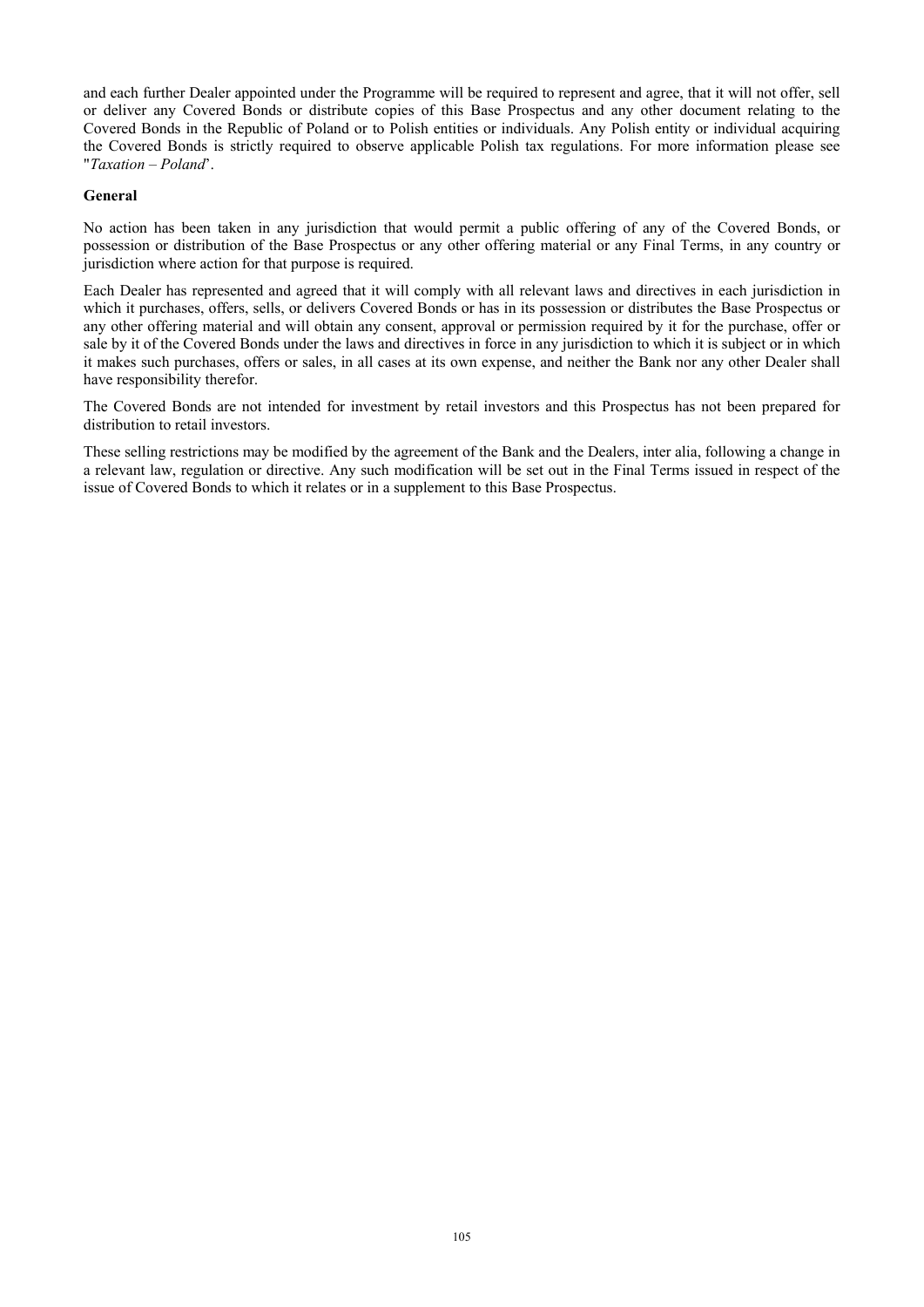# **GENERAL INFORMATION**

## **Authorisation**

No governmental consents, approvals or authorisations in Poland in connection with the issue of the Covered Bonds and the performance by the Bank of its obligations under the Covered Bonds will be required to be complied with.

The establishment of the Programme and the issue of Covered Bonds have been duly authorised by the resolution of the Management Board of the Bank No. 36/2017 dated 20 June 2017. The issuance of each Series of the Covered Bonds will be authorised by a separate resolution of the Management Board of the Bank.

## **Listing and admission to trading of Covered Bonds**

Application may be made to list Covered Bonds issued under the Programme on the Official List of the Luxembourg Stock Exchange and to admit to trading the Covered Bonds on the Regulated Market of the Luxembourg Stock Exchange (*Bourse de Luxembourg*). The Luxembourg Stock Exchange's Regulated Market is a regulated market for the purposes of the Market and Financial Instruments Directive 2004/39/EC. The Programme provides that Covered Bonds may be listed on further stock exchanges, as may be agreed between the Bank and the relevant Dealer(s) in relation to each Series, as specified in the relevant Final Terms. Covered Bonds may further be issued under the Programme without being listed on any stock exchange.

Covered Bonds which are unlisted or to be listed or admitted to trading, as the case may be, on another stock exchange or market may be issued under this Programme but only, in the case of Covered Bonds listed or admitted to trading on another stock exchange or market, if the Bank ensures that all laws and regulations are complied with including, amongst others, any applicable requirements for notifications of competent authorities and other requirements as implemented from the Prospectus Directive in the relevant Members State of the EEA.

The applicable Final Terms will state whether or not the relevant Covered Bonds are to be listed and/or admitted to trading and, if so, on which stock exchanges and/or markets.

### **Documents Available**

For a period of 12 months following the date of this Base Prospectus, copies of the following documents will, when published, be available during normal business hours (in the case of (d) below, for inspection only) from the registered office of the Bank and from the specified office of the Paying Agent for the time being in Luxembourg:

- (a) the constitutional documents (with English translations thereof) of the Bank;
- (b) the audited financial statements of the Bank for the year ended on 31 December 2015 and for the year ended on 31 December 2016 (with English translations thereof), together with the audit reports prepared in connection therewith;
- (c) the Programme Agreement and the Agency Agreement;
- (d) a copy of this Base Prospectus;
- (e) any future base prospectuses, offering circulars, prospectuses, information memoranda, supplements and Final Terms (save that the Final Terms relating to a Covered Bond which is neither admitted for trading on a regulated market in the European Economic Area nor offered in the European Economic Area in circumstances where a prospectus is required to be published under the Prospectus Directive will only be available for inspection by a Holder of such Covered Bond and such Holder must produce evidence satisfactory to the Bank and the Paying Agent as to its holding of Covered Bonds and identity) to this Base Prospectus and any other documents incorporated herein or therein by reference; and
- (f) in the case of each issue of Covered Bonds listed on an EEA Stock Exchange and subscribed pursuant to a subscription agreement, the subscription agreement (or equivalent document).

For the avoidance of doubt the content on the websites available via hyperlinks included in this Base Prospectus does not form a part of this Base Prospectus with the exception of hyperlinks to the electronic addresses where information incorporated by reference is available.

#### **Clearing Systems**

The Covered Bonds have been accepted for clearance through Euroclear and Clearstream, Luxembourg and Clearstream, Frankfurt. The Common Code, the International Securities Identification Number (ISIN) and the alphabetical code of each Series of Covered Bonds will be set out in the relevant Final Terms.

If the Covered Bonds are to clear through an additional or alternative clearing system the appropriate information will be specified in the applicable Final Terms.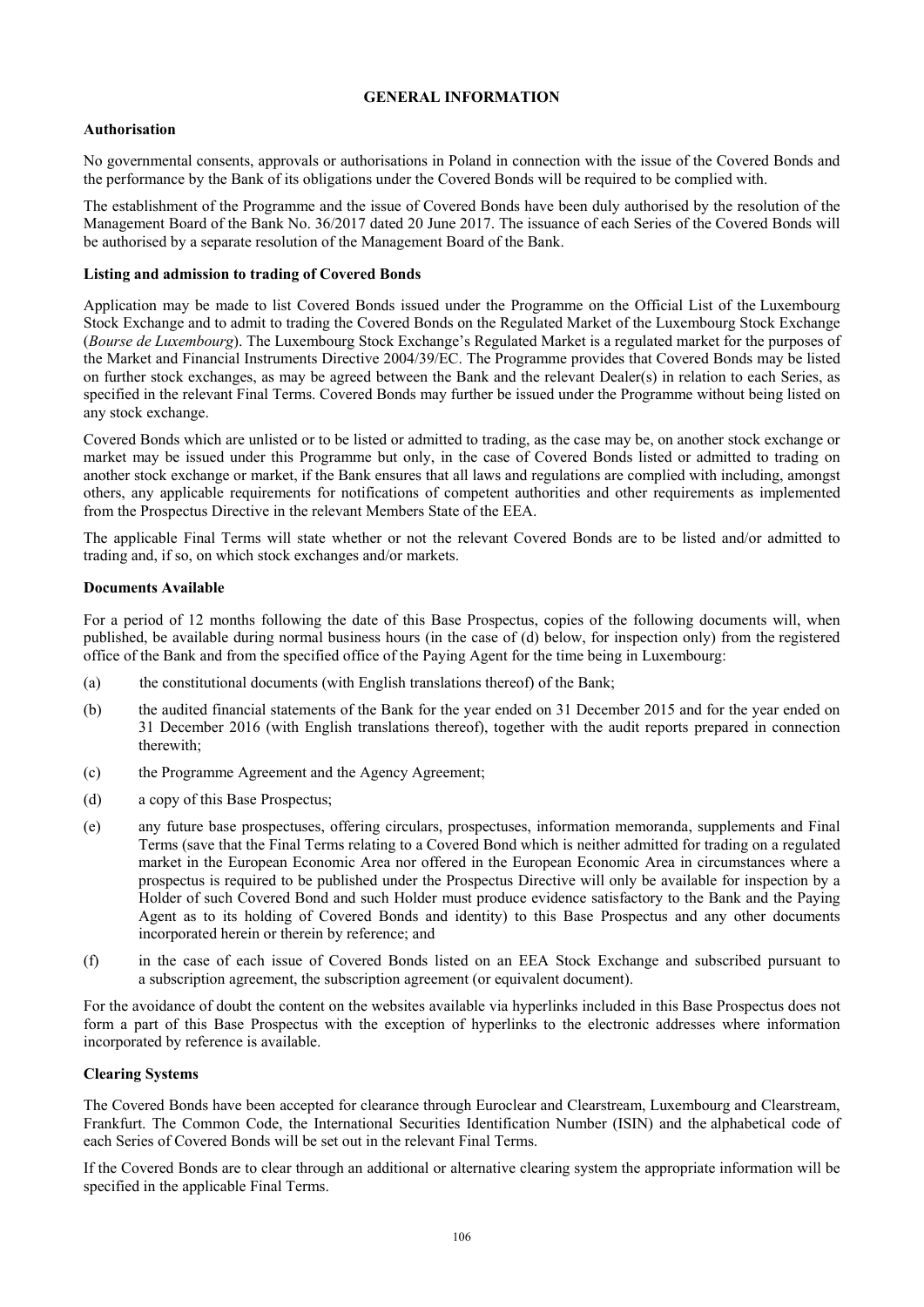## **Conditions for determining price**

The price and amount of Covered Bonds to be issued under the Programme will be determined by the Bank and each relevant Dealer at the time of issue in accordance with prevailing market conditions.

## **Significant or Material Change**

There has been no significant change in the financial position or prospects of the Bank since 31 December 2016 and there has been no material adverse change in the financial position or prospects of the Bank since 31 December 2016.

## **Litigation**

The Bank is not and has not been involved in any governmental, legal or arbitration proceedings relating to claims or amounts that are material in the context of the issue of the Covered Bonds (including any such proceedings which are pending or threatened of which the Bank is aware) in the 12 months preceding the date of this Base Prospectus which may have or have in such period had a significant effect on the financial position or profitability of the Bank.

### **Auditors**

The Bank's financial statements as of and for the financial year ended on 31 December 2015 have been audited by Arkadiusz Krasowski, certified auditor, member of the National Chamber of Certified Auditors (*Krajowa Izba Biegłych Rewidentów*), licence no. 10018, acting on behalf of Ernst & Young Audyt Polska spółka z ograniczoną odpowiedzialnością sp.k., an entity authorised to audit financial statements entered on the list kept by the National Chamber of Certified Auditors under no. 130, and Ernst & Young Audyt Polska spółka z ograniczoną odpowiedzialnością sp.k. rendered an unqualified audit report on such accounts of the Bank.

The Bank's financial statements as of and for the financial year ended on 31 December 2016 have been audited by Agnieszka Accordi-Krawiec, certified auditor, member of the National Chamber of Certified Auditors (*Krajowa Izba Biegłych Rewidentów*), licence no. 11665, acting on behalf of PricewaterhouseCoopers Sp. z o.o., an entity authorised to audit financial statements entered on the list kept by the National Chamber of Certified Auditors under no. 144, and PricewaterhouseCoopers Sp. z o.o. rendered an unqualified audit report on such accounts of the Bank.

## **Yield**

In relation to any Tranche of Fixed Rate Covered Bonds, an indication of the yield in respect of such Covered Bonds will be specified in the applicable Final Terms. The yield is calculated at the Issue Date of the Covered Bonds on the basis of the relevant Issue Price. The yield indicated will be calculated as the yield to maturity as at the Issue Date of the Covered Bonds and will not be an indication of future yield.

## **Dealers transacting with the Bank**

Certain of the Dealers and their affiliates have engaged, and may in the future engage, in investment banking and/or commercial banking transactions with, and may perform services to the Bank and its affiliates in the ordinary course of business. Except as discussed in the relevant Final Terms, certain Dealers and their affiliates may be customers of, and borrowers from the Bank and its affiliates. In addition, certain Dealers and their affiliates have engaged, and may in the future engage, in investment banking and/or commercial banking transactions with, and may perform services for the Bank and its affiliates in the ordinary course of business. In addition, in the ordinary course of their business activities, the Dealers and their affiliates may make or hold a broad array of investments and actively trade debt and equity securities (or related derivative securities) and financial instruments (including bank loans) for their own account and for the accounts of their customers. Such investments and securities activities may involve securities and/or instruments of the Bank or the Bank's affiliates. Certain of the Dealers or their affiliates that have a lending relationship with the Bank routinely hedge their credit exposure to the Bank consistent with their customary risk management policies. Typically, such Dealers and their affiliates would hedge such exposure by entering into transactions which consist of either the purchase of credit default swaps or the creation of short positions in securities, including potentially the Covered Bonds issued under the Programme. Any such short positions could adversely affect future trading prices of Covered Bonds issued under the Programme. The Dealers and their affiliates may also make investment recommendations and/or publish or express independent research views in respect of such securities or financial instruments and may hold, or recommend to clients that they acquire, long and/or short positions in such securities and instruments.

#### **Post-issuance information**

In connection with the issuance of mortgage covered bonds by the Bank and in accordance with Article 129 section 7 of the CRR, the Bank publishes regular disclosure reports (*raporty ujawnień*) detailing the Bank's issuances of the mortgage covered bonds and cover pool register. The above mentioned disclosure reports (*raporty ujawnień*) are published on the Bank's website http://mhipoteczny.pl/en/investor-relations.